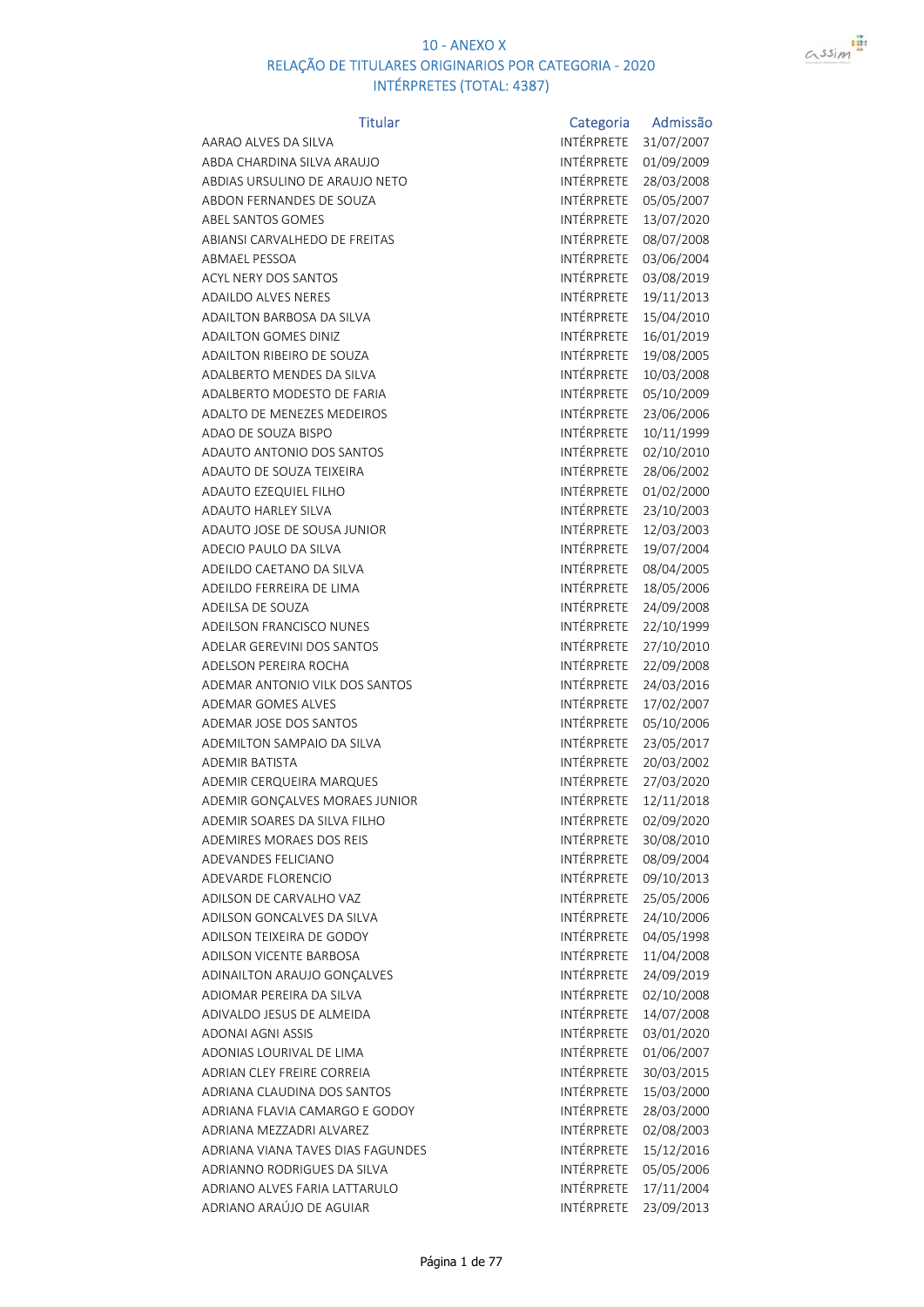

| ADRIANO ARAUJO ISMAEL DA COSTA      | INTÉRPRETE        | 04/03/2020 |
|-------------------------------------|-------------------|------------|
| ADRIANO JOSEPHE DA SILVA CUNHA      | INTÉRPRETE        | 19/01/2015 |
| ADRIANO LEOCADIO CAETANO            | INTÉRPRETE        | 06/09/2006 |
| ADRIANO LUCIO SOARES                | INTÉRPRETE        | 24/09/2019 |
| ADRIANO MARCIANO SANTOS             | INTÉRPRETE        | 14/08/2006 |
| ADRIANO MATTHIESEN GRANJA           | <b>INTÉRPRETE</b> | 13/02/2020 |
| <b>ADRIANO PATRICIO PIMENTA</b>     | INTÉRPRETE        | 28/11/2007 |
| <b>ADRIANO REIS MACIEL</b>          | INTÉRPRETE        | 28/05/2019 |
| ADRIANO RENER VIEIRA DE OLIVEIRA    | INTÉRPRETE        | 31/05/2017 |
| ADRIANO VIEIRA CARDOSO              | INTÉRPRETE        | 08/07/2008 |
| ADSON DOS SANTOS PEREIRA            | INTÉRPRETE        | 18/02/2016 |
| ADSON LIMA ROCHA                    | INTÉRPRETE        | 21/08/2014 |
| AFONSO DE SOUZA                     | INTÉRPRETE        | 25/09/2013 |
| AFONSO SOUZA CORNELIO               | INTÉRPRETE        | 01/07/2020 |
| AFRA PURIFICAÇÃO PACHECO DE MENEZES | INTÉRPRETE        | 01/10/2020 |
| AGAPITO ESTEVAO NETO                | INTÉRPRETE        | 10/04/1984 |
| <b>AGENOR PAIM FILHO</b>            | INTÉRPRETE        | 02/07/1998 |
| AGEU BUENO DA SILVA                 | INTÉRPRETE        | 19/12/2000 |
| AGNALDO DE OLIVEIRA                 | INTÉRPRETE        | 31/08/2007 |
| AGNALDO FERREIRA DOS SANTOS         | INTÉRPRETE        | 07/05/2009 |
| AGNALDO PEREIRA DE JESUS            | INTÉRPRETE        | 01/03/2008 |
| AGNALDO SILVA DA CRUZ               | INTÉRPRETE        | 25/02/2014 |
| <b>AGNALDO VIEIRA DOS SANTOS</b>    | INTÉRPRETE        | 01/04/2002 |
| AGNELO HONORATO ROCHA               | INTÉRPRETE        | 05/03/2009 |
| AGOSTINHO DOMINGOS DA SILVA         | INTÉRPRETE        | 23/01/2014 |
| AILSON FERREIRA DOS SANTOS          | INTÉRPRETE        | 20/11/2004 |
| AILTON DA SILVA OLIVEIRA            | INTÉRPRETE        | 29/05/2018 |
| AILTON DE ARAUJO OLIVEIRA           | INTÉRPRETE        | 04/10/2008 |
| AILTON FERNANDES CARVALHO           | INTÉRPRETE        | 14/09/2016 |
| AILTON FREITAS DA SILVA             | INTÉRPRETE        | 05/01/2008 |
| AILTON SEBASTIAO DA SILVA           | INTÉRPRETE        | 24/05/2010 |
| <b>AIRTON DINIZ</b>                 | <b>INTÉRPRETE</b> | 22/04/2008 |
| <b>AIRTON NEPEMAN</b>               | INTÉRPRETE        | 19/12/2003 |
| AISLAN DE MENEZES LIMA              | INTÉRPRETE        | 17/08/2018 |
| AKINORI CARDOZO NAGATO              | INTÉRPRETE        | 01/07/2003 |
| ALAHIN DE ABREU BRITO FEITOSA       | INTÉRPRETE        | 10/10/2019 |
| ALAILSON SANTOS DE ALMEIDA          | INTÉRPRETE        | 14/04/2003 |
| ALAIN JOSEPH YVES LE GOVIC          | INTÉRPRETE        | 25/04/2014 |
| ALAISON ALCANTARA DA SILVA          | INTÉRPRETE        | 31/01/2001 |
| ALAN BEZERRA DA PENHA               | INTÉRPRETE        | 24/01/2019 |
| ALAN CARLOS SILVA BOMFIM            | INTÉRPRETE        | 18/05/2018 |
| ALAN CHARLES DA SILVA REGO          | INTÉRPRETE        | 19/11/2008 |
| ALAN DA SILVA MIRANDA               | INTÉRPRETE        | 16/09/2019 |
| ALAN DE MELO TRINDADE               | INTÉRPRETE        | 12/03/2009 |
| ALAN DIEGO PAIVA E SILVA            | INTÉRPRETE        | 20/04/2017 |
| ALAN FIUSA SAMPAIO                  | INTÉRPRETE        | 10/06/2006 |
| ALAN GUARACY RODRIGUES MOTA         | INTÉRPRETE        | 19/09/2007 |
| ALAN HANIEL BATISTA DE ALBUQUERQUE  | INTÉRPRETE        | 20/08/2020 |
| ALAN MURILO DOS SANTOS NASCIMENTO   | INTÉRPRETE        | 15/04/2016 |
| ALAN NEWTON RODRIGUES VIANA         | INTÉRPRETE        | 12/05/2017 |
| <b>ALAN PETRILLO PERES TRINDADE</b> | INTÉRPRETE        | 01/08/2005 |
| ALANILSON BRUNO GADELHA DE SOUZA    | INTÉRPRETE        | 30/07/2020 |
| ALBERTO CESAR DE SOUSA COSTA        | INTÉRPRETE        | 19/03/2018 |
| ALBERTO FELIPE D ARCO               | INTÉRPRETE        | 02/08/2011 |
| ALBERTO NARCISO DA CRUZ NETO        | INTÉRPRETE        | 02/09/2011 |
| ALCEU CANDIDO RODRIGUES             | INTÉRPRETE        | 10/06/2009 |
| ALCIDES ALMEIDA DOS SANTOS          | INTÉRPRETE        | 07/05/2003 |
|                                     |                   |            |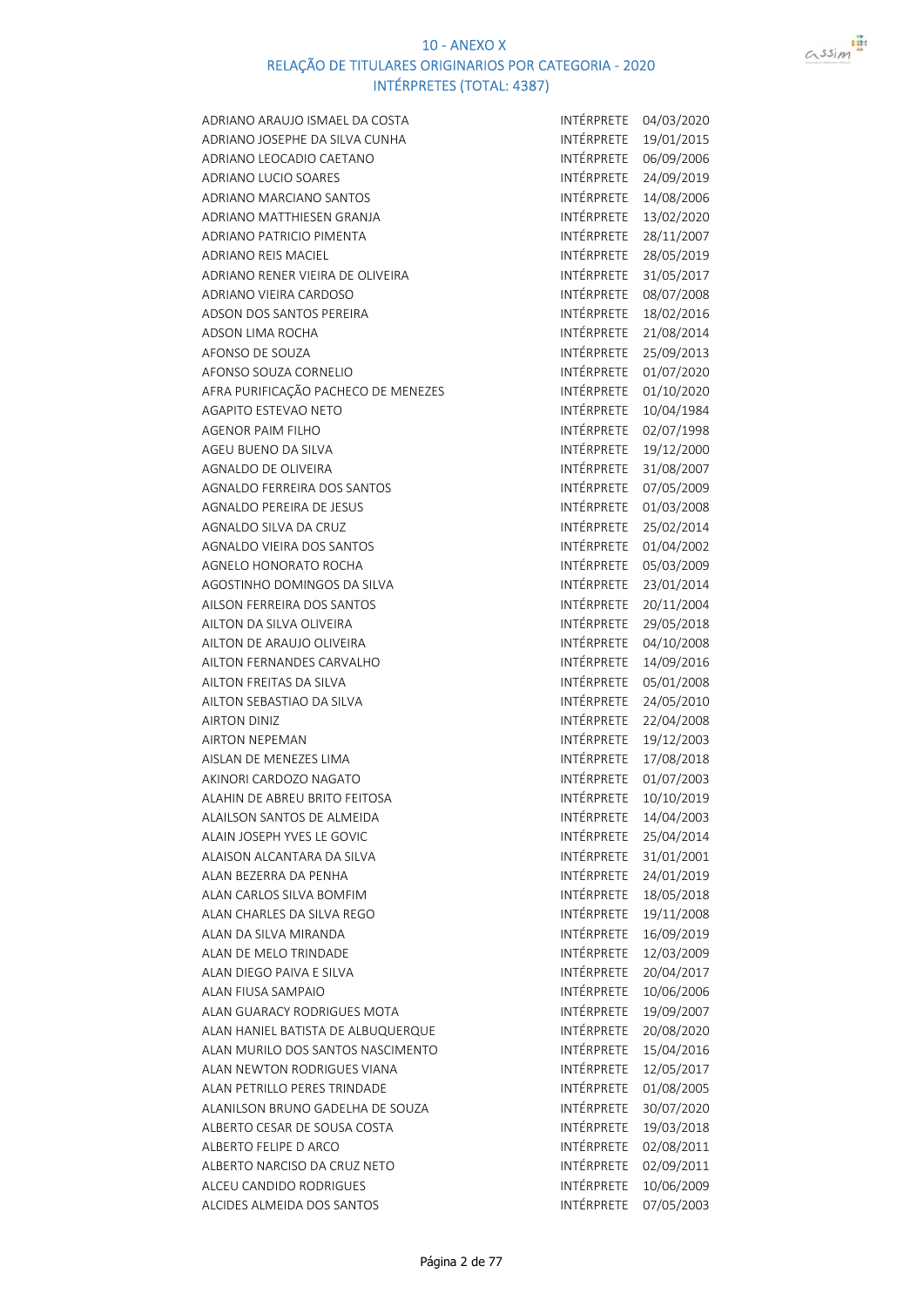



| ALCIDIO ROBERTO PRUDENCIO             | INTÉRPRETE | 21/09/2006 |
|---------------------------------------|------------|------------|
| <b>ALCINEIA CRISTINE SANTOS</b>       | INTÉRPRETE | 07/02/2008 |
| ALCYR CHRISTOFORO                     | INTÉRPRETE | 02/09/2005 |
| ALDINETE TAVARES DA SILVA             | INTÉRPRETE | 15/05/2008 |
| ALDO SHIGUEMI ASSADA                  | INTÉRPRETE | 17/07/2003 |
| <b>ALECIANA SILVA MENEZES</b>         | INTÉRPRETE | 24/08/2016 |
| ALENCAR JOSE CORREA DOS SANTOS        | INTÉRPRETE | 27/03/2006 |
| <b>ALESSANDRA DE JESUS</b>            | INTÉRPRETE | 01/02/2006 |
| ALESSANDRANGELO LONDINO FRONTERA      | INTÉRPRETE | 22/06/2007 |
| ALESSANDRO DE ABREU REIS              | INTÉRPRETE | 31/01/2017 |
| ALESSANDRO MAIA DE SOUZA              | INTÉRPRETE | 28/08/2020 |
| ALESSANDRO PAULO LOURENCO LIMA        | INTÉRPRETE | 30/06/2015 |
| ALESSANDRO RICARDO MACHADO            | INTÉRPRETE | 16/02/2006 |
| ALESSANDRO SOARES MATIELLO            | INTÉRPRETE | 31/10/2006 |
| ALEX ARAUJO DOS SANTOS                | INTÉRPRETE | 27/06/2011 |
| ALEX DE JESUS CLEMENTE                | INTÉRPRETE | 24/10/2007 |
| ALEX DE OLIVEIRA BRAGA                | INTÉRPRETE | 12/12/2014 |
| ALEX DE SOUSA ALVES                   | INTÉRPRETE | 23/02/2012 |
| ALEX ROBERT MONTEIRO PENHA            | INTÉRPRETE | 29/08/2018 |
| ALEX SANDRO CERQUEIRA DOS SANTOS      | INTÉRPRETE | 16/03/2006 |
| ALEX SANDRO DA SILVA                  | INTÉRPRETE | 02/10/2008 |
| ALEX SANDRO DE JESUS DOS SANTOS       | INTÉRPRETE | 29/08/2019 |
| ALEX SANDRO OLIVEIRA DOS SANTOS       | INTÉRPRETE | 10/08/2010 |
| ALEX SANDRO SANTOS DA SILVA           | INTÉRPRETE | 14/08/2014 |
| <b>ALEX TISO CHAVES</b>               | INTÉRPRETE | 29/01/2015 |
| ALEXANDER DE SOUZA RAMOS              | INTÉRPRETE | 14/02/2001 |
| ALEXANDRA MARTINS DA SILVA            | INTÉRPRETE | 06/06/2007 |
| ALEXANDRE ALBERTO DA SILVA            | INTÉRPRETE | 12/02/2015 |
| <b>ALEXANDRE AUGUSTO PINTO</b>        | INTÉRPRETE | 14/08/2003 |
| ALEXANDRE BERGSTEN DE AZEVEDO         | INTÉRPRETE | 30/03/2015 |
| ALEXANDRE CARACCIO FRATANTONIO        | INTÉRPRETE | 19/05/2006 |
| ALEXANDRE CARLOS FILGUEIRA DOS SANTOS | INTÉRPRETE | 17/07/2003 |
| ALEXANDRE DAVID DE PAULA              | INTÉRPRETE | 05/12/2000 |
| ALEXANDRE DE OLIVEIRA BEZERRA         | INTÉRPRETE | 20/01/2017 |
| ALEXANDRE DE VARGAS GOMES             | INTÉRPRETE | 04/11/2020 |
| <b>ALEXANDRE DIAS TOME</b>            | INTÉRPRETE | 15/04/2009 |
| ALEXANDRE GUILHERME VENCA VALENTE     | INTÉRPRETE | 28/09/1999 |
| ALEXANDRE JORGE FERNANDES MOTTA       | INTÉRPRETE | 03/07/2003 |
| ALEXANDRE JOSE DE ALMEIDA GIGLIO      | INTÉRPRETE | 28/02/2020 |
| ALEXANDRE KRAMBECK MORENO             | INTÉRPRETE | 14/10/2003 |
| ALEXANDRE LEMOS DO CARMO TAVARES      | INTÉRPRETE | 11/05/2009 |
| ALEXANDRE LOUREIRO MAIA               | INTÉRPRETE | 01/03/2008 |
| ALEXANDRE LUIZ DE OLIVEIRA            | INTÉRPRETE | 06/05/2004 |
| ALEXANDRE MARTINS DOS REIS            | INTÉRPRETE | 11/02/2004 |
| ALEXANDRE MINISTERIO LEMOS            | INTÉRPRETE | 25/04/2007 |
| ALEXANDRE MUNIZ SOUSA                 | INTÉRPRETE | 27/04/2020 |
| ALEXANDRE NEVES DA PENHA JUNIOR       | INTÉRPRETE | 22/10/2018 |
| ALEXANDRE PEREIRA DE FARIA            | INTÉRPRETE | 11/11/2004 |
| ALEXANDRE REIMANN MESQUITA            | INTÉRPRETE | 14/09/2007 |
| ALEXANDRE REIS GONCALVES PASSAES      | INTÉRPRETE | 27/11/2002 |
| ALEXANDRE RODRIGUES CAVALCANTE        | INTÉRPRETE | 17/02/2012 |
| ALEXANDRE SILVEIRA DE CASTILHO        | INTÉRPRETE | 24/03/2004 |
| ALEXANDRE SPINELLI LACERDA            | INTÉRPRETE | 16/12/2015 |
| ALEXANDRE VICTOR DOS SANTOS FERNANDES | INTÉRPRETE | 19/10/2018 |
| ALEXANDRO CONCEICAO VIEIRA            | INTÉRPRETE | 21/02/2006 |
| ALEXSANDER CARDOSO FERREIRA           | INTÉRPRETE | 13/02/2004 |
| ALEXSANDRA DA SILVA SANTOS            | INTÉRPRETE | 01/03/2001 |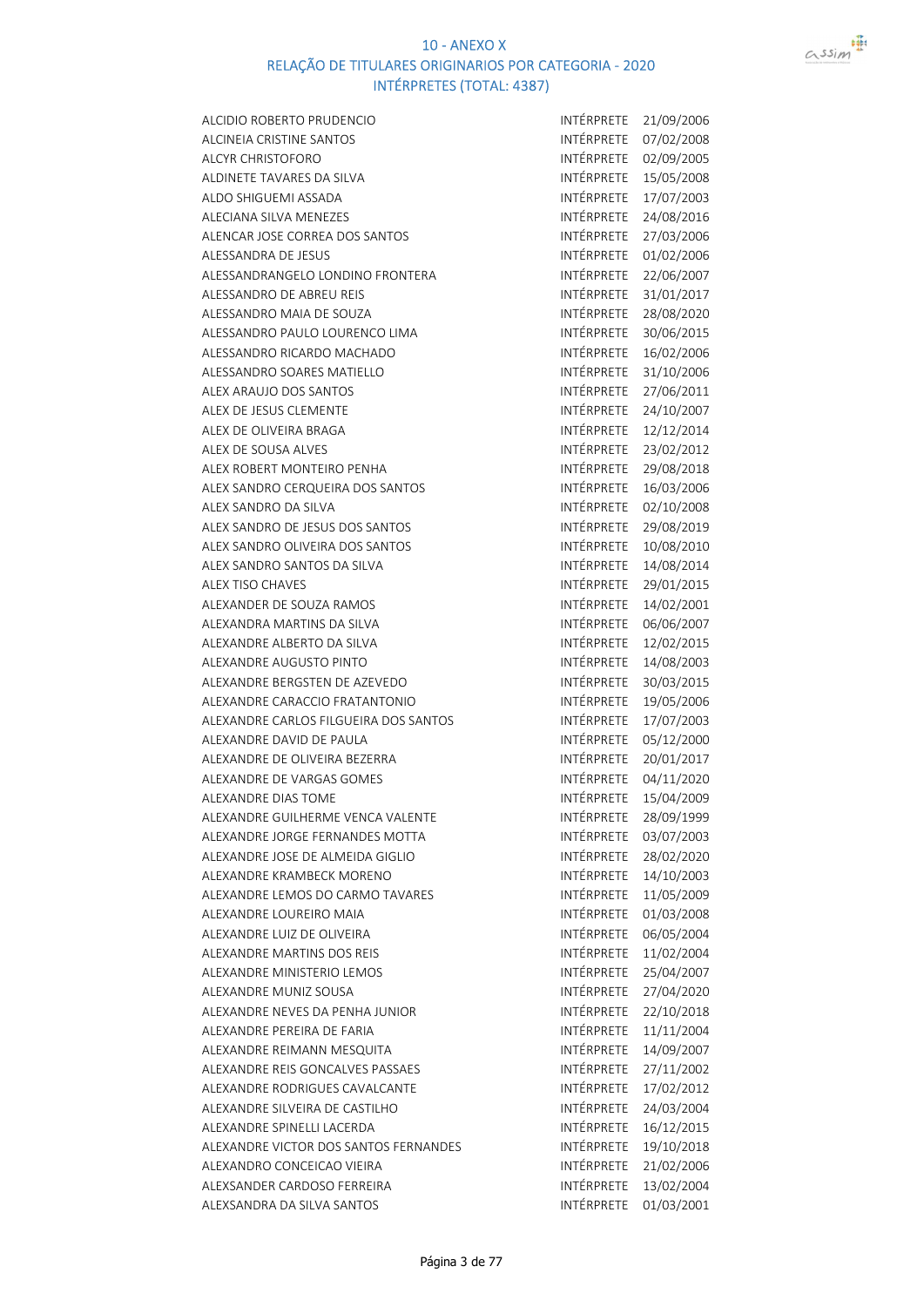

| ALEXSANDRA SANTOS CAVALCANTE            | INTÉRPRETE        | 10/09/2009               |
|-----------------------------------------|-------------------|--------------------------|
| ALEXSANDRO DA SILVA SANTOS              | INTÉRPRETE        | 23/01/2017               |
| ALEXSANDRO DE SOUZA DA SILVA            | INTÉRPRETE        | 17/07/2019               |
| ALEXSANDRO FRANCISCO DOS SANTOS         | INTÉRPRETE        | 21/07/2000               |
| ALEXSANDRO MARQUES DA SILVA             | INTÉRPRETE        | 22/02/2000               |
| ALEYDIANE DA SILVA DIAS                 | INTÉRPRETE        | 12/03/2009               |
| ALFERES ALVES ARAUJO                    | INTÉRPRETE        | 07/02/2011               |
| ALFREDO JULIO DA COSTA                  | INTÉRPRETE        | 07/04/1988               |
| ALFREDO LAMBERT TERRA                   | INTÉRPRETE        | 11/08/2016               |
| ALICE ROSA DA SILVA                     | INTÉRPRETE        | 19/12/2018               |
| <b>ALICIO SILVA</b>                     | INTÉRPRETE        | 23/05/2002               |
| ALINE BARBOSA DE MELO                   | INTÉRPRETE        | 12/12/2016               |
| ALINE HERMANN BERBER                    | INTÉRPRETE        | 18/12/2008               |
| ALINE IRIS REIS DE OLIVERIA             | INTÉRPRETE        | 19/08/2013               |
| ALINE MARIA SANTANA                     | INTÉRPRETE        | 19/05/2009               |
| ALINE MIRANDA SOARES                    | <b>INTÉRPRETE</b> | 29/03/2005               |
| ALINE MUNIZ RIBEIRO RAMOS               | INTÉRPRETE        | 26/10/2007               |
| ALINE VITORIA E SILVA MARTINS           | INTÉRPRETE        | 03/06/2011               |
| ALISON LUIZ DO CARMO                    | INTÉRPRETE        | 16/05/2000               |
| ALISSANDRO RODRIGUES DE MENESES MACEDO  | <b>INTÉRPRETE</b> | 13/08/2004               |
| ALISSON CANDIDO DE FREITAS SILVA        | INTÉRPRETE        | 31/03/2017               |
| ALISSON DE SOUSA GOMES                  | <b>INTÉRPRETE</b> | 16/09/2019               |
| <b>ALISSON SANTOS SILVA</b>             | INTÉRPRETE        | 27/03/2020               |
| <b>ALLAN ALVES</b>                      | INTÉRPRETE        | 13/02/2004               |
| ALLAN FARKAS LAGHI                      | INTÉRPRETE        | 24/03/2009               |
| ALLINE DA SILVA CLEMENTINO              | INTÉRPRETE        | 29/03/2011               |
| ALLISON DE ARAUJO SILVA                 | INTÉRPRETE        | 22/06/2016               |
| ALMIR BERNADINO DA SILVA                | INTÉRPRETE        | 27/08/2002               |
| ALMIR CAVALCANTI DE LIMA                | INTÉRPRETE        | 04/10/2019               |
| ALMIR FERREIRA DA SILVA                 | INTÉRPRETE        | 07/12/2010               |
| ALMIR MACEDO PEREIRA                    | INTÉRPRETE        | 06/06/2008               |
| ALOIZIO VALETE JÚNIOR                   | INTÉRPRETE        | 21/10/2013               |
| ALTEIR ALVES DA COSTA                   | INTÉRPRETE        | 08/09/2010               |
| ALTIERES APARECIDO DE LIMA COELHO       | INTÉRPRETE        | 13/03/2003               |
| ALUIZIO VILA NOVA BRITO                 | INTÉRPRETE        | 08/04/2005               |
| ALVAMAR MEDEIROS DA SILVA               | INTÉRPRETE        | 25/11/2004               |
| ALVARO ANTONIO DE OLIVEIRA              | INTÉRPRETE        | 02/06/2007               |
| ALVARO GUILHERME MIRANDA                | INTÉRPRETE        | 24/01/2003               |
| ALVARO RENAULT DA SILVA MORAES          | INTÉRPRETE        | 04/02/2003               |
| ALVINO SCHAPER                          | INTÉRPRETE        | 22/07/2005               |
| <b>ALYSON BRASIL GOMES</b>              | INTÉRPRETE        | 29/12/2008               |
| ALYSON MACLAINE IZAIAS DE LIMA OLIVEIRA | INTÉRPRETE        | 11/03/2019               |
| ALYSSON BORBA MENDONCA DE CARVALHO      | INTÉRPRETE        | 29/03/2011               |
| ALYSSON DE SOUZA                        | INTÉRPRETE        | 15/06/1998               |
| AMADEU RIBEIRO MACHADO                  | INTÉRPRETE        | 31/08/2007               |
| AMADO MAITA NETO                        | INTÉRPRETE        | 20/06/1997               |
| AMANCIO PEDRO DE OLIVEIRA               | INTÉRPRETE        | 13/11/2007               |
| AMANDA CONCEICAO DA SILVA               | INTÉRPRETE        | 22/09/2017               |
| AMANDA CREMONESI BRANCALHAO             | INTÉRPRETE        | 07/02/2008               |
| AMANDA DOS ANJOS BARBOSA                | INTÉRPRETE        | 15/06/2020               |
| AMANDA PEREIRA SANTOS                   | INTÉRPRETE        | 18/03/2015               |
| AMARO CARLOS RODRIGUES                  | INTÉRPRETE        | 28/02/2002               |
| AMAURI MANOEL DOS SANTOS                | INTÉRPRETE        | 24/11/2015               |
| AMAURY VIEIRA SILVA                     | INTÉRPRETE        |                          |
| AMILTON D'ANDRETTA DE GODOY             | INTÉRPRETE        | 22/07/2003               |
| AMILTON FERREIRA DOS SANTOS             | INTÉRPRETE        | 24/10/2005<br>02/11/2007 |
|                                         | INTÉRPRETE        |                          |
| AMILTON TEIXEIRA DE GODOY               |                   | 20/06/1997               |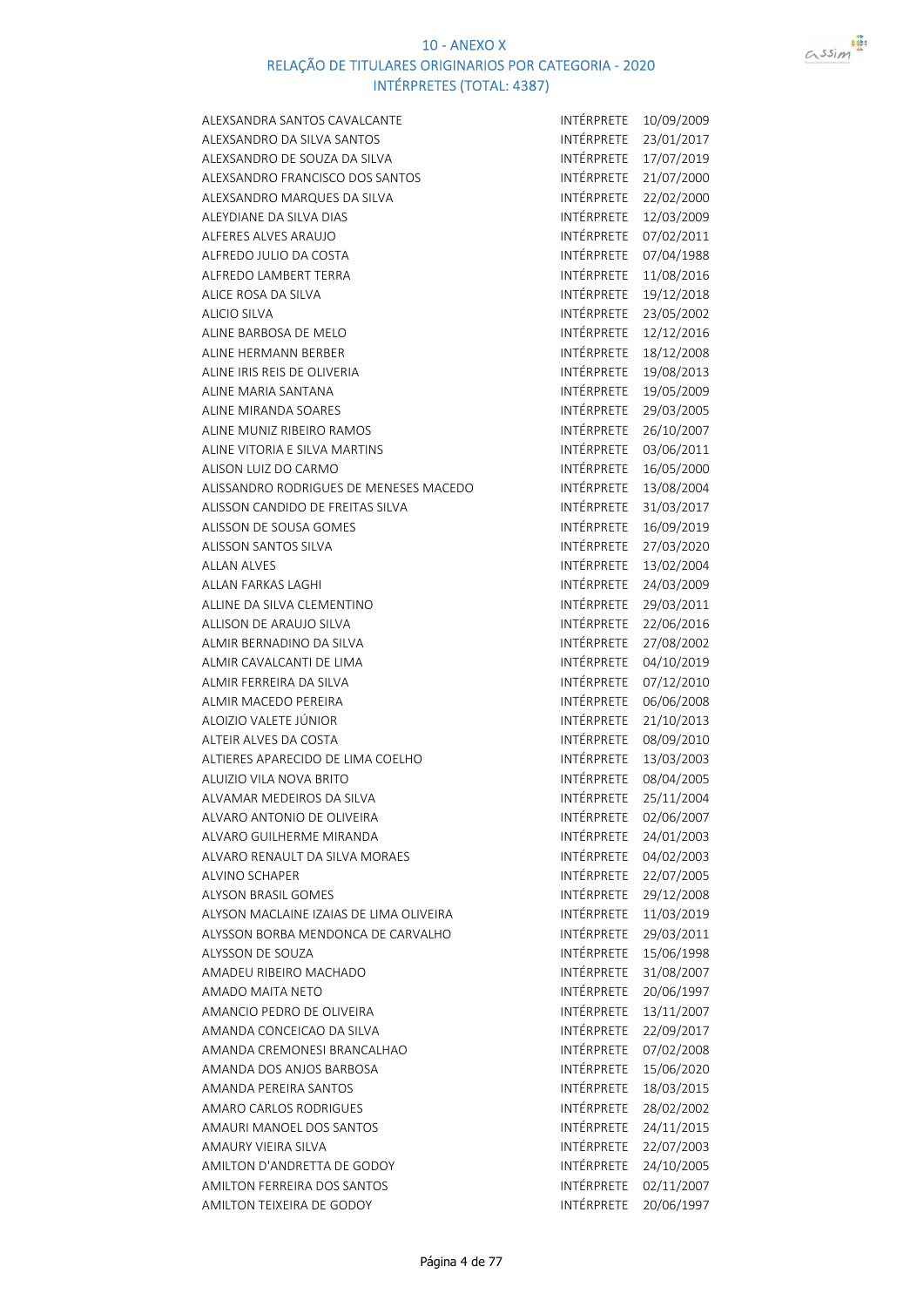

| AMINTAS LIMA FELIX                   | INTÉRPRETE            | 28/03/2019 |
|--------------------------------------|-----------------------|------------|
| ANA ANGELICA RUGANI VIANNA           | INTÉRPRETE            | 23/02/2012 |
| ANA CARLA LIMA ROCHA                 | INTÉRPRETE            | 17/10/2008 |
| ANA CAROLINA ANDRE DO NASCIMENTO     | INTÉRPRETE            | 14/08/2012 |
| ANA CAROLINE LOURENÇO DA SILVA       | INTÉRPRETE            | 09/12/2015 |
| ANA CAROLINE RESENDE                 | INTÉRPRETE            | 16/10/2006 |
| ANA CECILIA ARAUJO COSTA             | <b>INTÉRPRETE</b>     | 04/12/2018 |
| ANA CLAUDIA DA SILVA FREIRE          | INTÉRPRETE            | 10/03/2006 |
| ANA CLAUDIA DECKER                   | INTÉRPRETE            | 16/07/2018 |
| ANA CLAUDIA RACHID CAMPOS            | INTÉRPRETE            | 03/07/2018 |
| ANA CRISTINA DE MORAES SOARES        | INTÉRPRETE            | 23/10/2003 |
| ANA FLAVIA ROCHA CAMPOS GALVAO BUENO | INTÉRPRETE            | 01/07/2003 |
| ANA GISELLY NEPOMUCENO               | <b>INTÉRPRETE</b>     | 11/08/2016 |
| ANA KATIANE DA SILVA ARAUJO          | INTÉRPRETE            | 31/08/2009 |
| ANA LARISSA DE ALMEIDA E SILVA       | INTÉRPRETE            | 13/05/2020 |
| ANA LUCIA BARBOSA BAPTISTA           | INTÉRPRETE            | 27/11/2002 |
| ANA LUCIA COSTA BITTENCOURT          | INTÉRPRETE            | 24/01/2003 |
| ANA LUCIA DE OLIVEIRA                | INTÉRPRETE            | 23/10/2003 |
| ANA LUCIA GIARDINI BAIAO             | <b>INTÉRPRETE</b>     | 27/11/2002 |
| ANA LUZIA ZINCONE                    | INTÉRPRETE            | 06/10/2001 |
| ANA MARIA NERI BARBOSA               | INTÉRPRETE            | 29/09/2010 |
| ANA MARIA PASCHOAL DE LIMA           | INTÉRPRETE            | 19/02/2004 |
| ANA MARIA RAMOS DE OLIVEIRA          | INTÉRPRETE            | 23/04/2015 |
| ANA MARIA RODRIGUES XAVIER           | INTÉRPRETE            | 27/11/2002 |
| ANA PATRICIA OLIVEIRA SA             | INTÉRPRETE            |            |
|                                      | INTÉRPRETE            | 23/06/2009 |
| ANA PAULA BATISTA                    | INTÉRPRETE            | 28/07/2011 |
| ANA PAULA PORTO VIEIRA               | INTÉRPRETE            | 23/11/2018 |
| ANA RENATA BENASSI                   |                       | 03/08/1999 |
| ANAI FRANZINI ROSA BRUZADIN          | INTÉRPRETE            | 10/02/2004 |
| ANASTACIO FIRMO DE SOUSA NETO        | INTÉRPRETE            | 04/08/2020 |
| ANDEISON RIBEIRO MOREIRA             | INTÉRPRETE            | 08/05/2009 |
| <b>ANDERSEN VIANA</b>                | INTÉRPRETE            | 21/04/2005 |
| ANDERSON AMARO DE ALMEIDA            | INTÉRPRETE            | 20/09/2018 |
| ANDERSON ARANDA ARAUJO               | INTÉRPRETE            | 03/08/2018 |
| ANDERSON BRAZ LOURENCO               | INTÉRPRETE            | 07/02/2008 |
| ANDERSON DA SILVA DOS SANTOS         | INTÉRPRETE 05/04/2016 |            |
| ANDERSON DE ABREU ALVES              | INTÉRPRETE            | 07/02/2020 |
| ANDERSON DE LIMA PINTO               | INTÉRPRETE            | 19/03/2018 |
| ANDERSON FERREIRA MACEDO             | INTÉRPRETE            | 13/12/2004 |
| ANDERSON GOUVEIA CAMILO              | INTÉRPRETE            | 24/03/2011 |
| ANDERSON HALLIDAY GARCIA E SILVA     | INTÉRPRETE            | 28/08/2007 |
| ANDERSON KRATSCH DE FARIAS           | INTÉRPRETE            | 12/11/2008 |
| ANDERSON LUCENA MARQUES              | INTÉRPRETE            | 17/04/2013 |
| ANDERSON MARCILIO RIBEIRO AMARAL     | INTÉRPRETE            | 01/11/2008 |
| ANDERSON NOGUEIRA DA MATA            | INTÉRPRETE            | 23/07/2015 |
| ANDERSON RICARDO DO NASCIMENTO       | INTÉRPRETE            | 23/10/2003 |
| ANDERSON RICARDO LUIZ DE LIMA        | INTÉRPRETE            | 19/05/2007 |
| ANDERSON RODRIGO SILVA DO NASCIMENTO | INTÉRPRETE            | 22/06/2016 |
| ANDERSON SILVA VALENTE               | INTÉRPRETE            | 25/05/2015 |
| <b>ANDERSON SOUZA MARTINS</b>        | INTÉRPRETE            | 20/01/2011 |
| ANDERSON VASCONCELOS DE OLIVEIRA     | INTÉRPRETE            | 29/07/2016 |
| ANDRE ALBERTO DE OLIVEIRA SANTOS     | INTÉRPRETE            | 20/04/2007 |
| ANDRE ALVES DA SILVA                 | INTÉRPRETE            | 20/03/2013 |
| ANDRE ARAUJO GUERRA                  | INTÉRPRETE            | 11/12/2017 |
| ANDRE BOLZAN TONANNI                 | INTÉRPRETE            | 02/08/2006 |
| ANDRE CARLOS DE OLIVEIRA PAIVA       | INTÉRPRETE            | 25/03/2004 |
| ANDRE DE MELO CAMURCA                | INTÉRPRETE            | 01/03/2008 |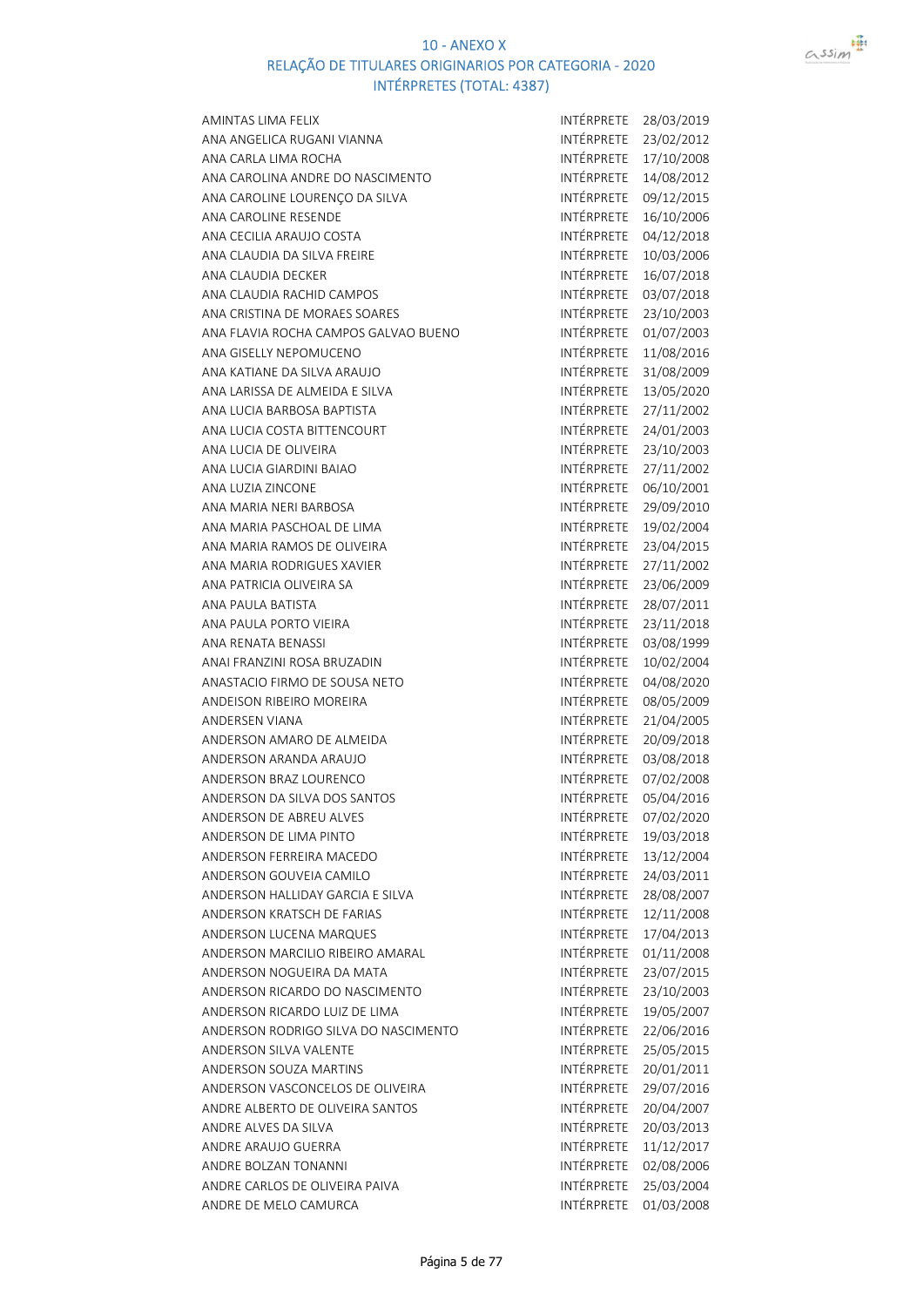

| ANDRE DE OLIVEIRA                        | INTÉRPRETE | 09/06/2009 |
|------------------------------------------|------------|------------|
| ANDRE DIAS SPERLING                      | INTÉRPRETE | 29/01/2010 |
| ANDRE GAMA DE ARAUJO                     | INTÉRPRETE | 19/04/2011 |
| ANDRE GUSTAVO BERNARDO FIGUEIREDO        | INTÉRPRETE | 01/07/2020 |
| <b>ANDRE HERNANDES</b>                   | INTÉRPRETE | 22/06/2007 |
| ANDRE ILDEFONSO ALVES                    | INTÉRPRETE | 24/03/2006 |
| ANDRE LEANDRE MARECHAL                   | INTÉRPRETE | 03/08/2019 |
| <b>ANDRE LUIS FARIAS</b>                 | INTÉRPRETE | 24/10/2006 |
| ANDRE LUIS MATIAS LEITE                  | INTÉRPRETE | 11/04/2007 |
| ANDRE LUIZ DA SILVA                      | INTÉRPRETE | 28/12/2010 |
| ANDRE LUIZ DOS SANTOS                    | INTÉRPRETE | 27/11/2004 |
| ANDRE LUIZ FERREIRA MALUF                | INTÉRPRETE | 11/08/2003 |
| ANDRE LUIZ GOMES                         | INTÉRPRETE | 07/07/2006 |
| ANDRE LUIZ OSVATH                        | INTÉRPRETE | 31/10/2005 |
| ANDRE MATTERA DANGELO                    | INTÉRPRETE | 26/09/2013 |
| ANDRE NOGUEIRA DOS SANTOS                | INTÉRPRETE | 24/03/2009 |
| ANDRE OLIMPIO DE SOUZA                   | INTÉRPRETE | 01/08/2000 |
| ANDRE QUEIROZ DE CASTRO                  | INTÉRPRETE | 19/04/2018 |
| ANDRE RAMOS LEITE                        | INTÉRPRETE | 24/10/2007 |
| ANDRE RICARDO AMARAL                     | INTÉRPRETE | 27/09/2004 |
| ANDRE SILVESTRE LEITE ARAUJO             | INTÉRPRETE | 26/08/2020 |
| ANDRE VINICIUS DOS SANTOS FERNANDES      | INTÉRPRETE | 19/10/2018 |
| ANDRE VINICIUS FOFANO                    | INTÉRPRETE | 27/11/2002 |
| ANDRE WELLISON LIMA DOS SANTOS           | INTÉRPRETE | 23/10/2020 |
| <b>ANDREA ERNEST DIAS</b>                | INTÉRPRETE | 25/08/2015 |
| ANDREA TELES DO NASCIMENTO               | INTÉRPRETE | 19/09/2000 |
| ANDREH JONATHAS COSTA ALEXANDRINO        | INTÉRPRETE | 04/05/2005 |
| ANDREIA ALVES DE SOUZA                   | INTÉRPRETE | 04/12/2006 |
| ANDREIA CRISTINA PEREIRA                 | INTÉRPRETE | 11/12/2007 |
| ANDRELINO DA COSTA BARROS NETO           | INTÉRPRETE | 24/10/2020 |
| ANDRESSON MARQUES DE SOUZA SILVA         | INTÉRPRETE | 15/06/2015 |
| <b>ANDREW RYAN GROSS</b>                 | INTÉRPRETE | 02/07/2017 |
| ANDREZA MONTEIRO DE OLIVEIRA             | INTÉRPRETE | 12/06/2003 |
| ANDRIUS VIEIRA SA                        | INTÉRPRETE | 24/10/2020 |
| ANDSON KLAYTON DA SILVA PEREIRA          | INTÉRPRETE | 16/10/2019 |
| ANDSON MENDONÇA DE ANDRADE               | INTÉRPRETE | 15/04/2015 |
| ANGELA DANIELA CASEMIRO DA ROSA SPILMANN | INTÉRPRETE | 01/07/2020 |
| ANGELA EDYCALREA RABELO DUARTE           | INTÉRPRETE | 29/12/2007 |
| ANGELA MARIA ROSA                        | INTÉRPRETE | 27/08/2003 |
| ANGELO ARCANJO DE SOUSA ALVES            | INTÉRPRETE | 17/09/2020 |
| ANGELO WALCIR BISQUER                    | INTÉRPRETE | 14/03/2002 |
| ANIVERCINO CORDEIRO ANSELMO FILHO        | INTÉRPRETE | 25/08/2006 |
| ANNA CARLA MARTINS LOUREIRO              | INTÉRPRETE | 09/09/2003 |
| ANNA LUCIA BUCHELE DA SILVA E SOUZA      | INTÉRPRETE | 28/10/1981 |
| ANSELMO CANDIDO RAIMUNDO                 | INTÉRPRETE | 01/05/2008 |
| <b>ANTOINE CHASSEUR</b>                  | INTÉRPRETE | 25/04/2014 |
| <b>ANTOINE MOUZAYEK</b>                  | INTÉRPRETE | 26/09/2006 |
| ANTONIA EDINA MONTEIRO ALVES             | INTÉRPRETE | 02/02/1998 |
| ANTONIA ELISMAR DE SOUZA CALACA          | INTÉRPRETE | 03/03/2011 |
| ANTONIA JOYCENARA ALVES BRASILEIRO       | INTÉRPRETE | 24/10/2020 |
| <b>ANTONIA NUNES</b>                     | INTÉRPRETE | 22/11/2007 |
| ANTONIA RIBEIRO SAMPAIO                  | INTÉRPRETE | 05/08/2002 |
| <b>ANTONINO DI GESU</b>                  | INTÉRPRETE | 31/01/2001 |
| ANTONIO ADENIR RODRIGUES DA SILVA        | INTÉRPRETE | 03/03/2005 |
| ANTONIO ADUILIO RODRIGUES MENDES         | INTÉRPRETE | 21/08/2014 |
| ANTONIO AGLAILTON SALES DO NASCIMENTO    | INTÉRPRETE | 13/08/2003 |
| ANTONIO ALBERTO OLIVEIRA MAIA            | INTÉRPRETE | 21/04/2016 |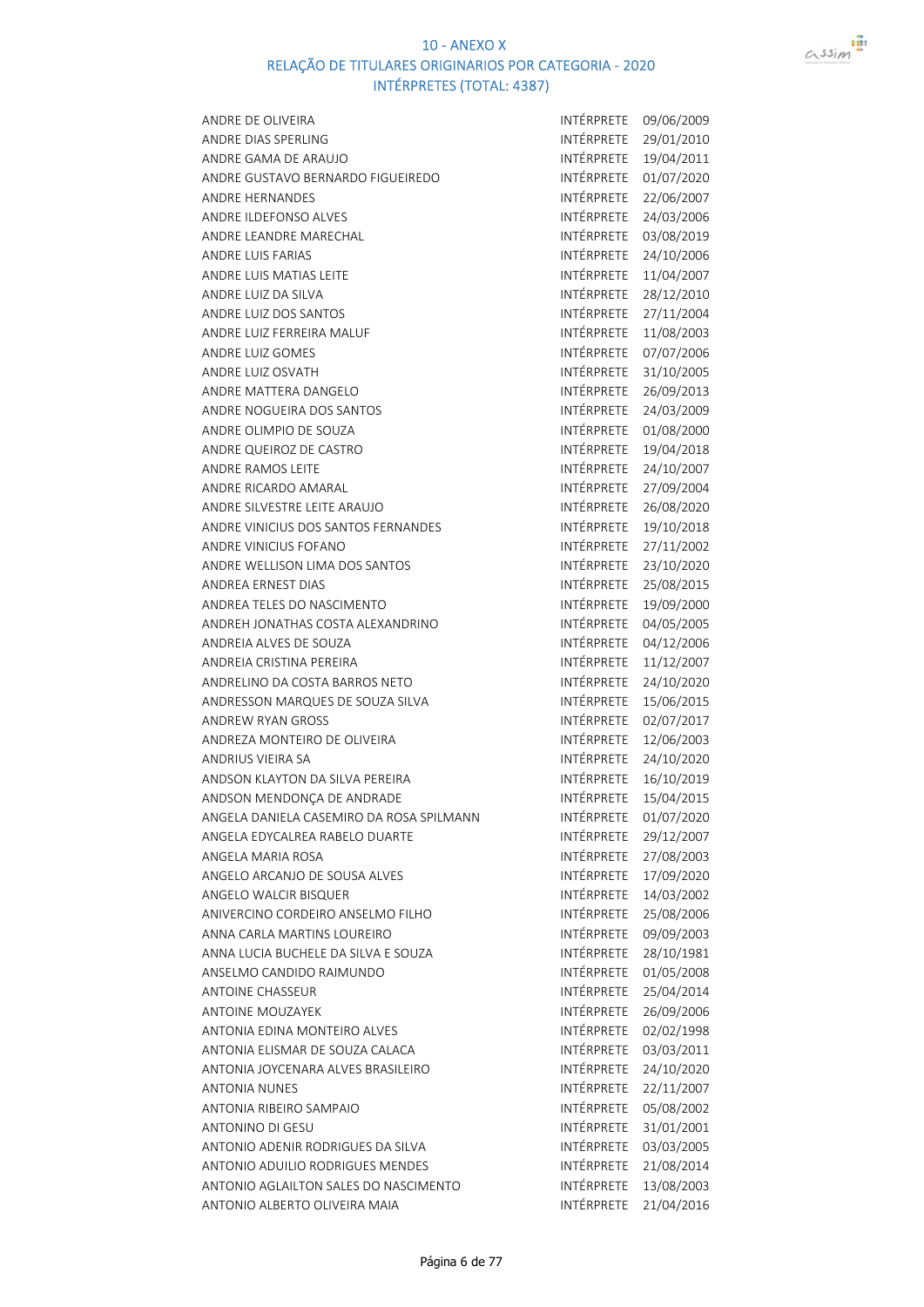

| ANTONIO ALEXANDRE DA SILVA                   | INTÉRPRETE | 05/10/2020 |
|----------------------------------------------|------------|------------|
| ANTONIO ALVARO ASSUMPCAO NETO                | INTÉRPRETE | 07/11/1983 |
| ANTONIO ALVES DA SILVA                       | INTÉRPRETE | 29/03/2008 |
| ANTONIO ALVES DA SILVA                       | INTÉRPRETE | 02/07/2007 |
| ANTONIO ANAEL RODRIGUES DE PAULA             | INTÉRPRETE | 04/04/2018 |
| ANTONIO ANDERSON DOS SANTOS CARNEIRO         | INTÉRPRETE | 06/08/2019 |
| ANTONIO ANTONINO DA SILVA                    | INTÉRPRETE | 15/09/2007 |
| ANTONIO APARECIDO TALARICO                   | INTÉRPRETE | 28/08/2007 |
| ANTONIO ARIOMAR SILVA NOGUEIRA               | INTÉRPRETE | 14/11/2012 |
| ANTONIO AUGUSTO MATA DE ALBUQUERQUE LANDEIRA | INTÉRPRETE | 18/12/2019 |
| ANTONIO AUGUSTO PEREIRA BRITO                | INTÉRPRETE | 31/08/2007 |
| ANTONIO BARBOSA SAMPAIO                      | INTÉRPRETE | 03/06/2006 |
| ANTONIO BENTO DE ARAUJO                      | INTÉRPRETE | 04/08/1987 |
| ANTONIO BERNARDO FEIJO RODRIGUES             | INTÉRPRETE | 20/12/2019 |
| ANTONIO BERNARDO FERREIRA DA ROCHA           | INTÉRPRETE | 17/09/2012 |
| ANTONIO BEZERRA FIGUEREDO                    | INTÉRPRETE | 30/03/2010 |
| <b>ANTONIO BRAGA DE SOUSA</b>                | INTÉRPRETE | 30/04/2008 |
| ANTONIO BRUNO SOARES RODRIGUES               | INTÉRPRETE | 18/06/2014 |
| ANTONIO CARDOSO DE ALMEIDA FILHO             | INTÉRPRETE | 15/10/2020 |
| ANTONIO CARLOS DA SILVA AMORIM               | INTÉRPRETE | 13/09/1993 |
| ANTONIO CARLOS DA SILVA MACEDO               | INTÉRPRETE | 25/08/2009 |
| ANTONIO CARLOS DOS SANTOS PEREIRA            | INTÉRPRETE | 29/03/2019 |
| ANTONIO CARLOS MACHADO                       | INTÉRPRETE | 30/01/1984 |
| ANTONIO CARLOS SAMPAIO LEITE                 | INTÉRPRETE | 19/08/2000 |
| ANTONIO CARLOS VIEIRA MAGALHAES              | INTÉRPRETE | 23/01/2006 |
| ANTONIO CESAR RIBEIRO SILVA                  | INTÉRPRETE | 29/06/2002 |
| ANTONIO CHARLES FREITAS DE SOUSA             | INTÉRPRETE | 13/07/2020 |
| ANTONIO CIRILO DA SILVA                      | INTÉRPRETE | 11/08/1999 |
| <b>ANTONIO CLAUDIO PEREIRA</b>               | INTÉRPRETE | 10/10/2007 |
| ANTONIO CLEITON RODRIGUES DA SILVA           | INTÉRPRETE | 10/12/2008 |
| ANTONIO CLEXITON TORRES DE FRANCA JUNIOR     | INTÉRPRETE | 15/06/2015 |
| <b>ANTONIO DA SILVA ALVES</b>                | INTÉRPRETE | 11/02/2008 |
| ANTONIO DE PADUA CARVALHO DE ALMEIDA         | INTÉRPRETE | 10/12/2007 |
| ANTONIO DE SOUSA PEREIRA JUNIOR              | INTÉRPRETE | 02/03/2011 |
| ANTONIO DIEGO SILVA DO CARMO                 | INTÉRPRETE | 31/01/2019 |
| ANTONIO EDNARDO RODRIGUES DE CASTRO OLIVEIRA | INTÉRPRETE | 26/08/2020 |
| ANTONIO ELESBANIO MESQUITA LOPES             | INTÉRPRETE | 23/01/2008 |
| <b>ANTONIO ELIAS XAVIER</b>                  | INTÉRPRETE | 11/08/2000 |
| ANTONIO ELIEZIO ALVES CORNELIO               | INTÉRPRETE | 21/04/2005 |
| ANTONIO ERIJONSHON MOTA DA SILVA             | INTÉRPRETE | 17/07/2019 |
| ANTONIO ERIVALDO ALVES DE MELO               | INTÉRPRETE | 02/09/2011 |
| ANTONIO EUDES PEREIRA DA SILVA               | INTÉRPRETE | 20/01/2017 |
| ANTONIO FABIO DE SOUZA FEITOSA               | INTÉRPRETE | 09/09/2003 |
| ANTONIO FABRICIO CIRINO DE QUEIROZ           | INTÉRPRETE | 22/10/2018 |
| ANTONIO FELIPE FERREIRA MACIEL               | INTÉRPRETE | 06/08/2019 |
| <b>ANTONIO FERNANDO LEPORACE</b>             | INTÉRPRETE | 23/05/2017 |
| ANTONIO FERNANDO MONTEIRO                    | INTÉRPRETE | 15/05/2000 |
| ANTONIO FERREIRA DA SILVA                    | INTÉRPRETE | 27/07/2000 |
| ANTONIO FRANCISCO MONTEIRO                   | INTÉRPRETE | 19/05/2011 |
| ANTONIO FRANCISCO RIBEIRO DE SANTANA         | INTÉRPRETE | 11/07/2011 |
| ANTONIO GALDINO DE REZENDE                   | INTÉRPRETE | 12/08/2003 |
| ANTONIO GONCALVES LIMA                       | INTÉRPRETE | 03/03/2017 |
| ANTONIO GUSTAVO DE AQUINO GOMES              | INTÉRPRETE | 15/06/2020 |
| ANTONIO HENRIQUE DE CASTRO E SILVA           | INTÉRPRETE | 27/02/2020 |
| ANTONIO HENRIQUE SEIXAS DE OLIVEIRA          | INTÉRPRETE | 04/08/2003 |
| ANTONIO HOTO DA SILVA FILHO                  | INTÉRPRETE | 01/09/2009 |
| ANTONIO ISAIAS PAIVA DUARTE                  | INTÉRPRETE | 29/12/2007 |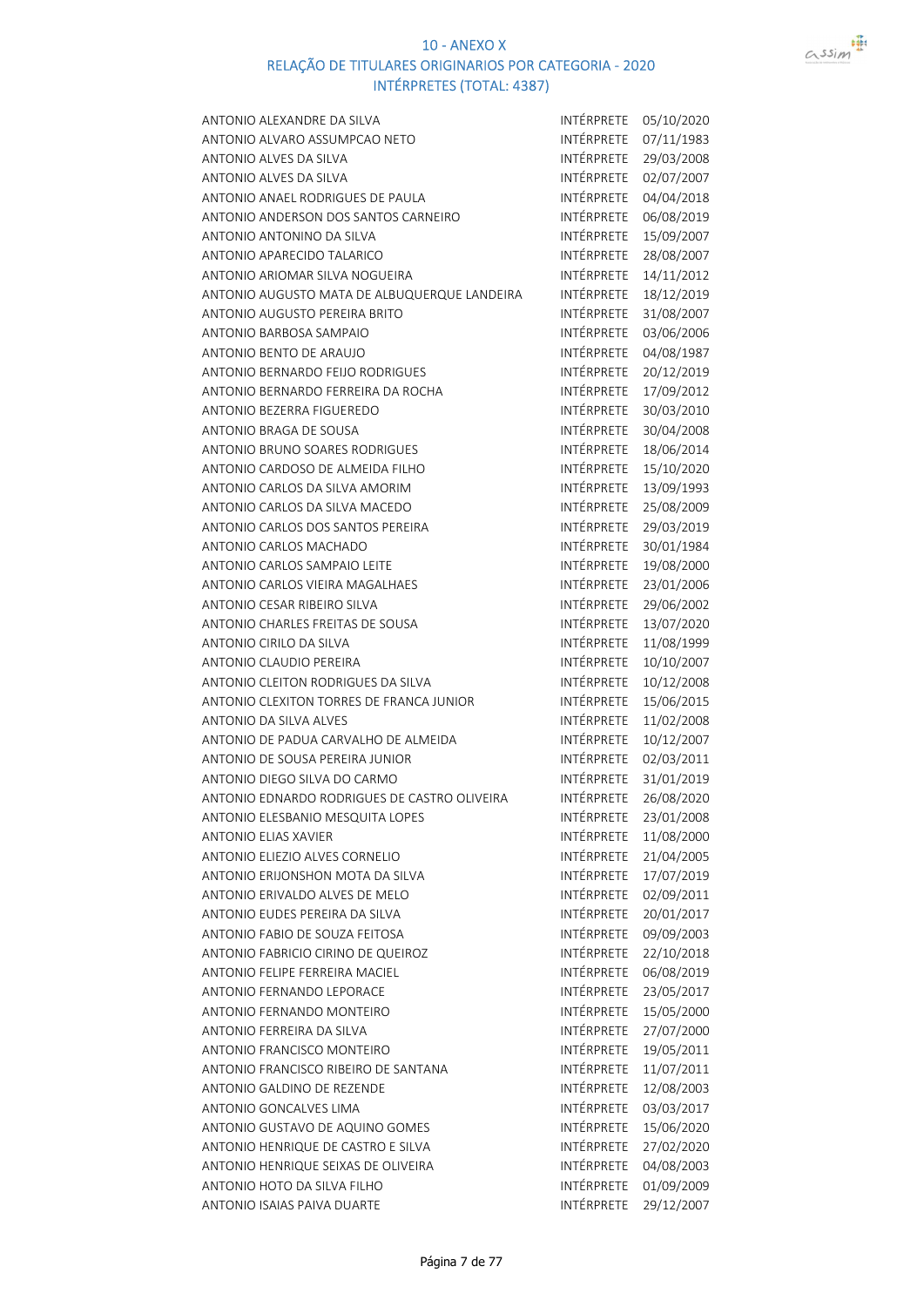

| ANTONIO JARDEU MARREIRO ALEXANDRE          | INTÉRPRETE        | 23/04/2018 |
|--------------------------------------------|-------------------|------------|
| ANTONIO JERONIMO FLORENCIO BEZERRA         | INTÉRPRETE        | 31/01/2001 |
| ANTONIO JOCELINO ALVES DE OLIVEIRA         | INTÉRPRETE        | 03/10/2007 |
| ANTONIO JOSE ANDRADE BRANDAO               | INTÉRPRETE        | 25/10/1999 |
| ANTONIO JOSE BEZERRA DA SILVA              | INTÉRPRETE        | 14/10/1999 |
| ANTONIO JOSE RODRIGUES DA ROSA             | INTÉRPRETE        | 23/08/2004 |
| ANTONIO LEONARDO REIS DE PAULA DELLA TORRE | INTÉRPRETE        | 22/09/2017 |
| ANTONIO LINDOVAL COSTA NASCIMENTO          | INTÉRPRETE        | 31/01/2008 |
| ANTONIO LUAN ANDRADE CORDEIRO              | INTÉRPRETE        | 23/03/2016 |
| ANTONIO LUIZ DA SILVA                      | INTÉRPRETE        | 01/04/2002 |
| ANTONIO LUIZ DE LUCCA CINTRA JUNIOR        | INTÉRPRETE        | 30/06/2016 |
| ANTONIO LUIZ OLIVEIRA MOURA                | INTÉRPRETE        | 25/01/2006 |
| ANTONIO MACIEL ARAUJO                      | INTÉRPRETE        | 12/07/2003 |
| ANTONIO MANUEL DE SOUZA                    | INTÉRPRETE        | 27/09/2018 |
| ANTONIO MARIO SILVA DE SOUZA               | INTÉRPRETE        | 11/06/2010 |
| ANTONIO MARQUES DE OLIVEIRA JUNIOR         | INTÉRPRETE        | 19/02/2018 |
| ANTONIO MARTINHO DE PAULO                  | INTÉRPRETE        | 04/07/2008 |
| ANTONIO MATHEUS MOREIRA DA SILVA           | INTÉRPRETE        | 22/03/2019 |
| ANTONIO MIGUEL PESSOA ABREU                | INTÉRPRETE        | 06/03/2012 |
| <b>ANTONIO NEGREIRO</b>                    | INTÉRPRETE        | 19/10/2001 |
| ANTONIO NETO BATISTA OLIVEIRA              | INTÉRPRETE        | 03/09/2009 |
| ANTONIO NEURO DA COSTA                     | INTÉRPRETE        | 02/03/2012 |
| ANTONIO NILO DOS SANTOS MACIEL             | INTÉRPRETE        | 24/09/2018 |
| ANTONIO ODESIO LUIZ ARAUJO DE MACEDO       | INTÉRPRETE        | 23/07/2015 |
| ANTONIO PAULO NOGUEIRA DE OLIVEIRA         | INTÉRPRETE        | 19/03/2002 |
| ANTONIO PEREIRA LEAO                       | INTÉRPRETE        | 28/01/2016 |
| ANTONIO PESSOA ALVES CORDEIRO              | INTÉRPRETE        | 19/12/2014 |
| ANTONIO REINALDO ALVES DE SOUZA            | INTÉRPRETE        | 31/05/2001 |
| <b>ANTONIO REMO USAI</b>                   | INTÉRPRETE        | 27/01/2010 |
| ANTONIO RIBEIRO BONIFACIO FILHO            | INTÉRPRETE        | 19/05/2014 |
| ANTONIO RIBEIRO DE SOUZA                   | INTÉRPRETE        | 07/02/2008 |
| ANTONIO ROBERTO PRADO CANDEIAS             | INTÉRPRETE        | 30/06/2006 |
| ANTONIO RODRIGUES DE OLIVEIRA              | INTÉRPRETE        | 27/07/2000 |
| ANTONIO RODRIGUES DE SOUSA                 | INTÉRPRETE        | 17/11/2010 |
| ANTONIO ROMARIO COELHO ALCANTARA           | INTÉRPRETE        | 29/05/2017 |
| ANTONIO SANTIAGO FERRAZ                    | <b>INTÉRPRETE</b> | 30/11/2006 |
| <b>ANTONIO SANTOS PEREIRA</b>              | INTÉRPRETE        | 15/05/2008 |
| ANTONIO SIQUEIRA DODOU NETO                | INTÉRPRETE        | 19/03/2013 |
| ANTONIO TOMAZIO DE OLIVEIRA                | <b>INTÉRPRETE</b> | 05/10/2006 |
| ANTONIO VIANA DE FREITAS                   | INTÉRPRETE        | 10/09/2002 |
| ANTONIO VICENTINO NERI DA SILVA            | INTÉRPRETE        | 24/03/2018 |
| ANTONIO VICTOR DURANS DE CARVALHO          | INTÉRPRETE        | 03/07/2012 |
| ANTONIO VINICIUS MOTA SOUSA                | INTÉRPRETE        | 30/10/2017 |
| ANTONIO WALLACE MARTINS DA SILVA ALMEIDA   | <b>INTÉRPRETE</b> | 17/10/2019 |
| ANTONIO WALLACY DE PAULA MENDES            | INTÉRPRETE        | 23/10/2015 |
| ANTONIO WELTON DA SILVA SOUSA              | INTÉRPRETE        | 28/03/2008 |
| ANY EVILIN BEZERRA                         | <b>INTÉRPRETE</b> | 23/04/2012 |
| APARECIDA CLAUDIANA LEMOS DE LIMA          | INTÉRPRETE        | 29/05/2006 |
| APARECIDA DE FATIMA LEAO                   | INTÉRPRETE        | 09/03/2016 |
| APARECIDO ALVES TELES                      | INTÉRPRETE        | 24/05/2016 |
| APARECIDO FEIJO DA SILVA                   | INTÉRPRETE        | 22/03/2001 |
| APPARECIDO SEVERIANO FILHO                 | INTÉRPRETE        | 07/02/2006 |
| ARI CHAUVET PEIXOTO                        | INTÉRPRETE        | 16/08/1999 |
| ARI FRANCISCO SOLAMARELLI NETO             | INTÉRPRETE        | 06/06/2003 |
| ARIANE RODRIGUES SILVA                     | INTÉRPRETE        | 01/05/2019 |
| ARIANY SANTOS BATISTA                      | INTÉRPRETE        | 07/07/2010 |
| ARIOSVALDO ALVES DA SILVA                  | INTÉRPRETE        | 26/04/2016 |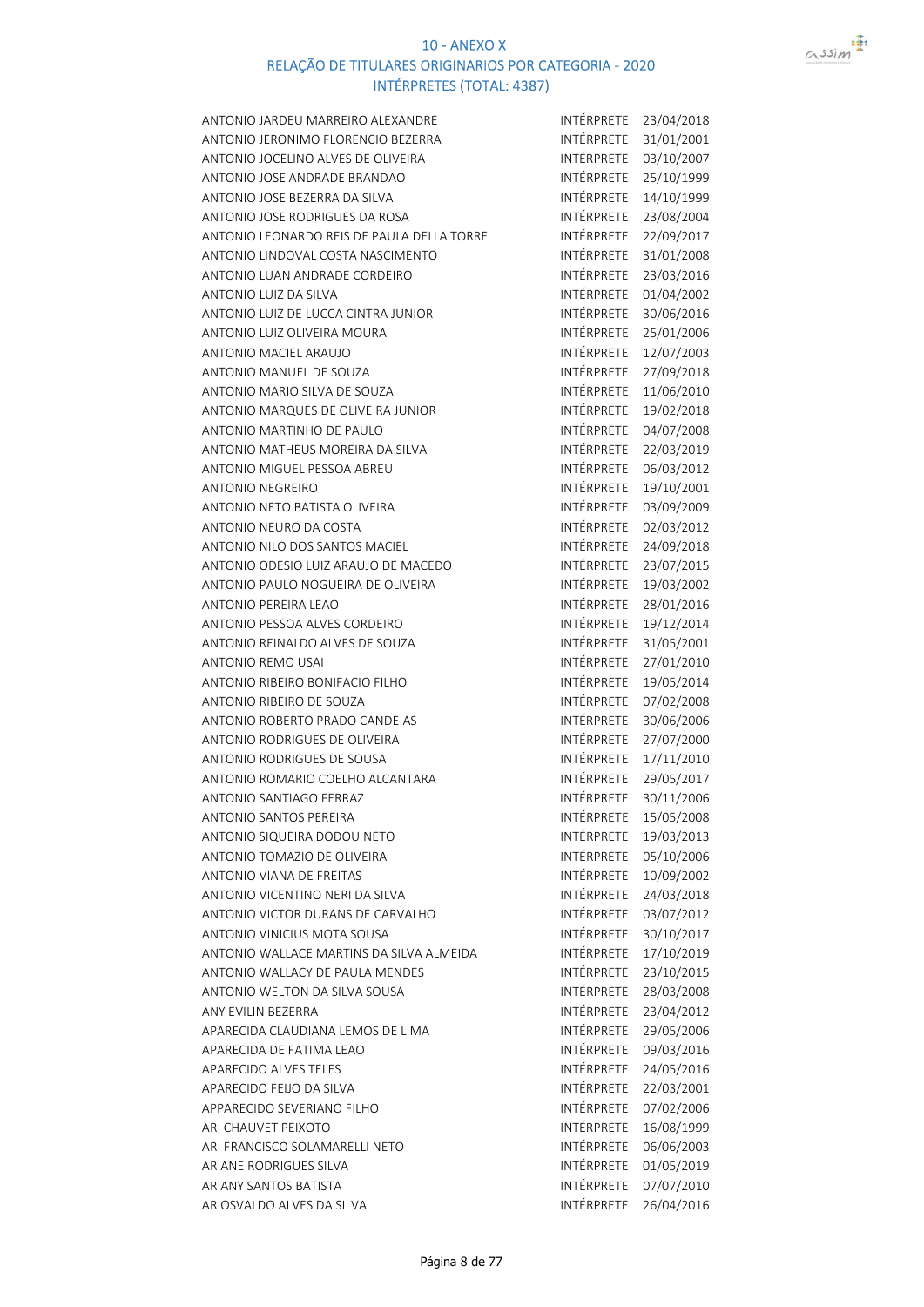

| ARIOSVALDO ALVES DE OLIVEIRA JUNIOR                  | INTÉRPRETE        | 06/06/2008 |
|------------------------------------------------------|-------------------|------------|
| ARIOVALDO NASCIMENTO                                 | INTÉRPRETE        | 27/06/2006 |
| ARISTIDES GONCALVES DE MELO                          | INTÉRPRETE        | 25/01/2013 |
| ARISTONE ALVES DE LIMA                               | INTÉRPRETE        | 12/04/2005 |
| ARISTOTELES LEMOS DA SILVA                           | <b>INTÉRPRETE</b> | 24/01/2003 |
| ARLENE AIDEE CELIO                                   | INTÉRPRETE        | 14/02/2005 |
| ARLETE MARIA DE JESUS                                | INTÉRPRETE        | 09/03/2006 |
| ARLINDO PEREIRA DA SILVA                             | INTÉRPRETE        | 29/03/2010 |
| ARLINDO SOARES DE LIMA                               | INTÉRPRETE        | 22/01/2015 |
| ARMANDO BENEDETTI JUNIOR                             | INTÉRPRETE        | 24/10/2006 |
| ARNALDO DIAS BAPTISTA                                | INTÉRPRETE        | 23/03/2002 |
| <b>ARNALDO FRAGALE</b>                               | INTÉRPRETE        | 22/09/2005 |
| ARNALDO MERLOTTO                                     | INTÉRPRETE        | 27/10/2010 |
| ARTHUR BEZERRA DE MOURA                              | INTÉRPRETE        | 08/11/2020 |
| ARTHUR DJANGO MENDONÇA DA SILVA                      | INTÉRPRETE        | 09/02/2015 |
| ARTUR ANTUNES LIMA SILVA                             | INTÉRPRETE        | 10/07/2013 |
| <b>ASSIS GOMES</b>                                   | INTÉRPRETE        | 08/04/2005 |
| ATAIDE GOMES DA SILVA                                | INTÉRPRETE        | 05/10/2007 |
| <b>ATILA BARROSO GONCALVES</b>                       | INTÉRPRETE        | 21/08/2019 |
| ATILA SILVEIRA VASCONCELOS                           | INTÉRPRETE        | 02/12/2020 |
| AUDILEZA DE MOURA BARBOSA                            | <b>INTÉRPRETE</b> | 26/08/2011 |
| AUGUSTO CESAR RENNO                                  | INTÉRPRETE        | 06/02/2007 |
| AUGUSTO MACHADO XAVIER DE CASTRO NETO                | INTÉRPRETE        | 14/11/2014 |
| AUGUSTO SOUZA COSTA                                  | INTÉRPRETE        | 04/05/1998 |
| AUREA DA VEIGA FINA                                  | INTÉRPRETE        | 05/12/2000 |
| AURIANE SILVA DA COSTA                               | INTÉRPRETE        | 19/05/2016 |
| AURINDO MANOEL DOS SANTOS                            | INTÉRPRETE        | 24/11/2015 |
| AURINEIDE MENDONCA DE SOUSA                          | INTÉRPRETE        | 03/03/2011 |
| AURINO HONORATO FILHO                                | INTÉRPRETE        | 28/08/2001 |
| AURISMAR DO NASCIMENTO SOUSA                         | INTÉRPRETE        | 28/03/2008 |
| AVNEH VINNY DINIZ DA SILVA ARAGAO                    | INTÉRPRETE        | 27/08/2019 |
| AYLTON COELHO DA SILVA                               | INTÉRPRETE        | 04/03/2005 |
| AYSLANE RAYANE CAITANO DE OLIVEIRA                   | INTÉRPRETE        | 27/10/2008 |
|                                                      | INTÉRPRETE        | 24/01/2003 |
| BADUA CAPAZ MALHEIROS<br>BARBARA ELLEN DE FARIA LIMA | INTÉRPRETE        |            |
|                                                      |                   | 02/10/2010 |
| BARBARA JAMILLY ALMEIDA DA SILVA                     | INTÉRPRETE        | 18/07/2018 |
| BEATRIZ ARCANJO DA SILVA                             | INTÉRPRETE        | 10/10/2013 |
| BEATRIZ VASCONCELLOS ZAVRISKO DOS SANTOS             | INTÉRPRETE        | 06/08/2019 |
| BEETHOVEN ARAUJO DANTAS                              | INTÉRPRETE        | 03/10/2008 |
| BELIZA VITORIA NORONHA AGUIAR                        | INTÉRPRETE        | 19/11/2008 |
| BENEDITO ALVES FERNANDES                             | INTÉRPRETE        | 11/08/1999 |
| BENEDITO EUCLIDES DA SILVA                           | INTÉRPRETE        | 21/10/1999 |
| <b>BENEDITO FERREIRA BARBOSA</b>                     | INTÉRPRETE        | 19/04/2016 |
| BENEDITO MAIA DA SILVA                               | INTÉRPRETE        | 27/04/2006 |
| BENEDITO MAURICIO CARDOSO                            | INTÉRPRETE        | 21/09/2006 |
| BENEDITO MODESTO DA COSTA                            | INTÉRPRETE        | 05/04/2001 |
| BENEDITO RODRIGUES CRUZ JUNIOR                       | INTÉRPRETE        | 28/07/2009 |
| BENICIO JOAQUIM DE MARAES                            | INTÉRPRETE        | 05/02/2005 |
| BENILDO PEREIRA DA SILVA                             | INTÉRPRETE        | 26/03/2008 |
| BENONE TOMAZ SILVA JUNIOR                            | INTÉRPRETE        | 26/03/2002 |
| BENTO JOSE DE LIMA                                   | INTÉRPRETE        | 29/07/1998 |
| BERLANIO AMARAL MORAIS                               | INTÉRPRETE        | 29/03/2011 |
| BERNARDO COUTINHO DE LIMA                            | INTÉRPRETE        | 23/11/2018 |
| <b>BERNARDO SOARES SILVA</b>                         | INTÉRPRETE        | 20/01/2017 |
| BERNEVAL ARESTIDES DE SANTANA                        | INTÉRPRETE        | 20/10/2017 |
| <b>BIANCA ARAUJO LEITE</b>                           | INTÉRPRETE        | 15/12/2016 |
| BIANCA CAVALCANTE MENDES                             | INTÉRPRETE        | 29/09/2016 |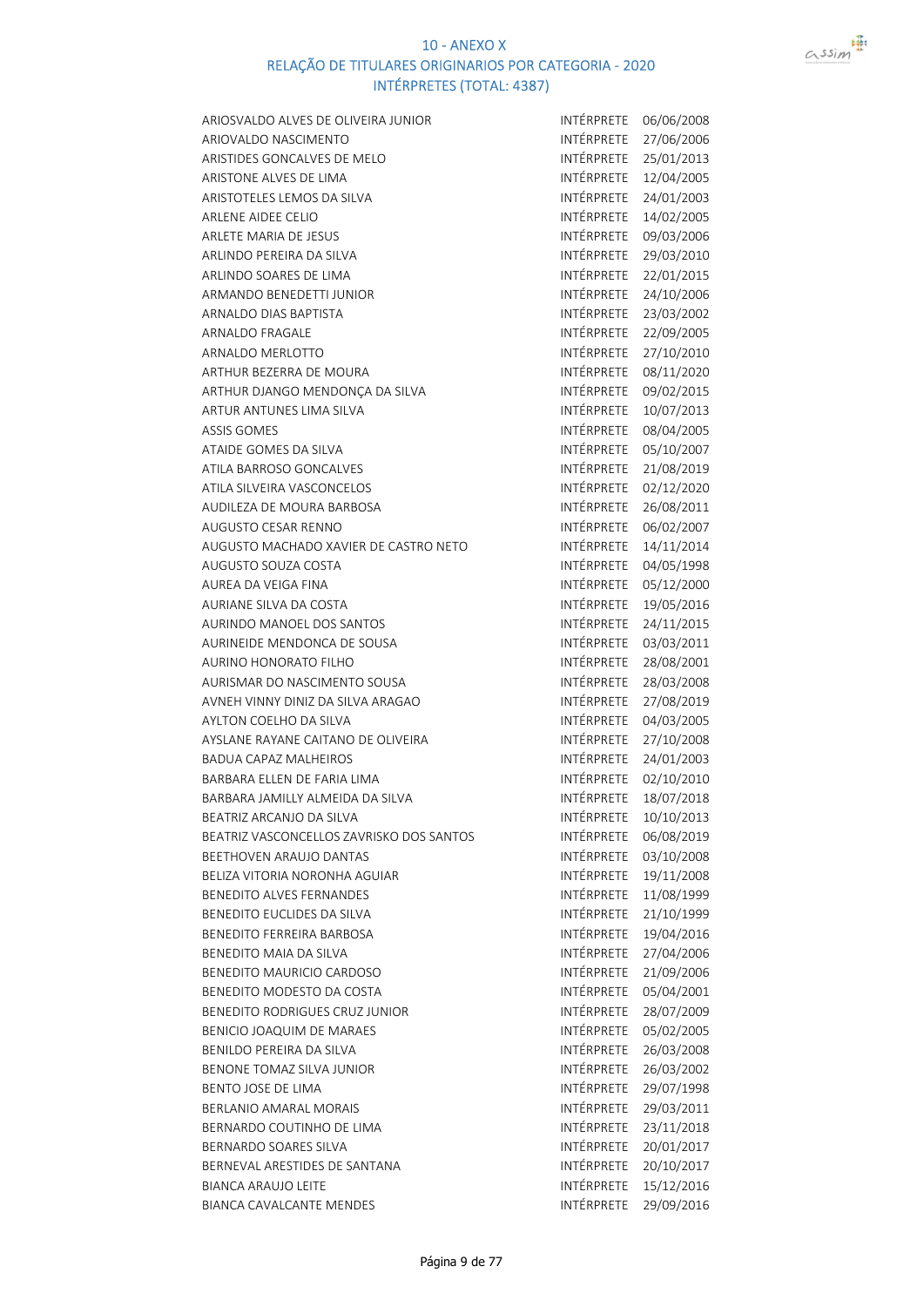

| BOANERGES GONCALVES CAVALCANTE NETO  | INTÉRPRETE        | 23/10/2017 |
|--------------------------------------|-------------------|------------|
| BRASLINS BRUCE SANTAREM              | INTÉRPRETE        | 23/03/2012 |
| BRENO FELIPE CHAVES DANTAS           | INTÉRPRETE        | 19/10/2018 |
| <b>BRENO POUBEL FRANCO</b>           | INTÉRPRETE        | 12/09/2003 |
| BRUNA DARLLA DE OLIVEIRA ALMEIDA     | INTÉRPRETE        | 27/07/2020 |
| <b>BRUNA ROSA DA SILVA</b>           | INTÉRPRETE        | 19/10/2018 |
| BRUNNO HENRIQUE FERREIRA NEGRÃO      | INTÉRPRETE        | 21/05/2016 |
| <b>BRUNO ALVES DA SILVA</b>          | INTÉRPRETE        | 24/09/2018 |
| BRUNO BAPTISTA SGARBI SILVEIRA       | INTÉRPRETE        | 15/05/2009 |
| <b>BRUNO BARRILARI MANSINI</b>       | INTÉRPRETE        | 28/06/2017 |
| BRUNO CALVOSA CARLOS DE FREITAS      | INTÉRPRETE        | 20/02/2009 |
| <b>BRUNO DAMASCENO RODRIGUES</b>     | INTÉRPRETE        | 26/03/2019 |
| BRUNO DE PAIVA REGO                  | INTÉRPRETE        | 21/02/2017 |
| <b>BRUNO FARKAS LAGHI</b>            | INTÉRPRETE        | 24/03/2009 |
| <b>BRUNO FERREIRA LIMA</b>           | INTÉRPRETE        | 22/10/2018 |
| BRUNO FINATO SCORNAVACCA             | INTÉRPRETE        | 01/06/2004 |
| <b>BRUNO FORSTER VARGAS</b>          | INTÉRPRETE        | 20/08/2008 |
| <b>BRUNO GOMES BARBOSA</b>           | INTÉRPRETE        | 16/10/2019 |
| BRUNO HOLANDA BEZERRA                | INTÉRPRETE        | 03/10/2016 |
| <b>BRUNO ILDEFONSO ALVES</b>         | INTÉRPRETE        | 21/11/2012 |
| <b>BRUNO JORGE LEITE SOARES</b>      | <b>INTÉRPRETE</b> | 01/09/2015 |
| BRUNO LEONARDO SANTOS LOBO           | INTÉRPRETE        | 22/05/2019 |
| BRUNO LUIS MAGALHAES ELLERY          | INTÉRPRETE        | 23/01/2008 |
| BRUNO MAFFIA ANDRADE DE OLIVEIRA     | INTÉRPRETE        | 12/03/2019 |
| <b>BRUNO MAUAD GOMES</b>             | INTÉRPRETE        | 03/04/2003 |
| <b>BRUNO PONTALTI SANTOS</b>         | INTÉRPRETE        | 08/08/2019 |
| BRUNO RAFAEL CHAVES DANTAS           | INTÉRPRETE        | 25/10/2018 |
| <b>BRUNO RAPHAEL LIMA DOS SANTOS</b> | INTÉRPRETE        | 16/01/2020 |
| <b>BRUNO SANTOS OLIVEIRA</b>         | INTÉRPRETE        | 25/10/2019 |
| <b>BRUNO VICENTE DOS SANTOS</b>      | INTÉRPRETE        | 23/09/2020 |
| BRUNO VINICIUS BARBOSA DE MELO       | INTÉRPRETE        | 18/11/2013 |
| BRYAN MACEDO DA CRUZ                 | INTÉRPRETE        | 12/12/2020 |
| CAIO BRITO DA SILVA                  | INTÉRPRETE        | 27/04/2015 |
| CAIO CESAR LIMA DE GOIS              | <b>INTÉRPRETE</b> | 19/05/2014 |
| CAIO CESAR VASCONCELOS DE ARAUJO     | INTÉRPRETE        | 25/10/2018 |
| CAIO ELEUTERIO FREITAS               | INTÉRPRETE        | 21/11/2017 |
| CAIO JARDSON SILVA COUTINHO          | INTÉRPRETE        | 08/11/2020 |
| CAIO JUN OGURA                       | <b>INTÉRPRETE</b> | 11/06/2019 |
| CAIO MORAIS CALDAS                   | INTÉRPRETE        | 17/07/2019 |
| CAIO PITOMBEIRA LIMA                 | INTÉRPRETE        | 19/02/2018 |
| CAIO WOOD RINALDI                    | INTÉRPRETE        | 30/08/2005 |
| CALEB DIAS CARDOSO JUNIOR            | INTÉRPRETE        | 01/11/2019 |
| CAMILA NOGUEIRA                      | INTÉRPRETE        | 27/03/2008 |
| CAMILA SILVA CORREA DOS SANTOS       | INTÉRPRETE        | 09/06/2020 |
| CAMILLA BEZERRA DANTAS               | INTÉRPRETE        | 23/10/2014 |
| CAMILLA BRUM DOS SANTOS              | INTÉRPRETE        | 28/05/2000 |
| CAPISTANO DE MACEDO ARAUJO           | INTÉRPRETE        | 26/09/2008 |
| CARACE PERERA DEL PINO               | INTÉRPRETE        | 08/05/2006 |
| CARINA DE FREITAS RABELO             | INTÉRPRETE        | 30/07/2020 |
| CARLA ALMEIDA PEREIRA                | INTÉRPRETE        | 29/12/2007 |
| CARLA ALVES PEREIRA                  | INTÉRPRETE        | 01/03/2016 |
| CARLA MARIA CARDOSO DE BARROS        | INTÉRPRETE        | 27/11/2002 |
| CARLINHO DE OLIVEIRA ALENCAR         | INTÉRPRETE        | 10/05/2000 |
| CARLIRIA FELISMINO DA SILVA SANTOS   | INTÉRPRETE        | 19/07/2004 |
| CARLOS ALBERTO AMARAL                | INTÉRPRETE        | 06/09/2007 |
| CARLOS ALBERTO DE ALMEIDA            | INTÉRPRETE        | 22/12/2004 |
| CARLOS ALBERTO DE ARAUJO             | INTÉRPRETE        | 17/11/2010 |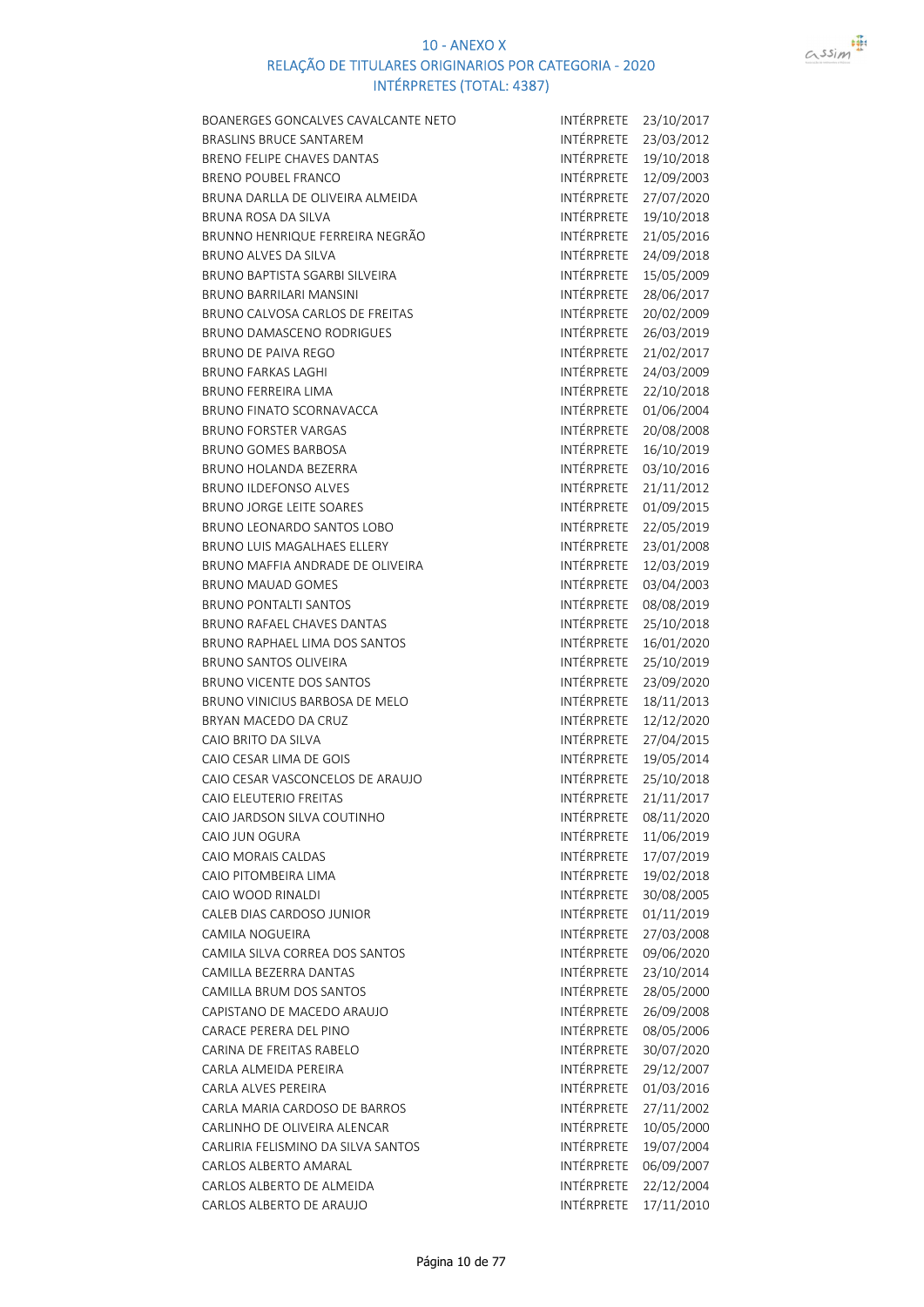

| CARLOS ALBERTO DE MOURA                                      | INTÉRPRETE               | 23/08/2012 |
|--------------------------------------------------------------|--------------------------|------------|
| CARLOS ALBERTO DIAS SILVA                                    | INTÉRPRETE               | 10/10/2019 |
| CARLOS ALBERTO FERREIRA MACHADO                              | INTÉRPRETE               | 25/11/2016 |
| <b>CARLOS ALBERTO KLITZKE</b>                                | INTÉRPRETE               | 26/05/2003 |
| CARLOS ALBERTO KRAMBECK MORENO                               | INTÉRPRETE               | 28/07/2003 |
| CARLOS ALBERTO LOPES DA SILVA                                | INTÉRPRETE               | 11/10/2004 |
| CARLOS ALBERTO MARTINS DOS SANTOS                            | INTÉRPRETE               | 19/03/2002 |
| CARLOS ALBERTO MOURA GAMA                                    | INTÉRPRETE               | 30/09/1999 |
| CARLOS ALBERTO MOURA GAMA FILHO                              | INTÉRPRETE               | 10/10/2006 |
| CARLOS ALBERTO PEREIRA DA SILVA                              | INTÉRPRETE               | 11/12/2017 |
| CARLOS ALBERTO STOPIELLO DE SOUZA                            | INTÉRPRETE               | 21/12/2004 |
| CARLOS ALEXANDRE SOUSA DE OLIVEIRA                           | INTÉRPRETE               | 22/10/2018 |
| CARLOS ANDERSON FERREIRA DE SOUZA                            | INTÉRPRETE               | 21/10/2016 |
| CARLOS ANDRADE ALEXANDRE                                     | INTÉRPRETE               | 23/04/2018 |
| CARLOS ANDRE GOMES OLIVEIRA                                  | INTÉRPRETE               | 17/07/2019 |
| CARLOS ANDRE TORRES DOS SANTOS                               | INTÉRPRETE               | 27/05/2009 |
| CARLOS ANTÔNIO ALBINO RODRIGUES                              | INTÉRPRETE               | 21/10/2013 |
| CARLOS ANTONIO ALVES DA SILVA                                | INTÉRPRETE               | 17/11/2010 |
| CARLOS ANTONIO DE SENA                                       | INTÉRPRETE               | 17/07/2003 |
| CARLOS ANTONIO SILVA FERREIRA                                | INTÉRPRETE               | 12/02/2010 |
| CARLOS ARISTIDES DE ALMEIDA PEREIRA                          | INTÉRPRETE               | 26/03/2008 |
| CARLOS ATILA VALE DO NASCIMENTO                              | INTÉRPRETE               | 21/12/2004 |
| CARLOS AUGUSTO BARBOSA DA SILVA                              | INTÉRPRETE               | 03/07/2012 |
| <b>CARLOS AUGUSTO DA SILVA GOES</b>                          | INTÉRPRETE               |            |
|                                                              | INTÉRPRETE               | 16/02/2007 |
| <b>CARLOS AUGUSTO FERREIRA</b>                               | INTÉRPRETE               | 17/08/2002 |
| <b>CARLOS AUGUSTO RODRIGUES CHAGAS</b>                       |                          | 24/07/2003 |
| CARLOS BATISTA QUIRINO                                       | INTÉRPRETE               | 12/09/2006 |
| CARLOS CARDOZO NOVAIS                                        | INTÉRPRETE               | 16/03/2006 |
| CARLOS CESAR DA SILVA                                        | INTÉRPRETE               | 29/12/2007 |
| CARLOS DA SILVA                                              | INTÉRPRETE<br>INTÉRPRETE | 15/08/2014 |
| CARLOS DE MOURA RIBEIRO MENDES                               |                          | 10/04/1984 |
| <b>CARLOS DINEY LOPES</b>                                    | INTÉRPRETE               | 28/03/2008 |
| CARLOS DINIZ DE ARAUJO FRANCO                                | INTÉRPRETE               | 17/08/1999 |
| CARLOS DONIZETE BATALHAO<br>CARLOS EDUARDO DE PONTES MARTINS | INTÉRPRETE<br>INTÉRPRETE | 06/06/2008 |
|                                                              |                          | 25/10/2018 |
| CARLOS EDUARDO DE SOUZA CALDAS DE ORNELLAS                   | INTÉRPRETE               | 20/08/2009 |
| CARLOS EDUARDO FERREIRA MOREIRA                              | INTÉRPRETE               | 09/05/2005 |
| CARLOS EDUARDO FONSECA DE MIRANDA                            | INTÉRPRETE               | 27/08/2002 |
| CARLOS EDUARDO GOMES FERNANDES                               | INTÉRPRETE               | 25/11/2008 |
| CARLOS EDUARDO SILVA CORDEIRO                                | INTÉRPRETE               | 02/02/2017 |
| CARLOS EDUARDO SOUZA DA SILVA RABELO                         | INTÉRPRETE               | 23/09/2015 |
| CARLOS EDUARDO TAVARES DE OLIVEIRA                           | INTÉRPRETE               | 28/04/2011 |
| CARLOS EMANUEL SARMENTO SA                                   | <b>INTÉRPRETE</b>        | 25/06/2019 |
| CARLOS FELIPE FONSECA DE GUSMAO BARBOSA                      | INTÉRPRETE               | 18/06/2014 |
| CARLOS FELIPE SUASSUNA DE MEDEIROS                           | INTÉRPRETE               | 11/05/2004 |
| CARLOS FERREIRA RIBEIRO                                      | INTÉRPRETE               | 01/03/2007 |
| CARLOS GIOVANI DA SILVA                                      | INTÉRPRETE               | 22/12/2013 |
| CARLOS GOMES DE MARINS                                       | INTÉRPRETE               | 09/10/2001 |
| CARLOS HEITOR FREITAS DE CASTRO ALVES                        | INTÉRPRETE               | 04/07/2012 |
| CARLOS HENRIQUE CARDOSO DA SILVA                             | INTÉRPRETE               | 20/10/2017 |
| CARLOS HENRIQUE LIRA DE ARAUJO                               | INTÉRPRETE               | 28/10/2013 |
| CARLOS HENRIQUE NOGUEIRA DE LUCENA                           | INTÉRPRETE               | 18/06/2004 |
| CARLOS HENRIQUE TEOTONIO FERREIRA                            | INTÉRPRETE               | 19/04/2013 |
| CARLOS HENRY LEVY SANDOVAL                                   | INTÉRPRETE               | 21/03/2005 |
| CARLOS JOSE DE LIMA                                          | INTÉRPRETE               | 15/04/2009 |
| CARLOS LUCAS LEITE LUZ                                       | INTÉRPRETE               | 18/03/2015 |
| CARLOS MAGNO BEZERRA DE ARAUJO                               | INTÉRPRETE               | 16/07/2009 |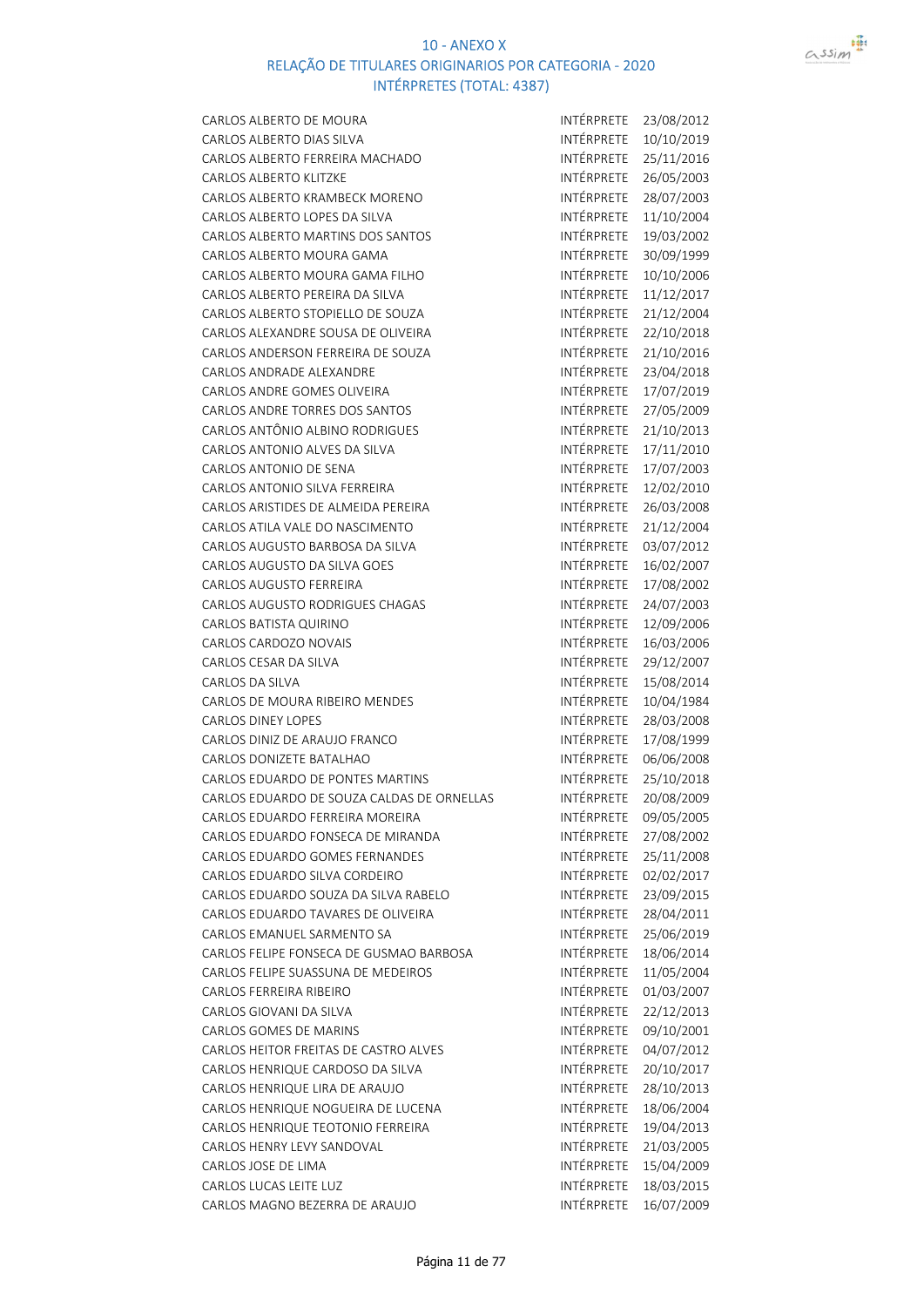

| CARLOS MAGNO FARIAS RODRIGUES              | INTÉRPRETE        | 01/03/2008 |
|--------------------------------------------|-------------------|------------|
| CARLOS MAIA FREIRE DE SA                   | INTÉRPRETE        | 29/09/2010 |
| CARLOS MIGUEL CORREIA DOS SANTOS           | INTÉRPRETE        | 06/06/2018 |
| <b>CARLOS NASCIMENTO</b>                   | INTÉRPRETE        | 27/06/2001 |
| CARLOS RAMON FERNANDEZ                     | INTÉRPRETE        | 14/01/1998 |
| CARLOS RENAN SALES MOTA                    | INTÉRPRETE        | 29/03/2019 |
| CARLOS RENATO GOMES DE SOUZA               | INTÉRPRETE        | 29/01/2019 |
| <b>CARLOS RENATO VIEIRA</b>                | INTÉRPRETE        | 24/10/2012 |
| CARLOS RENIE SALES MOTA                    | INTÉRPRETE        | 29/03/2019 |
| <b>CARLOS ROBERTO ALEXANDRE</b>            | <b>INTÉRPRETE</b> | 16/06/1998 |
| CARLOS ROBERTO CARVALHO DOS SANTOS         | INTÉRPRETE        | 16/10/2020 |
| CARLOS ROBERTO DA SILVA                    | INTÉRPRETE        | 22/10/2004 |
| <b>CARLOS ROBERTO MOREIRA</b>              | INTÉRPRETE        | 17/11/2009 |
| <b>CARLOS ROBERTO MOREIRA</b>              | INTÉRPRETE        | 11/08/2003 |
| CARLOS ROBERTO RAFAEL DA SILVA             | INTÉRPRETE        | 14/01/2008 |
| CARLOS ROBERTO RODRIGUES DE ALMEIDA        | INTÉRPRETE        | 14/04/2016 |
| <b>CARLOS RODRIGO ABAR</b>                 | INTÉRPRETE        | 19/06/2015 |
| CARLOS ROGERIO PIMENTA TEIXEIRA            | INTÉRPRETE        | 03/04/2006 |
| CARLOS SANTOS DA SILVA                     | INTÉRPRETE        | 25/10/2000 |
| CARLOS SILVA DE AZEVEDO                    | INTÉRPRETE        | 20/08/2002 |
| CARLOS SOARES DAIA                         | INTÉRPRETE        | 22/07/2003 |
| CARLOS VINICIUS NOBREGA DE SA              | INTÉRPRETE        | 24/11/2009 |
| CARLOS VITOR BARROS DO NASCIMENTO FRANKLIN | INTÉRPRETE        | 26/03/2002 |
| CARLUCIO VENANCIO DE OLIVEIRA              | INTÉRPRETE        | 27/01/2015 |
| CARMEN SILVIA BARBOSA GRACA MELLO          | INTÉRPRETE        | 01/08/2001 |
| CARMINDA DE MATTOS                         | INTÉRPRETE        | 04/08/1999 |
| CAROLINA DE CARVALHO LAUDISSI              | INTÉRPRETE        | 12/12/2016 |
| CAROLINA DOS SANTOS                        | INTÉRPRETE        | 01/08/2000 |
| <b>CAROLINE DEARNLEY</b>                   | INTÉRPRETE        | 24/09/2019 |
| CASSIANO RICARDO NOGARA                    | INTÉRPRETE        | 31/07/2009 |
| CASSIO ANDRE MOITINHO SANTANA OLIVEIRA     | INTÉRPRETE        | 04/07/2008 |
| <b>CASSIO MARCELO FRANKLIN</b>             | INTÉRPRETE        | 19/03/2002 |
| CASSIO ROBLEDO FERREIRA DE SOUZA           | INTÉRPRETE        | 25/06/2003 |
| CASSIO YUDI MUNIZ TAMASHIRO                | INTÉRPRETE        | 03/05/2018 |
| CATHARINE BARBOSA DOS SANTOS               | <b>INTÉRPRETE</b> | 15/08/2014 |
| CATIA MEDEIROS CONCEICAO                   | INTÉRPRETE        | 27/11/2002 |
| CATIANA SOARES EVANGELISTA                 | INTÉRPRETE        | 18/10/2006 |
| CAUA VICTOR SANTOS DE ARRUDA               | INTÉRPRETE        | 31/07/2020 |
| CAUE ALVES DOKTORCZYK                      | INTÉRPRETE        | 20/08/2014 |
| CECILIA DIAMANTINO RANGEL                  | INTÉRPRETE        | 10/02/2003 |
| CECILIA GONCALVES DE MORAES                | INTÉRPRETE        | 27/11/2002 |
| <b>CECILIA SAYAD</b>                       | INTÉRPRETE        | 25/02/1992 |
| CELESTINO GAMA DE ALMEIDA                  | INTÉRPRETE        | 01/03/2000 |
| CELIA BELIZARIO PAIVA                      | INTÉRPRETE        | 23/10/2020 |
| CELINA ANA CORREA                          | INTÉRPRETE        | 15/12/2006 |
| CELIO ARMANDO SANCHES MANCUSO              | INTÉRPRETE        | 23/09/1999 |
| CELIO DA SILVA LOPES                       | <b>INTÉRPRETE</b> | 25/07/2019 |
| CELIO DOS SANTOS FRANCISCO                 | INTÉRPRETE        | 11/06/2012 |
| CELIO JOSE DE ARAUJO FARIAS                | INTÉRPRETE        | 13/03/2000 |
| CELLYANO DE CASTRO QUEIROZ                 | INTÉRPRETE        | 23/02/2012 |
| CELSO ABIDIAS ARITANA SILVA BORGES         | INTÉRPRETE        | 11/12/2007 |
| CELSO FERREIRA DOS SANTOS                  | INTÉRPRETE        | 22/09/2003 |
| <b>CELSO FOTI</b>                          | INTÉRPRETE        | 17/05/2005 |
| <b>CELSO MARTINS</b>                       | INTÉRPRETE        | 01/07/2003 |
| <b>CELSO MENDES</b>                        | INTÉRPRETE        | 02/03/2020 |
| <b>CELSO VIAFORA</b>                       | INTÉRPRETE        | 11/03/1986 |
| CESAR AUGUSTO MARTINS MEDEIROS             | INTÉRPRETE        | 04/07/2001 |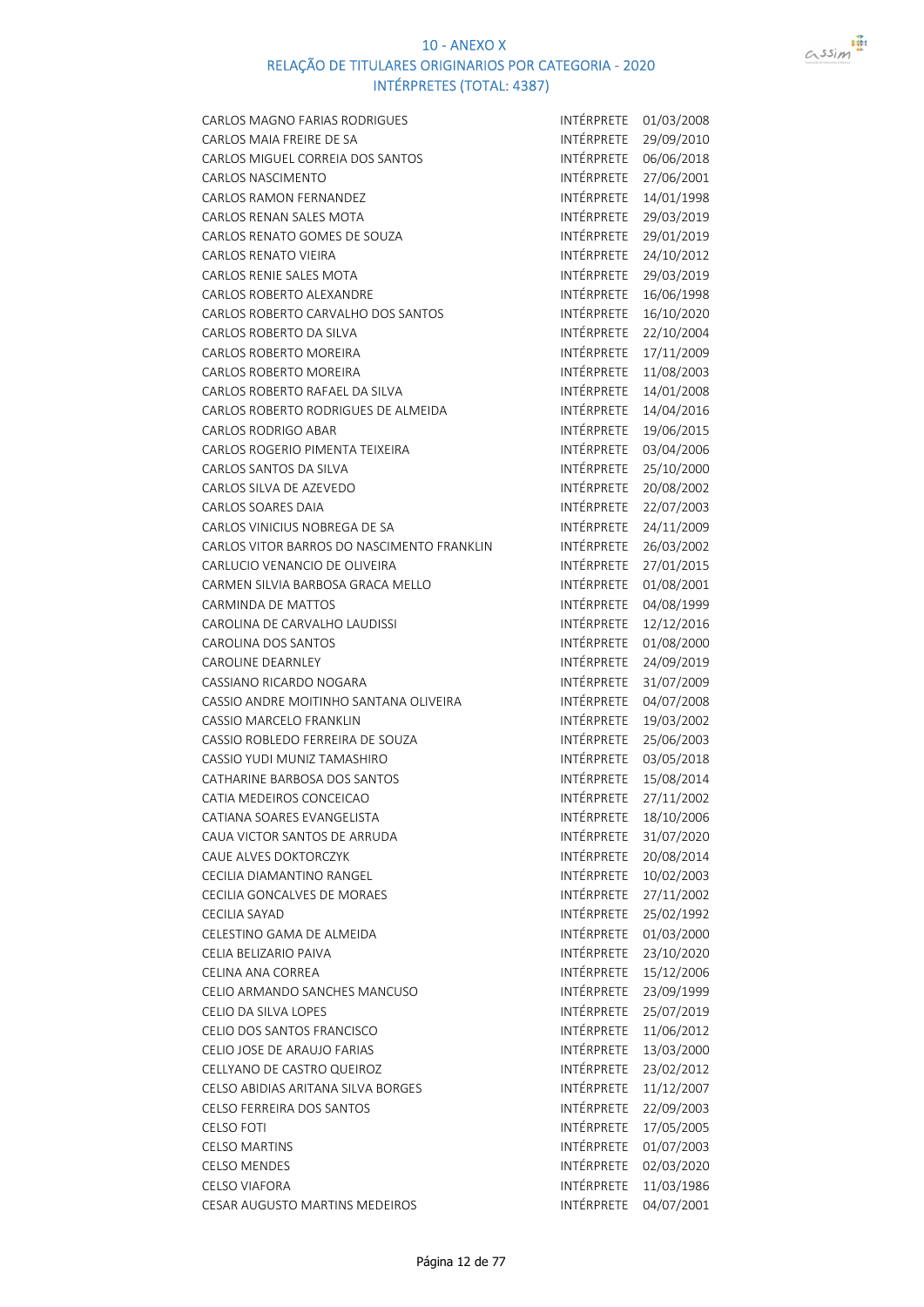

| <b>CESAR BRUNET GARZONI</b>                | INTÉRPRETE        | 23/03/1988 |
|--------------------------------------------|-------------------|------------|
| <b>CESAR KUGLER DE PAIVA</b>               | INTÉRPRETE        | 22/06/2009 |
| CESAR LUIZ SILVA                           | INTÉRPRETE        | 13/11/2007 |
| <b>CESAR ROLDAO VIEIRA</b>                 | INTÉRPRETE        | 05/03/2012 |
| <b>CESAR SARTORI</b>                       | INTÉRPRETE        | 24/10/2005 |
| CESAR VINICIUS DE SOUZA CORREA             | <b>INTÉRPRETE</b> | 31/08/2007 |
| <b>CHAD CHRISTIAN GERBER</b>               | INTÉRPRETE        | 01/07/2020 |
| <b>CHARLES CARVALHO PEREIRA</b>            | INTÉRPRETE        | 25/03/2004 |
| CHARLES RIBEIRO DOS REIS                   | INTÉRPRETE        | 29/05/2017 |
| <b>CHARLESTON ANACLETO BORGES</b>          | INTÉRPRETE        | 07/02/2008 |
| CHIARA FRANCESCA PERIN DI SANTOLO SASSO    | INTÉRPRETE        | 20/09/2018 |
| CHRISTIAN BELCHIOR DA SILVA                | INTÉRPRETE        | 24/01/2017 |
| CHRISTIAN DE MOURA SANTOS                  | INTÉRPRETE        | 06/08/2019 |
| <b>CHRISTIANNE RIBAS LUERSEN</b>           | INTÉRPRETE        | 07/06/2003 |
| CHRISTIANO AUGUSTO AZEVEDO ROCHA           | INTÉRPRETE        | 31/10/2007 |
| CHRISTOFE BARROSA DO NASCIMENTO DE ALMEIDA | INTÉRPRETE        | 27/02/2020 |
| <b>CIBELE CODONHO</b>                      | <b>INTÉRPRETE</b> | 16/09/2002 |
| CICERA PAULA COELHO VIEIRA                 | INTÉRPRETE        | 21/10/2009 |
| CICERA SEVERINA DA CONCEICAO MUSA          | INTÉRPRETE        | 21/08/2003 |
| CICERO ANDSON MASCENA DOS SANTOS           | INTÉRPRETE        | 24/07/2018 |
| CICERO BEZERRA RICARTE                     | INTÉRPRETE        | 03/02/2010 |
| CICERO CARLOS DO NASCIMENTO                | INTÉRPRETE        | 26/05/2008 |
| CICERO CEZAR DA ROCHA FILHO                | INTÉRPRETE        | 23/05/2017 |
| <b>CICERO DE LIMA</b>                      | INTÉRPRETE        | 31/01/2001 |
| CICERO DONIZETTI MARTINS                   | INTÉRPRETE        | 20/12/2007 |
| CICERO FELIX DA SILVA                      | INTÉRPRETE        | 23/11/2005 |
| CICERO FRANCISCO DOS SANTOS NETO           | INTÉRPRETE        | 23/01/2008 |
| CICERO GUSTAVO GONCALVES CORREIA           | INTÉRPRETE        | 13/04/2015 |
| CICERO JEAN DA COSTA                       | INTÉRPRETE        | 22/04/2014 |
| CICERO JOAO DA SILVA                       | INTÉRPRETE        | 29/12/2007 |
| CICERO LIMA DA SILVA                       | INTÉRPRETE        | 21/02/2017 |
| <b>CICERO LIMA DOS SANTOS</b>              | INTÉRPRETE        | 08/02/2008 |
| CICERO MANOEL DA SILVA                     | INTÉRPRETE        | 27/02/2008 |
| CICERO MONTEIRO DOS SANTOS                 | INTÉRPRETE        | 27/07/2016 |
| CICERO RIBEIRO DA SILVA                    | INTÉRPRETE        | 13/07/2020 |
| CICERO RODRIGUES DE LIMA                   | INTÉRPRETE        | 13/04/2015 |
| CICERO ROUBERTH DA SILVA                   | INTÉRPRETE        | 06/11/2006 |
| CICERO SALVADOR DE SANTANA                 | INTÉRPRETE        | 04/08/2000 |
| CINIRA EUGENIA ROCHA DE ASSIS              | <b>INTÉRPRETE</b> | 24/01/2003 |
| CINTIA ANDREZA RODRIGUES DA SILVA          | INTÉRPRETE        | 10/12/2008 |
| CINTIA PORTELA BARBOSA                     | INTÉRPRETE        | 06/02/2017 |
| CIRIO FERREIRA DE ARAUJO                   | INTÉRPRETE        | 22/08/1998 |
| CIRO PAULO VISCONTI CANELLAS               | <b>INTÉRPRETE</b> | 02/08/2004 |
| CLAILTON CARVALHO BENVINDO                 | INTÉRPRETE        | 12/09/2003 |
| CLAUDEMIRO SALES DE SOUZA                  | INTÉRPRETE        | 22/04/2008 |
| CLAUDIA BARBOSA TEIXEIRA                   | INTÉRPRETE        | 10/02/2003 |
| <b>CLAUDIA BORIONI</b>                     | INTÉRPRETE        | 07/11/2001 |
| CLAUDIA CAPELLA MASID REIS                 | INTÉRPRETE        | 27/11/2002 |
| CLAUDIA CARLA MAURICIO                     | INTÉRPRETE        | 29/07/2015 |
| CLAUDIA MACEDO IMPERIAL                    | INTÉRPRETE        | 24/01/2003 |
| CLAUDIA MARCIA VIEIRA PEREIRA DA COSTA     | INTÉRPRETE        | 27/11/2002 |
| CLAUDIA MARIA CAGIANO ATTENE               | INTÉRPRETE        | 21/10/2003 |
| CLAUDIA RENATA MENEZES REGO                | INTÉRPRETE        | 16/08/2017 |
| <b>CLAUDIANA DE CASTRO LOPES</b>           | INTÉRPRETE        | 09/09/2010 |
| CLAUDIANO ALVES COSTA                      | INTÉRPRETE        | 12/11/2014 |
| CLAUDINEI APARECIDO LOPES                  | INTÉRPRETE        | 10/09/2003 |
| CLAUDINEIDE ANDRADE LIMA                   | INTÉRPRETE        | 06/04/2007 |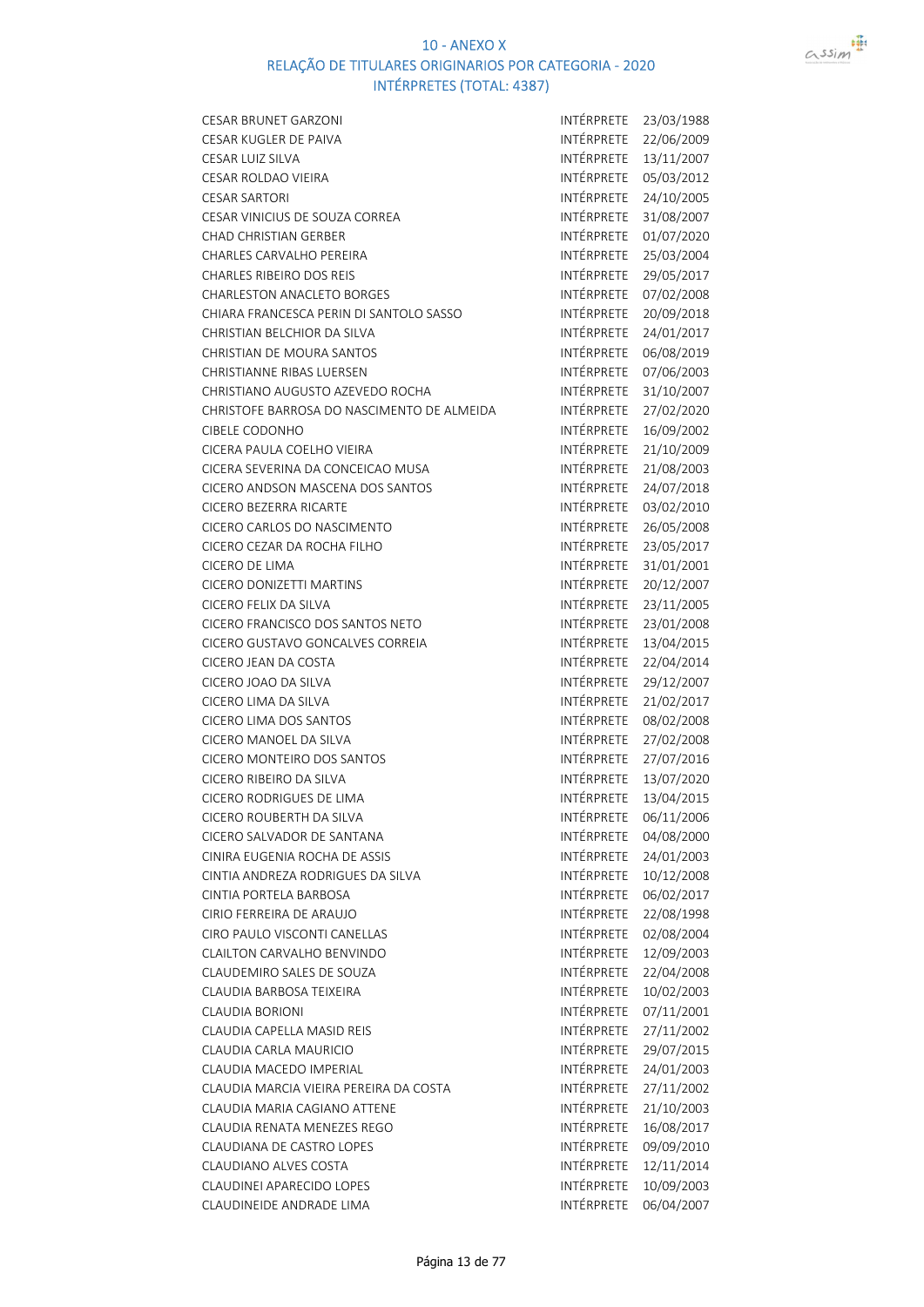

| CLAUDINOR MACHADO                          | INTÉRPRETE        | 23/11/2010 |
|--------------------------------------------|-------------------|------------|
| <b>CLAUDIO ALVES CORREA</b>                | INTÉRPRETE        | 29/06/2006 |
| CLAUDIO CESAR CAMPOS                       | INTÉRPRETE        | 26/03/2009 |
| CLAUDIO DE OLIVEIRA                        | INTÉRPRETE        | 31/01/2001 |
| <b>CLAUDIO FRANCISCO PEREIRA</b>           | INTÉRPRETE        | 24/01/2007 |
| CLAUDIO GERONCIO VIEIRA DE SOUSA           | INTÉRPRETE        | 13/12/2006 |
| <b>CLAUDIO GIRARDI UTISHIRO</b>            | INTÉRPRETE        | 04/10/2019 |
| CLAUDIO GUIDA MACHADO                      | INTÉRPRETE        | 19/05/2014 |
| <b>CLAUDIO INFANTE VIEIRA</b>              | <b>INTÉRPRETE</b> | 20/08/2002 |
| CLAUDIO JOSE CHIZOLINI                     | INTÉRPRETE        | 06/05/2006 |
| CLAUDIO JOSE DA SILVA                      | INTÉRPRETE        | 29/08/2001 |
| CLAUDIO LEAO CORREIA LIMA                  | INTÉRPRETE        | 23/04/2013 |
| CLAUDIO LOPES DUARTE                       | INTÉRPRETE        | 28/04/2006 |
| <b>CLAUDIO TERCIO FAZZIO</b>               | INTÉRPRETE        | 19/07/2004 |
| CLAYTON FERNANDES MOREIRA DA SILVA         | INTÉRPRETE        | 22/09/2003 |
| <b>CLAYTON RIBEIRO GONCALVES</b>           | INTÉRPRETE        | 28/06/2011 |
| CLEBER DO CARMO COSTA                      | INTÉRPRETE        | 27/01/2011 |
| CLEBIA APARECIDA PEREIRA DO NASCIMENTO     | INTÉRPRETE        | 31/01/2014 |
| CLECIO FRANCISCO DE OLIVEIRA               | <b>INTÉRPRETE</b> | 30/08/2002 |
| CLEDIVAN ALMEIDA FARIAS                    | INTÉRPRETE        | 30/06/2017 |
| <b>CLEDSON ANTONIO PEREIRA</b>             | INTÉRPRETE        | 14/07/2008 |
| CLEIDE ALVES MARINHO DA CUNHA              | INTÉRPRETE        | 24/01/2003 |
| <b>CLEIDENICE ALVES DE JESUS</b>           | INTÉRPRETE        | 09/09/2002 |
| CLEITILON CARNEIRO DE SANTANA              | INTÉRPRETE        | 08/12/2008 |
| <b>CLEITON JOSE QUEIROZ MENDES</b>         | INTÉRPRETE        | 07/02/2019 |
| <b>CLEITON LEANDRO GOMES</b>               | INTÉRPRETE        | 24/03/2011 |
| <b>CLEITON SOARES OLIVEIRA</b>             | INTÉRPRETE        | 30/04/2013 |
| CLEMENTINO MOURA DA SILVA NETO             | INTÉRPRETE        | 08/11/2018 |
| CLENILDA MARIA DA PENHA                    | INTÉRPRETE        | 24/03/2011 |
| <b>CLEONICE SANTOS DIAS</b>                | INTÉRPRETE        | 17/08/2006 |
| <b>CLESIO MARCIO DOS SANTOS</b>            | INTÉRPRETE        | 02/03/2011 |
| <b>CLESTON SANTINO PEREIRA</b>             | <b>INTÉRPRETE</b> | 19/10/2011 |
| <b>CLEUDO ALVES FREIRE</b>                 | <b>INTÉRPRETE</b> | 22/07/2003 |
| CLEUTON SOUSA DE ARAUJO                    | INTÉRPRETE        | 14/01/2008 |
| CLEVERSON VIEIRA DE FREITAS                | INTÉRPRETE        | 03/03/2004 |
| CLEYLSON DA COSTA BRAGA                    | INTÉRPRETE        | 23/06/2008 |
| CLIFSON ROLEMBERG ANDRADE                  | INTÉRPRETE        | 12/09/2007 |
| <b>CLIVANDY ALVES SOARES</b>               | INTÉRPRETE        | 08/10/2008 |
| CLODOALDO DE ARAUJO CAVECA                 | INTÉRPRETE        | 07/06/2006 |
| CLOVIS DOS SANTOS VIEIRA                   | <b>INTÉRPRETE</b> | 19/12/2014 |
| COLIN JEREMIAH BERNARD STEPHENSON          | INTÉRPRETE        | 27/05/2003 |
| CONCEICAO DE MARIA PEREIRA DE MATTOS PENNA | INTÉRPRETE        | 27/11/2002 |
| CONCEICAO OLIVEIRA DA SILVA                | INTÉRPRETE        | 26/03/2009 |
| <b>CONRADO RUTHER</b>                      | <b>INTÉRPRETE</b> | 26/03/2008 |
| <b>COSME BATISTA DOS SANTOS</b>            | INTÉRPRETE        | 24/03/2000 |
| COSME DAMIAO DA SILVA LOPES                | <b>INTÉRPRETE</b> | 23/11/2000 |
| COSME TADEU CARDOSO DE MAGALHAES           | INTÉRPRETE        | 19/09/2001 |
| COSMO VALERIO DOS SANTOS                   | INTÉRPRETE        | 22/03/2017 |
| CREMILSON DOS SANTOS CARVALHO              | INTÉRPRETE        | 28/02/2011 |
| CRISTIANA POMPEO DE VASCONCELLOS           | INTÉRPRETE        | 01/11/2019 |
| CRISTIANE ALEXANDRE ESPERANCA              | INTÉRPRETE        | 23/02/2010 |
| CRISTIANE MARCELA CAMARGO E GODOY          | INTÉRPRETE        | 24/02/2003 |
| CRISTIANNE DE OLIVEIRA ARAUJO              | INTÉRPRETE        | 09/09/2010 |
| CRISTIANO BARBOSA DE LIMA                  | INTÉRPRETE        | 21/03/2017 |
| CRISTIANO DE MACEDO COSTA GUALDA           | INTÉRPRETE        | 04/08/2005 |
| CRISTIANO DE OLIVEIRA DOS SANTOS           | INTÉRPRETE        | 05/08/2006 |
| CRISTIANO ELIAS FIGUEIREDO                 | INTÉRPRETE        | 16/02/2009 |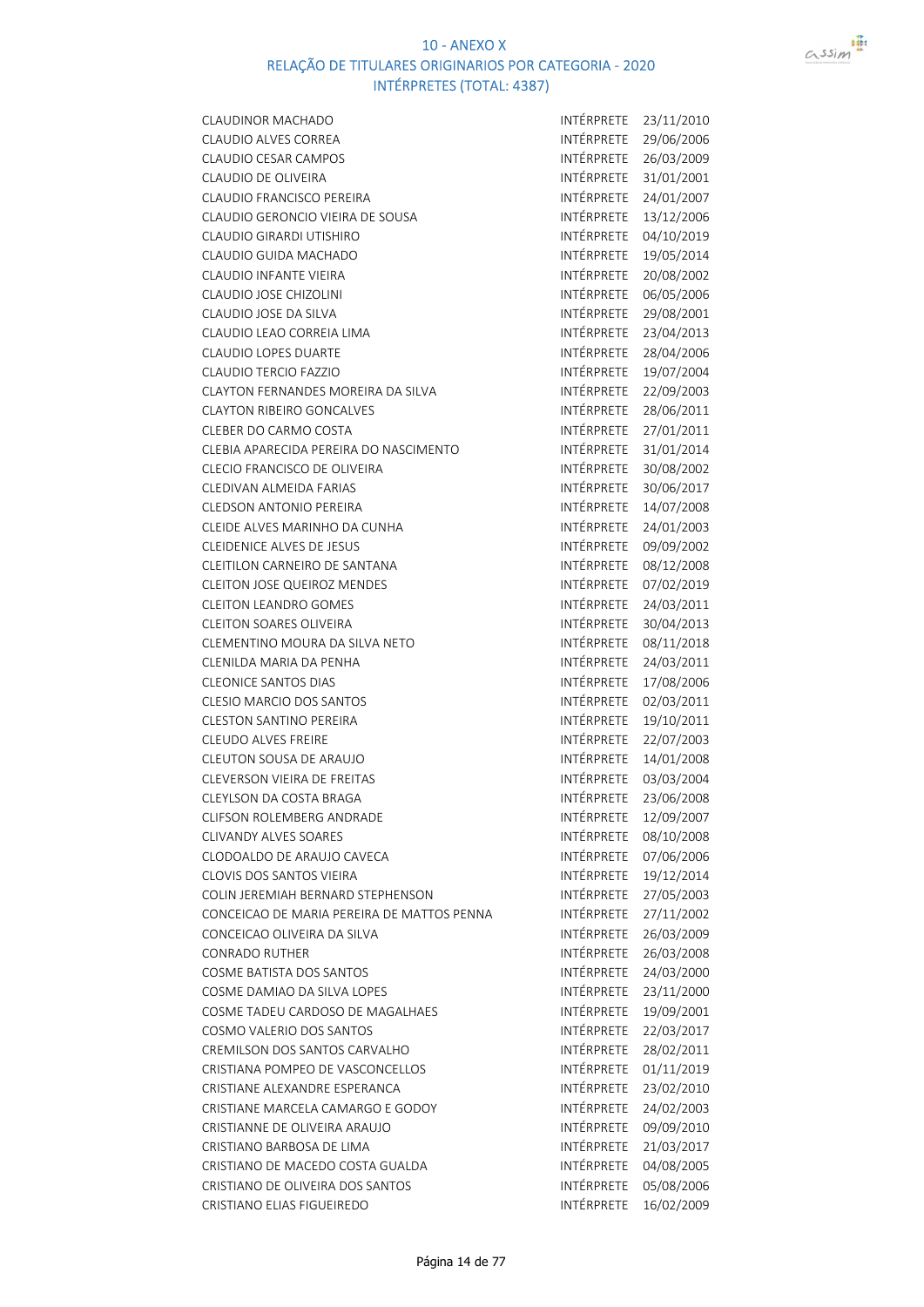

| CRISTIANO FERNANDES DA SILVA             | INTÉRPRETE | 30/09/2003 |
|------------------------------------------|------------|------------|
| CRISTIANO GARGALHONE MORO                | INTÉRPRETE | 12/05/2011 |
| CRISTIANO MATTATIA DO NASCIMENTO BORGES  | INTÉRPRETE | 19/07/2011 |
| CRISTIANO MINERVINO DA SILVA             | INTÉRPRETE | 09/03/2006 |
| <b>CRISTIANO SANTOS BATISTA</b>          | INTÉRPRETE | 29/06/2010 |
| CRISTIANO WILLIAMS DARIO GERVASIO        | INTÉRPRETE | 04/09/2003 |
| CRISTINA MOURA DE LIMA VELIS             | INTÉRPRETE | 07/02/2008 |
| CRYSTHYAN BRAULLY MENEZES CAMILO MARTINS | INTÉRPRETE | 15/12/2016 |
| CYRO FELIX DE MOURA                      | INTÉRPRETE | 27/08/2020 |
| DACIO GUALTER PEREIRA NETO               | INTÉRPRETE | 26/03/2009 |
| DAIANA PAULA PEREIRA                     | INTÉRPRETE | 11/03/2014 |
| DAILTON GONCALVES MACIEL                 | INTÉRPRETE | 25/02/2010 |
| DALVA SIMONE LINHARES                    | INTÉRPRETE | 13/06/2005 |
| DAMIAO BARBOSA DA SILVA                  | INTÉRPRETE | 13/06/2006 |
| DAMIAO BATISTA DE MOURA SENA             | INTÉRPRETE | 23/11/2015 |
| DAMIAO DO PRADO DE OLIVEIRA              | INTÉRPRETE | 20/01/2017 |
| DANG HO LEE                              | INTÉRPRETE | 23/04/2003 |
| DANIEL APARECIDO SANCHES                 | INTÉRPRETE | 03/04/2003 |
| DANIEL BARBOSA MACEDO                    | INTÉRPRETE | 22/08/2011 |
| DANIEL BARBOSA QUADRADO                  | INTÉRPRETE | 27/08/2020 |
| DANIEL BEZERRA DE MELO                   | INTÉRPRETE | 02/08/2012 |
| DANIEL BEZERRA DE SOUZA                  | INTÉRPRETE | 27/09/2011 |
| <b>DANIEL BRIGATO CUSTODIO</b>           | INTÉRPRETE | 13/08/2018 |
| DANIEL CARLOS DE MELO JANUARIO           | INTÉRPRETE | 05/04/2019 |
| DANIEL CASTRO DOS SANTOS                 | INTÉRPRETE | 20/06/2018 |
| DANIEL CESAR LOPES PONTES                | INTÉRPRETE | 02/12/2020 |
| DANIEL CESPEDES PALMA                    | INTÉRPRETE | 03/03/2007 |
| DANIEL CORREA DE SOUZA                   | INTÉRPRETE | 02/07/1998 |
| <b>DANIEL COXINI</b>                     | INTÉRPRETE | 23/06/2004 |
| DANIEL DA SILVA ALECRIM                  | INTÉRPRETE | 31/08/2020 |
| DANIEL DE OLIVEIRA MELO                  | INTÉRPRETE | 04/06/2008 |
| DANIEL DE SOUSA OLIVEIRA                 | INTÉRPRETE | 02/12/2020 |
| DANIEL DIOGO DOMINGOS                    | INTÉRPRETE | 24/11/2006 |
| DANIEL FEIJO DE MENDONCA                 | INTÉRPRETE | 24/03/2006 |
| DANIEL FERREIRA RIBEIRO                  | INTÉRPRETE | 01/08/2019 |
| DANIEL FLORES DE OLIVEIRA                | INTÉRPRETE | 13/02/2003 |
| DANIEL LAZARO PEREIRA DE SOUZA           | INTÉRPRETE | 15/04/2015 |
| <b>DANIEL MARTINS IASBECK</b>            | INTÉRPRETE | 03/04/2003 |
| <b>DANIEL MARTINS LOPES</b>              | INTÉRPRETE | 13/06/2019 |
| DANIEL MUSY DA SILVEIRA                  | INTÉRPRETE | 27/07/2016 |
| DANIEL NASCIMENTO CARDOSO                | INTÉRPRETE | 29/03/2005 |
| DANIEL RABELLO MESTRE                    | INTÉRPRETE | 24/03/2006 |
| DANIEL RAFAEL DE ALMEIDA                 | INTÉRPRETE | 28/04/2012 |
| DANIEL SEITSE SERIKAKO                   | INTÉRPRETE | 20/06/2012 |
| DANIEL SHARBEL BOU-MAROUN                | INTÉRPRETE | 01/01/2018 |
| DANIEL SIDRIM VASCONCELOS                | INTÉRPRETE | 19/08/2016 |
| DANIEL STAMBOULI RUBERTI                 | INTÉRPRETE | 28/09/2009 |
| DANIEL TADEU RIBEIRO ALVARENGA           | INTÉRPRETE | 26/10/2020 |
| DANIELA APARECIDA GOMES DA SILVA         | INTÉRPRETE | 27/01/2012 |
| DANIELA D'ANDRETTA DE GODOY              | INTÉRPRETE | 03/04/2003 |
| DANIELA LASALVIA                         | INTÉRPRETE | 05/11/2004 |
| DANIELA MARIA TOMAZ DE AQUINO            | INTÉRPRETE | 12/06/2008 |
| DANIELA TABORIANSKI LIMA                 | INTÉRPRETE | 01/08/2018 |
| DANIELE MARTINS CAVALCANTE MACEDO        | INTÉRPRETE | 08/12/2008 |
| DANIELLE CRUZ DE OLIVEIRA                | INTÉRPRETE | 28/08/2015 |
| DANIELLE DA SILVA RODRIGUES              | INTÉRPRETE | 04/04/2008 |
| DANIELLY CRISTINE DOS SANTOS             | INTÉRPRETE | 12/11/2018 |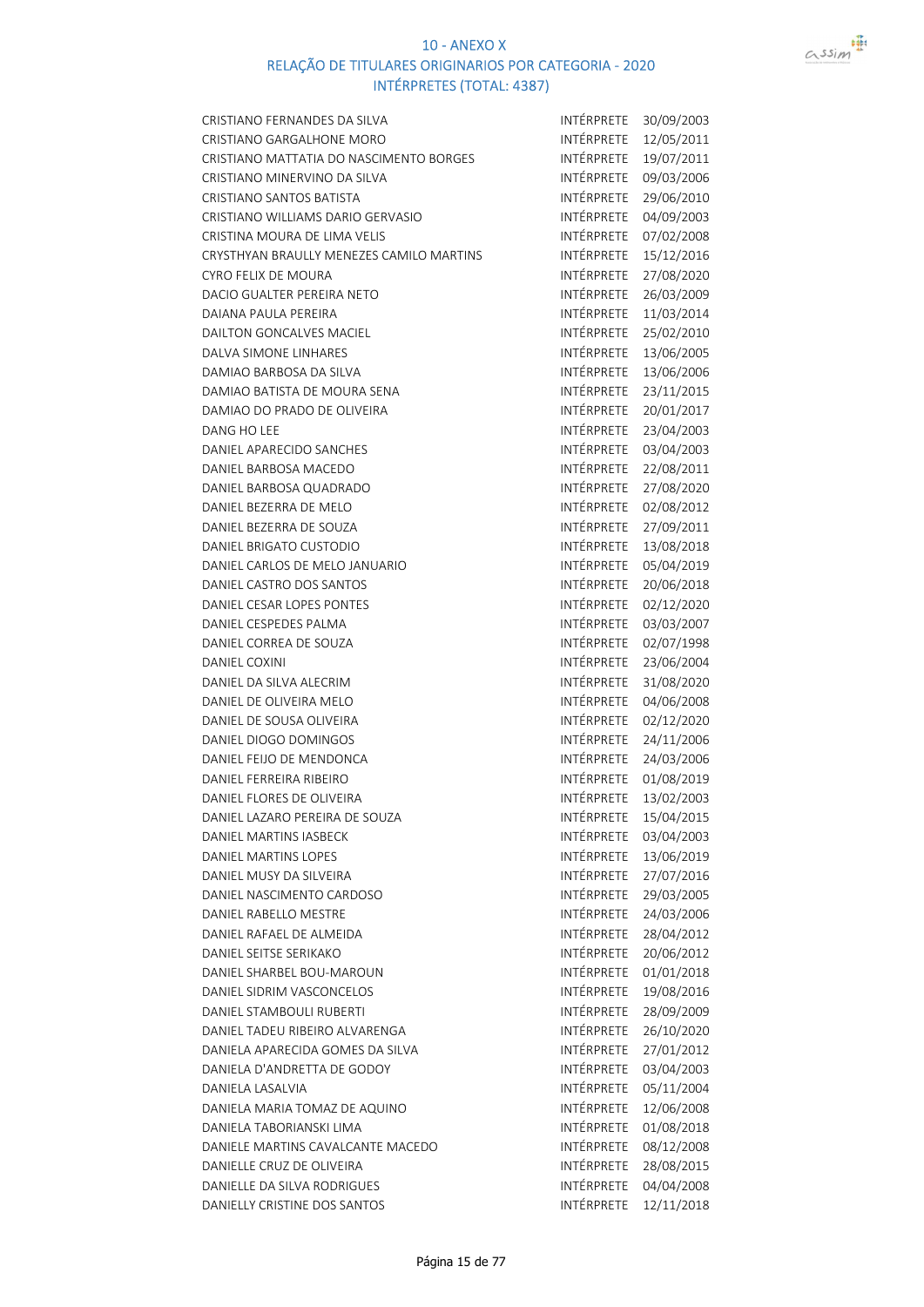



| DANIELY CRISTINE PINHEIRO DA SILVA    | INTÉRPRETE        | 06/08/2004 |
|---------------------------------------|-------------------|------------|
| DANILO BRITO DA SILVA                 | INTÉRPRETE        | 22/04/2014 |
| DANILO CARVALHO AZIM                  | INTÉRPRETE        | 29/05/2006 |
| DANILO DE SENA SANTOS                 | INTÉRPRETE        | 23/03/2016 |
| DANILO DO NASCIMENTO LOPES            | INTÉRPRETE        | 01/02/2011 |
| DANILO DOS SANTOS SOUSA               | INTÉRPRETE        | 06/11/2019 |
| DANILO FERNANDES SILVA DE ALMEIDA     | INTÉRPRETE        | 10/10/2020 |
| DANILO GRACIANO MORAES                | INTÉRPRETE        | 01/04/2005 |
| <b>DANILO GRANATO</b>                 | INTÉRPRETE        | 04/05/2000 |
| DANILO LAZARO BERNARDO DA SILVA       | INTÉRPRETE        | 04/12/2019 |
| DANILO LOPES DA CONCEICAO             | INTÉRPRETE        | 13/08/2008 |
| DANILO LOPES FERREIRA LIMA            | INTÉRPRETE        | 30/03/2011 |
| DANILO MOREIRA MADEIRA                | INTÉRPRETE        | 24/03/2009 |
| DANILO TEIXEIRA DA SILVA              | INTÉRPRETE        | 04/09/2006 |
| DANNIEL AMARAL MONTENEGRO             | INTÉRPRETE        | 06/08/2003 |
| DARFINY MELO ALBURQUERQUE             | INTÉRPRETE        | 05/06/2017 |
| DARGILA CRISTINA DOS SANTOS           | INTÉRPRETE        | 19/01/2009 |
| <b>DARICK GYORGY MARTINS</b>          | INTÉRPRETE        | 22/02/2018 |
| DARIO FERREIRA DE SOUSA               | INTÉRPRETE        | 13/11/2014 |
| <b>DARIO FORGHIERI SANTAELLA</b>      | INTÉRPRETE        | 07/06/1993 |
| DARLAN MARLEY ARAUJO GADELHA          | INTÉRPRETE        | 10/03/2015 |
| DARLON DA SILVA VIANA                 | INTÉRPRETE        | 09/04/2012 |
| DAVI CATUNDA SAMPAIO                  | INTÉRPRETE        | 10/04/2007 |
| DAVI DA SILVA MESQUITA                | INTÉRPRETE        | 15/04/2009 |
| DAVI MUNHOZ CREPALDI                  | INTÉRPRETE        | 07/05/2009 |
| DAVI VIEIRA JEREISSATI                | INTÉRPRETE        | 30/01/2017 |
| DAVID ANDERSON MARTINS DA COSTA       | INTÉRPRETE        | 18/08/2017 |
| DAVID BEZERRA DE SOUZA                | INTÉRPRETE        | 08/03/2005 |
| DAVID BRUNO ALVES DE FREITAS          | INTÉRPRETE        | 06/08/2019 |
| DAVID CASTRO DE SOUSA                 | INTÉRPRETE        | 22/11/2018 |
| DAVID CLISSITON SILVA REIS            | INTÉRPRETE        | 04/07/2013 |
| DAVID DE ARAUJO CAVALCANTE            | INTÉRPRETE        | 13/11/2014 |
| DAVID DE SOUZA HADDAD                 | INTÉRPRETE        | 07/05/2009 |
| DAVID DUARTE LOPES                    | INTÉRPRETE        | 31/01/2019 |
| DAVID HENRIQUE DA SILVA FELIX         | INTÉRPRETE        | 26/01/2009 |
| <b>DAVID VENDITTE ALVES</b>           | INTÉRPRETE        | 06/06/2011 |
| DAVID WESLEY SOUZA SANTOS             | INTÉRPRETE        | 10/12/2008 |
| DAVID WILLIAM HONORIO ARAUJO DA SILVA | INTÉRPRETE        | 15/06/2009 |
| DAVILSON DO AMARAL                    | INTÉRPRETE        | 28/02/2019 |
| DAWISON WILLER PEREIRA REIS           | INTÉRPRETE        | 25/10/2000 |
| DAYANY DANIELLY DE OLIVEIRA A RAMOS   | <b>INTÉRPRETE</b> | 10/06/2009 |
| DEBORA ANDRADE LIMA                   | INTÉRPRETE        | 23/10/2020 |
| DEBORA CLARINDO                       | <b>INTÉRPRETE</b> | 24/09/2008 |
| DEBORA DE QUEIROZ VIANA               | INTÉRPRETE        | 28/10/2008 |
| DEISE MARIA VALENTIM COSTA            | INTÉRPRETE        | 10/04/2002 |
| <b>DEISE VARGAS</b>                   | INTÉRPRETE        | 05/02/2015 |
| DEIVD SOUZA DE MATOS                  | INTÉRPRETE        | 05/04/2013 |
| <b>DEIVIDE MONTEIRO</b>               | INTÉRPRETE        | 23/04/2003 |
| DELEON SANTANA DA SILVA               | INTÉRPRETE        | 19/11/2014 |
| DELI NIELA DA SILVA                   | INTÉRPRETE        | 18/07/2005 |
| DELMIRO DE ARAUJO BARROS              | INTÉRPRETE        | 25/04/2009 |
| DENES DA SILVA GARCIA                 | INTÉRPRETE        | 15/04/2003 |
| DENILSON ROBERTO DE AZEVEDO           | INTÉRPRETE        | 19/07/2006 |
| <b>DENILTON AFONSO DE JESUS</b>       | INTÉRPRETE        | 06/06/2008 |
| DENILTON DE VIVEIROS CASSIANO         | INTÉRPRETE        | 13/08/2018 |
| <b>DENILTON FALCAO SOARES</b>         | INTÉRPRETE        | 27/08/2003 |
| DENIS AKITO ONO                       | INTÉRPRETE        | 14/09/2007 |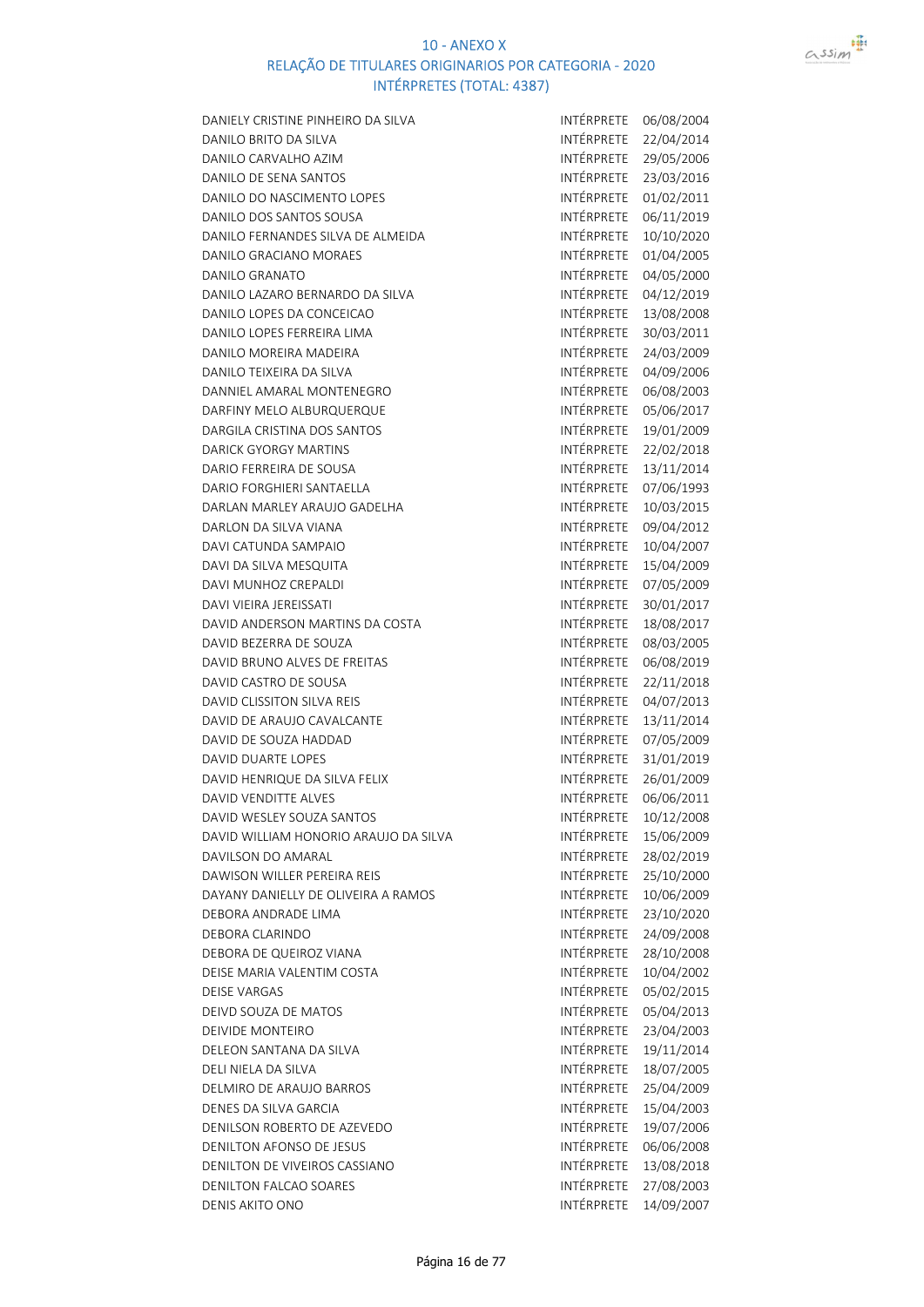



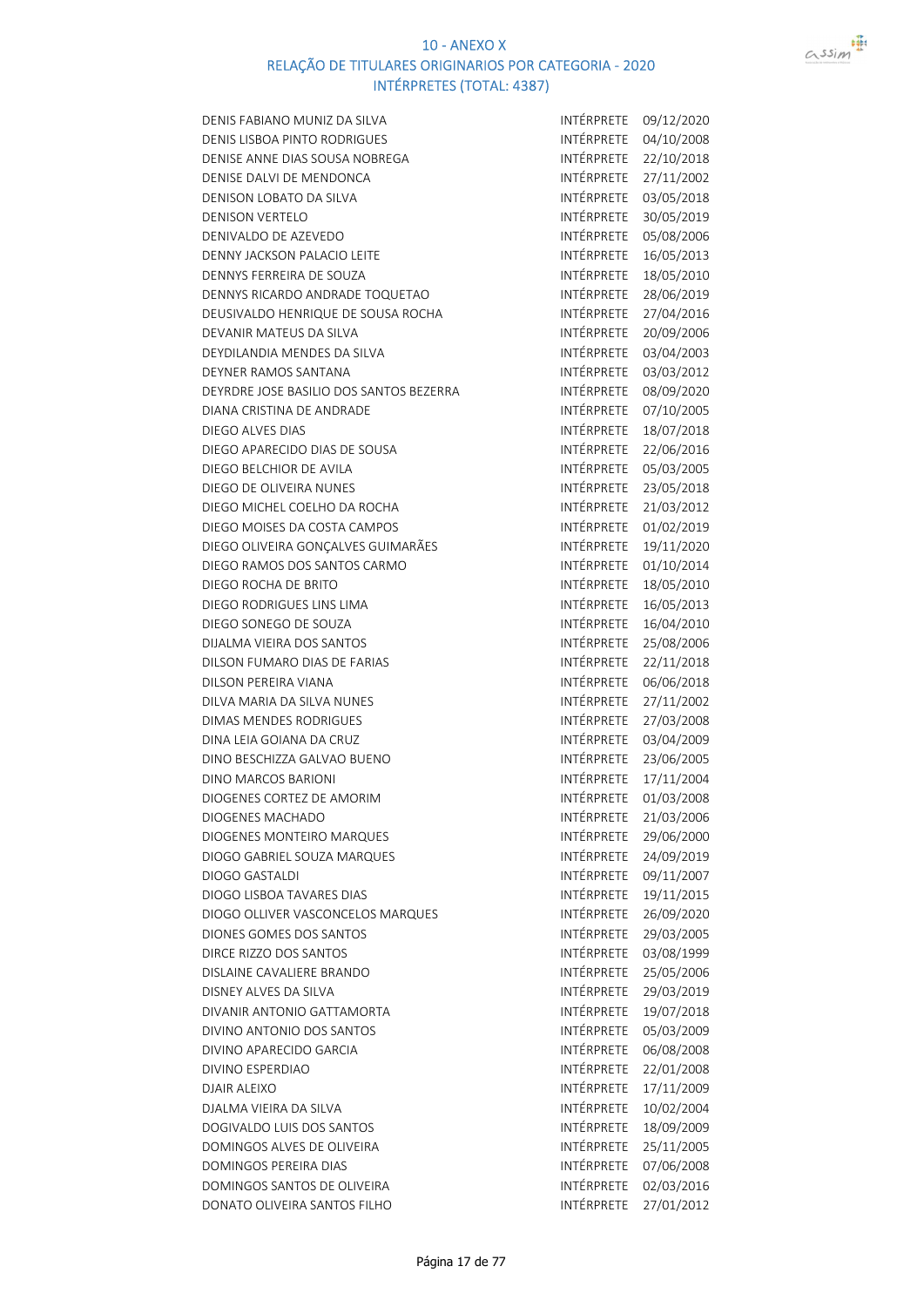

DONIZETE JOSE DE OLIVEIRA INTÉRPRETE 24/11/2015 DORIVAL PEREIRA CHAVES **INTÉRPRETE** 21/08/2003 DORIVALDO BAIAO DE SOUSA INTÉRPRETE 06/08/2009 DOUGLAS ALEXANDRE NOBRE FILHO INTÉRPRETE 21/06/2012 DOUGLAS DAVI NUNES MACHADO INTÉRPRETE 24/10/2018 DOUGLAS DELLA VEDOLVA international and the international international international international international international international international international international international international internatio DOUGLAS JERICO DE CARVALHO REIS INTÉRPRETE 19/02/2004 DOUGLAS LOPES RAMOS **INTÉRPRETE** 28/05/2008 DOUGLAS LUIZ BARBOSA INTÉRPRETE 29/09/2019 DOUGLAS MAIOCHI **INTÉRPRETE** 05/03/2005 DOUGLAS NUNES LEANDRO INTÉRPRETE 09/05/2005 DOUGLAS OLIVAS BONILLA INTÉRPRETE 29/09/2005 DOUGLAS RIENLAG GONCALVES INTÉRPRETE 16/02/2007 DRAULIO DA SILVA REBOUCAS INTÉRPRETE 08/03/2005 DULCE MAGNANINI AURIEMO<br>INTÉRPRETE 22/07/1991 DULCILENE MORAES INTÉRPRETE 08/11/2001 DURVAL LEME DA SILVA INTÉRPRETE 01/12/2011 DURVAL ROSSETTO **INTÉRPRETE 07/10/2005** DYEGO RIKASIO VALENTIM DA SILVA INTÉRPRETE 04/06/2020 DYONISIO JOSE LOPES MORENO<br>
EBERTH GUSTAVO RODRIGUES DE AZEVEDO INTÉRPRETE 23/10/2019 EBERTH GUSTAVO RODRIGUES DE AZEVEDO ED CARLOS FIRMINO DA SILVA INTÉRPRETE 03/09/2008 ED WILSON BARBOSA DE MATTOS INTÉRPRETE 13/05/2010 EDDIE HERSON MARQUES SILVA INTÉRPRETE 06/08/2019 EDEILDO DE LIMA internacional de la contrata de la internacional de la internacional de la internacional de la EDEMILSON SILVA COELHO **INTÉRPRETE** 27/11/2002 EDENILSON DONIZETE DE MELO INTÉRPRETE 21/07/2010 EDENIR DE AQUINO RODRIGUES INTÉRPRETE 29/03/2007 EDENIR VIEIRA DA ROCHA INTÉRPRETE 27/11/2002 EDERSON DE OLIVEIRA BRITO **INTÉRPRETE** 09/03/2010 EDGARD MONTEIRO SEBASTIAO **INTÉRPRETE** 13/05/2015 EDGARD RIBEIRO CHERMONT **INTÉRPRETE** 19/01/2018 EDICLECIO ACASSIO DA SILVA internacional de internacional intérprete 02/03/2011 EDIGLEISON GOMES INTÉRPRETE 21/09/2017 EDILAMARA SANTOS FIGUEIREDO INTÉRPRETE 04/05/2020 EDILIO DOS REIS PEREIRA INTÉRPRETE 05/10/2007 EDILONILDO RODRIGUES SILVA INTÉRPRETE 08/05/2009 EDILSON DA SILVA PEREIRA INTÉRPRETE 08/12/2003 EDILSON FURTADO DE ARAUJO **INTÉRPRETE** 14/07/2015 EDILSON MAIA DO NASCIMENTO **INTÉRPRETE** 24/11/2011 EDILSON MONTEIRO DE OLIVEIRA INTÉRPRETE 14/02/2000 EDILSON PAULINO DOS SANTOS INTÉRPRETE 03/10/2002 EDILSON VIEIRA DE ALMEIDA INTÉRPRETE 15/10/2020 EDIMAR COSTA DA SILVA INTÉRPRETE 23/10/2003 EDIMAR DIAS DOS SANTOS INTÉRPRETE 28/11/2017 EDIMAR LOPES GONCALVES<br>INTÉRPRETE 25/03/2011 EDIMAR RODRIGO DA SILVA INTÉRPRETE 19/08/2008 EDIMILSON CARLOS DE LIRA **INTÉRPRETE** 30/06/2008 EDIMISSO BASILO GONÇALVES **INTÉRPRETE** 13/09/2017 EDINALDO JESUS DAS VIRGENS **INTÉRPRETE** 13/06/2005 EDINEI DONIZETI DE LIMA **intérprete de la production de la production de la production de la production de la pro** EDINEIA MACEDO DE SOUZA internacional de la provincia de la provincia de la provincia de la provincia de la pr EDIR SILVA DE CASTRO **INTÉRPRETE** 07/11/2001 EDIRLE VALE DE ALMEIDA INTÉRPRETE 12/11/2009 EDIVALDO BASILO GONCALVES **INTÉRPRETE** 25/11/2017 EDIVALDO LOBO DA COSTA INTÉRPRETE 25/10/2000 EDIVALDO SANTOS BONFIM **INTÉRPRETE** 07/02/2008

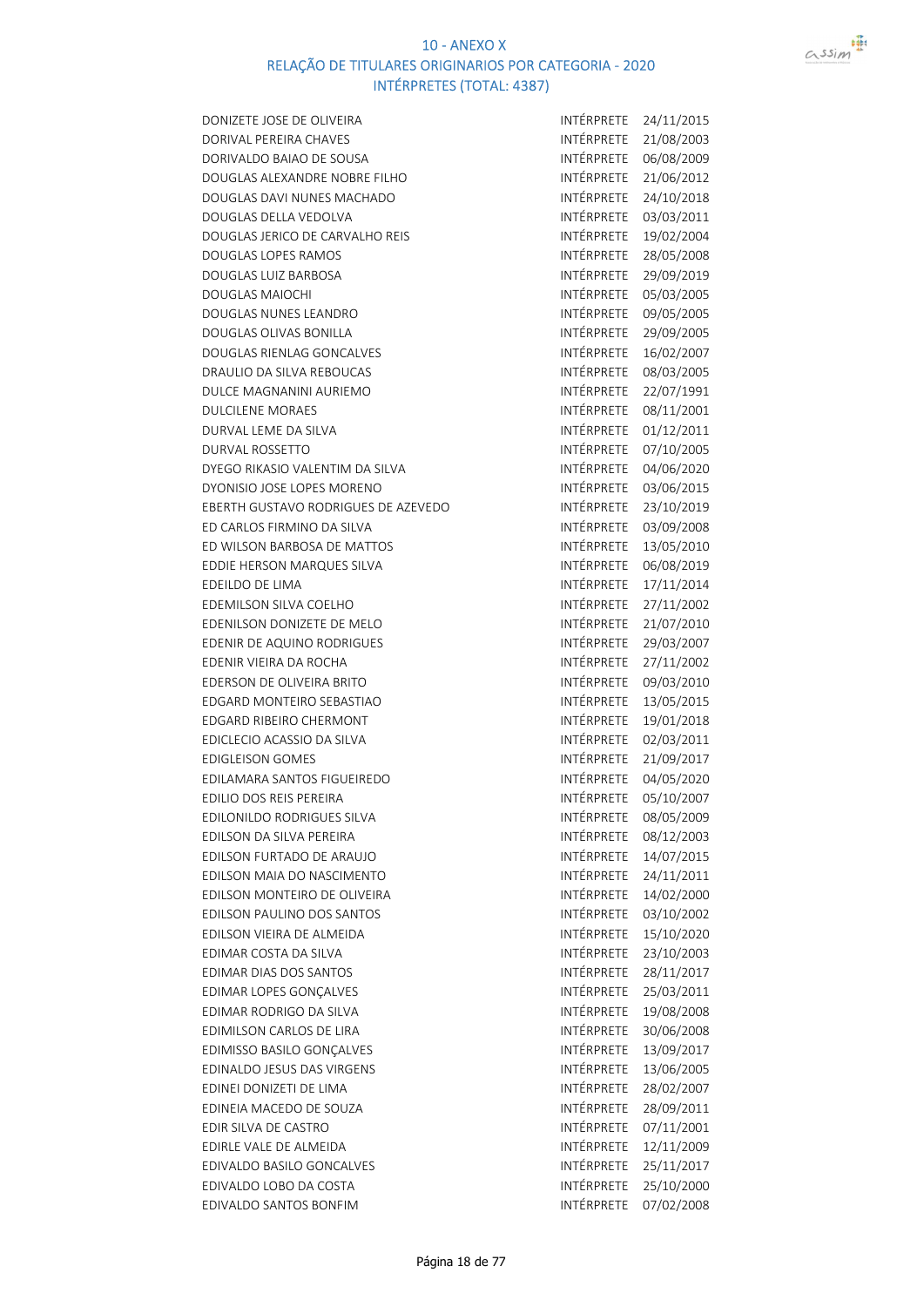

| EDIVANIO PEREIRA JUNIOR              | INTÉRPRETE        | 22/06/2018 |
|--------------------------------------|-------------------|------------|
| EDJANIO MARQUES MOURA                | INTÉRPRETE        | 14/01/2019 |
| <b>EDJECSON DEGNE DOS SANTOS</b>     | INTÉRPRETE        | 06/11/2013 |
| EDMAR FRANCISCO DO NASCIMENTO        | INTÉRPRETE        | 31/05/2019 |
| <b>EDMAR GONCALVES DE ASSIS</b>      | INTÉRPRETE        | 02/10/2020 |
| EDMAURO JOSE DE LIMA                 | INTÉRPRETE        | 18/10/2000 |
| EDMILSON BATISTA DA SILVA JUNIOR     | INTÉRPRETE        | 20/07/2016 |
| EDMILSON DA SILVA OLIVEIRA           | INTÉRPRETE        | 14/03/2000 |
| EDMILSON DE LIMA FERREIRA            | <b>INTÉRPRETE</b> | 06/02/2003 |
| <b>EDMILSON EDSON PRESTES</b>        | INTÉRPRETE        | 05/10/2001 |
| EDMILSON PEREIRA DOS SANTOS          | INTÉRPRETE        | 31/07/2002 |
| EDMILSON SEBASTIAO DA SILVA          | INTÉRPRETE        | 21/02/2017 |
| <b>EDMUND RAAS</b>                   | INTÉRPRETE        | 08/12/2005 |
| EDMUNDO RODRIGUES DA SILVA JUNIOR    | INTÉRPRETE        | 26/03/2019 |
| <b>EDNALDO BATISTA LEITE</b>         | INTÉRPRETE        | 22/10/2008 |
| EDNALDO CAETANO SANTOS               | INTÉRPRETE        | 21/03/2014 |
| EDNALDO FRANCISCO DE SOUSA JUNIOR    | INTÉRPRETE        | 22/05/2014 |
| EDNEI DE BRITO BITTENCOURT           | INTÉRPRETE        | 06/12/2006 |
| EDNO TEIXEIRA DOS SANTOS             | INTÉRPRETE        | 19/02/2004 |
| EDSON BAPTISTA DE AGUIAR JUNIOR      | INTÉRPRETE        | 31/10/2001 |
| <b>EDSON DA SILVA</b>                | INTÉRPRETE        | 14/04/2016 |
| <b>EDSON DA SILVA</b>                | INTÉRPRETE        | 01/08/2000 |
| EDSON DEL BARRIO DE SOUZA            | INTÉRPRETE        | 19/04/2004 |
| EDSON FARIA NERY JUNIOR              | INTÉRPRETE        | 04/03/2005 |
| <b>EDSON FAUSTINO CAMPOS</b>         | INTÉRPRETE        | 04/07/2012 |
| EDSON FERREIRA DOS SANTOS            | INTÉRPRETE        | 30/12/2009 |
| EDSON FERREIRA MAGALHAES             | INTÉRPRETE        | 06/10/2011 |
| EDSON FRANCISCO VIEIRA DA SILVA      | INTÉRPRETE        | 19/11/2015 |
| <b>EDSON GOMES LOPES</b>             | INTÉRPRETE        | 19/08/2005 |
| EDSON GUILHERME BARBOSA              | INTÉRPRETE        | 04/09/2008 |
| <b>EDSON HONORIO PAIXAO</b>          | INTÉRPRETE        | 09/09/2002 |
| <b>EDSON JORGE DE SANTANA</b>        | INTÉRPRETE        | 31/05/2001 |
| EDSON MAFINSKI VALSECHI              | INTÉRPRETE        | 27/07/2011 |
| EDSON MARIANO DE OLIVEIRA            | INTÉRPRETE        | 27/11/2004 |
| <b>EDSON RODRIGUES BARBOSA</b>       | INTÉRPRETE        | 26/08/2020 |
| EDSON VERISSIMO DE AMORIM            | INTÉRPRETE        | 19/02/2018 |
| EDUARDO ANDERSON SANTOS MEDEIROS     | INTÉRPRETE        | 23/09/2017 |
| EDUARDO CALDEIRA BATISTA             | <b>INTÉRPRETE</b> | 08/06/2009 |
| EDUARDO DE LIMA BALIO                | INTÉRPRETE        | 23/03/2016 |
| EDUARDO DE MELLO E SOUZA             | INTÉRPRETE        | 20/04/1983 |
| <b>EDUARDO DOS SANTOS GIMENES</b>    | INTÉRPRETE        | 12/06/2003 |
| EDUARDO ELIAS TERTO DE OLIVEIRA      | INTÉRPRETE        | 30/03/2007 |
| EDUARDO FERRARACCIO SIQUEIRA         | <b>INTÉRPRETE</b> | 03/09/2008 |
| EDUARDO GALEANO FERREIRA MERCURI     | INTÉRPRETE        | 21/02/2020 |
| EDUARDO GENNARI GUARINI BERENGUER    | INTÉRPRETE        | 22/02/2018 |
| <b>EDUARDO GIBSON MARTINS</b>        | INTÉRPRETE        | 10/08/2012 |
| EDUARDO GOMES DE BARROS VASCONCELOS  | INTÉRPRETE        | 09/04/2007 |
| EDUARDO GOMES DE OLIVEIRA            | INTÉRPRETE        | 20/12/2016 |
| EDUARDO JOAO ASSEF JUNIOR            | <b>INTÉRPRETE</b> | 19/04/2017 |
| EDUARDO JOSE QUEIROZ DE OLIVEIRA     | INTÉRPRETE        | 12/12/2015 |
| EDUARDO JOSE TOLEDO JACINTO DA SILVA | INTÉRPRETE        | 04/08/2016 |
| EDUARDO JOSE TORRES TENORIO          | INTÉRPRETE        | 25/04/2019 |
| EDUARDO JUNIOR DO NASCIMENTO         | INTÉRPRETE        | 06/11/2006 |
| EDUARDO LONGUIM                      | INTÉRPRETE        | 28/06/2019 |
| EDUARDO MASCARENHAS AGUIAR           | INTÉRPRETE        | 22/06/2002 |
| EDUARDO MATTOS DE AGUIAR             | INTÉRPRETE        | 26/11/2009 |
| EDUARDO MOTA XAVIER                  | INTÉRPRETE        | 30/07/2008 |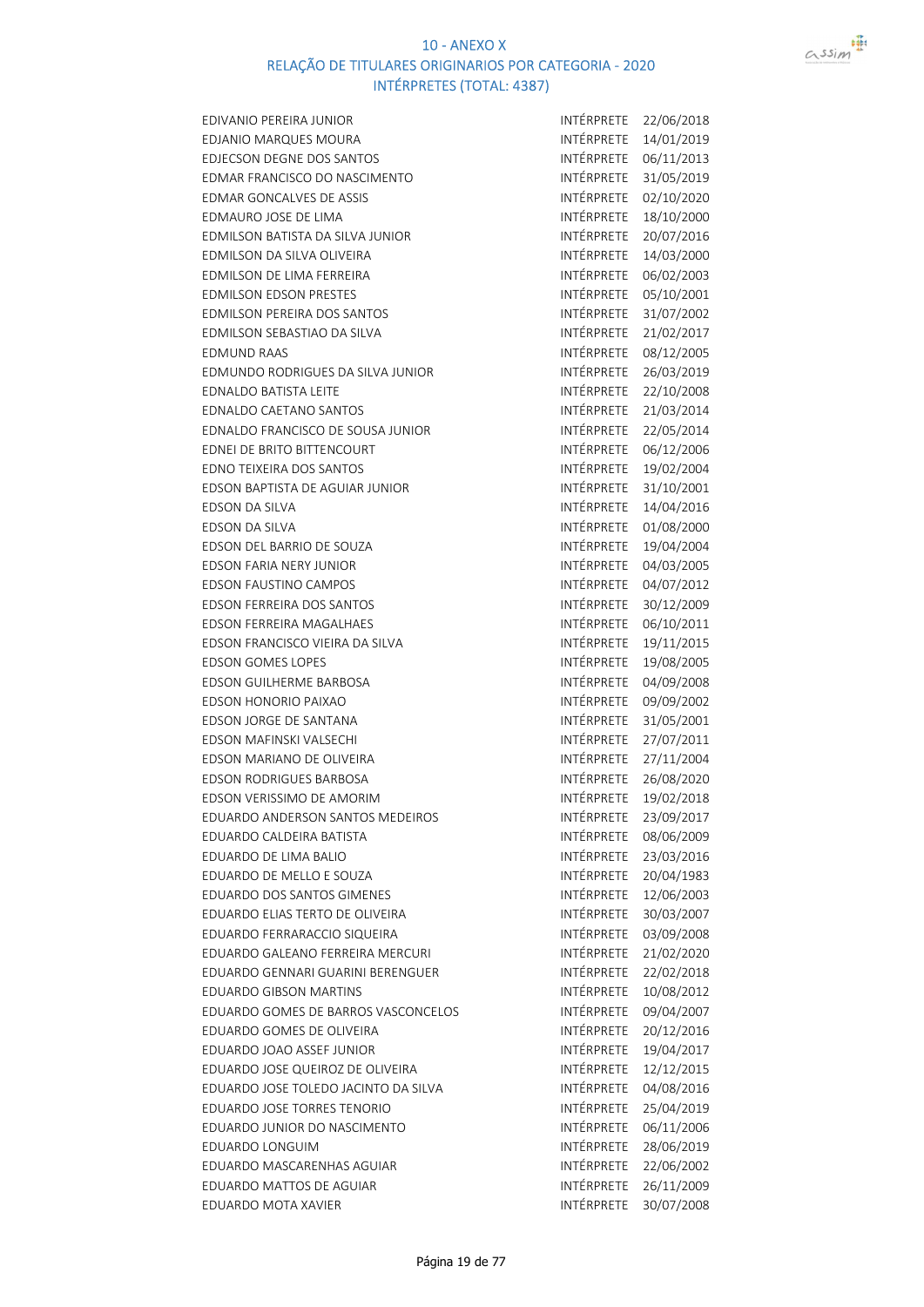

| EDUARDO NOBREGA ELALI                  | INTÉRPRETE        | 11/03/2009               |
|----------------------------------------|-------------------|--------------------------|
| <b>EDUARDO PEREIRA</b>                 | INTÉRPRETE        | 29/05/1981               |
| <b>EDUARDO RECHE PERES JUNIOR</b>      | INTÉRPRETE        | 22/09/2010               |
| EDUARDO SIMON FILHO                    | INTÉRPRETE        | 15/06/2000               |
| EDUARDO TRAJANO GADRET                 | INTÉRPRETE        | 27/11/2002               |
| EDUARDO VYCTOR DE SOUSA CAVALCANTE     | INTÉRPRETE        | 23/03/2016               |
| EDVAL GOUVEIA CRISPIN                  | INTÉRPRETE        | 08/12/2003               |
| EDVALDO CARDOSO DA SILVA               | INTÉRPRETE        | 15/07/2008               |
| EDVALDO DA SILVA                       | INTÉRPRETE        | 10/06/2016               |
| EDVALDO DE PAIVA CASTELO BRANCO        | INTÉRPRETE        | 30/06/2003               |
| EDVALDO FAUSTINO ALVES                 | INTÉRPRETE        | 18/02/2016               |
| EDVALDO VIEIRA DA SILVA ARRUDA         | INTÉRPRETE        | 12/11/2020               |
| EDWANILDE FERREIRA DE SOUZA            | INTÉRPRETE        | 01/09/2009               |
| EFRAIM BILHEIRO DA SILVA               | INTÉRPRETE        | 30/10/2009               |
| ELAINE CRISTINA DE OLIVEIRA E SILVA    | INTÉRPRETE        | 17/09/2014               |
| ELAINE FELIX DA SILVA                  | INTÉRPRETE        | 30/06/2010               |
| <b>ELAYNE ASSUNCAO DE MOURA</b>        | <b>INTÉRPRETE</b> | 19/03/2007               |
| ELCIO ANTONIO LEITE                    | INTÉRPRETE        | 26/03/2009               |
| <b>ELCSON PACHECO DOS SANTOS</b>       | INTÉRPRETE        | 09/10/2006               |
| ELENILDO DANTAS DA SILVA               | INTÉRPRETE        |                          |
| ELI FERREIRA DE SOUZA                  | INTÉRPRETE        | 04/02/2014               |
|                                        | INTÉRPRETE        | 23/10/2003               |
| ELIANA MARIA ESTEVAO                   |                   | 30/10/1981               |
| ELIANA RIBEIRO SOBRINHO DE S. PINHEIRO | INTÉRPRETE        | 05/05/1998               |
| <b>ELIANDRO MUSSI</b>                  | INTÉRPRETE        | 19/05/2011               |
| <b>ELIANE BURNIER RAMOS</b>            | INTÉRPRETE        | 28/07/2009               |
| ELIANE CAMPOS DA PAZ MAIA              | INTÉRPRETE        | 25/11/2002               |
| ELIANE FERREIRA GONCALVES              | INTÉRPRETE        | 04/04/2001               |
| <b>ELIANNE PROSPERI</b>                | INTÉRPRETE        | 02/02/2007               |
| ELIAS CARVALHO PEREIRA                 | INTÉRPRETE        | 29/05/2019               |
| ELIAS DUARTE DE OLIVEIRA               | INTÉRPRETE        | 22/04/2008               |
| ELIAS FIGUEIREDO DE LIMA               | INTÉRPRETE        | 01/08/2003               |
| ELIAS FONTENELE VALDEREZ               | INTÉRPRETE        | 22/03/2019               |
| ELIAS PEDROSA DA SILVA                 | INTÉRPRETE        | 04/08/1999               |
| ELIEDELSON MENDES POSSIDONIO           | INTÉRPRETE        | 28/09/2017               |
| ELIEL CAETANO SANTOS                   | INTÉRPRETE        | 19/12/2014               |
| ELIEL LIMA DOS SANTOS                  | INTÉRPRETE        | 23/11/2006               |
| ELIEL MATOS DA SILVA                   | INTÉRPRETE        | 22/06/2018               |
| ELIELTON CIPRIANO MAGALHAES            | INTÉRPRETE        | 23/04/2018               |
| ELIETE FONSECA LIMA                    | INTÉRPRETE        | 27/08/2003               |
| ELIEZER SPILMANN GONCALVES             | INTÉRPRETE        | 01/07/2020               |
| ELIEZIO FERREIRA DA SILVA              | INTÉRPRETE        | 05/09/2007               |
| ELINE MARTINS DE SOUSA                 | INTÉRPRETE        | 04/03/2010               |
| ELINEZIO FERNANDO DA SILVA             | <b>INTÉRPRETE</b> | 24/03/2014               |
| ELIOMA DO NASCIMENTO ROCHA             | INTÉRPRETE        | 17/08/2010               |
| ELISA CAMPIOTTI BERGAMI                | INTÉRPRETE        | 29/11/2001               |
| ELISABETE DE AZEVEDO                   | INTÉRPRETE        | 31/08/2007               |
| ELISABETE GOUVEIA DE CARVALHO          | INTÉRPRETE        | 09/07/2001               |
| ELISABETE JUST                         | INTÉRPRETE        | 14/11/2013               |
| ELISABETH CANNAVAN RIPOLI              | INTÉRPRETE        | 27/08/2002               |
| ELISEU DA SILVA ANDRE                  | INTÉRPRETE        | 25/03/2004               |
| ELISEU JEFFERSON FERREIRA DA SILVA     |                   |                          |
|                                        | INTÉRPRETE        |                          |
| ELISEU MARQUES DA SILVA JUNIOR         | INTÉRPRETE        | 06/02/2020<br>25/02/2012 |
| <b>ELISEU RODRIGUES</b>                | INTÉRPRETE        |                          |
| <b>ELISSON CARLOS MARTINS</b>          | INTÉRPRETE        | 12/03/2009               |
| ELIVALDO FELIPE DANTAS DA SILVA        | INTÉRPRETE        | 01/05/2019               |
| ELIVALDO FERREIRA DA SILVA FILHO       | INTÉRPRETE        | 31/05/2019<br>26/09/2019 |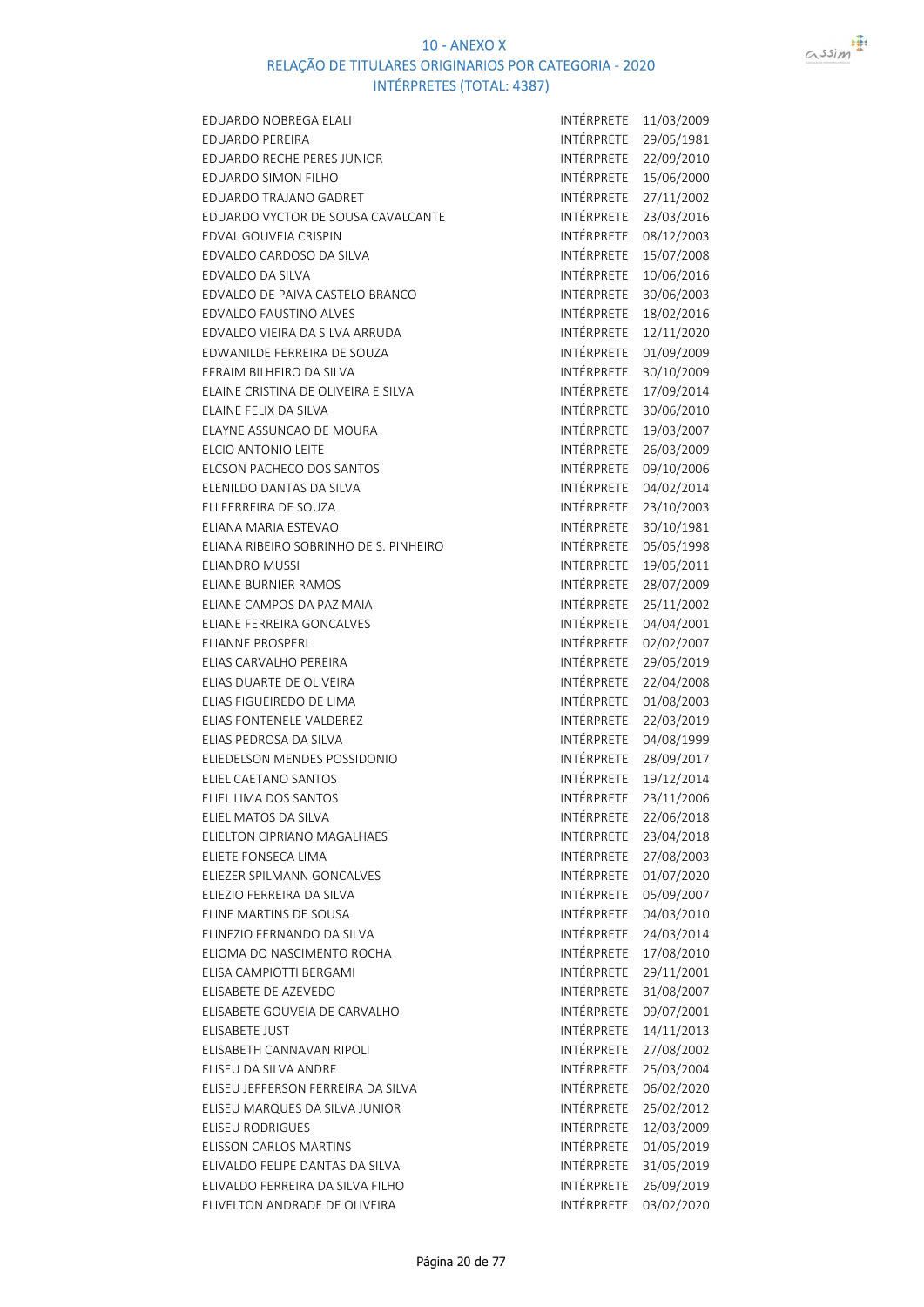

| ELIVETE PEREIRA DA SILVA                   | INTÉRPRETE        | 26/02/2019 |
|--------------------------------------------|-------------------|------------|
| ELIZA CLIVIA ANGELINA MARANHAO             | INTÉRPRETE        | 28/03/2008 |
| ELIZABETE CRISTINA MARTOS PINTO            | INTÉRPRETE        | 08/04/2008 |
| ELIZABETH ALMEIDA SILVA                    | INTÉRPRETE        | 02/07/2004 |
| ELIZABETH DEL CARMEN PENA EYZAGUIRRE       | <b>INTÉRPRETE</b> | 25/04/2006 |
| <b>ELIZABETH HERMANN</b>                   | INTÉRPRETE        | 18/12/2008 |
| ELIZABETH ROSE DE MACEDO GOMES             | INTÉRPRETE        | 19/09/2003 |
| ELIZAMA CARDOSO DOS SANTOS                 | INTÉRPRETE        | 31/03/2009 |
| ELIZANDRA LEONELA DA ROSA BERNARDES        | INTÉRPRETE        | 17/05/2019 |
| ELIZANGELA DOS SANTOS FEITOSA              | INTÉRPRETE        | 22/01/2008 |
| ELIZONALDO SEVERINO DA SILVA               | INTÉRPRETE        | 04/09/2007 |
| ELLEN MONIQUE PESSOA DA SILVA FONTES       | INTÉRPRETE        | 31/01/2008 |
| ELLIOENAI RIBEIRO DE SOUSA                 | INTÉRPRETE        | 19/11/2014 |
| ELMA LUANNA VITAL BEZERRA DA CUNHA         | INTÉRPRETE        | 01/10/2019 |
| ELSO GUIMARAES LEMES                       | INTÉRPRETE        | 19/08/2010 |
| ELSON CLAUDIO BRAGA                        | INTÉRPRETE        | 25/06/2018 |
| <b>ELTON DAVI SANTOS SOARES</b>            | INTÉRPRETE        | 08/07/2020 |
| ELTON JONAS DE PAIVA FERREIRA              | INTÉRPRETE        | 25/06/2019 |
| ELTON RODRIGO SILVA MOTA                   | INTÉRPRETE        | 07/11/2019 |
| ELVIS DANTAS DA SILVA                      | INTÉRPRETE        | 19/04/2011 |
| ELVIS PAULO FERNANDO PEREIRA DO NASCIMENTO | INTÉRPRETE        | 20/08/2002 |
| ELVIS SOARES PIRES FERREIRA                | INTÉRPRETE        | 05/01/2008 |
| ELVIS ZEFERINO FURLAN                      | INTÉRPRETE        | 28/12/2010 |
| EMANOEL ALMEIDA DOS SANTOS                 | INTÉRPRETE        | 15/09/2007 |
| <b>EMANUEL ACIOLE DA SILVA</b>             | INTÉRPRETE        | 14/01/2009 |
| <b>EMANUEL ALVES FERREIRA</b>              | INTÉRPRETE        | 27/11/2000 |
| <b>EMANUEL CARLOS GOMES</b>                | INTÉRPRETE        | 15/04/2015 |
| EMANUEL CARLOS NASCIMENTO CUNHA            | INTÉRPRETE        | 07/08/2020 |
| <b>EMANUEL CUNHA SANTOS</b>                | INTÉRPRETE        | 31/08/2009 |
| <b>EMANUEL DIAS ALBINO</b>                 | INTÉRPRETE        | 24/01/2009 |
| <b>EMANUEL DOMINGOS ALVES</b>              | INTÉRPRETE        | 30/03/2015 |
| <b>EMANUEL FABIANO DA SILVA GOMES</b>      | INTÉRPRETE        | 22/03/2019 |
| <b>EMANUELLE ANNES BERBIGIER</b>           | INTÉRPRETE        | 23/04/2014 |
| <b>EMERSON BARBOSA SILVA</b>               | INTÉRPRETE        | 04/07/2008 |
| <b>EMERSON DA CRUZ RIBEIRO</b>             | INTÉRPRETE        | 17/07/2003 |
| EMERSON DA SILVA SANTANA                   | INTÉRPRETE        | 17/11/2010 |
| EMERSON JOSE DA SILVA                      | INTÉRPRETE        | 03/03/2011 |
| <b>EMERSON LUIS DAL BEM</b>                | INTÉRPRETE        | 17/04/2006 |
| EMIDIO CASSIANO DA SILVA FILHO             | INTÉRPRETE        | 06/02/2020 |
| EMILIA FLORIANA DE SOUZA                   | INTÉRPRETE        | 17/07/2003 |
| EMILIO DE MENDONÇA                         | INTÉRPRETE        | 19/05/2014 |
| EMMANUELLE BARBOSA DE SOUSA                | INTÉRPRETE        | 26/09/2012 |
| <b>EMYLIANO ALVINO DOS SANTOS</b>          | INTÉRPRETE        | 23/11/2010 |
| ENEZIO DOURADO DOS SANTOS                  | INTÉRPRETE        | 21/01/2009 |
| ENOCH DOMINGOS DA CRUZ                     | <b>INTÉRPRETE</b> | 17/07/2003 |
| <b>ENOQUE HONORIO TEIXEIRA</b>             | <b>INTÉRPRETE</b> | 05/08/2002 |
| ERALDO BATISTA VIEIRA                      | INTÉRPRETE        | 07/08/2003 |
| ERALDO SANTANA DE LIMA                     | INTÉRPRETE        | 14/04/2016 |
| ERASMO DOMICIO DE BARROS                   | <b>INTÉRPRETE</b> | 15/03/2019 |
| <b>ERIC FERREIRA CLAROS</b>                | INTÉRPRETE        | 27/10/2006 |
| ERIC SACUCCI CARLOVICH                     | INTÉRPRETE        | 01/04/2002 |
| ERICA DE SOUSA NASCIMENTO                  | INTÉRPRETE        | 18/03/2015 |
| ERICA MELO DA SILVA                        | INTÉRPRETE        | 16/05/2006 |
| ERICK BRUNO UCHOA DE SOUZA                 | INTÉRPRETE        | 23/04/2018 |
| ERICK MENESES DOS SANTOS                   | INTÉRPRETE        | 02/10/2008 |
| ERICK OMAR SOARES ARAUJO                   | INTÉRPRETE        | 21/10/2019 |
| ERICK VON SOHSTEN DE ARAUJO                | INTÉRPRETE        | 31/03/2011 |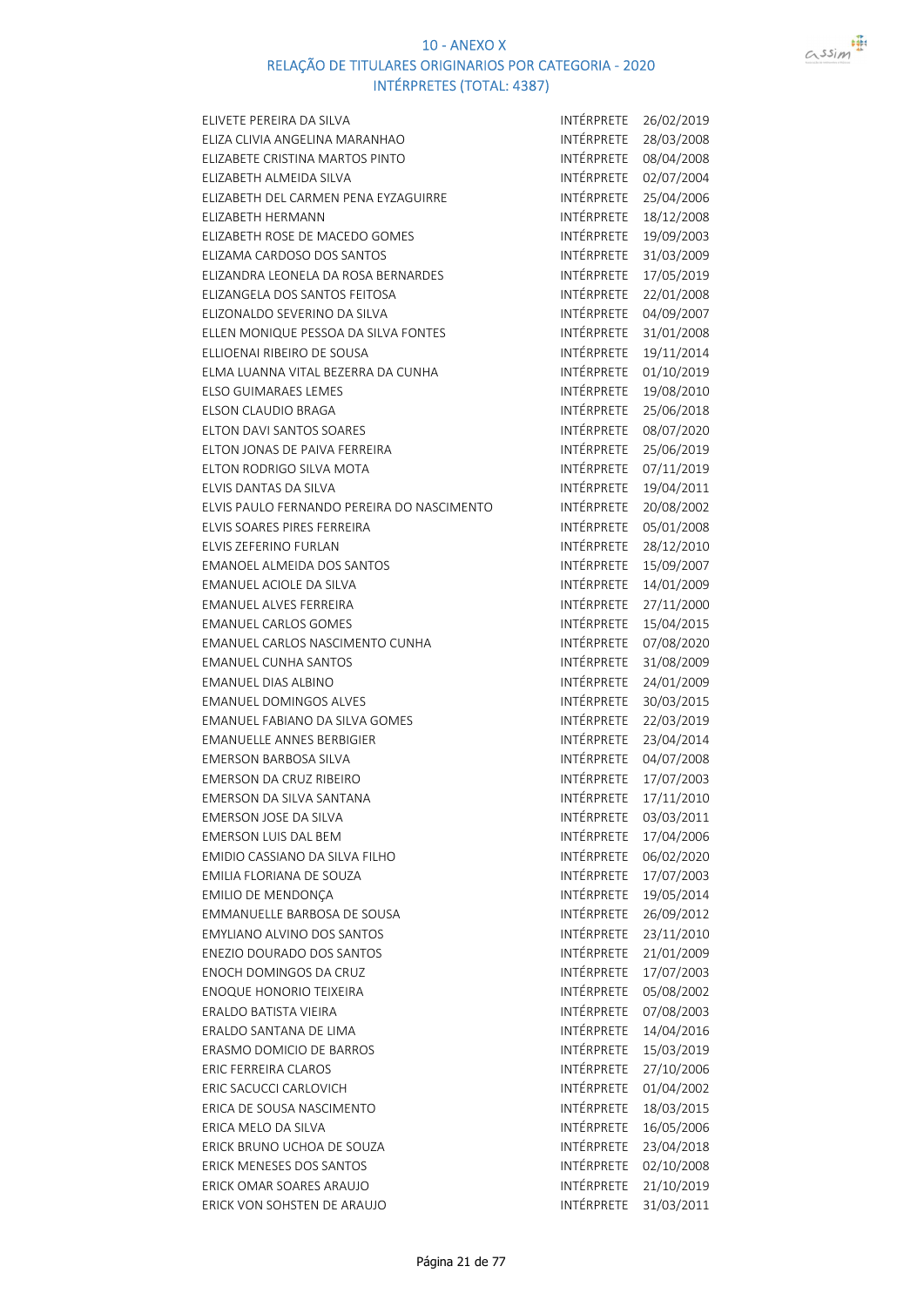

| ERICKA BERNARDINO DA SILVA              | INTÉRPRETE        | 19/08/2008 |
|-----------------------------------------|-------------------|------------|
| ERICO HENRIQUE RIBEIRO SANTANA          | INTÉRPRETE        | 18/05/2018 |
| ERIKA GISLAYNE RABELO PINHEIRO          | INTÉRPRETE        | 05/01/2008 |
| ERINALDO BATISTA DOS SANTOS             | INTÉRPRETE        | 27/03/2020 |
| ERISON CESAR DE SOUZA CAVALCANTE JUNIOR | INTÉRPRETE        | 03/02/2010 |
| ERIVALDO DO NASCIMENTO GALVAO           | INTÉRPRETE        | 23/07/2003 |
| <b>ERIVALDO DOS SANTOS</b>              | INTÉRPRETE        | 21/02/2017 |
| ERIVAN ANTONIO DE MORAIS                | INTÉRPRETE        | 05/06/2008 |
| <b>ERIVELTON MANO MOURA</b>             | INTÉRPRETE        | 12/12/2016 |
| ERIVELTON TIAGO RODRIGUES BRAGA         | INTÉRPRETE        | 21/10/2014 |
| ERLI RONEY MELO BARBOSA                 | INTÉRPRETE        | 30/03/2015 |
| ERLINDO ALVES DA SILVA                  | INTÉRPRETE        | 31/01/2012 |
| ERMERSON WILLIAN SANTANA DE MOURA MAIA  | INTÉRPRETE        | 28/12/2018 |
| ERNANI TEIXEIRA SILVA                   | INTÉRPRETE        | 11/07/2007 |
| ERNESTO ABDIAS SILVA DO NASCIMENTO      | INTÉRPRETE        | 23/05/2014 |
| ERNESTO ALVES DOS SANTOS                | INTÉRPRETE        | 10/11/1983 |
| EROTHIDES KEIKO N. YOSHIMOTO            | INTÉRPRETE        | 16/03/2000 |
| <b>ERRAILDO GOMES</b>                   | INTÉRPRETE        | 22/10/2020 |
| ESDRAS AZEVEDO DE SOUZA                 | INTÉRPRETE        | 01/09/2020 |
| ESDRAS RAMOS DA SILVA                   | INTÉRPRETE        | 27/11/2002 |
| ESEQUIEL ALVES DE SOUZA                 | INTÉRPRETE        | 11/07/2007 |
| <b>ESIO FEITOSA LIMA</b>                | INTÉRPRETE        | 14/09/2009 |
| <b>ESTANISLAU ALEX TORRICELLI</b>       | INTÉRPRETE        | 03/07/2014 |
| ESTEFANI ALVES DOS SANTOS               | INTÉRPRETE        | 27/09/2017 |
| ESTEVAO BIANCO CAPELARI                 | INTÉRPRETE        | 27/08/2020 |
| ETIENNE RENE BLANCHARD                  | INTÉRPRETE        | 18/07/2011 |
| EUDASIO GOMES NOGUEIRA                  | INTÉRPRETE        | 21/07/2016 |
| EUDENIS SOARES HOLANDA                  | INTÉRPRETE        | 10/06/2010 |
| <b>EUDES CIRINO DE ASSIS</b>            | INTÉRPRETE        | 07/07/2005 |
| EUFLOZINO LOPES BATISTA                 | INTÉRPRETE        | 10/05/2000 |
| EUGENIA DE SOUZA                        | INTÉRPRETE        | 20/06/1997 |
| EUGENIA TAVEIRA DE LIMA NASCIMENTO      | INTÉRPRETE        | 01/05/2008 |
| EULER WAGNER OLIVEIRA SANTOS            | INTÉRPRETE        | 19/12/2018 |
| <b>EURIPEDES CARLOS DA SILVA</b>        | INTÉRPRETE        | 02/09/2004 |
| EUSTAQUIO DO CARMO LOPES RODRIGUES      | INTÉRPRETE        | 09/12/2008 |
| EVANDRO ALMEIDA LIMA JR                 | <b>INTÉRPRETE</b> | 08/07/2020 |
| EVANDRO NASCIMENTO SENA                 | INTÉRPRETE        | 16/02/2004 |
| EVANDRO PEREIRA DE OLIVEIRA             | <b>INTÉRPRETE</b> | 18/03/2008 |
| <b>EVANGELISTA ARAUJO LEITE</b>         | INTÉRPRETE        | 17/08/2006 |
| EVANGELISTA LOURENCO DA SILVA NETO      | INTÉRPRETE        | 04/02/2008 |
| <b>EVANGELOS GRIGORIOS VOUTBOPOULOS</b> | INTÉRPRETE        | 03/04/2003 |
| EVANILDO MACHADO ALVES                  | INTÉRPRETE        | 15/08/1998 |
| EVARISTO RIBEIRO DE CARVALHO            | INTÉRPRETE        | 22/04/2008 |
| EVELIN CARDOSO TOMAZ SILVA              | INTÉRPRETE        | 20/09/2002 |
| EVEMON DE SOUZA MACHADO                 | INTÉRPRETE        | 28/06/2019 |
| EVERALDO DA SILVA                       | INTÉRPRETE        | 01/11/2012 |
| <b>EVERALDO ELIAS</b>                   | <b>INTÉRPRETE</b> | 30/01/2010 |
| EVERALDO GEREMIAS GOMES                 | INTÉRPRETE        | 18/09/2001 |
| EVERALDO GOMES DA SILVA                 | INTÉRPRETE        | 24/05/2007 |
| EVERALDO SIMAO DA SILVA                 | INTÉRPRETE        | 10/06/2006 |
| EVERART LUCIO DE ARAUJO                 | INTÉRPRETE        | 24/09/2019 |
| EVERSON DA SILVA DE FREITAS             | INTÉRPRETE        | 04/03/2020 |
| <b>EVERSON GOMES FERNANDES</b>          | INTÉRPRETE        | 11/03/2005 |
| EVERSON SOUSA DA SILVA                  | INTÉRPRETE        | 28/04/2020 |
| EVERTON AMARO GONÇALVES GUEDES          | INTÉRPRETE        | 12/08/2014 |
| <b>EVERTON FREITAS MOTTA</b>            | INTÉRPRETE        | 29/09/2011 |
| <b>EVERTON SOARES TAVARES</b>           | INTÉRPRETE        | 29/04/2019 |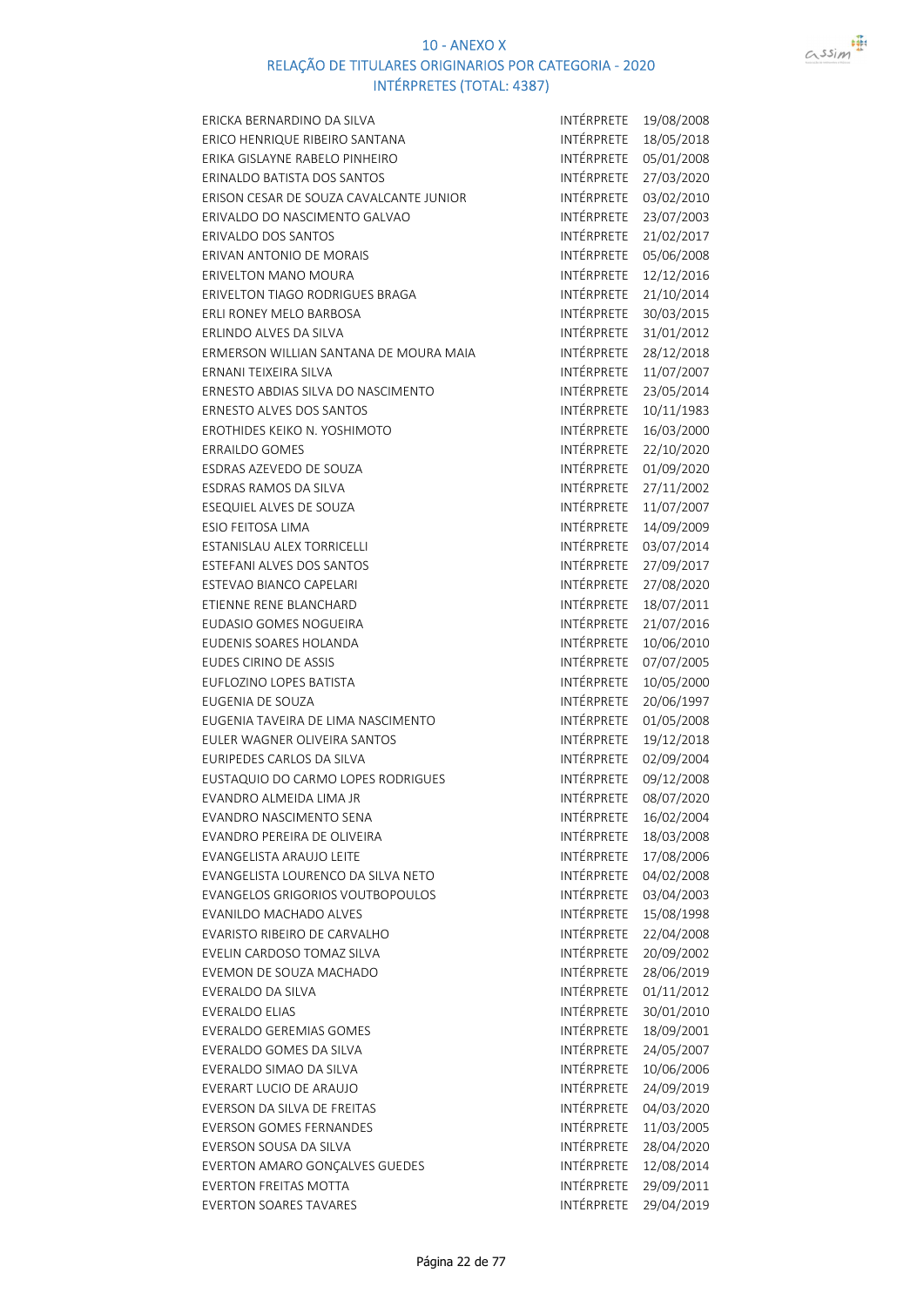

| <b>EVERTON TORRE DA SILVA</b>          | <b>INTÉRPRETE</b> | 15/10/2018 |
|----------------------------------------|-------------------|------------|
| EVILASIO RIBEIRO DA SILVA              | INTÉRPRETE        | 27/07/2012 |
| EXPEDITO EMILIANO DA SILVA             | INTÉRPRETE        | 28/07/2007 |
| EXPEDITO MENEZES DA SILVA              | INTÉRPRETE        | 24/10/2007 |
| EZEQUIEL GONZAGA DE SOUSA              | INTÉRPRETE        | 04/08/2005 |
| EZEQUIEL TEIXEIRA JUNIOR               | INTÉRPRETE        | 18/07/2007 |
| EZILDO DE SOUZA MAIA                   | INTÉRPRETE        | 23/04/2012 |
| FABIANA APARECIDA DA CRUZ LISBOA       | INTÉRPRETE        | 23/04/2012 |
| FABIANA APARECIDA LOPES JESUINO        | INTÉRPRETE        | 10/07/2014 |
| <b>FABIANA CRISTINA FERNANDES</b>      | INTÉRPRETE        | 26/05/2009 |
| FABIANA DA SILVA RESENDE               | INTÉRPRETE        | 21/09/2011 |
| <b>FABIANA DOS SANTOS LOPES</b>        | INTÉRPRETE        | 19/10/2017 |
| <b>FABIANE BARBOSA DE SOUSA</b>        | INTÉRPRETE        | 04/07/2008 |
| <b>FABIANE TEREZINHA HECKLER</b>       | INTÉRPRETE        | 05/10/2006 |
| <b>FABIANO COSTA</b>                   | INTÉRPRETE        | 18/04/2005 |
| FABIANO DOMINGOS DRUDI                 | INTÉRPRETE        | 07/02/2006 |
| <b>FABIANO FAGUNDES DE OLIVEIRA</b>    | <b>INTÉRPRETE</b> | 29/07/2010 |
| <b>FABIANO PEREIRA MEDEIROS</b>        | <b>INTÉRPRETE</b> | 28/02/2011 |
| <b>FABIANO RODRIGO DO PRADO</b>        | INTÉRPRETE        | 19/03/2012 |
| FABIANO SILVA DE OLIVEIRA              | INTÉRPRETE        | 17/07/2017 |
| <b>FABIANO XAVIER PIRES</b>            | INTÉRPRETE        | 22/01/2008 |
| FABIANY MONTEIRO DO NASCIMENTO         | INTÉRPRETE        | 14/02/2020 |
| FABIO AGUIAR MARQUES DE SOUZA          | INTÉRPRETE        | 03/04/2003 |
| FABIO ALEXANDER HOFFMANN               | INTÉRPRETE        | 25/10/2005 |
| <b>FABIO AUGUSTO CESAR COSTA</b>       | INTÉRPRETE        | 18/05/2007 |
| FABIO BARBOSA DA SILVA                 | <b>INTÉRPRETE</b> | 22/01/2015 |
| <b>FABIO BORGES DOS SANTOS</b>         | <b>INTÉRPRETE</b> | 04/11/2009 |
| <b>FABIO BORTOLLI SANTOS</b>           | INTÉRPRETE        | 17/04/2008 |
| <b>FABIO CESARIO ROMERO</b>            | INTÉRPRETE        | 03/08/2007 |
| <b>FABIO DA PAIXAO PEREIRA</b>         | INTÉRPRETE        | 30/09/2016 |
| <b>FABIO DE CASTRO NOGUEIRA SANTOS</b> | INTÉRPRETE        | 26/07/2007 |
| FABIO DE NAZARE LIMA                   | INTÉRPRETE        | 19/11/2008 |
| <b>FABIO DOS SANTOS</b>                | INTÉRPRETE        | 03/07/2008 |
| <b>FABIO DOSEA LIMA</b>                | INTÉRPRETE        | 14/08/2012 |
| FABIO ECEDIR MONTEIRO                  | INTÉRPRETE        | 18/08/1999 |
| <b>FABIO ELSAS</b>                     | INTÉRPRETE        | 15/09/2005 |
| <b>FABIO FARINAZZO THOME</b>           | INTÉRPRETE        | 13/07/2009 |
| FABIO FERNANDES DE SOUZA               | INTÉRPRETE        | 05/05/2006 |
| <b>FABIO GONCALVES VITORINO</b>        | INTÉRPRETE        | 13/06/2019 |
| <b>FABIO HENRIQUE MELLO</b>            | INTÉRPRETE        | 15/08/1998 |
| <b>FABIO HENRIQUE OTA</b>              | INTÉRPRETE        | 21/10/2019 |
| FABIO HENRIQUE RONDON BRONZATTO        | INTÉRPRETE        | 22/09/2003 |
| <b>FABIO LUCHS</b>                     | INTÉRPRETE        | 03/04/2003 |
| FABIO MARQUES DA SILVA                 | INTÉRPRETE        | 31/03/2006 |
| <b>FABIO MARTINS UCHOA</b>             | INTÉRPRETE        | 28/02/2011 |
| <b>FABIO MENDES VARELA</b>             | INTÉRPRETE        | 18/08/2016 |
| FABIO MOZIJANE DE BRITO                | INTÉRPRETE        | 30/06/2008 |
| FABIO OLIVEIRA DA SILVA                | INTÉRPRETE        | 10/08/2005 |
| <b>FABIO PEREIRA DIAS</b>              | INTÉRPRETE        | 29/05/2012 |
| <b>FABIO PINTO DE MENEZES</b>          | INTÉRPRETE        | 09/10/2003 |
| FABIO ROBERTO SILVA OLIVEIRA           | INTÉRPRETE        | 29/02/2008 |
| <b>FABIO RODRIGUES</b>                 | INTÉRPRETE        | 30/08/2005 |
| FABIO ROMERO DINIZ SANTANA             | INTÉRPRETE        | 12/11/2014 |
| <b>FABIO SALES SANTOS</b>              | INTÉRPRETE        | 28/01/2008 |
| <b>FABIO SANTOS MENESES</b>            | INTÉRPRETE        | 13/02/2007 |
| FABIO SOARES DA SILVA                  | INTÉRPRETE        | 25/07/2000 |
| FABIO TADAO MIYAMOTO                   | INTÉRPRETE        | 15/04/2019 |
|                                        |                   |            |

| INTÉRPRETE | 15/10/2018 |
|------------|------------|
| INTÉRPRETE | 27/07/2012 |
| INTÉRPRETE | 28/07/2007 |
| INTÉRPRETE |            |
|            | 24/10/2007 |
| INTÉRPRETE | 04/08/2005 |
| INTÉRPRETE | 18/07/2007 |
| INTÉRPRETE | 23/04/2012 |
| INTÉRPRETE | 23/04/2012 |
| INTÉRPRETE | 10/07/2014 |
| INTÉRPRETE | 26/05/2009 |
| INTÉRPRETE | 21/09/2011 |
| INTÉRPRETE | 19/10/2017 |
| INTÉRPRETE | 04/07/2008 |
| INTÉRPRETE | 05/10/2006 |
| INTÉRPRETE | 18/04/2005 |
| INTÉRPRETE |            |
|            | 07/02/2006 |
| INTÉRPRETE | 29/07/2010 |
| INTÉRPRETE | 28/02/2011 |
| INTÉRPRETE | 19/03/2012 |
| INTÉRPRETE | 17/07/2017 |
| INTÉRPRETE | 22/01/2008 |
| INTÉRPRETE | 14/02/2020 |
| INTÉRPRETE | 03/04/2003 |
| INTÉRPRETE | 25/10/2005 |
| INTÉRPRETE | 18/05/2007 |
| INTÉRPRETE | 22/01/2015 |
| INTÉRPRETE | 04/11/2009 |
| INTÉRPRETE | 17/04/2008 |
| INTÉRPRETE |            |
|            | 03/08/2007 |
| INTÉRPRETE | 30/09/2016 |
| INTÉRPRETE | 26/07/2007 |
| INTÉRPRETE | 19/11/2008 |
| INTÉRPRETE | 03/07/2008 |
| INTÉRPRETE | 14/08/2012 |
| INTÉRPRETE | 18/08/1999 |
| INTÉRPRETE | 15/09/2005 |
| INTÉRPRETE | 13/07/2009 |
| INTÉRPRETE | 05/05/2006 |
| INTÉRPRETE | 13/06/2019 |
| INTÉRPRETE | 15/08/1998 |
| INTÉRPRETE | 21/10/2019 |
| INTÉRPRETE | 22/09/2003 |
| INTÉRPRETE | 03/04/2003 |
| INTÉRPRETE | 31/03/2006 |
| INTÉRPRETE |            |
|            | 28/02/2011 |
| INTÉRPRETE | 18/08/2016 |
| INTÉRPRETE | 30/06/2008 |
| INTÉRPRETE | 10/08/2005 |
| INTÉRPRETE | 29/05/2012 |
| INTÉRPRETE | 09/10/2003 |
| INTÉRPRETE | 29/02/2008 |
| INTÉRPRETE | 30/08/2005 |
| INTÉRPRETE | 12/11/2014 |
| INTÉRPRETE | 28/01/2008 |
| INTÉRPRETE | 13/02/2007 |
| INTÉRPRETE | 25/07/2000 |
| INTÉRPRETE | 15/04/2019 |
|            |            |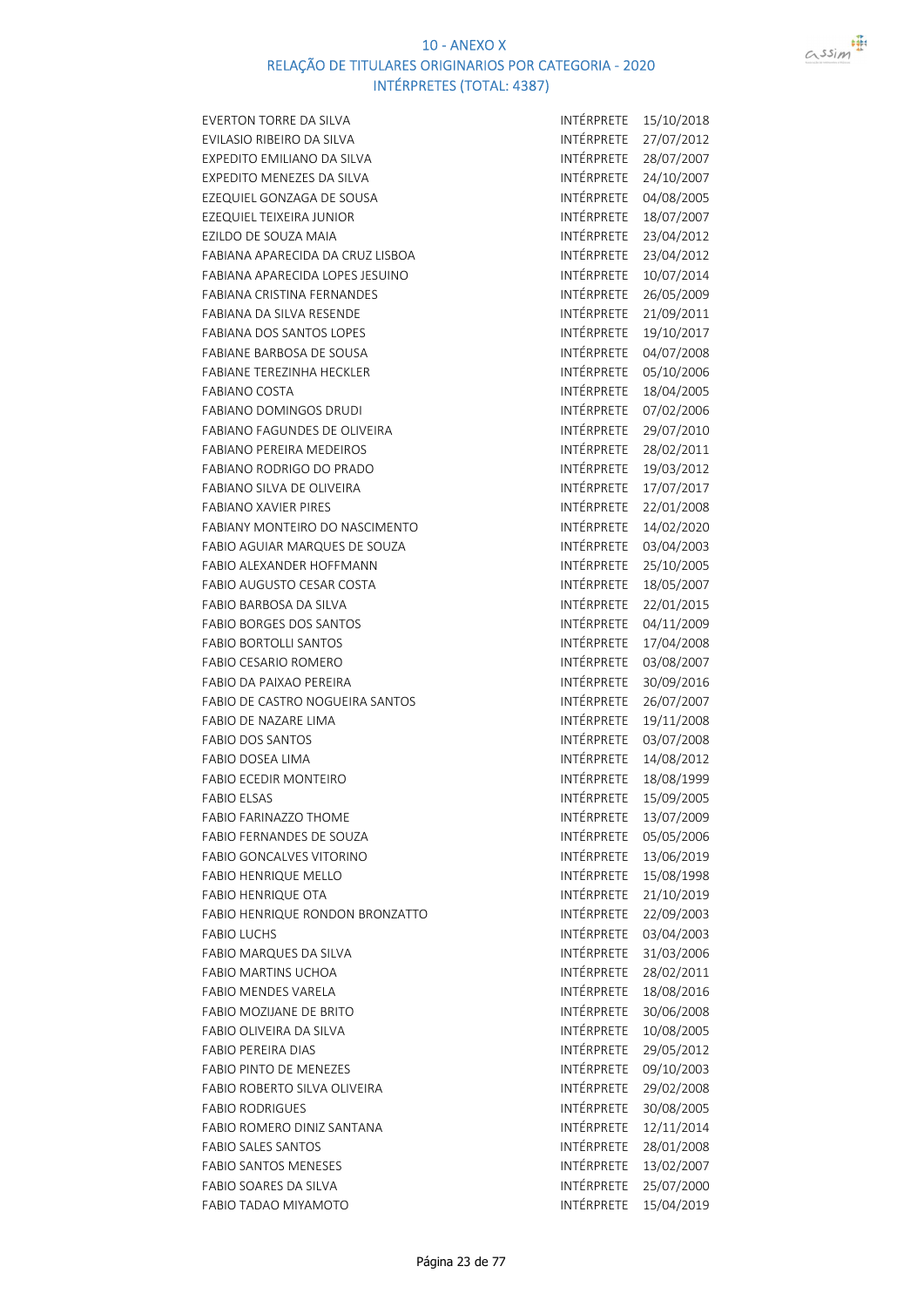

| FABIO VIANA DE OLIVEIRA                | INTÉRPRETE        | 29/10/2002 |
|----------------------------------------|-------------------|------------|
| <b>FABIO VIEIRA</b>                    | INTÉRPRETE        | 08/05/2006 |
| <b>FABRICIO ANTONIO MIGUEL</b>         | INTÉRPRETE        | 22/03/2002 |
| FABRICIO DA SILVA ALMEIDA              | INTÉRPRETE        | 26/09/2018 |
| <b>FABRICIO DANTAS ROMCY</b>           | INTÉRPRETE        | 14/05/2010 |
| <b>FABRICIO MARTINS LOPES</b>          | INTÉRPRETE        | 06/07/2012 |
| FABRICIO OLIVEIRA DA SILVA             | INTÉRPRETE        | 10/08/2005 |
| <b>FABRICIO PRADO BENEVIDES</b>        | INTÉRPRETE        | 04/04/2008 |
| FATIMA APARECIDA SOARES                | INTÉRPRETE        | 26/11/2001 |
| <b>FELIPE ALEXANDRE</b>                | INTÉRPRETE        | 12/12/2015 |
| FELIPE ALZUETA FALANCHE                | INTÉRPRETE        | 31/03/2005 |
| FELIPE AUGUSTO SOUZA SIQUEIRA MENDES   | INTÉRPRETE        | 01/09/2004 |
| FELIPE BATISTA CRISTOVAO               | INTÉRPRETE        | 17/07/2017 |
| FELIPE BERNARDES AVILA DUBOC           | INTÉRPRETE        | 01/07/2003 |
| FELIPE CAMARGO DE SOUZA NERYS          | INTÉRPRETE        | 27/06/2019 |
| FELIPE CASTELO ALKMIN DA COSTA         | INTÉRPRETE        | 11/08/2016 |
| FELIPE CESAR FELICIO                   | INTÉRPRETE        | 24/03/2009 |
| FELIPE CESAR ROCHA DA SILVA            | INTÉRPRETE        | 28/05/2015 |
| FELIPE DA SILVA                        | INTÉRPRETE        | 20/05/2019 |
| FELIPE DA SILVA COELHO                 | INTÉRPRETE        | 10/10/2019 |
| FELIPE DE FARIAS SILVA                 | INTÉRPRETE        | 12/03/2009 |
| FELIPE DE PAULA SILVA                  | <b>INTÉRPRETE</b> | 25/11/2011 |
| FELIPE JEOAQUIM DIAS DE OLIVEIRA       | INTÉRPRETE        | 25/04/2012 |
| FELIPE LEMOS DO NASCIMENTO             | INTÉRPRETE        | 25/09/2012 |
| FELIPE LIMA JACAUNA                    | INTÉRPRETE        | 29/03/2019 |
| FELIPE MASCARENHAS FACUNDO             | INTÉRPRETE        | 26/07/2018 |
| <b>FELIPE MENDES FERNANDES</b>         | INTÉRPRETE        | 25/08/2016 |
| FELIPE OLIVEIRA DE ALMEIDA             | INTÉRPRETE        | 27/07/2007 |
| <b>FELIPE OMAR TONSA</b>               | INTÉRPRETE        | 03/05/2019 |
| FELIPE PABULO CARVALHO FAUSTINO        | INTÉRPRETE        | 22/04/2015 |
| FELIPE SILVESTRE DE SOUZA              | INTÉRPRETE        | 19/04/2017 |
| FELIPE TRINDADE COLENCI SILVA          | INTÉRPRETE        | 24/01/2007 |
| FELIPE VASCONCELLOS RIBEIRO            | INTÉRPRETE        | 12/09/2011 |
| <b>FELISBERTO SCHIAVO BELEM</b>        | INTÉRPRETE        | 14/03/2006 |
| FELIX LAURINDO ANDRADE GOMES           | INTÉRPRETE        | 04/07/2018 |
| FELIX WAGNER                           | INTÉRPRETE        | 20/06/1997 |
| FELIZARDO ALVES DE QUEIROZ             | INTÉRPRETE        | 22/08/2013 |
| FELLIPE LIMA FREITAS                   | INTÉRPRETE        | 08/12/2020 |
| FERNANDA ANTONIA DE LIMA MENDONCA      | INTÉRPRETE        | 13/06/2000 |
| FERNANDA CRISTINA DA COSTA CARVALHO    | <b>INTÉRPRETE</b> | 27/03/2012 |
| FERNANDA DA SILVA PRIETO               | INTÉRPRETE        | 28/09/1999 |
| FERNANDA KARIN MOURA                   | INTÉRPRETE        | 18/09/2001 |
| FERNANDA KARINA VASCONCELOS GALDINO    | INTÉRPRETE        | 27/06/2019 |
| FERNANDA PEREIRA DOS SANTOS            | INTÉRPRETE        | 21/05/2019 |
| FERNANDA SANTOS DE ALMEIDA FEITOSA     | INTÉRPRETE        | 04/12/2019 |
| FERNANDA XAVIER MIRANDA                | INTÉRPRETE        | 28/03/2016 |
| FERNANDES RODRIGUES DA SILVA           | INTÉRPRETE        | 10/07/2013 |
| FERNANDO ALEXANDRE DE SOUZA            | INTÉRPRETE        | 05/05/2009 |
| FERNANDO ANTONIO AMORIM SILVEIRA       | INTÉRPRETE        | 22/11/2010 |
| FERNANDO ANTONIO LOUZADA GOMES         | INTÉRPRETE        | 09/11/2000 |
| FERNANDO AZEVEDO FILHO                 | INTÉRPRETE        | 16/03/2001 |
| <b>FERNANDO BARBOSA</b>                | INTÉRPRETE        | 21/08/2019 |
| FERNANDO CARDOSO GONTIJO               | INTÉRPRETE        | 13/05/2015 |
| FERNANDO CARLOS FAUSTINO DO NASCIMENTO | INTÉRPRETE        | 12/12/2019 |
| FERNANDO CESAR DE LIMA FERREIRA        | INTÉRPRETE        | 12/11/2020 |
| FERNANDO CORREIA DA SILVA              | INTÉRPRETE        | 01/09/2011 |
| FERNANDO DA SILVA FELIX                | INTÉRPRETE        | 17/11/2010 |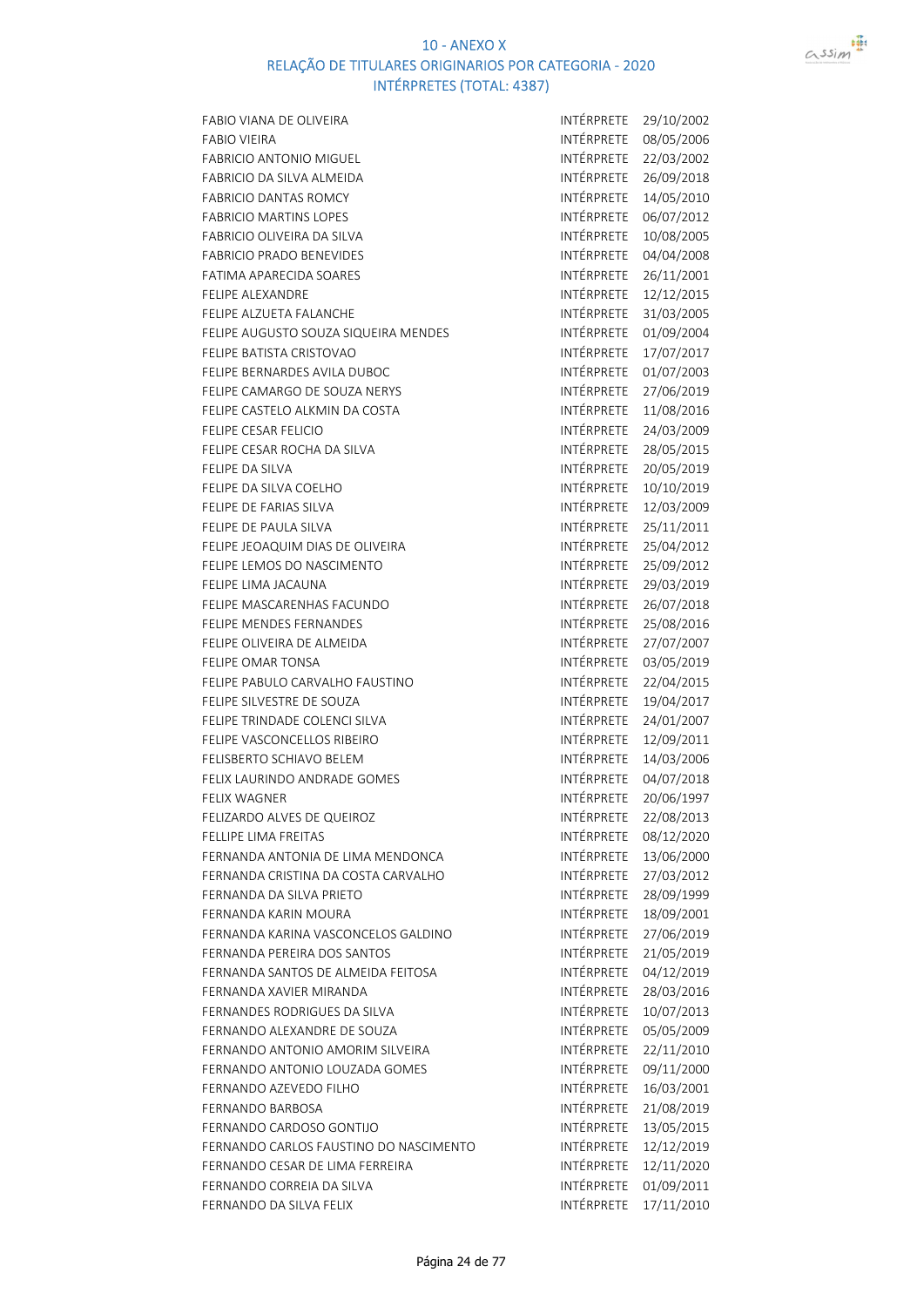

| FERNANDO DE ALBUQUERQUE MORAIS            | INTÉRPRETE        | 22/01/2018 |
|-------------------------------------------|-------------------|------------|
| FERNANDO FERREIRA DE SOUSA                | INTÉRPRETE        | 17/05/2013 |
| FERNANDO HENRIQUE CAVALCANTE DE AMORIM    | INTÉRPRETE        | 27/02/2020 |
| FERNANDO LAULETTA                         | INTÉRPRETE        | 21/02/2018 |
| FERNANDO LIMA DOS SANTOS                  | INTÉRPRETE        | 15/10/2020 |
| FERNANDO MENDES GONCALVES DE ALMEIDA      | INTÉRPRETE        | 03/04/2003 |
| FERNANDO PEREIRA DA SILVA JUNIOR          | INTÉRPRETE        | 29/09/2006 |
| <b>FERNANDO PERRI SATORRES</b>            | INTÉRPRETE        | 29/05/2007 |
| FERNANDO RODRIGUES DA COSTA               | INTÉRPRETE        | 15/12/2006 |
| FERNANDO ROGERIO SANTOS DA SILVA          | INTÉRPRETE        | 15/04/2009 |
| FERNANDO SILVEIRA NUNES                   | INTÉRPRETE        | 12/05/2004 |
| FERNANDO TURTERA VALVERDE                 | INTÉRPRETE        | 22/01/2008 |
| FILET COM FRITAS PROMOCOES E EVENTOS LTDA | INTÉRPRETE        | 06/02/2003 |
| FILIPE ANDRADE NOIA                       | INTÉRPRETE        | 31/07/2019 |
| FILIPE CAMARGO DE MIRANDA                 | INTÉRPRETE        | 28/06/2019 |
| FILIPE DE DEUS VASCONCELOS                | INTÉRPRETE        | 22/02/2019 |
| FILIPE EDUARDO MOREAU                     | INTÉRPRETE        | 28/08/2014 |
| FILIPE FERNANDES DE PAULA                 | INTÉRPRETE        | 21/11/2017 |
| FILIPE FREITAS MENDONÇA                   | INTÉRPRETE        | 06/02/2015 |
| <b>FILIPE MARCOLINO</b>                   | INTÉRPRETE        | 17/11/2016 |
| FILIPE SOUZA DA SILVA                     | <b>INTÉRPRETE</b> | 16/01/2020 |
| <b>FLAVIA DE PAULA RODRIGUES</b>          | INTÉRPRETE        | 12/05/2008 |
| FLAVIA ELISE DE MELO SILVA                | INTÉRPRETE        | 11/08/2016 |
| FLAVIANA KELLY DE FREITAS E SILVA         | INTÉRPRETE        | 05/06/2008 |
| FLAVIANO FERNANDES DE QUEIROGA            | INTÉRPRETE        | 24/07/2018 |
| FLAVIO ANTONIO MARIANO LEAO               | INTÉRPRETE        | 07/07/2009 |
| <b>FLAVIO AUGUSTO PAVANELLI</b>           | INTÉRPRETE        | 13/09/2006 |
| <b>FLAVIO AUGUSTO VIEIRA GONCALVES</b>    | INTÉRPRETE        | 21/03/2003 |
| <b>FLAVIO DE SOUZA BATISTA</b>            | INTÉRPRETE        | 20/01/2011 |
| FLAVIO FERREIRA DA SILVA                  | INTÉRPRETE        | 20/01/2006 |
| <b>FLAVIO GOMES MUNIZ</b>                 | INTÉRPRETE        | 27/11/2020 |
| FLAVIO HENRIQUE DOS SANTOS SILVA          | INTÉRPRETE        | 17/10/2019 |
| FLAVIO HENRIQUE SILVA DE MENDONCA         | INTÉRPRETE        | 21/06/2013 |
| FLAVIO JOSE DOS SANTOS MARQUES            | INTÉRPRETE        | 24/03/2006 |
| FLAVIO JOSE GRANJA DE ABREU               | INTÉRPRETE        | 03/10/2017 |
| <b>FLAVIO NUNES DE SOUSA</b>              | INTÉRPRETE        | 07/02/2013 |
| <b>FLAVIO PADOVANI</b>                    | INTÉRPRETE        | 27/07/2000 |
| <b>FLAVIO RENATO COSTA</b>                | INTÉRPRETE        | 15/08/1998 |
| FLAVIO STAMBOWSKY NOGUEIRA                | INTÉRPRETE        | 23/05/2018 |
| <b>FLORA BEATRIZ FERREIRA SANTOS</b>      | INTÉRPRETE        | 05/09/2018 |
| FLORDINICE DE OLIVEIRA SANTANA            | INTÉRPRETE        | 03/05/2010 |
| <b>FLORIANO NOGUEIRA SANTOS</b>           | INTÉRPRETE        | 02/03/2001 |
| FLORIANO PEIXOTO VILLACA NETO             | INTÉRPRETE        | 02/06/2003 |
| <b>FLORISVAL DA SILVA</b>                 | INTÉRPRETE        | 23/09/2014 |
| <b>FRANCIEL PIRES LIMA</b>                | <b>INTÉRPRETE</b> | 04/12/2012 |
| <b>FRANCILENE BARROS LEAO</b>             | INTÉRPRETE        | 20/02/2003 |
| FRANCINALDO DE SOUZA SILVA                | INTÉRPRETE        | 17/07/2019 |
| <b>FRANCINE PEREIRA</b>                   | INTÉRPRETE        | 29/02/2008 |
| FRANCINERIO DE VASCONCELOS LIMA           | INTÉRPRETE        | 01/08/2017 |
| FRANCISCA BARBOSA DIAS DOS SANTOS         | INTÉRPRETE        | 03/07/2004 |
| FRANCISCA DAS CHAGAS CAVALCANTE DA SILVA  | INTÉRPRETE        | 23/10/2020 |
| FRANCISCA DAS CHAGAS RODRIGUES SOARES     | INTÉRPRETE        | 24/01/2009 |
| FRANCISCA ELIANE BATISTA                  | INTÉRPRETE        | 29/11/2011 |
| FRANCISCA ELIANE JARDIM DANIEL            | INTÉRPRETE        | 26/05/2005 |
| FRANCISCA GABRIELE NUNES DE LIMA          | INTÉRPRETE        | 10/07/2013 |
| FRANCISCA IRANILDE OLIEIRA DOS SANTOS     | INTÉRPRETE        | 27/02/2020 |
| FRANCISCA MARIA DE SOUSA                  | INTÉRPRETE        | 27/11/2020 |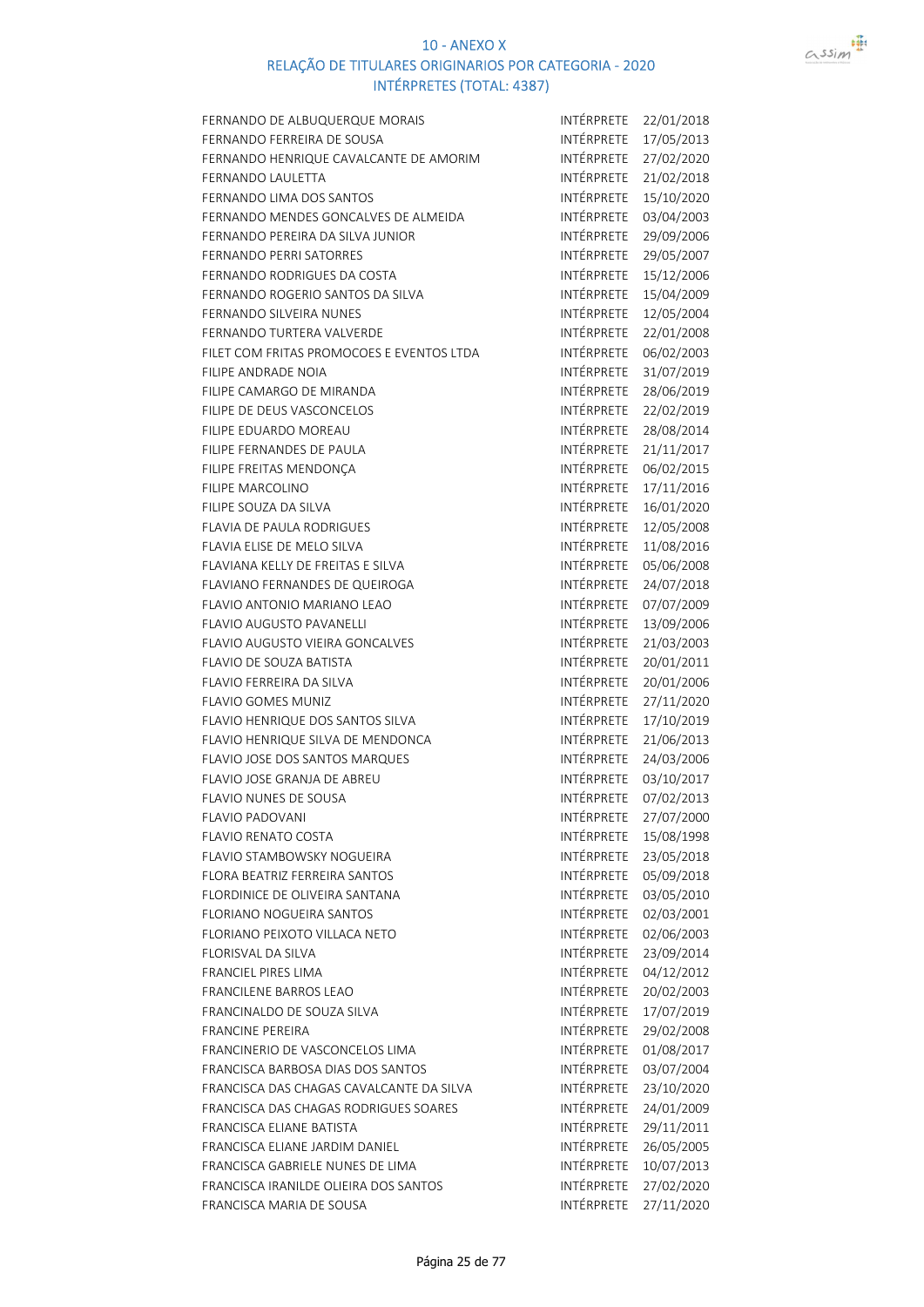

| FRANCISCA MONICA RABELO SILVESTRE         | INTÉRPRETE        | 28/08/2007 |
|-------------------------------------------|-------------------|------------|
| FRANCISCA RAYARA FERREIRA DE SOUSA        | INTÉRPRETE        | 19/08/2013 |
| FRANCISCA VANESSA CARVALHO SEVERIANO      | INTÉRPRETE        | 23/01/2017 |
| FRANCISCO ALAN JEFFERSON OLIVEIRA         | INTÉRPRETE        | 18/09/2013 |
| FRANCISCO ALAN LOPES MACIEL               | INTÉRPRETE        | 11/11/2016 |
| FRANCISCO ALAN ROSEO MATIAS               | <b>INTÉRPRETE</b> | 24/08/2020 |
| FRANCISCO ALEXANDRE VIEIRA DOS SANTOS     | INTÉRPRETE        | 19/11/2008 |
| FRANCISCO ALISSON MEDEIROS PEREIRA        | INTÉRPRETE        | 04/03/2005 |
| FRANCISCO ALVES DOS SANTOS                | INTÉRPRETE        | 01/03/2007 |
| FRANCISCO ALVES GUEDES                    | INTÉRPRETE        | 03/08/2010 |
| <b>FRANCISCO ALVES SANTIAGO</b>           | INTÉRPRETE        | 06/02/2007 |
| FRANCISCO ANDERSON AGUIAR SILVA           | <b>INTÉRPRETE</b> | 18/09/2014 |
| FRANCISCO ANDESON MOURAO DA SILVA         | INTÉRPRETE        | 22/04/2014 |
| FRANCISCO ANTONIO COELHO FILHO            | INTÉRPRETE        | 30/04/2003 |
| FRANCISCO ANTONIO DA LUZ CLEMENTINO       | INTÉRPRETE        | 24/10/2012 |
| FRANCISCO ANTONIO FERREIRA SOUZA          | INTÉRPRETE        | 28/07/2009 |
| <b>FRANCISCO ARAUJO RODRIGUES</b>         | INTÉRPRETE        | 25/03/2019 |
| FRANCISCO ARTUR DIEGO DE OLIVEIRA         | <b>INTÉRPRETE</b> | 23/04/2018 |
| <b>FRANCISCO ASSIS SILVA</b>              | <b>INTÉRPRETE</b> | 04/07/2008 |
| FRANCISCO BARBOSA DO NASCIMENTO           | INTÉRPRETE        | 04/07/2002 |
| <b>FRANCISCO BATISTA PAULO</b>            | INTÉRPRETE        | 15/05/2002 |
| FRANCISCO BENJAMIM DA SILVA               | INTÉRPRETE        | 24/10/2018 |
| FRANCISCO BEZERRA DA SILVA                | INTÉRPRETE        | 17/07/2003 |
| FRANCISCO BRUNO OLIVEIRA DE SOUZA         | INTÉRPRETE        | 28/03/2019 |
| FRANCISCO BRUNO PEREIRA DA SILVA          | INTÉRPRETE        | 30/10/2020 |
| FRANCISCO CAETANO PASSOS FILHO            | INTÉRPRETE        |            |
|                                           | INTÉRPRETE        | 07/10/2020 |
| FRANCISCO CAMURCA LIMA NETO               |                   | 04/04/2008 |
| FRANCISCO CANINDE COSME PEREIRA           | INTÉRPRETE        | 05/04/2003 |
| FRANCISCO CANINDE DE CARVALHO             | INTÉRPRETE        | 28/03/2008 |
| FRANCISCO CARLOS BRANDAO GOMES            | INTÉRPRETE        | 19/11/2010 |
| FRANCISCO CARLOS DE OLIVEIRA              | INTÉRPRETE        | 11/06/2009 |
| <b>FRANCISCO CARLOS NUNES</b>             | INTÉRPRETE        | 08/04/2005 |
| FRANCISCO CARLOS PEREIRA NOGUEIRA         | INTÉRPRETE        | 24/11/2011 |
| FRANCISCO CESAR GOMES LIMA FILHO          | INTÉRPRETE        | 26/03/2019 |
| FRANCISCO CICERO DA SILVA                 | <b>INTÉRPRETE</b> | 12/06/2007 |
| FRANCISCO CLAIRTON MARINHO MATOS          | INTÉRPRETE        | 15/04/2019 |
| FRANCISCO CLAUDIO DE MELO LIMA            | INTÉRPRETE        | 28/03/2008 |
| FRANCISCO CLEALDO MACIEL MAIA             | <b>INTÉRPRETE</b> | 14/12/2004 |
| FRANCISCO CLEBER VIEIRA                   | INTÉRPRETE        | 16/09/2016 |
| FRANCISCO COLOMBO LEANDRO                 | INTÉRPRETE        | 11/03/2005 |
| FRANCISCO COSTA DA SILVA                  | <b>INTÉRPRETE</b> | 22/07/2002 |
| FRANCISCO CRISTIANO SOARES                | INTÉRPRETE        | 26/02/2019 |
| FRANCISCO DAMIAO DA SILVA                 | INTÉRPRETE        | 24/02/2015 |
| FRANCISCO DANILO DE MARIA NASCIMENTO      | INTÉRPRETE        | 21/08/2019 |
| FRANCISCO DARLAN CARVALHO SOARES          | INTÉRPRETE        | 29/02/2008 |
| FRANCISCO DAS CHAGAS CAETANO VIANA JUNIOR | INTÉRPRETE        | 01/02/2019 |
| FRANCISCO DAS CHAGAS PEREIRA FILHO        | INTÉRPRETE        | 04/03/2005 |
| <b>FRANCISCO DAS CHAGAS RODRIGUES</b>     | INTÉRPRETE        | 26/09/2006 |
| <b>FRANCISCO DE ASSIS</b>                 | INTÉRPRETE        | 17/07/2003 |
| FRANCISCO DE ASSIS AQUINO SILVA           |                   | 24/11/2016 |
| FRANCISCO DE ASSIS DOS SANTOS             | INTÉRPRETE        |            |
|                                           | INTÉRPRETE        | 12/03/2009 |
| FRANCISCO DE ASSIS MOTA JUNIOR            | INTÉRPRETE        | 31/10/2019 |
| FRANCISCO DE ASSIS TIMOTEO LEITE          | INTÉRPRETE        | 06/08/1998 |
| FRANCISCO DE LIMA DOS SANTOS              | INTÉRPRETE        | 03/05/2010 |
| FRANCISCO DE PAULA MOURA                  | INTÉRPRETE        | 21/08/2018 |
| <b>FRANCISCO DE SALES MENEZES</b>         | INTÉRPRETE        | 01/03/2008 |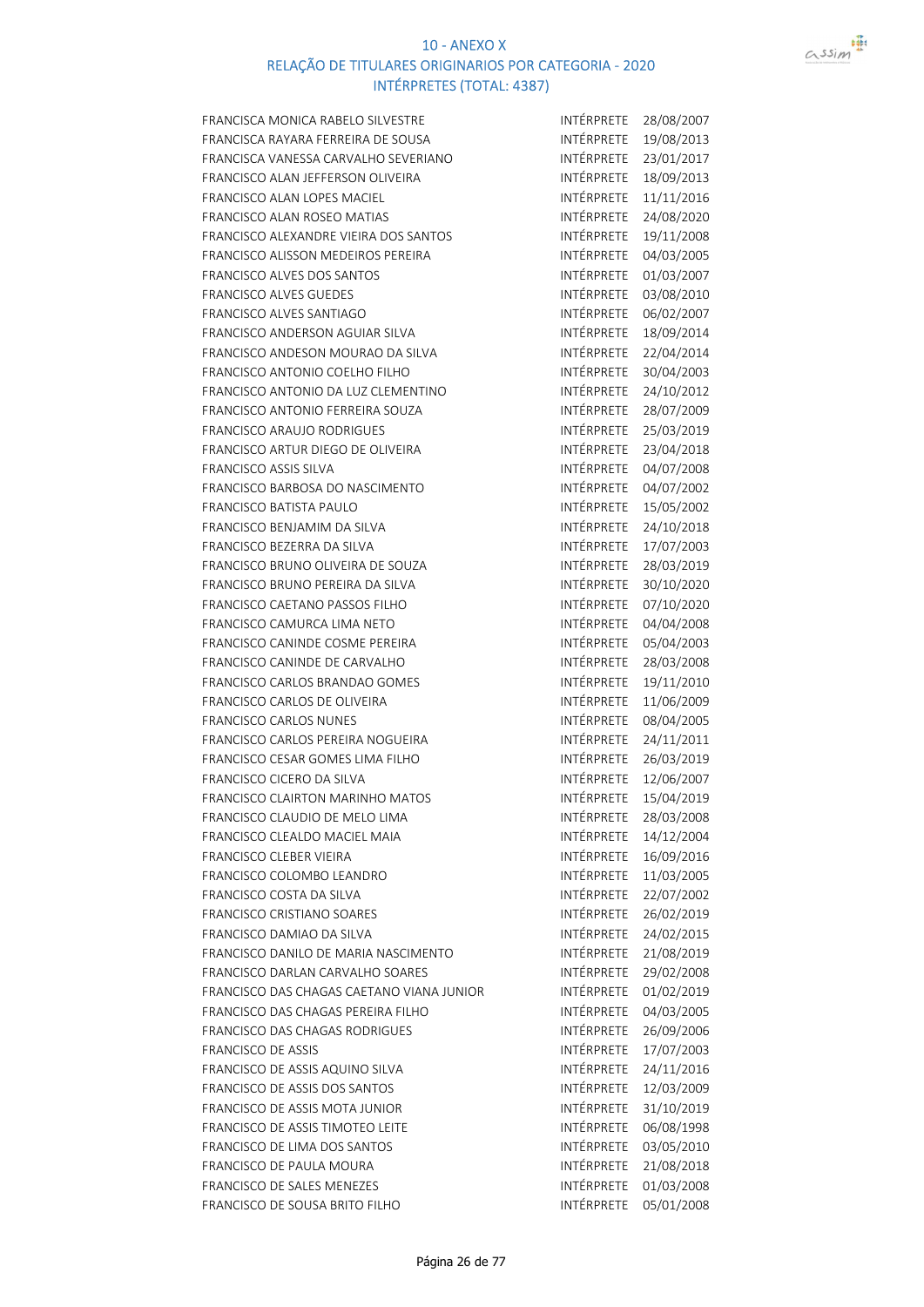

| FRANCISCO DE SOUSA POSSIDONIO                                 | INTÉRPRETE        | 01/09/2009               |
|---------------------------------------------------------------|-------------------|--------------------------|
| FRANCISCO DE SOUZA BUENO                                      | <b>INTÉRPRETE</b> | 31/05/2001               |
| FRANCISCO DE SOUZA MACIEL                                     | INTÉRPRETE        | 30/10/2006               |
| FRANCISCO DENILSON SOUSA DA SILVA                             | INTÉRPRETE        | 27/02/2020               |
| FRANCISCO DIEGO DE SOUSA                                      | INTÉRPRETE        | 19/11/2014               |
| FRANCISCO DIEGO ESPERIDIAO LIMA                               | INTÉRPRETE        | 06/11/2019               |
| FRANCISCO DOUGLAS DA SILVA LIMA                               | INTÉRPRETE        | 17/07/2017               |
| FRANCISCO EDILBERTO DE FRANCA                                 | INTÉRPRETE        | 14/07/2015               |
| FRANCISCO EDINALDO FIRMINO DA SILVEIRA                        | INTÉRPRETE        | 16/01/2018               |
| FRANCISCO EDNARDO PAULINO DE MELO                             | INTÉRPRETE        | 25/03/2011               |
| FRANCISCO EDSON FERREIRA SILVA                                | INTÉRPRETE        | 31/07/2020               |
| <b>FRANCISCO EDSON FREITAS FILHO</b>                          | INTÉRPRETE        | 31/10/2013               |
| FRANCISCO EDUARDO COSTA CRUZ                                  | <b>INTÉRPRETE</b> | 22/06/2018               |
| FRANCISCO ELINALDO MONTEIRO DA SILVEIRA                       | INTÉRPRETE        | 30/01/2017               |
| <b>FRANCISCO ELIVELTON ROCHA SANTOS</b>                       | INTÉRPRETE        | 12/05/2017               |
| FRANCISCO ELIZALDO MAIA                                       | INTÉRPRETE        | 17/07/2019               |
| <b>FRANCISCO ELIZEU BORGES FILHO</b>                          | INTÉRPRETE        | 08/06/2016               |
| FRANCISCO ELTON CUNHA ANDRADE                                 | INTÉRPRETE        | 18/08/2014               |
| FRANCISCO ERANDIR MOZINHO DA SILVA                            | INTÉRPRETE        | 15/04/2016               |
| <b>FRANCISCO ERISON SILVA SANTOS</b>                          | INTÉRPRETE        | 27/03/2008               |
| FRANCISCO ERISTONIO BEZERRA DE FREITAS                        | INTÉRPRETE        | 30/07/2010               |
| <b>FRANCISCO EUFRASIO SALES</b>                               | INTÉRPRETE        | 27/01/2010               |
| FRANCISCO EVERARDO EUFRASIO DA SILVA                          | INTÉRPRETE        | 09/11/2004               |
| FRANCISCO FABIO GADELHA DA SILVA                              | INTÉRPRETE        | 14/09/2009               |
| FRANCISCO FABIO PEREIRA DA SILVA                              | INTÉRPRETE        | 14/01/2008               |
| FRANCISCO FAGNER DA SILVA FREITAS                             | INTÉRPRETE        | 16/09/2008               |
| FRANCISCO FELIPE DOS SANTOS BARBOSA                           | INTÉRPRETE        | 27/09/2018               |
| <b>FRANCISCO FERREIRA CHAGAS</b>                              | INTÉRPRETE        | 05/08/2010               |
| FRANCISCO FERREIRA DA SILVA                                   | INTÉRPRETE        | 06/12/2007               |
| <b>FRANCISCO FERREIRA DE ASSIS</b>                            | INTÉRPRETE        | 22/09/2008               |
| FRANCISCO FERREIRA DO NASCIMENTO JUNIOR                       | INTÉRPRETE        | 08/03/2012               |
| FRANCISCO FERREIRA DOS SANTOS FILHO                           | INTÉRPRETE        | 17/07/2019               |
| FRANCISCO FIDELARINO DO NASCIMENTO                            | INTÉRPRETE        | 20/03/2007               |
| FRANCISCO FLAVIO DA SILVA PEREIRA JUNIOR                      | INTÉRPRETE        | 14/11/2018               |
| <b>FRANCISCO FRANCIVAL PEREIRA</b>                            | INTÉRPRETE        | 04/03/2005               |
| FRANCISCO GEOVA DE LIMA                                       | INTÉRPRETE        | 17/06/2004               |
| FRANCISCO GLAUBER DE SOUSA                                    | INTÉRPRETE        | 27/04/2010               |
| FRANCISCO GOMES DOS SANTOS                                    | INTÉRPRETE        | 02/07/1998               |
| FRANCISCO GONCALVES SANTOS                                    | INTÉRPRETE        | 09/12/2011               |
| <b>FRANCISCO HAMILTON SILVA RODRIGUES</b>                     | INTÉRPRETE        | 04/03/2020               |
| FRANCISCO HERMES DO NASCIMENTO OLIVEIRA                       | INTÉRPRETE        | 13/07/2007               |
| FRANCISCO HUBERTAN CARDOSO LOPES                              | INTÉRPRETE        | 03/02/2010               |
| <b>FRANCISCO HUGO SILVA BRITO</b>                             | INTÉRPRETE        | 04/04/2018               |
| FRANCISCO ISRAEL BEZERRA NOGUEIRA                             | INTÉRPRETE        | 30/07/2020               |
| FRANCISCO JAIRO LIMA FREIRE                                   | INTÉRPRETE        | 03/10/2008               |
| FRANCISCO JANDERSON DA SILVA                                  | INTÉRPRETE        | 17/08/2018               |
| FRANCISCO JANIELSON LOPES FERREIRA                            | INTÉRPRETE        | 15/12/2016               |
| FRANCISCO JEFFERSON DA SILVA ELIAS                            | INTÉRPRETE        | 26/03/2019               |
| FRANCISCO JEOVANIO MARTINS DA SILVA                           | INTÉRPRETE        | 12/06/2003               |
| FRANCISCO JONAIR SOUSA DE OLIVEIRA                            | INTÉRPRETE        |                          |
| FRANCISCO JOSAIRTON DE SOUSA SILVA                            | INTÉRPRETE        | 18/08/2014<br>05/01/2008 |
|                                                               | INTÉRPRETE        |                          |
| FRANCISCO JOSE CARDOSO LOPES                                  | INTÉRPRETE        | 22/01/2008               |
| FRANCISCO JOSE CAVALCANTE INACIO<br>FRANCISCO JOSE DOS SANTOS | INTÉRPRETE        | 23/01/2003               |
|                                                               | INTÉRPRETE        | 27/11/2002               |
| FRANCISCO JOSE IBIAPINA TIMOTEO                               | INTÉRPRETE        | 26/05/2015               |
| FRANCISCO JOSE MESQUITA SALES                                 | INTÉRPRETE        | 30/07/2020               |
| FRANCISCO JOSIMAR ALVES OLIVEIRA DA SILVA                     |                   | 24/11/2016               |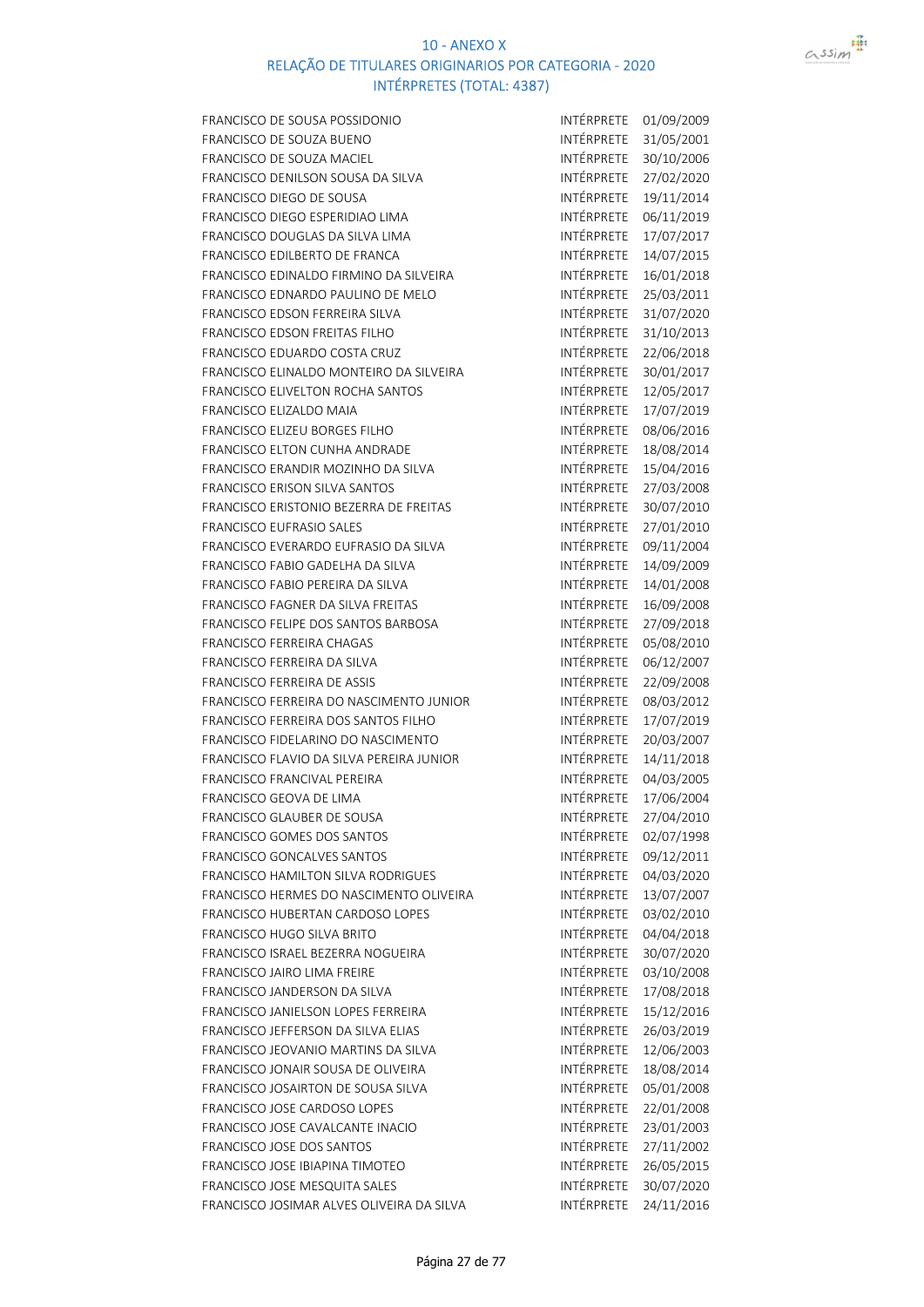

| FRANCISCO JUTAIR OLIVEIRA BARBOSA           | INTÉRPRETE               | 05/01/2008 |
|---------------------------------------------|--------------------------|------------|
| FRANCISCO LAERCIO PIRES DO NASCIMENTO       | INTÉRPRETE               | 23/04/2013 |
| FRANCISCO LEONARDO OLIVEIRA DE SOUSA        | INTÉRPRETE               | 05/06/2018 |
| FRANCISCO LIMA XIMENES MOREIRA              | INTÉRPRETE               | 29/03/2019 |
| FRANCISCO LOURENCO DE SOUSA NETO            | INTÉRPRETE               | 03/07/2020 |
| FRANCISCO LUCIGLEYDSON SILVA SENA           | INTÉRPRETE               | 17/05/2018 |
| FRANCISCO LUIZ DOS SANTOS CARNEIRO          | INTÉRPRETE               | 30/03/2011 |
| FRANCISCO MARCELO GUEDES                    | INTÉRPRETE               | 14/07/2009 |
| FRANCISCO MARCOS EVARISTO PEREIRA           | INTÉRPRETE               | 08/07/2008 |
| FRANCISCO MARDONIO OLIVEIRA SANTOS          | INTÉRPRETE               | 11/12/2013 |
| FRANCISCO MARTO OLIVEIRA DOS RESES          | INTÉRPRETE               | 22/11/2007 |
| FRANCISCO MATOS DA SILVA                    | INTÉRPRETE               | 29/12/2008 |
| FRANCISCO MATOS SOUSA                       | INTÉRPRETE               | 08/05/2009 |
| FRANCISCO MEDRADO DE SANTANA                | INTÉRPRETE               | 12/04/2000 |
| FRANCISCO MENEZES DOS SANTOS                | INTÉRPRETE               | 12/09/2005 |
| FRANCISCO MICHAEL DE SOUZA GOMES            | INTÉRPRETE               | 17/07/2019 |
| FRANCISCO MIGUEL DA SILVA                   | INTÉRPRETE               | 04/05/2007 |
| FRANCISCO MIQUEIAS SAMPAIO MAIA             | INTÉRPRETE               | 12/05/2017 |
| FRANCISCO MONIELITON DE SOUSA               | INTÉRPRETE               | 19/12/2018 |
| FRANCISCO NIVALDO AUGUSTINHO                | INTÉRPRETE               | 01/03/2008 |
| FRANCISCO PAULO DE SOUSA SILVA              | INTÉRPRETE               | 19/03/2018 |
| FRANCISCO PEREIRA DE SOUZA                  | INTÉRPRETE               | 25/06/2001 |
| FRANCISCO PONTES DE CASTRO                  | INTÉRPRETE               | 08/12/2008 |
| FRANCISCO RAFAEL PESSOA BEZERRA             | INTÉRPRETE               | 12/08/2011 |
| FRANCISCO REGISON SENA PINHEIRO             | INTÉRPRETE               | 16/01/2019 |
| <b>FRANCISCO RIBEIRO PEREIRA</b>            | INTÉRPRETE               | 21/09/2011 |
| FRANCISCO RICARDO ALEXANDRE DO CARMO        | INTÉRPRETE               | 26/01/2010 |
| FRANCISCO ROBERTO RIBEIRO JULIAO FILHO      | INTÉRPRETE               | 19/12/2018 |
| <b>FRANCISCO RODRIGUES MELO</b>             | INTÉRPRETE               | 30/03/2000 |
| FRANCISCO ROGERIO DOS SANTOS MENEZES        | INTÉRPRETE               | 20/11/2008 |
| FRANCISCO ROSINALDO G. CARDOSO              | INTÉRPRETE               | 14/02/2000 |
| FRANCISCO SALES DIAS CABRAL JUNIOR          | INTÉRPRETE               | 10/12/2008 |
| FRANCISCO SALUSTIANO DOS SANTOS FILHO       | INTÉRPRETE               | 13/11/2020 |
| FRANCISCO SERGIO DA SILVA FILHO             | INTÉRPRETE               | 05/07/2012 |
| FRANCISCO SILVA ALVES                       | INTÉRPRETE               | 22/03/2019 |
| FRANCISCO SOARES DE SOUSA JUNIOR            | INTÉRPRETE               | 25/02/2010 |
| FRANCISCO TACINEUDES DA SILVA               | INTÉRPRETE               | 23/04/2018 |
| FRANCISCO TARCISIO ALVES DE SOUSA           | INTÉRPRETE               | 31/10/2013 |
| FRANCISCO THIAGO ROSEMBERG ALMEIDA          | <b>INTÉRPRETE</b>        | 04/12/2018 |
| FRANCISCO TIAGO NASCIMENTO DE SOUZA         | INTÉRPRETE               | 08/08/2019 |
| FRANCISCO VALDENIR BARBOSA DUARTE           | INTÉRPRETE               | 11/10/2001 |
| FRANCISCO VALTERLANE GOMES BEZERRA          | INTÉRPRETE               | 21/11/2017 |
| FRANCISCO VANDERLEY GOMES DE SOUSA          | INTÉRPRETE               | 18/06/2014 |
| FRANCISCO VENANCIO ALVES DA SILVA           | <b>INTÉRPRETE</b>        | 26/10/2020 |
| FRANCISCO VIEIRA DA SILVA                   | INTÉRPRETE               | 14/04/2000 |
| FRANCISCO VINICIUS OLIVEIRA DA SILVA        | INTÉRPRETE               | 07/10/2020 |
| FRANCISCO VLADMIR MAIA DIAS                 | INTÉRPRETE               | 11/03/2019 |
| FRANCISCO WAGNER LOPES LIMA                 | INTÉRPRETE               | 05/04/2008 |
| FRANCISCO WELLINGTON LIMA DA SILVA          | INTÉRPRETE               |            |
|                                             | INTÉRPRETE               | 02/10/2020 |
| FRANCISCO WELLINGTON MELO DE CASTRO         | INTÉRPRETE               | 18/09/2020 |
| FRANCISCO WESLEY CORREIA                    |                          | 06/06/2018 |
| FRANCISCO WESLEY GUIMARAES DE SOUZA         | INTÉRPRETE<br>INTÉRPRETE | 22/05/2014 |
| FRANCISCO WILDEGARD WYLEY DE OLIVEIRA GOMES | INTÉRPRETE               | 08/10/2008 |
| FRANCISCO WILLIAM DOS SANTOS ANDRADE        |                          | 19/02/2018 |
| FRANCISCO YAGO COSTA DO NASCIMENTO          | INTÉRPRETE<br>INTÉRPRETE | 05/08/2020 |
| FRANCIVAN MARTINS UCHOA                     |                          | 26/05/2015 |
| FRANK APARECIDO MOREIRA                     | INTÉRPRETE               | 19/10/2007 |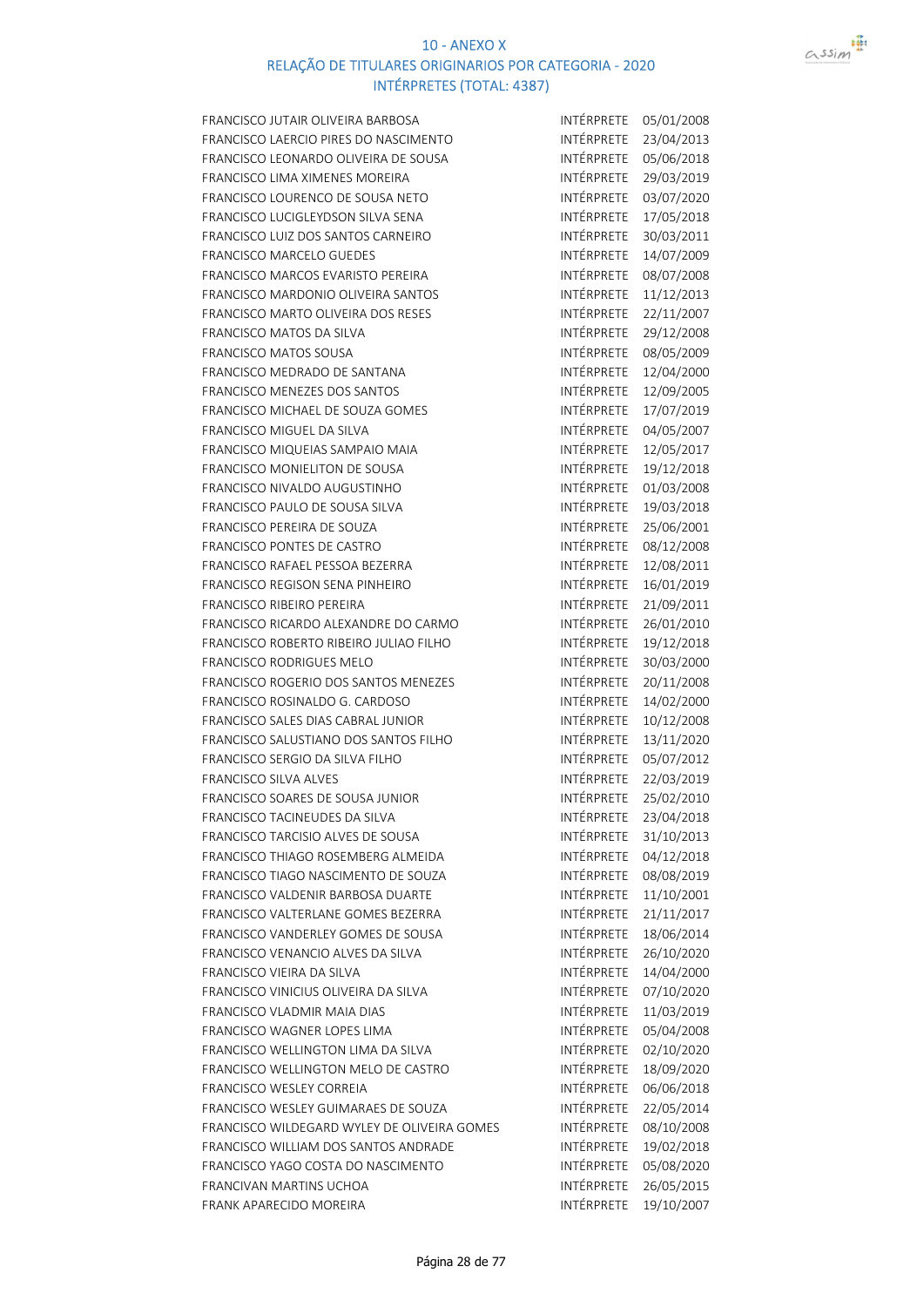

| FRANK HARRISON RIBEIRO DOS SANTOS            | INTÉRPRETE        | 20/09/2005 |
|----------------------------------------------|-------------------|------------|
| <b>FRANK SANTOS DE MATOS</b>                 | INTÉRPRETE        | 05/04/2013 |
| FRANKLIM ROBSOM HORACIO                      | INTÉRPRETE        | 06/07/2010 |
| FRANKLIN ROCHA DE OLIVEIRA                   | INTÉRPRETE        | 05/01/2008 |
| FREDERICO GUILHERME ROCHA BEZERRA            | INTÉRPRETE        | 23/01/2017 |
| FREDERICO MENDONCA DE OLIVEIRA               | INTÉRPRETE        | 26/07/1980 |
| FREDERICO VASCONCELLOS DE GODOY              | INTÉRPRETE        | 04/03/2003 |
| <b>FREDSON CORREIA DA SILVA</b>              | INTÉRPRETE        | 28/11/2016 |
| <b>FULVIO FERNANDO FREIRE DOS SANTOS</b>     | INTÉRPRETE        | 17/11/2004 |
| GABRIEL ALYSSON CASTELO BRANCO BERNARDO      | INTÉRPRETE        | 19/11/2019 |
| <b>GABRIEL BARBOSA DA CUNHA</b>              | INTÉRPRETE        | 19/08/2015 |
| <b>GABRIEL BUARQUE PEREIRA DIAS</b>          | <b>INTÉRPRETE</b> | 26/09/2018 |
| <b>GABRIEL DE AMORIM TAVARES</b>             | INTÉRPRETE        | 21/03/2017 |
| <b>GABRIEL DOS SANTOS LIMA</b>               | INTÉRPRETE        | 25/06/2019 |
| <b>GABRIEL FREITAS DE MORAIS</b>             | INTÉRPRETE        | 19/12/2018 |
| <b>GABRIEL SILVEIRA SOAREZ</b>               | INTÉRPRETE        | 30/05/2019 |
| <b>GABRIEL SILVERIO SILVA</b>                | INTÉRPRETE        | 09/03/2006 |
| <b>GABRIEL TOLESANI PEREIRA</b>              | INTÉRPRETE        | 29/03/2019 |
| <b>GABRIEL VALIM DOS SANTOS</b>              | INTÉRPRETE        | 07/03/2009 |
| <b>GABRIELA ALVES PINHEIRO</b>               | INTÉRPRETE        | 07/11/2001 |
| <b>GABRIELA DIAS DULLENS</b>                 | INTÉRPRETE        | 04/02/2019 |
| GABRIELA NAVARRO DE SOUZA BARBOSA DOS SANTOS | INTÉRPRETE        | 16/03/2010 |
| <b>GABRIELA RODRIGUES SANTOS</b>             | INTÉRPRETE        | 20/02/2020 |
| GABRYEL HORTEGA MENDES PINHEIRO              | INTÉRPRETE        | 15/12/2016 |
| <b>GEAN CARVALHO BARBOSA</b>                 | INTÉRPRETE        | 15/04/2016 |
| GEERBSON DA SILVA RESENDE                    | INTÉRPRETE        | 19/05/2006 |
| GEFERSON ALVES DA SILVA                      | INTÉRPRETE        | 30/03/2015 |
| <b>GEISA ALMEIDA DOS SANTOS</b>              | INTÉRPRETE        | 02/05/2017 |
| GEISA RODRIGUES FERREIRA DA SILVA            | INTÉRPRETE        | 10/04/2006 |
| <b>GENARIO OLIVEIRA DAMASCENO</b>            | INTÉRPRETE        | 24/10/2007 |
| <b>GENEFRAN DA SILVA FIDELIX</b>             | INTÉRPRETE        | 08/11/2018 |
| GENEILSON SILVESTRE DOS SANTOS               | INTÉRPRETE        | 05/03/2015 |
| <b>GENI MORENO DA SILVA</b>                  | INTÉRPRETE        | 22/04/2008 |
| GENILDO DJAIR OLIVEIRA DE ARAUJO             | INTÉRPRETE        | 20/05/2019 |
| GENILDO JOSE DE MELO                         | INTÉRPRETE        | 14/07/2008 |
| <b>GENILDO RODRIGUES LEMOS</b>               | INTÉRPRETE        | 27/04/2016 |
| <b>GENILDO TREVISAN</b>                      | INTÉRPRETE        | 23/05/2007 |
| <b>GENILSON SILVA DE OLIVEIRA</b>            | INTÉRPRETE        | 18/11/2014 |
| <b>GENIR DE CAMARGO</b>                      | INTÉRPRETE        | 31/08/2007 |
| <b>GENISIO PAULA DE OLIVEIRA</b>             | INTÉRPRETE        | 03/10/2007 |
| GENIVA DE FREITAS LIMA                       | INTÉRPRETE        | 31/03/2009 |
| <b>GENIVAL FRANCISCO DA SILVA</b>            | INTÉRPRETE        | 26/07/2006 |
| GEORGE DA SILVA CARIOLANO                    | INTÉRPRETE        | 21/09/2018 |
| <b>GEORGE DE CARVALHO PIRES</b>              | INTÉRPRETE        | 22/06/2005 |
| <b>GEORGE DOS SANTOS SILVA</b>               | INTÉRPRETE        | 21/10/2019 |
| <b>GEORGE FIRMO</b>                          | <b>INTÉRPRETE</b> | 13/08/2019 |
| GEORGE MATHEUS DE ALMEIDA SANTOS             | INTÉRPRETE        | 11/12/2018 |
| GEORGE PAULO RIBEIRO DA SILVA                | INTÉRPRETE        | 01/09/2015 |
| GEORGIA SALDANHA DE SOUZA                    | INTÉRPRETE        | 23/10/2003 |
| GEOVA SOARES DE ALENCAR                      | INTÉRPRETE        | 28/08/2007 |
| GEOVANE MONTEIRO DOS SANTOS                  | INTÉRPRETE        | 20/01/2017 |
| <b>GERALDINA MARIA DOS SANTOS</b>            | INTÉRPRETE        | 28/07/2003 |
| <b>GERALDO ALVES NASCIMENTO</b>              | INTÉRPRETE        | 09/02/2000 |
| GERALDO BERNARDO SOBRINHO                    | INTÉRPRETE        | 20/11/2004 |
| GERALDO CARVALHO DE OLIVEIRA JUNIOR          | INTÉRPRETE        | 14/12/2012 |
| <b>GERALDO DANTAS NOBRE</b>                  | INTÉRPRETE        | 22/09/2003 |
| GERALDO FERREIRA DE LUCENA                   | INTÉRPRETE        | 26/07/2006 |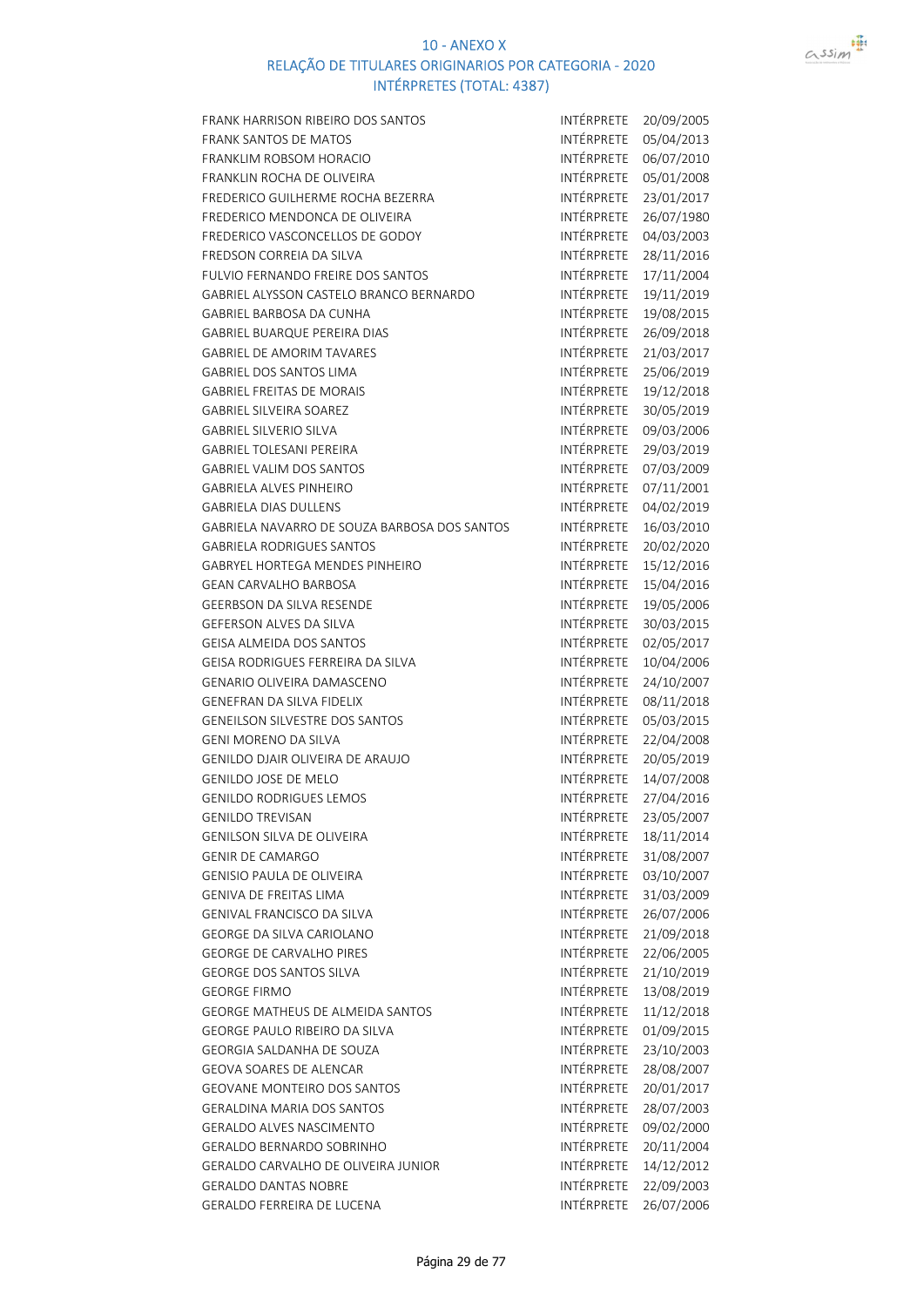

| <b>GERALDO GONCALVES ROSA</b>                | INTÉRPRETE        | 03/06/2006 |
|----------------------------------------------|-------------------|------------|
| GERALDO HERMINO DA SILVA                     | INTÉRPRETE        | 13/04/2010 |
| <b>GERALDO JANUARIO DE MOURA</b>             | <b>INTÉRPRETE</b> | 31/01/2014 |
| GERALDO JOSE DE MENEZES                      | INTÉRPRETE        | 02/05/2017 |
| <b>GERALDO JOSE TAVARES FILHO</b>            | INTÉRPRETE        | 26/01/2016 |
| <b>GERALDO PEREIRA DOS SANTOS</b>            | INTÉRPRETE        | 14/07/2004 |
| <b>GERALDO RODRIGUES</b>                     | INTÉRPRETE        | 22/10/2009 |
| <b>GERALDO SANTANA DOS SANTOS</b>            | INTÉRPRETE        | 22/06/2018 |
| <b>GERCINO JOSE DE SOUZA</b>                 | INTÉRPRETE        | 28/05/2012 |
| GERDON BARRETO DE QUEIROZ                    | INTÉRPRETE        | 18/10/2006 |
| <b>GERISON SOARES DANTAS</b>                 | INTÉRPRETE        | 09/06/2009 |
| <b>GERISSON MARTINS DA CRUZ</b>              | INTÉRPRETE        | 31/10/2006 |
| GERSON DE LIMA ALVES GALANTE                 | INTÉRPRETE        | 08/01/1992 |
| <b>GERSON FAUSTINO DOS SANTOS</b>            | INTÉRPRETE        | 28/06/2010 |
| <b>GERSON LIMA REIS</b>                      | INTÉRPRETE        | 13/08/2018 |
| <b>GERSONA CRUZ SANTOS</b>                   | INTÉRPRETE        | 05/09/2018 |
| <b>GERTRUDES DE OLIVEIRA RIOS</b>            | INTÉRPRETE        | 04/08/2005 |
| GERVASIO JOSE DE CARVALHO NETO               | INTÉRPRETE        | 05/08/2019 |
| GESSICA ALVES DOS SANTOS DE SOUSA            | INTÉRPRETE        | 20/01/2017 |
| <b>GIANNINI MARQUES DE ALENCAR FERNANDES</b> | INTÉRPRETE        | 14/09/2009 |
| <b>GIL RAYCEV JUSTINO SILVA</b>              | INTÉRPRETE        | 26/02/2019 |
| GILBERTO BRITO DA COSTA                      | INTÉRPRETE        | 24/08/2009 |
| GILBERTO CARLOS CUNHA MACEDO                 | INTÉRPRETE        | 14/01/2009 |
| GILBERTO CESAR OLIVEIRA DE ALMEIDA           | INTÉRPRETE        | 22/07/2003 |
| <b>GILBERTO MONTEIRO</b>                     | INTÉRPRETE        |            |
| GILBERTO RODRIGUES DA SILVA                  | INTÉRPRETE        | 03/12/2010 |
|                                              | INTÉRPRETE        | 18/06/2014 |
| GILBERTO RODRIGUES DA SILVA                  | INTÉRPRETE        | 29/02/2008 |
| GILBERTO RODRIGUES FIGUEIREDO                |                   | 06/05/2004 |
| GILBERTO VIANA ALMEIDA FILHO                 | INTÉRPRETE        | 26/03/2008 |
| GILCELIO DELFINO DA SILVA                    | INTÉRPRETE        | 28/04/2011 |
| GILDA APARECIDA NUNES DA SILVA               | INTÉRPRETE        | 14/10/2010 |
| GILDASIO DA SILVA LIMA                       | INTÉRPRETE        | 20/01/2017 |
| GILMAR FLORENCIO DE SOUZA                    | INTÉRPRETE        | 30/05/2006 |
| GILMAR GAIOTI CAVALHEIRO                     | INTÉRPRETE        | 12/09/2005 |
| <b>GILMAR MOURA FREIRES</b>                  | INTÉRPRETE        | 08/11/1999 |
| GILMAR SILVA SANTOS                          | INTÉRPRETE        | 19/12/2011 |
| GILSON DOS ANJOS DIAS                        | INTÉRPRETE        | 30/05/2019 |
| GILSON MAGALHAES DE ALMEIDA                  | INTÉRPRETE        | 08/04/1983 |
| GILSON MARCOS DOS SANTOS JESUS               | INTÉRPRETE        | 06/08/2003 |
| <b>GILSON PAULINO DE MEDEIROS</b>            | INTÉRPRETE        | 06/08/2004 |
| <b>GILSON VIEIRA GUEDES</b>                  | INTÉRPRETE        | 01/02/2000 |
| <b>GILVAN FIRMINO SANTOS</b>                 | <b>INTÉRPRETE</b> | 19/07/2016 |
| GILVAN LEAL DA SILVA                         | <b>INTÉRPRETE</b> | 14/07/2008 |
| GILVANA MARIA DA CONCEIÇAO                   | INTÉRPRETE        | 22/03/2016 |
| <b>GIOVANI CASTRO DA SILVA</b>               | INTÉRPRETE        | 31/08/2007 |
| GIOVANI COCENTINO DO NASCIMENTO              | INTÉRPRETE        | 20/08/2018 |
| GIOVANI NASCIMENTO SOARES JUNIOR             | INTÉRPRETE        | 22/06/2016 |
| <b>GIOVANI RIBEIRO BENTO</b>                 | INTÉRPRETE        | 29/12/2009 |
| GIOVANI ULISSES DE CARVALHO NETO             | INTÉRPRETE        | 01/08/2011 |
| GIOVANNA ALANYS SANTOS PEREIRA               | INTÉRPRETE        | 22/10/2020 |
| <b>GISELE DOS SANTOS MELLO</b>               | INTÉRPRETE        | 27/11/2002 |
| GISELY LOPES DE OLIVEIRA                     | INTÉRPRETE        | 05/05/2004 |
| <b>GISLENE TATIANA DO VALE</b>               | INTÉRPRETE        | 03/08/2007 |
| GIULIANO RODRIGUES GUZZONI                   | INTÉRPRETE        | 28/02/2011 |
| GIVALDO DIAS TEIXEIRA                        | <b>INTÉRPRETE</b> | 31/05/2001 |
| GIVALDO GOMES DA ROCHA                       | INTÉRPRETE        | 19/04/2011 |
| GIVALDO HENRIQUE BARBOSA                     | INTÉRPRETE        | 11/04/2003 |
|                                              |                   |            |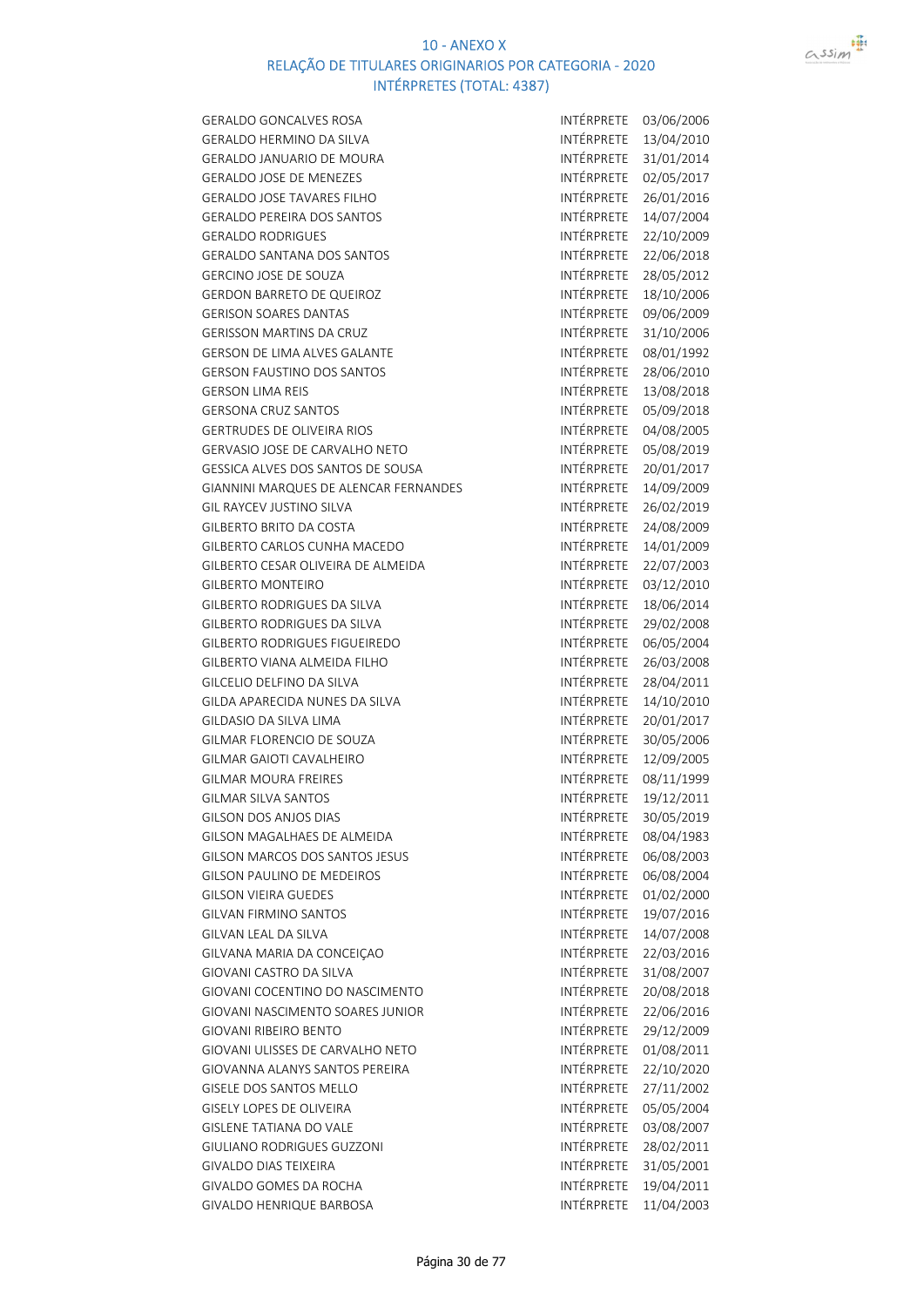

GIVALDO LADISLAU BATISTA **INTÉRPRETE** 09/09/2002

| GIVALDO MIKAEL FRANCISCO SANTOS              | INTÉRPRETE        | 14/07/2020 |
|----------------------------------------------|-------------------|------------|
| <b>GIVANILDO ANDRADE DOS SANTOS</b>          | <b>INTÉRPRETE</b> | 02/04/2007 |
| <b>GLADSTON IROVSKI DA ROSA</b>              | INTÉRPRETE        | 23/08/2004 |
| <b>GLADYSTON LIMA DE TOLEDO</b>              | INTÉRPRETE        | 01/07/2020 |
| GLAUBER DUARTE DE FRANÇA                     | INTÉRPRETE        | 23/01/2007 |
| <b>GLAUBER MOURA DE SOUSA</b>                | INTÉRPRETE        | 24/09/2019 |
| <b>GLAUCIA CRISTINA SILVA</b>                | INTÉRPRETE        | 27/10/2010 |
| <b>GLAUCIA LEITE DA SILVA</b>                | INTÉRPRETE        | 12/09/2008 |
| <b>GLAUCIO ALVES PEREIRA</b>                 | INTÉRPRETE        | 26/07/2002 |
| <b>GLEDSON GIOVANNI GOMES ASSELTA</b>        | INTÉRPRETE        | 04/07/2008 |
| <b>GLEIDIVALDO MENDES POSSIDONIO</b>         | INTÉRPRETE        | 16/06/2014 |
| <b>GLEIDSON DA SILVA FREITAS</b>             | INTÉRPRETE        | 19/05/2009 |
| <b>GLEUDSON AMARAL SOUSA</b>                 | INTÉRPRETE        | 10/12/2008 |
| GLEUDSON SARAIVA SILVA                       | INTÉRPRETE        | 22/04/2014 |
| GLEYDSON CANDIDO DE SOUSA                    | INTÉRPRETE        | 02/08/2019 |
| GLEYSON FAGNER DE OLIVEIRA                   | INTÉRPRETE        | 14/11/2014 |
| <b>GLEYSON SOUSA DA SILVA</b>                | INTÉRPRETE        | 29/09/2010 |
| <b>GLEYSON VAZ FONTINELLE</b>                | INTÉRPRETE        | 24/01/2017 |
| GODYAN WESLLEY DE AZEVEDO LUCENA             | INTÉRPRETE        | 29/05/2017 |
| GONCALVES DI CHICO E ALMEIDA                 | INTÉRPRETE        | 16/11/2001 |
| <b>GRACIELE DA SILVA MASCARINE</b>           | INTÉRPRETE        | 24/09/2008 |
| <b>GRACIELE PINHEIRO MATOS</b>               | INTÉRPRETE        | 01/11/2008 |
| <b>GRAZIAN CORREIA PESSOA</b>                | INTÉRPRETE        | 24/08/2020 |
| <b>GRES SALIBA</b>                           | INTÉRPRETE        | 25/04/2012 |
| <b>GUARACY AUGUSTO PICADO</b>                | INTÉRPRETE        | 22/07/2003 |
| <b>GUILHERME ALVES FERNANDES</b>             | INTÉRPRETE        | 16/02/2009 |
| <b>GUILHERME ALZUETA FALANCHE</b>            | INTÉRPRETE        | 31/03/2005 |
| GUILHERME ANGELO DE ALBUQUERQUE MOURA COELHO | INTÉRPRETE        | 16/10/2020 |
| GUILHERME BRAGANCA FERREIRA                  | INTÉRPRETE        | 16/07/2012 |
| GUILHERME DE ALMEIDA EDUARDO                 | INTÉRPRETE        | 19/06/2004 |
| <b>GUILHERME DE OLIVEIRA BIZZOTTO</b>        | INTÉRPRETE        | 03/03/2005 |
| GUILHERME DE OLIVEIRA CUSTODIO               | INTÉRPRETE        | 31/05/2012 |
| <b>GUILHERME DOMINGUES DA MOTTA</b>          | INTÉRPRETE        | 27/11/2002 |
| <b>GUILHERME GIMENEZ DOS REIS</b>            | INTÉRPRETE        | 31/03/2005 |
| <b>GUILHERME MACIEL DA COSTA</b>             | INTÉRPRETE        | 11/08/2016 |
| <b>GUILHERME MARTINS TIMBO</b>               | INTÉRPRETE        | 12/11/2009 |
| GUILHERME MATHEUS DOS SANTOS                 | INTÉRPRETE        | 27/06/2019 |
| <b>GUILHERME MEYER CABRAL</b>                | <b>INTÉRPRETE</b> | 09/03/2012 |
| GUILHERME PINTO DE BARROS E SILVA            | INTÉRPRETE        | 01/08/2011 |
| GUILHERME RIOS DE SIQUEIRA                   | INTÉRPRETE        | 12/12/2015 |
| GUILHERME RODRIGUES FERREIRA                 | INTÉRPRETE        | 17/05/1983 |
| <b>GUMERCINDO SOUSA NETO</b>                 | INTÉRPRETE        | 18/08/2015 |
| <b>GUSTAVO ADOLFO MUGICA</b>                 | INTÉRPRETE        | 11/10/2011 |
| <b>GUSTAVO AUGUSTO FERREIRA MISSOLA</b>      | INTÉRPRETE        | 02/08/2019 |
| GUSTAVO AUGUSTO LIMA CRUZ                    | INTÉRPRETE        | 11/12/2015 |
| <b>GUSTAVO DE CARLI E SILVA</b>              | <b>INTÉRPRETE</b> | 14/11/2019 |
| <b>GUSTAVO GONCALVES FRANCISCO</b>           | INTÉRPRETE        | 29/04/2003 |
| GUSTAVO HENRIQUE CALEGARI                    | <b>INTÉRPRETE</b> | 14/06/2019 |
| GUSTAVO HENRIQUE FALEIRO                     | <b>INTÉRPRETE</b> | 27/11/2004 |
| <b>GUSTAVO INFANTE SILVEIRA</b>              | <b>INTÉRPRETE</b> | 16/02/2009 |
| <b>GUSTAVO LUIS FILIPOVICH</b>               | INTÉRPRETE        | 13/11/2002 |
| GUSTAVO MACEDO MALTA COFAN TESTA             | INTÉRPRETE        | 23/10/2009 |
| <b>GUTEMBERG ROCHA SILVEIRA</b>              | INTÉRPRETE        | 25/04/2006 |
| <b>GUTEMBERG SANTOS BATISTA</b>              | INTÉRPRETE        | 07/07/2010 |
| HABNER DE FREITAS ALENCAR                    | INTÉRPRETE        | 26/03/2019 |
| HADAMES HADSON BEZERRA LINS                  | INTÉRPRETE        | 29/03/2011 |
|                                              |                   |            |

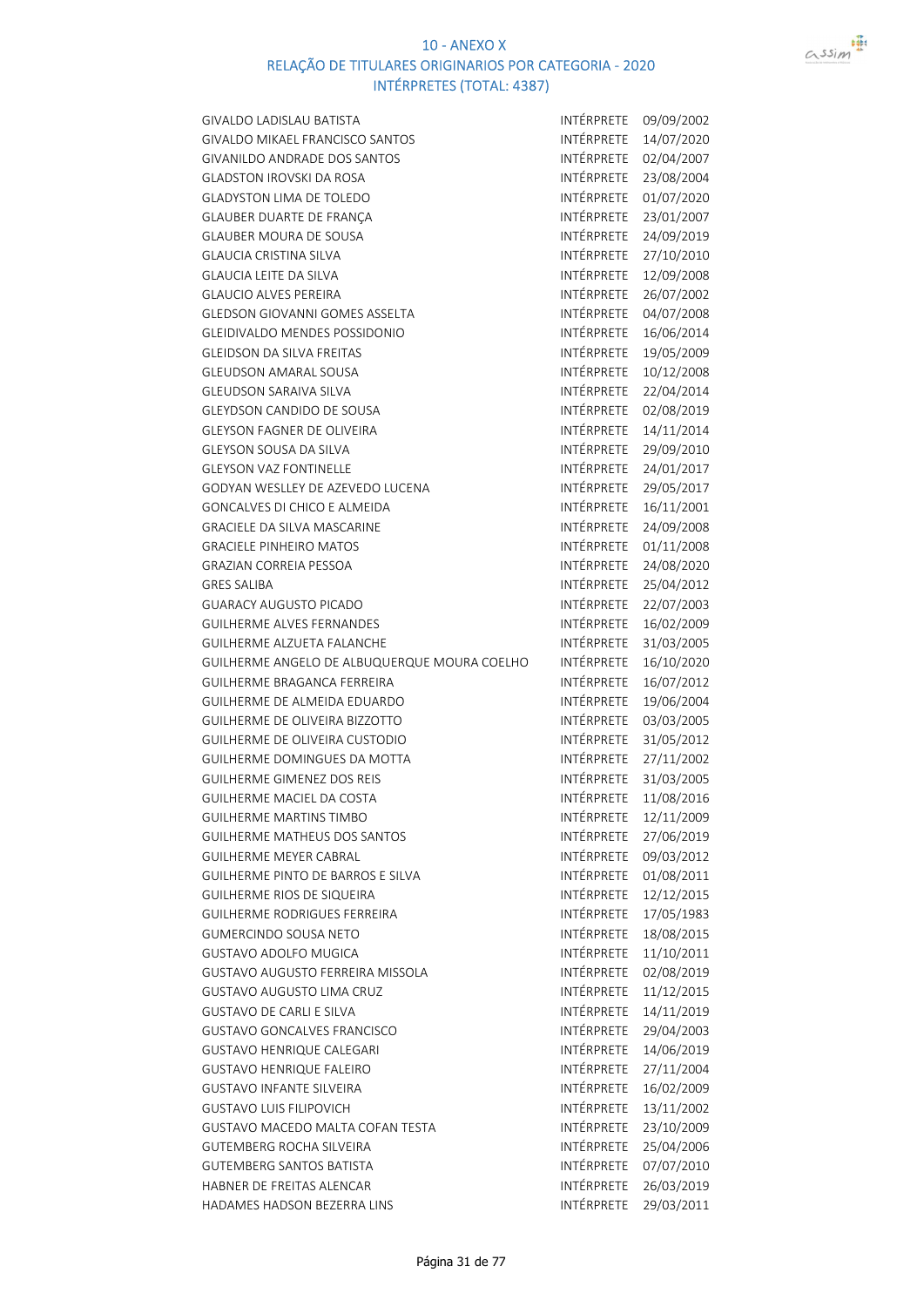



| HAMILTON OLIVEIRA DA SILVA              | INTÉRPRETE        | 23/05/2014 |
|-----------------------------------------|-------------------|------------|
| <b>HANDERSON DA SILVA CRESPO</b>        | INTÉRPRETE        | 01/10/2014 |
| HANLETO SALES RODRIGUES                 | INTÉRPRETE        | 10/04/2000 |
| HANNAH VANESSA GARCIA SANTOS            | INTÉRPRETE        | 01/04/2009 |
| HANSER FERRER ALVAREZ                   | INTÉRPRETE        | 27/09/2010 |
| HARETON DE AZEVEDO SALVANINI            | INTÉRPRETE        | 05/01/2006 |
| HARLAN ISACSON LOURENCO DOS SANTOS      | INTÉRPRETE        | 14/03/2012 |
| HARMONIA EVENTOS MUSICAIS LTDA          | INTÉRPRETE        | 18/10/2000 |
| HAROLDO DE MOURA PINTO                  | INTÉRPRETE        | 19/09/2006 |
| HAROLDO SALES DE CARVALHO               | INTÉRPRETE        | 13/08/2004 |
| HEATLER LUCY MCCLELLAND                 | INTÉRPRETE        | 28/03/2007 |
| HEBERTON PEREIRA COSTA                  | INTÉRPRETE        | 17/04/2013 |
| HEITOR LUCIO ROCHA ARAUJO               | INTÉRPRETE        | 17/07/2006 |
| HEITOR MACHADO SCARABEL                 | INTÉRPRETE        | 22/03/2016 |
| HÉLDER DA CONCEIÇÃO SIQUEIRA            | INTÉRPRETE        | 08/07/2006 |
| HELDER DA COSTA GOMES                   | INTÉRPRETE        | 21/07/2010 |
| HELDER DOS SANTOS NASCIMENTO            | INTÉRPRETE        | 27/08/2020 |
| HELDER GOMES DE MELO                    | INTÉRPRETE        | 09/11/2019 |
| HELEN APARECIDA DE PAULA RAMOS          | INTÉRPRETE        | 07/05/2010 |
| HELEN DE MORAES SARMENTO KALISKI        | INTÉRPRETE        | 28/08/2020 |
| HELENA LAURA DA SILVA                   | INTÉRPRETE        | 23/09/2016 |
| HELENA REGINA ANGELINI LEAL DOMINGUES   | INTÉRPRETE        | 27/09/2011 |
| HELIA MARIA FERREIRA DOS SANTOS         | INTÉRPRETE        | 22/04/2009 |
| <b>HELIO BENEDITO COSTA</b>             | INTÉRPRETE        | 06/06/2003 |
| <b>HELIO COELHO FILHO</b>               | INTÉRPRETE        | 26/03/2013 |
| <b>HELIO DA SILVA</b>                   | INTÉRPRETE        | 31/01/2001 |
| <b>HELIO MOTTA RIBEIRO</b>              | INTÉRPRETE        | 02/03/2000 |
| HELIO TEIXEIRA DOS SANTOS               | INTÉRPRETE        | 19/02/2004 |
| HELISSON VICTOR ROCHA DE MELO           | INTÉRPRETE        | 04/11/2020 |
| HELIVELTON CORREIA CARVALHO             | INTÉRPRETE        | 03/10/2006 |
| HELOISA HELENA FURTADO DE M. G. BARBOSA | INTÉRPRETE        | 24/01/2003 |
| HELTON GUDIN DE SOUZA                   | INTÉRPRETE        | 12/03/2007 |
| HEMERSON DA SILVA FERREIRA              | INTÉRPRETE        | 26/11/2020 |
| HEMERSON DIEGO SILVA FERREIRA           | INTÉRPRETE        | 23/09/2011 |
| HEMERSON GOMES DA SILVA                 | INTÉRPRETE        | 20/02/2001 |
| HEMESON CARLOS SOARES BRITO             | INTÉRPRETE        | 05/10/2015 |
| HENDERSON PARENTE MOREIRA               | INTÉRPRETE        | 20/09/2018 |
| HENRIQUE DA SILVA LOPES                 | INTÉRPRETE        | 20/03/2013 |
| HENRIQUE MARREIRO ALVES                 | INTÉRPRETE        | 22/07/2014 |
| HENRIQUE PACHECO DE CARVALHO            | INTÉRPRETE        | 06/05/2004 |
| HENRIQUE SILVA MOREIRA                  | INTÉRPRETE        | 29/05/2019 |
| HENRIQUE SOLAIRA BITZIOS                | INTÉRPRETE        | 16/11/2005 |
| HERBERT OLIVEIRA LIMA SILVA             | INTÉRPRETE        | 14/11/2018 |
| HERBERT PIMENTEL SUZART                 | <b>INTÉRPRETE</b> | 29/03/2011 |
| HERBERTE WILSON LOPES GOMES             | INTÉRPRETE        | 16/11/2016 |
| HERICKS RYAN RODRIGUES DE OLIVEIRA      | <b>INTÉRPRETE</b> | 17/06/2020 |
| HERIVELTON FERREIRA DE FREITAS          | <b>INTÉRPRETE</b> | 28/12/2007 |
| HERMES ARAUJO DE ALMEIDA                | INTÉRPRETE        | 12/03/2010 |
| HERMESON FILIPE BARROS CANDIDO          | INTÉRPRETE        | 21/10/2014 |
| HERONILSON MOREIRA CAVALCANTE           | INTÉRPRETE        | 17/08/2018 |
| HIGO SAMPAIO SILVA                      | INTÉRPRETE        | 06/01/2020 |
| HIGOR PFAENDER DA SILVEIRA LIMA         | INTÉRPRETE        | 03/07/2010 |
| HILDEBRANDO MELO DA COSTA               | INTÉRPRETE        | 17/07/2003 |
| HILTON DA SILVA GONZAGA                 | INTÉRPRETE        | 13/10/1983 |
| HIRAM CARNEIRO SALDANHA JUNIOR          | INTÉRPRETE        | 27/08/2019 |
| HORLEANS DO NASCIMENTO SOUZA            | INTÉRPRETE        | 22/01/2016 |
| HOSTELO OSMAN DE MEDEIROS JUNIOR        | INTÉRPRETE        | 06/05/2004 |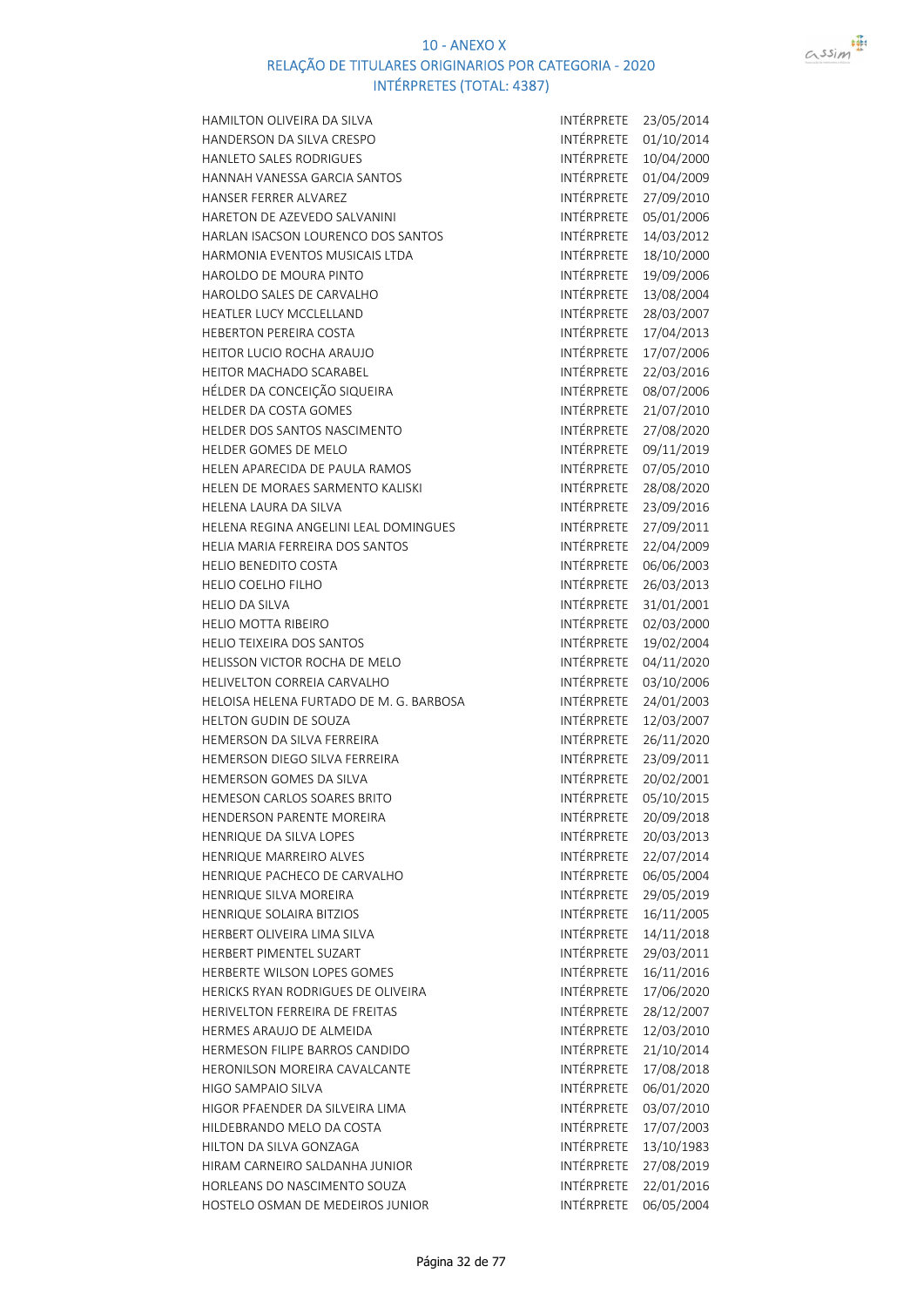

HUANY BURNIER MOREIRA INTÉRPRETE 01/08/2007 HUELINTON CADORINI SILVA **INTÉRPRETE** 22/09/2016 HUGO ALLYSON FELIX DE ARAUJO **INTÉRPRETE** 27/06/2012 HUGO HENRIQUE LOPES DA SILVA INTÉRPRETE 08/07/2006 HUGO MARCELO NOVAES FIGUEIROA INTÉRPRETE 23/06/2018 HUGO SANTOS FERRO CAVALCANTE HUGO TADEU SILVA CARDOSO INTÉRPRETE 13/08/2018 HUMBERTO RODRIGUES DE OLIVEIRA **INTÉRPRETE 21/06/2006** IAGO ALVES VITAL **INTÉRPRETE** 30/10/2020 IAGO CARDOSO PINTO INTÉRPRETE 28/08/2020 IAMARA ALVES DA SILVA INTÉRPRETE 19/02/2002 IARA CORREA DE MATTOS **INTÉRPRETE** 15/01/1998 IARA MARIA DA SILVA INTÉRPRETE 26/01/2010 IARA SILVEIRA FIGUEIREDO INTÉRPRETE 24/07/2003 ICARO ALARCON PILLI INTÉRPRETE 17/09/2007 ICARO FELIX GADELHA INTÉRPRETE 22/02/2019 IDA MARIA MAGNAVITA GASCHI INTÉRPRETE 24/01/2003 IDEBERTO DOS SANTOS JUNIOR INTÉRPRETE 07/12/2020 IDERLANIO ALVES ANGELIM INTÉRPRETE 23/02/2012 IGOR COSTA LEITAO DE SOUZA INTÉRPRETE 28/11/2019 IGOR EUFRASIO LEITE **INTÉRPRETE** 23/01/2017 IGOR KUSMINI PAULIN INTÉRPRETE 03/03/2003 IGOR MORAIS AVELINO MATIAS INTÉRPRETE 16/03/2006 IGOR NUNES BALTAZAR INTÉRPRETE 14/07/2020 IKARO VERAS MENDES DO MONTE INTÉRPRETE 05/11/2013 ILCIONEI RIBEIRO MACHADO **INTÉRPRETE** 28/09/2009 ILDEMAR DIAS EVANGELISTA INTÉRPRETE 06/05/2006 ILDO NOGUEIRA DE SOUZA INTÉRPRETE 23/04/2003 INAUDETE DE SOUZA AMORIM INGRID GOMES AUGUSTO **INTÉRPRETE** 06/06/2007 IOLANDA DE SOUZA **INTÉRPRETE** 22/06/2004 IONIVA SILVA FERREIRA NEGRAO INTÉRPRETE 21/05/2016 IRAN FORTUNA INTÉRPRETE 26/06/2007 IRENE ATIENZA AJA INTÉRPRETE 25/02/2015 IRINEU DA SILVA AGUIAL **INTÉRPRETE** 22/08/2000 IRIS RAELLY DOS SANTOS INTÉRPRETE 18/02/2019 IRIS SALVAGNINI INTÉRPRETE 31/08/2010 IRISMAR FERREIRA DE OLIVEIRA internacional anticipale de intérprete 01/08/2019 ISAAC COELHO REZENDE **INTÉRPRETE** 29/07/2016 ISAACK MENDES DE LIMA INTÉRPRETE 06/03/2020 ISABELLA REZENDE SEIXO DE BRITO GUIMARAES INTÉRPRETE 16/06/2020 ISABELLE GILBER JANIN INTÉRPRETE 25/04/2014 ISADDORA XAVIER FONTES INTÉRPRETE 26/03/2010 ISAIAS COSTA ALEXANDRE INTÉRPRETE 23/02/2012 ISAIAS ELPES DOS SANTOS INTÉRPRETE 08/11/2019 ISAIAS OLIVEIRA DA CRUZ **INTÉRPRETE** 26/11/2020 ISEQUIAS PEREIRA FERREIRA INTÉRPRETE 20/08/2008 ISMAEL CORREIA VAZ INTÉRPRETE 31/03/2010 ISMAEL DE CASTRO SOBRINHO **INTÉRPRETE** 05/12/2018 ISMAEL DE OLIVEIRA JUNIOR **INTÉRPRETE** 30/06/2017 ISMAEL NERI JACINTO **INTÉRPRETE** 28/06/2017 ISMAEL ROCHA DOS SANTOS **INTÉRPRETE** 13/07/2020 ISRAEL CARTILHO DE ALMEIDA<br>
INTÉRPRETE 27/02/2020 ISRAEL GOMES DE AGUIAR INTÉRPRETE 10/11/2014 ISRAEL GOMES DOS SANTOS INTÉRPRETE 02/07/1998 ISRAEL TENORIO BRITO INTÉRPRETE 26/08/2011 ITALO DE BRITO BEZERRA INTÉRPRETE 15/06/2015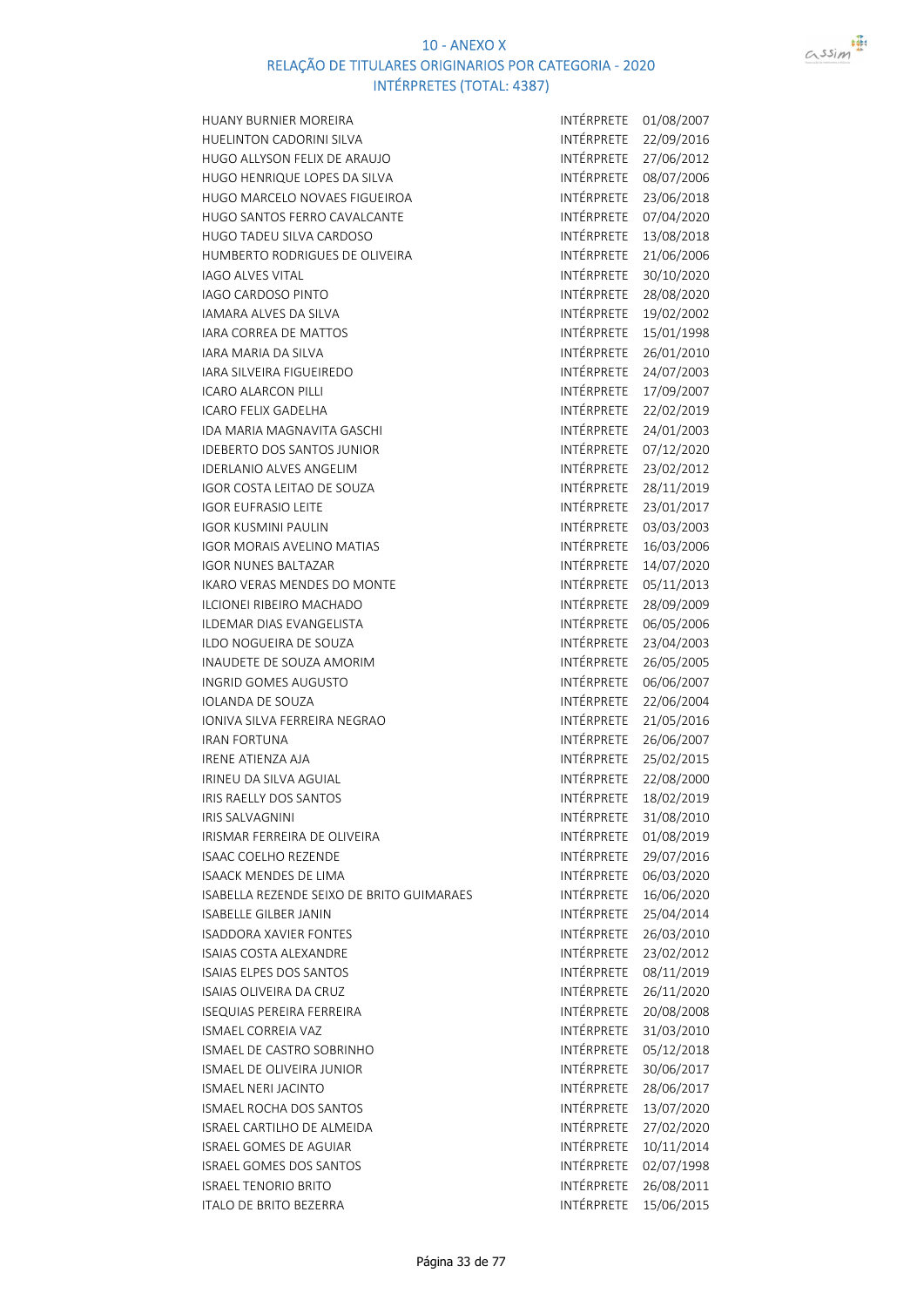

| ITALO DE SOUZA LIMA                          | INTÉRPRETE        | 04/07/2013 |
|----------------------------------------------|-------------------|------------|
| <b>ITALO EMANUEL ROCHA DE ANDRADE</b>        | INTÉRPRETE        | 15/04/2015 |
| ITAMAR CONRADO DA SILVA                      | INTÉRPRETE        | 24/06/2009 |
| ITAMAR NARDY MOREIRA OLIVEIRA                | INTÉRPRETE        | 27/01/2005 |
| <b>ITHALO REGIS BEZERRA SALES</b>            | INTÉRPRETE        | 15/04/2015 |
| <b>ITHANA RODRIGUES SILVA</b>                | INTÉRPRETE        | 29/09/2006 |
| <b>IURI SALVAGNINI</b>                       | INTÉRPRETE        | 23/01/2003 |
| <b>IURY JALES VIDAL</b>                      | INTÉRPRETE        | 22/09/2017 |
| IVA MARA MARÇAL DE SOUZA                     | INTÉRPRETE        | 23/09/2014 |
| <b>IVAN CARNEIRO VARELLA</b>                 | <b>INTÉRPRETE</b> | 08/10/2002 |
| <b>IVAN DA SILVA MOREIRA</b>                 | INTÉRPRETE        | 04/12/2007 |
| IVAN DIAS GOMES DOS SANTOS                   | INTÉRPRETE        | 04/02/2008 |
| IVAN JOSE QUINTANA PIMENTEL                  | INTÉRPRETE        | 10/09/2003 |
|                                              | INTÉRPRETE        |            |
| <b>IVAN KRYVYCKY</b>                         |                   | 22/12/2005 |
| IVAN MORINI DE MIRANDA SILVA                 | INTÉRPRETE        | 20/05/2009 |
| <b>IVANDRO BRUNO DE OLIVEIRA</b>             | INTÉRPRETE        | 23/02/2007 |
| <b>IVANI SABINO</b>                          | INTÉRPRETE        | 20/03/2006 |
| <b>IVANICIO BARROS DA SILVA</b>              | INTÉRPRETE        | 09/09/2003 |
| <b>IVANIRA LOPES BEZERRA</b>                 | INTÉRPRETE        | 26/09/2012 |
| <b>IVERSON DE SOUZA ARAUJO</b>               | <b>INTÉRPRETE</b> | 21/02/2018 |
| IVES JAMILE BOTAFOGO DAMASCENO BATSTA SANTOS | INTÉRPRETE        | 17/02/2012 |
| IVO GONCALO DA SILVA                         | INTÉRPRETE        | 31/05/2001 |
| <b>IVO RODRIGUES DE ARAUJO</b>               | INTÉRPRETE        | 19/05/2010 |
| <b>IVO SILVERIO DE OLIVEIRA</b>              | INTÉRPRETE        | 01/12/2005 |
| <b>IVONE LIMA DA SILVA</b>                   | INTÉRPRETE        | 01/09/2008 |
| <b>IVONILTON SANTOS GOMES</b>                | INTÉRPRETE        | 10/05/2004 |
| IZAIAS CAETANO DA SILVA                      | INTÉRPRETE        | 25/02/2010 |
| JABORAATA MAGGI BALIELO                      | INTÉRPRETE        | 09/08/2007 |
| JACKELINE SANTOS CONCEIÇÃO                   | INTÉRPRETE        | 20/02/2020 |
| JACKSON ALDIMAR BARBOSA                      | INTÉRPRETE        | 08/05/2008 |
| JACKSON ANDRE PEREIRA DIAS                   | INTÉRPRETE        | 18/06/2014 |
| JACKSON DE CERQUEIRA SILVA                   | INTÉRPRETE        | 13/09/2005 |
| JACKSON JOSE CAVALCANTE SOUZA SILVA          | INTÉRPRETE        | 11/12/2018 |
| JACONIAS AMORIM DE OLIVEIRA                  | INTÉRPRETE        | 14/06/2004 |
| JACSON DIEGO GONCALVES SILVA                 | INTÉRPRETE        | 23/03/2016 |
| JADER GLAYSON REIS NOGUEIRA                  | <b>INTÉRPRETE</b> | 21/02/2008 |
| JADSON VIEIRA DA SILVA                       | INTÉRPRETE        | 09/12/2020 |
| JAFFASON LINCO RODRIGUES SANTOS              | INTÉRPRETE        | 23/05/2016 |
| JAHN PIERRE RODRIGUES SPAULONCI              | INTÉRPRETE        | 31/07/2020 |
| <b>JAIDSON TORRES RODRIGUES</b>              | INTÉRPRETE        | 28/04/2016 |
| JAILSON FELIPE TOMAZ GOMES                   | INTÉRPRETE        | 22/12/2015 |
| JAILSON MEIRELES DE SOUZA                    | INTÉRPRETE        | 16/10/2006 |
|                                              | INTÉRPRETE        | 06/08/2005 |
| JAILTON CLEMENTE DA SILVA                    |                   |            |
| JAILTON CONCEICAO DOMINGOS PEREIRA           | INTÉRPRETE        | 23/01/2010 |
| JAIME ANACLETO JUNIOR                        | INTÉRPRETE        | 29/05/2015 |
| JAIME DOS SANTOS ALVES                       | INTÉRPRETE        | 23/11/2000 |
| <b>JAIME FERNANDES</b>                       | INTÉRPRETE        | 23/06/2006 |
| JAIME FERREIRA GOMES DE ARAUJO               | INTÉRPRETE        | 17/09/2007 |
| JAIN TERTULIANO DA SILVA                     | INTÉRPRETE        | 26/01/2010 |
| JAIR ALVES DE JESUS                          | INTÉRPRETE        | 14/07/2010 |
| JAIR DE SOUZA SANTOS                         | INTÉRPRETE        | 14/08/2014 |
| JAIR FERNANDES RIOS                          | INTÉRPRETE        | 05/05/2006 |
| JAIR JOSE MODESTO                            | INTÉRPRETE        | 19/04/2011 |
| JAIR SEVERINO MESSIAS                        | INTÉRPRETE        | 03/04/2019 |
| JAIRO BEZERRA DE CARVALHO                    | INTÉRPRETE        | 16/03/2006 |
| JAIRO CARLOS DE OLIVEIRA                     | INTÉRPRETE        | 09/07/2004 |
| JAIRO FELIPE MELO DE LIMA                    | INTÉRPRETE        | 28/03/2019 |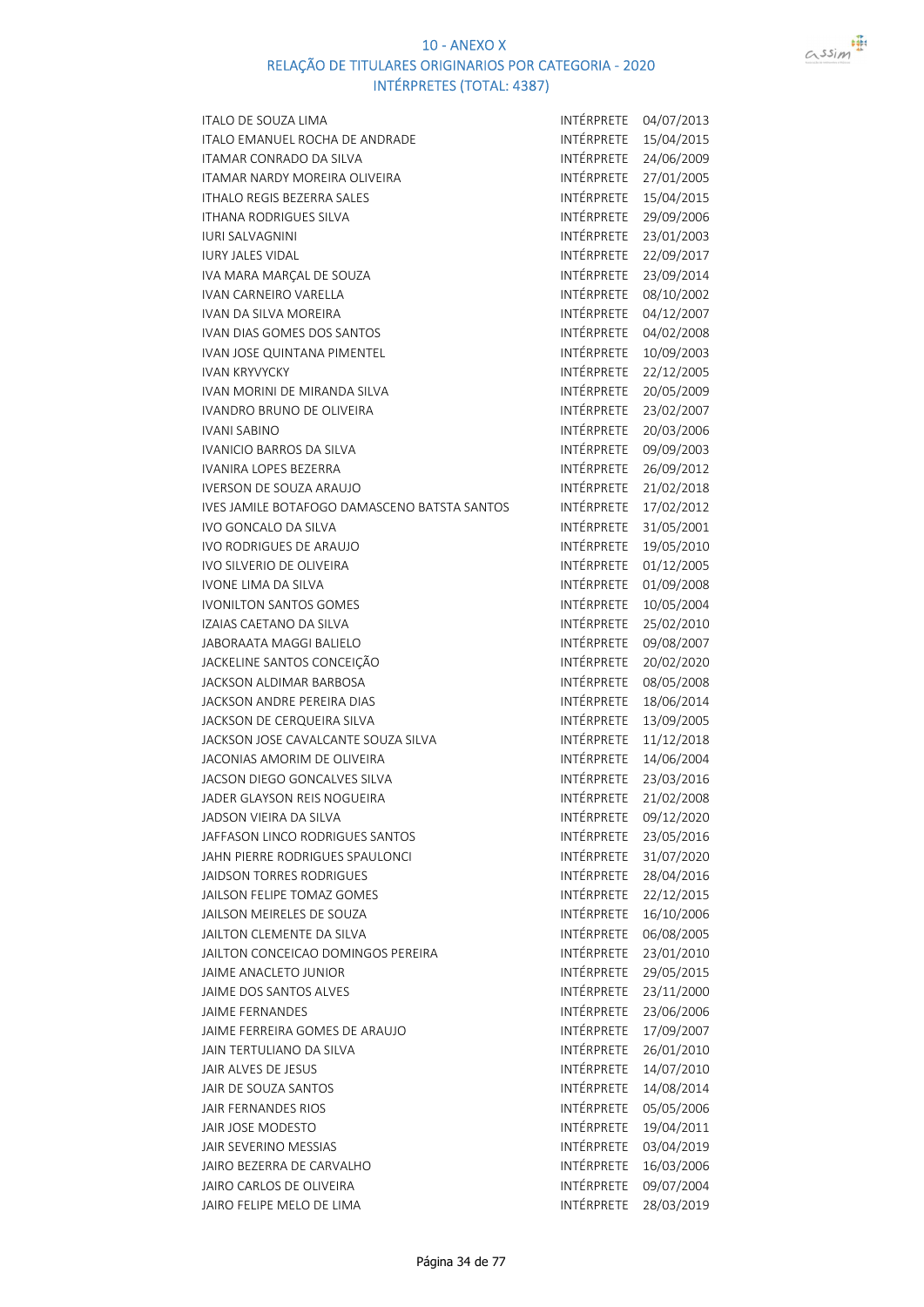



| JAIRO HONORATO DA SILVA            | INTÉRPRETE        | 05/04/2007 |
|------------------------------------|-------------------|------------|
| <b>JAIRO PITA SOBRINHO</b>         | <b>INTÉRPRETE</b> | 15/09/2006 |
| JAIRO RAMOS FRANKLIN JUNIOR        | INTÉRPRETE        | 21/11/2012 |
| JAIRO RANIERY DE SOUZA CASTRO      | <b>INTÉRPRETE</b> | 05/08/2019 |
| JAIRTON RODRIGUES NEVES            | <b>INTÉRPRETE</b> | 24/06/2009 |
| JAIRY BEZERRA COSTA                | <b>INTÉRPRETE</b> | 06/10/2005 |
| JAISON DE MATTIA                   | INTÉRPRETE        | 22/09/2016 |
| JAMES ANDERSON VITOR LIMA          | INTÉRPRETE        | 08/06/2016 |
| JAMES KELIO DO VALE SOUSA          | INTÉRPRETE        | 29/03/2011 |
| <b>JAMIL ALARCON PILLI</b>         | INTÉRPRETE        | 14/09/2007 |
| JAMIL JARDEL RONCONI               | INTÉRPRETE        | 17/07/2017 |
| JAMILLIS ANGELA CRUZ DA SILVA      | INTÉRPRETE        | 05/02/2015 |
| JANAILDO VASCONCELOS VERAS         | INTÉRPRETE        | 06/08/2007 |
| <b>JANAINA ALVES BATISTA</b>       | INTÉRPRETE        | 28/05/2020 |
| JANDERSON DA SILVA AMORIM          | INTÉRPRETE        | 01/08/2019 |
| JANE BARROS LIMA DE CARVALHO       | INTÉRPRETE        | 05/06/2008 |
| JANE DIAS ALVES                    | INTÉRPRETE        | 29/03/2000 |
| JANE NOGUEIRA MORENO               | INTÉRPRETE        | 12/05/2008 |
| JANES BATISTA DA COSTA             | <b>INTÉRPRETE</b> | 12/02/2019 |
| JANETE D'ALONSO FERREIRA           | INTÉRPRETE        | 28/02/2007 |
| JANIEL AUGUSTO DOS SANTOS          | INTÉRPRETE        | 11/03/2019 |
| JANIEL DE JESUS SANTOS             | <b>INTÉRPRETE</b> | 24/05/2017 |
| JANILDO LEANDRO RODRIGUES DA SILVA | INTÉRPRETE        | 20/05/2019 |
| JANUARIO DE ASSIS NASCIMENTO       | INTÉRPRETE        | 25/03/2011 |
| JAQUELINE SILVA DOS ANJOS          | INTÉRPRETE        | 03/10/2000 |
| <b>JAQUES LUCENA SETTON</b>        | INTÉRPRETE        | 14/05/2015 |
| JARDERIANO CALU DE OLIVEIRA        | INTÉRPRETE        | 04/06/2020 |
| <b>JASON CHARLES MOSS</b>          | INTÉRPRETE        | 30/01/2018 |
| JEAN CARLOS MAGNO FERRO DA SILVA   | INTÉRPRETE        | 27/03/2013 |
| JEAN CARLOS MARQUES ALMEIDA        | INTÉRPRETE        | 26/03/2014 |
| JEAN COLBERT DJODA                 | INTÉRPRETE        | 22/07/2014 |
| JEAN MARIE DOMI PAULUS             | INTÉRPRETE        | 25/04/2014 |
| JEANE ANDREIA DA SILVA             | <b>INTÉRPRETE</b> | 04/10/2008 |
| JEANE SILVA CANUTO DE MENEZES      | INTÉRPRETE        | 20/03/2014 |
| JEAN-PHILIPPE ALAIN FANFANT        | INTÉRPRETE        | 11/03/2014 |
| JEFERSON ARAUJO BEZERRA NOBREGA    | INTÉRPRETE        | 19/11/2014 |
| JEFERSON GUIMARAES ALVES DA ROSA   | INTÉRPRETE        | 11/09/2019 |
| JEFERSON JOSE DE SOUZA             | INTÉRPRETE        | 28/01/2009 |
| JEFFERSON BISMARCK ALVES SILVA     | INTÉRPRETE        | 19/12/2017 |
| JEFFERSON BRAZ TEIXEIRA            | <b>INTÉRPRETE</b> | 29/06/2006 |
| JEFFERSON BRIGIDO NUNES            | INTÉRPRETE        | 27/05/2009 |
| JEFFERSON CESAR MARCELINO DA SILVA | INTÉRPRETE        | 14/11/2018 |
| JEFFERSON DE MOURA MELO            | <b>INTÉRPRETE</b> | 06/03/2012 |
| JEFFERSON DE SOUSA ALMEIDA         | INTÉRPRETE        | 26/05/2015 |
| JEFFERSON MACEDO PINHO PEREIRA     | INTÉRPRETE        | 27/11/2002 |
| JEFFERSON SILVA DE OLIVEIRA        | INTÉRPRETE        | 06/03/2012 |
| JEFFERSON SILVEIRA DA CRUZ         | INTÉRPRETE        | 21/10/2019 |
| JEIMES DE OLIVEIRA TEIXEIRA        | INTÉRPRETE        | 27/05/2009 |
| JENYSSIS WINDENEN CHAVES           | INTÉRPRETE        | 30/07/2020 |
| JEREMY BENFORD GUSTIN              | INTÉRPRETE        | 27/08/2019 |
| JERSON JOSE DE CARVALHO            | INTÉRPRETE        | 06/01/2005 |
| JESSE COELHO DO AMARAL             | INTÉRPRETE        | 23/01/2019 |
| JESSICA CAMACHO AREIAS PEREIRA     | INTÉRPRETE        | 23/05/2014 |
| JESSICA CUSTODIO MENESES           | INTÉRPRETE        | 23/09/2020 |
| JESSICA MENDES DE OLIVEIRA         | INTÉRPRETE        | 24/09/2008 |
| JESSICA SILVA DE VILA              | INTÉRPRETE        | 28/08/2020 |
| JESSIKA OHANA SOARES DA SILVA      | INTÉRPRETE        | 29/03/2019 |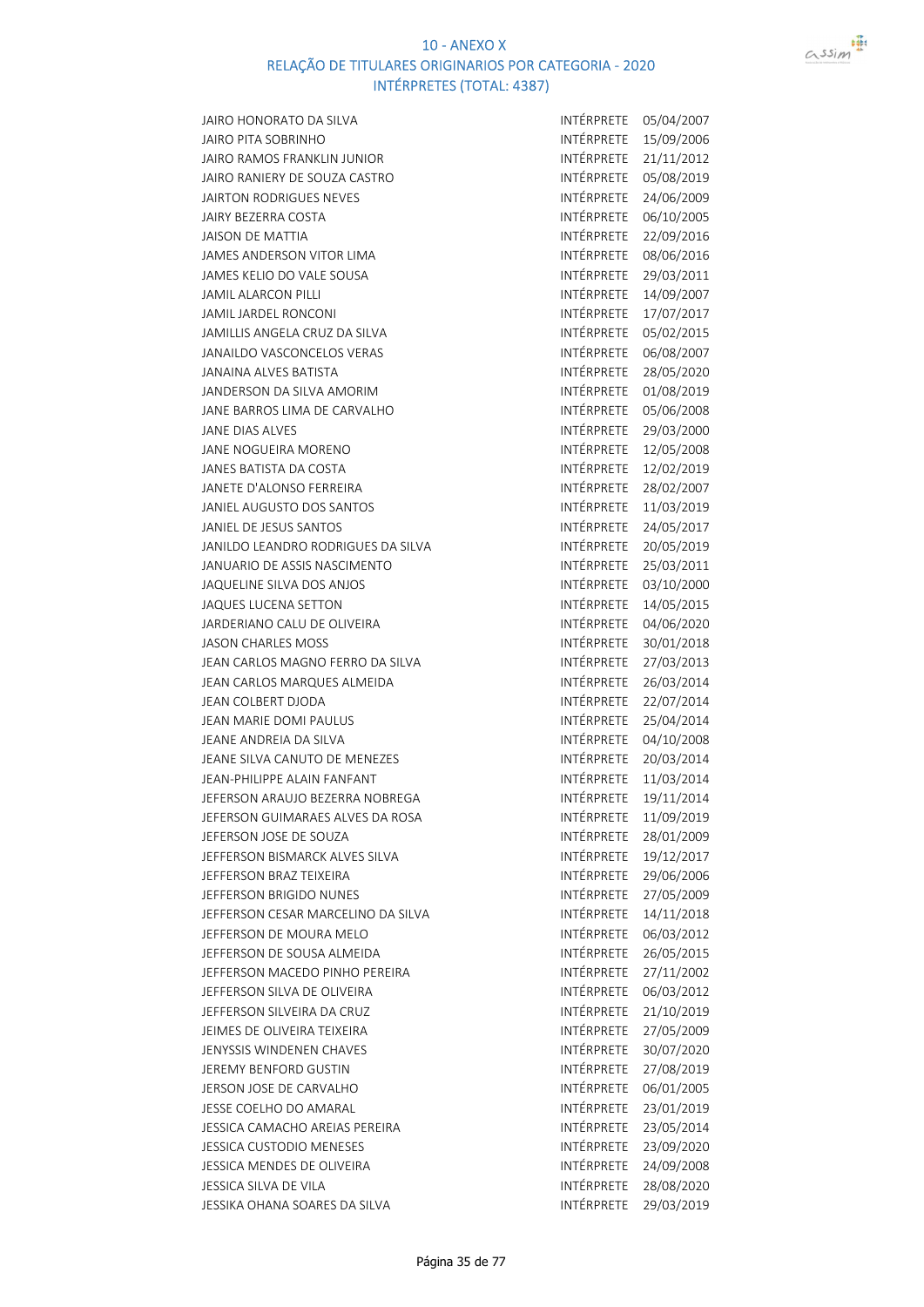

| JESUANA ROCHA PINHEIRO DE SA                | INTÉRPRETE        | 14/05/2007 |
|---------------------------------------------|-------------------|------------|
| JESUNILTON DUTRA DE OLIVEIRA                | INTÉRPRETE        | 21/10/2003 |
| JESUS APARECIDO DE CARVALHO                 | INTÉRPRETE        | 21/08/2006 |
| JHONNY MATHEUS LIMA SILVA                   | INTÉRPRETE        | 30/07/2020 |
| JIGGLY OSCAR ALVES GOMES                    | INTÉRPRETE        | 07/11/2019 |
| JOA ATAVAM NATANAEL DA ROSA                 | INTÉRPRETE        | 16/10/2020 |
| JOAB ANTONIO QUENTAL DA SILVA               | INTÉRPRETE        | 27/08/2003 |
| JOAB RODRIGUES DA ROCHA                     | <b>INTÉRPRETE</b> | 29/03/2011 |
| JOACIR MOREIRA DE JESUS FILHO               | INTÉRPRETE        | 06/10/2008 |
| JOANICE SOUZA SILVA                         | INTÉRPRETE        | 09/12/2011 |
| JOAO AFFLALO FILHO                          | INTÉRPRETE        | 02/12/2002 |
| JOAO ALVES ROCHA                            | INTÉRPRETE        | 07/08/2009 |
| JOAO ANDRE OLIVEIRA DO NASCIMENTO           | INTÉRPRETE        | 01/03/2008 |
| JOAO ANNES GUIMARAES                        | INTÉRPRETE        | 16/08/2004 |
| JOAO ANTONIO DE OLIVEIRA                    | INTÉRPRETE        | 24/01/2007 |
| JOAO ARAUJO SARAIVA                         | INTÉRPRETE        | 16/03/2006 |
| JOAO AUGUSTO SOUZA FILHO                    | INTÉRPRETE        | 09/12/2020 |
| JOAO BANDEIRA DA SILVA                      | INTÉRPRETE        | 12/10/2019 |
| JOAO BANDEIRA DA SILVA JUNIOR               | <b>INTÉRPRETE</b> | 23/01/2008 |
| JOAO BARROS NUNES NETO                      | INTÉRPRETE        | 19/10/2018 |
| JOAO BATISTA ALVES DE MELO                  | INTÉRPRETE        | 10/03/2008 |
| JOAO BATISTA CORDOVIL DE ATAIDE FILHO       | <b>INTÉRPRETE</b> | 08/07/2004 |
| JOAO BATISTA DOS SANTOS                     | INTÉRPRETE        | 24/10/2007 |
| JOAO BATISTA FRANCHINI DE SOUZA             | INTÉRPRETE        | 06/08/1999 |
| JOAO BATISTA GALVAO VARELA                  | INTÉRPRETE        | 17/08/2006 |
| JOAO BATISTA MARCIANO                       | INTÉRPRETE        |            |
|                                             | INTÉRPRETE        | 19/09/2003 |
| JOAO BATISTA PEREIRA                        | INTÉRPRETE        | 11/08/2006 |
| JOAO BATISTA RAMOS                          |                   | 18/10/2008 |
| JOAO BATISTA TEIXEIRA                       | INTÉRPRETE        | 03/03/2011 |
| JOAO BEZERRA LIMA                           | INTÉRPRETE        | 26/07/2006 |
| JOAO BRAZ RENNA FILHO                       | INTÉRPRETE        | 01/10/2019 |
| JOAO CAETANO DE ALMEIDA                     | INTÉRPRETE        | 18/10/2005 |
| JOAO CARLOS GOMES                           | INTÉRPRETE        | 16/05/2019 |
| JOAO CARLOS GONCALVES                       | INTÉRPRETE        | 03/07/2020 |
| JOAO CARLOS OLIVEIRA SOUZA                  | INTÉRPRETE        | 17/05/2005 |
| JOAO CELIO DA SILVA                         | <b>INTÉRPRETE</b> | 23/01/2017 |
| JOAO DA CONCEICAO MOURA                     | INTÉRPRETE        | 11/09/2020 |
| <b>JOAO DARC BINELLI</b>                    | INTÉRPRETE        | 23/08/2018 |
| JOAO DAVI SANTOS SOARES                     | INTÉRPRETE        | 08/07/2020 |
| JOAO DE PAIVA CHAVES NETO                   | INTÉRPRETE        | 20/08/2018 |
| JOAO EHRICH SOUZA DE MENEZES                | INTÉRPRETE        | 29/04/2011 |
| JOAO FELIPE BARBOSA BAIA                    | INTÉRPRETE        | 10/10/2020 |
| JOAO GABRIEL ASSUNCAO DE ASSIS PEDROSA      | <b>INTÉRPRETE</b> | 15/06/2020 |
| JOAO GABRIEL CAMPANER RODRIGUES             | <b>INTÉRPRETE</b> | 20/01/2014 |
| JOAO GABRIEL SEBASTIANI FERREIRA DE FARIA   | INTÉRPRETE        | 19/10/2018 |
| JOAO GOMES DA SILVA                         | INTÉRPRETE        | 07/02/2008 |
| JOAO GOMES LEIRINS                          | <b>INTÉRPRETE</b> | 04/11/2004 |
| JOAO GUILHERME DANTAS BASSILA               | INTÉRPRETE        | 23/03/2011 |
| JOAO GUILHERME SILVA DE ARARIPE             | INTÉRPRETE        | 12/02/2020 |
| JOAO IGOR BARRETO DA SILVA PIMENTEL BACELAR | INTÉRPRETE        | 30/10/2019 |
| JOAO IVAN GONCALVES TORRES                  | INTÉRPRETE        | 22/01/2016 |
| JOAO JOSE DO NASCIMENTO                     | INTÉRPRETE        | 28/08/2007 |
| JOAO JOSE MONTEIRO                          | INTÉRPRETE        | 21/09/2016 |
| JOAO JUNIOR DOS SANTOS ALVES                | INTÉRPRETE        | 23/11/2000 |
| JOAO JUVANKLIN DE SOUZA                     | INTÉRPRETE        | 19/10/2017 |
| JOAO LEONARDO DA MOTA NETO                  | INTÉRPRETE        | 19/03/2018 |
| JOAO LOPES GONÇALVES FILHO                  | INTÉRPRETE        | 29/02/2008 |
|                                             |                   |            |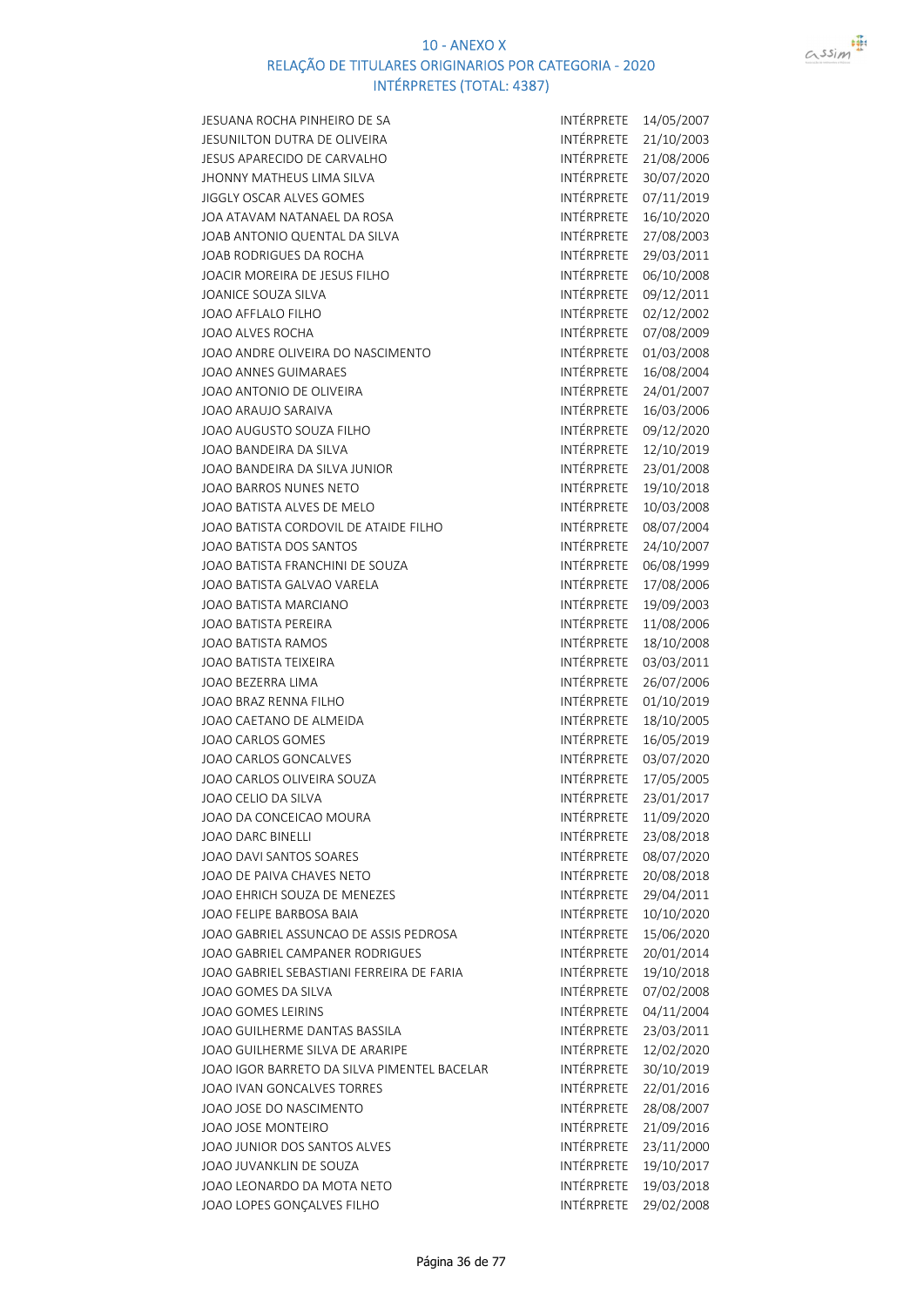

| JOAO LUCAS DE CASTRO TIMBO            | INTÉRPRETE            | 05/02/2020 |
|---------------------------------------|-----------------------|------------|
| JOAO LUIZ DE OLIVEIRA                 | INTÉRPRETE            | 31/10/2001 |
| IOAO MARCOS BATISTA DA SILVA          | INTÉRPRETE            | 01/10/2019 |
| IOAO MARIA DA COSTA                   | INTÉRPRETE            | 17/07/2003 |
| JOAO MARIA DE GOIS PEREIRA            | INTÉRPRETE            | 31/10/2005 |
| IOAO MARIA DO NASCIMENTO              | <b>INTÉRPRETE</b>     | 17/07/2003 |
| IOAO MARIANO DA SILVA NETO            | INTÉRPRETE            | 23/03/2016 |
| JOAO MATIAS DE OLIVEIRA               | INTÉRPRETE            | 04/04/2009 |
| IOAO MAURO MARINHO                    | INTÉRPRETE            | 23/01/2017 |
| JOAO OLIVEIRA DE SOUSA                | INTÉRPRETE            | 23/05/2014 |
| IOAO PAULINO DA SILVA                 | INTÉRPRETE            | 17/11/2008 |
| IOAO PAULO BRIGIDO NUNES NETO         | INTÉRPRETE            | 27/05/2009 |
| IOAO PAULO BUTRAGO DA SILVA           | INTÉRPRETE            | 06/07/2012 |
| <b>JOAO PAULO CABRAL LIMA</b>         | INTÉRPRETE            | 17/10/2019 |
| <b>JOAO PAULO DE ARAUJO</b>           | INTÉRPRETE            | 28/02/2013 |
| IOAO PAULO FERREIRA COSTA             | INTÉRPRETE            | 10/09/2008 |
| JOAO PAULO FERREIRA DA SILVA          | INTÉRPRETE            | 18/12/2018 |
| <b>JOAO PAULO FERREIRA DA SILVA</b>   | INTÉRPRETE            | 20/09/2001 |
| JOAO PAULO MACHADO PARDAL             | INTÉRPRETE            | 13/08/2019 |
| JOAO PAULO MENEZES DE CARVALHO        | INTÉRPRETE            | 13/12/2019 |
| <b>JOAO PAULO NETO</b>                | INTÉRPRETE            | 25/03/2019 |
| <b>JOAO PEREIRA DA COSTA</b>          | <b>INTÉRPRETE</b>     | 26/08/2003 |
| JOAO PEREIRA DE CARVALHO              | INTÉRPRETE            | 25/09/2012 |
| JOAO PEREIRA DE CARVALHO JUNIOR       | INTÉRPRETE            | 25/09/2012 |
| <b>JOAO PEREIRA LIMA</b>              | INTÉRPRETE            | 02/08/1999 |
| <b>JOAO PEREIRA VILACIO</b>           | INTÉRPRETE            | 19/02/2002 |
| <b>JOAO PORTO GOMES</b>               | INTÉRPRETE            | 21/07/2009 |
| <b>JOAO RAPHAEL SOUZA SOARES</b>      | INTÉRPRETE            | 27/06/2019 |
| JOAO RENAN LUIZ                       | INTÉRPRETE            | 21/11/2006 |
| <b>JOAO ROBERTO SILVA VASCONCELOS</b> | INTÉRPRETE            | 28/06/2005 |
| IOAO SALES DA SILVA                   | INTÉRPRETE            | 22/12/2005 |
| JOAO SENO DE MOURA                    | INTÉRPRETE            | 10/03/2015 |
| <b>JOAO SERGIO SANCHES</b>            | INTÉRPRETE            | 18/05/2011 |
| JOAO SILVA DE JESUS                   | INTÉRPRETE            | 15/09/2000 |
| <b>JOAO SPATARA NETO</b>              | INTÉRPRETE            | 21/07/2016 |
| <b>JOAO STROHMAYER</b>                | INTÉRPRETE            | 31/05/2001 |
| IOAO VICENTE DE ARAUJO JUNIOR         | INTÉRPRETE            | 25/03/2019 |
| IOAO VICTOR CARNEIRO DE ARAUJO        | INTÉRPRETE            | 21/08/2019 |
| IOAO VICTOR CASEMIRO GOUVEIA          | INTÉRPRETE            | 12/11/2020 |
| <b>JOAO VICTOR COSTA RIBEIRO</b>      | INTÉRPRETE            | 12/05/2017 |
| JOAO VICTOR DE QUEIROZ PINHEIRO       | INTÉRPRETE            | 23/03/2016 |
| IOAO VICTOR MELO CAMPOS               | INTÉRPRETE            | 17/07/2019 |
| JOAO VICTOR SILVA VIEIRA              | <b>INTÉRPRETE</b>     | 11/03/2020 |
| IOAO VITOR NOGUEIRA CANDIDO           | <b>INTÉRPRETE</b>     | 11/08/2016 |
| JOAO WEYNE LIMA MOREIRA               | INTÉRPRETE            | 20/03/2013 |
| JOAQUIM BROXADO JUNIOR                | INTÉRPRETE            | 04/10/2018 |
| <b>JOAQUIM FERREIRA SOARES NETO</b>   | INTÉRPRETE            | 19/08/2015 |
| <b>JOAQUIM FRANCISCO BENEDITO</b>     | INTÉRPRETE            | 01/07/2006 |
| JOAQUIM HENRIQUE DE HOLANDA NETO      | INTÉRPRETE            | 11/03/2019 |
| <b>JOAQUIM RODRIGUES BARBOSA NETO</b> | INTÉRPRETE            | 19/10/2018 |
| IOAQUIM SERGIO RABELLO DE LIMA        | INTÉRPRETE            | 12/09/2013 |
| <b>JOAQUIM TARCISIO CAMARA FLOR</b>   | INTÉRPRETE            | 17/07/2003 |
| <b>JOAQUIM VICENTE DA SILVA FARES</b> | INTÉRPRETE            | 28/04/2010 |
| <b>JOB MOURA DA COSTA</b>             | INTÉRPRETE            | 18/06/2014 |
| <b>JOBSON JOAO MASCARENHAS AMORIM</b> | INTÉRPRETE            | 31/03/2016 |
| <b>JOCELINO SANTOS JERONIMO</b>       | INTÉRPRETE            | 29/09/2016 |
| <b>JODECI MOURA SALDANHA</b>          | INTÉRPRETE 22/02/2018 |            |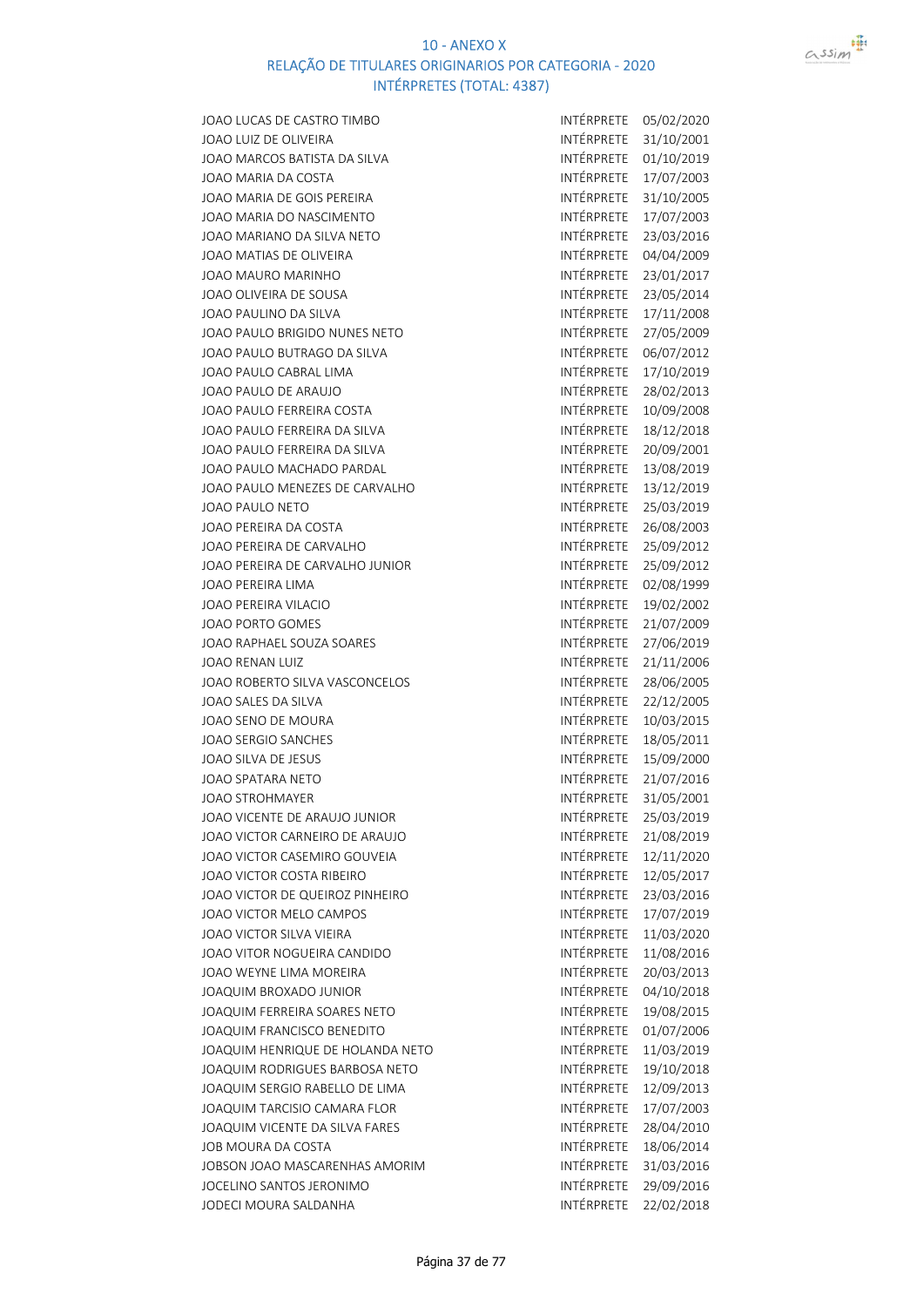

Página 38 de 77

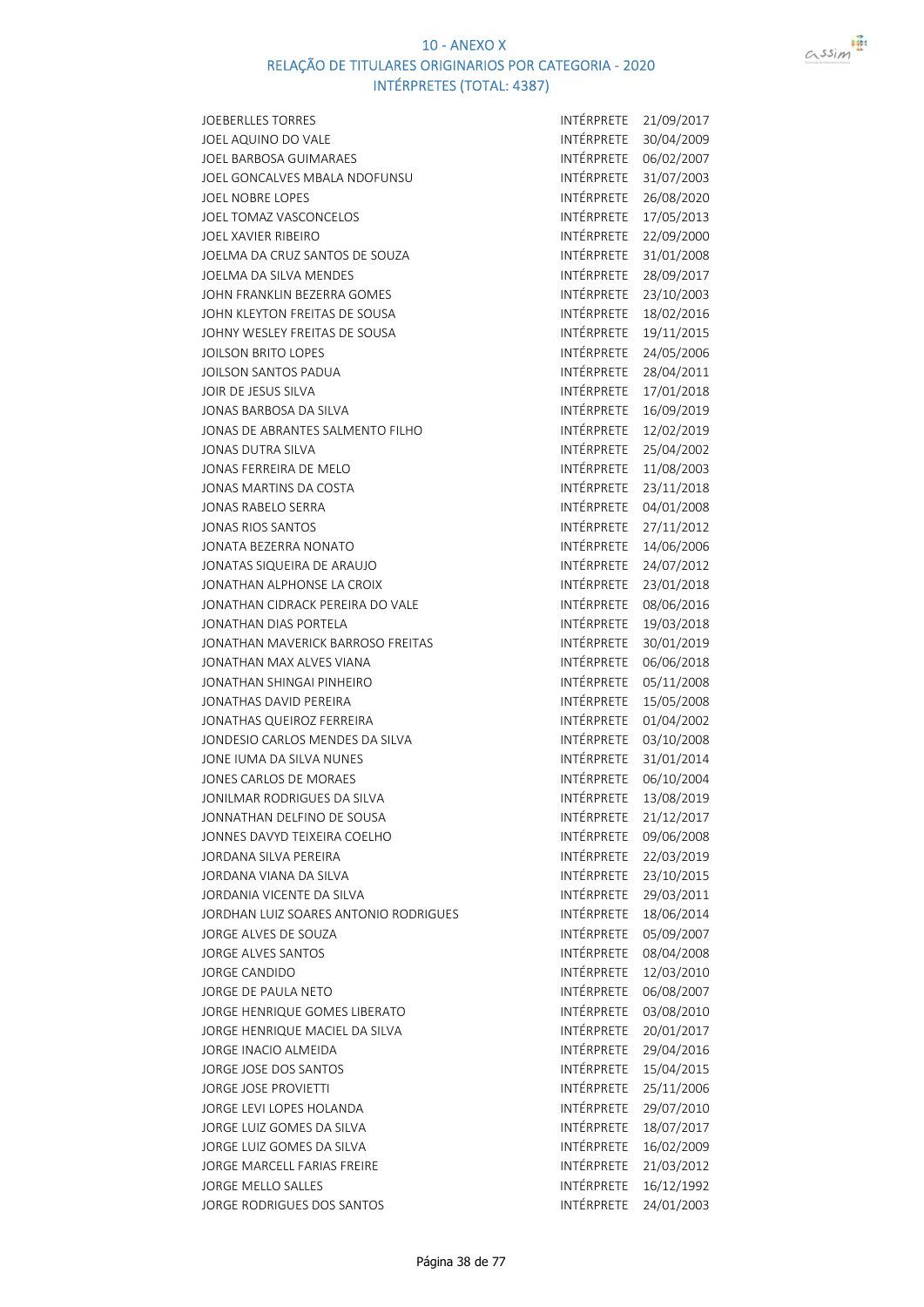

| JORGE SILVA JUNIOR                    | INTÉRPRETE        | 19/08/2013 |
|---------------------------------------|-------------------|------------|
| JORGE STHEL CARVALHO OLIVEIRA DE LIMA | INTÉRPRETE        | 18/09/2003 |
| JORGE TADEU MIRANDA                   | INTÉRPRETE        | 10/04/2001 |
| JORGE WILSON ROCHA                    | INTÉRPRETE        | 18/01/2005 |
| JORIANA DE FREITAS PONTES             | INTÉRPRETE        | 19/11/2012 |
| JOSAFA GOMES DE ARAUJO                | INTÉRPRETE        | 09/09/2005 |
| JOSAFA PEREIRA DE MIRANDA             | INTÉRPRETE        | 03/08/2004 |
| JOSE ABILIO TAVARES                   | INTÉRPRETE        | 21/03/2017 |
| JOSE ADRIANO ERNESTO DOS SANTOS       | INTÉRPRETE        | 22/01/2016 |
| JOSE ADRIANO GOMES DA SILVA           | INTÉRPRETE        | 09/06/2016 |
| JOSE AILTON NEVES DA SILVA            | <b>INTÉRPRETE</b> | 14/04/2016 |
| JOSE AIRTON SILVA ARAUJO              | INTÉRPRETE        | 30/12/2008 |
| JOSE ALBERTO SALGADO E SILVA          | INTÉRPRETE        | 21/05/2009 |
| JOSE ALDERLANIO SOUZA DA SILVA        | INTÉRPRETE        | 23/09/2010 |
| JOSE ALEX DE OLIVEIRA CASIMIRO        | INTÉRPRETE        | 22/01/2019 |
| JOSE ALEX FEITOSA DANTAS              | INTÉRPRETE        | 24/03/2012 |
| JOSE ALEXANDRE DA SILVA FILHO         | INTÉRPRETE        |            |
|                                       |                   | 29/12/2007 |
| JOSE ALEXANDRE DE SOUSA               | INTÉRPRETE        | 29/08/2019 |
| JOSE ALMEIDA BARRETO                  | INTÉRPRETE        | 14/07/2010 |
| JOSE ALMIR DE MENEZES                 | INTÉRPRETE        | 26/06/2012 |
| JOSE ALVES DE ARAUJO                  | INTÉRPRETE        | 27/04/2016 |
| JOSE ALVES DE ARAUJO                  | <b>INTÉRPRETE</b> | 13/11/2013 |
| JOSE ALVES DE LIMA                    | INTÉRPRETE        | 27/03/2000 |
| JOSE ALVES DE MATOS                   | INTÉRPRETE        | 15/03/2000 |
| JOSE AMANCIO DE SOUSA                 | INTÉRPRETE        | 04/08/1998 |
| JOSE AMANSIO LOPES DA SILVA           | INTÉRPRETE        | 12/09/2006 |
| JOSE AMAZAN SILVA                     | INTÉRPRETE        | 04/06/2009 |
| JOSE ANCHIETA CAMPOS FERNANDES FILHO  | INTÉRPRETE        | 30/09/2011 |
| JOSE ANDERSON DA SILVA                | INTÉRPRETE        | 29/09/2016 |
| JOSE ANDRE ARAUJO SANTANA             | INTÉRPRETE        | 14/08/2014 |
| JOSE ANDRE OLIVEIRA CRUZ              | INTÉRPRETE        | 07/11/2003 |
| JOSE ANSELMO HOTT                     | INTÉRPRETE        | 12/06/2003 |
| JOSE ANTONIO PIRES                    | INTÉRPRETE        | 21/11/2006 |
| JOSE ANTONIO VELOSO DE OLIVEIRA       | INTÉRPRETE        | 17/11/1999 |
| JOSE APARECIDO DE SOUZA               | INTÉRPRETE        | 16/11/2006 |
| JOSE APRIGIO DE BARROS                | INTÉRPRETE        | 02/03/1983 |
| JOSE AQUINO DE JESUS NETO             | INTÉRPRETE        | 28/02/2012 |
| JOSE ARANILTON CLEMENTE               | INTÉRPRETE        | 04/10/2019 |
| JOSE ARIMATEIA DE JESUS MOURA         | INTÉRPRETE        | 06/02/2007 |
| JOSE ARMANDO DE SOUSA                 | INTÉRPRETE        | 30/05/2006 |
| JOSE ARRUDA TINE                      | INTÉRPRETE        | 06/08/1998 |
| JOSE AUGUSTO DUARTE                   | INTÉRPRETE        | 03/02/2010 |
| JOSE AUGUSTO LOPES DE ANDRADE         | INTÉRPRETE        | 03/05/2006 |
| <b>JOSE AYRTON SALVAGNINI</b>         | INTÉRPRETE        | 23/10/2003 |
| JOSE AZEVEDO DO NASCIMENTO            | INTÉRPRETE        | 11/03/2019 |
| <b>JOSE BARROS</b>                    | INTÉRPRETE        | 05/12/2000 |
| JOSE BATISTA DA COSTA                 | INTÉRPRETE        | 17/11/2004 |
| JOSE BENTO DE SOUZA                   | INTÉRPRETE        | 17/12/2007 |
| JOSE BERNARDINO DA SILVA              | INTÉRPRETE        | 25/09/1982 |
| JOSE BEZERRA DOS SANTOS               | INTÉRPRETE        | 01/10/2020 |
|                                       | INTÉRPRETE        | 21/02/2020 |
| JOSE CANUTO BENIZ                     |                   |            |
| JOSE CARLOS BARBOSA DA SILVA          | INTÉRPRETE        | 27/07/2012 |
| JOSE CARLOS CARDOSO                   | INTÉRPRETE        | 31/08/2000 |
| JOSE CARLOS CAVALCANTE DE ARAUJO      | INTÉRPRETE        | 06/12/2007 |
| JOSE CARLOS CO                        | INTÉRPRETE        | 08/09/2005 |
| JOSE CARLOS DE ALMEIDA                | INTÉRPRETE        | 02/05/2007 |
| JOSE CARLOS DE AMORIM SANTOS          | INTÉRPRETE        | 26/09/2019 |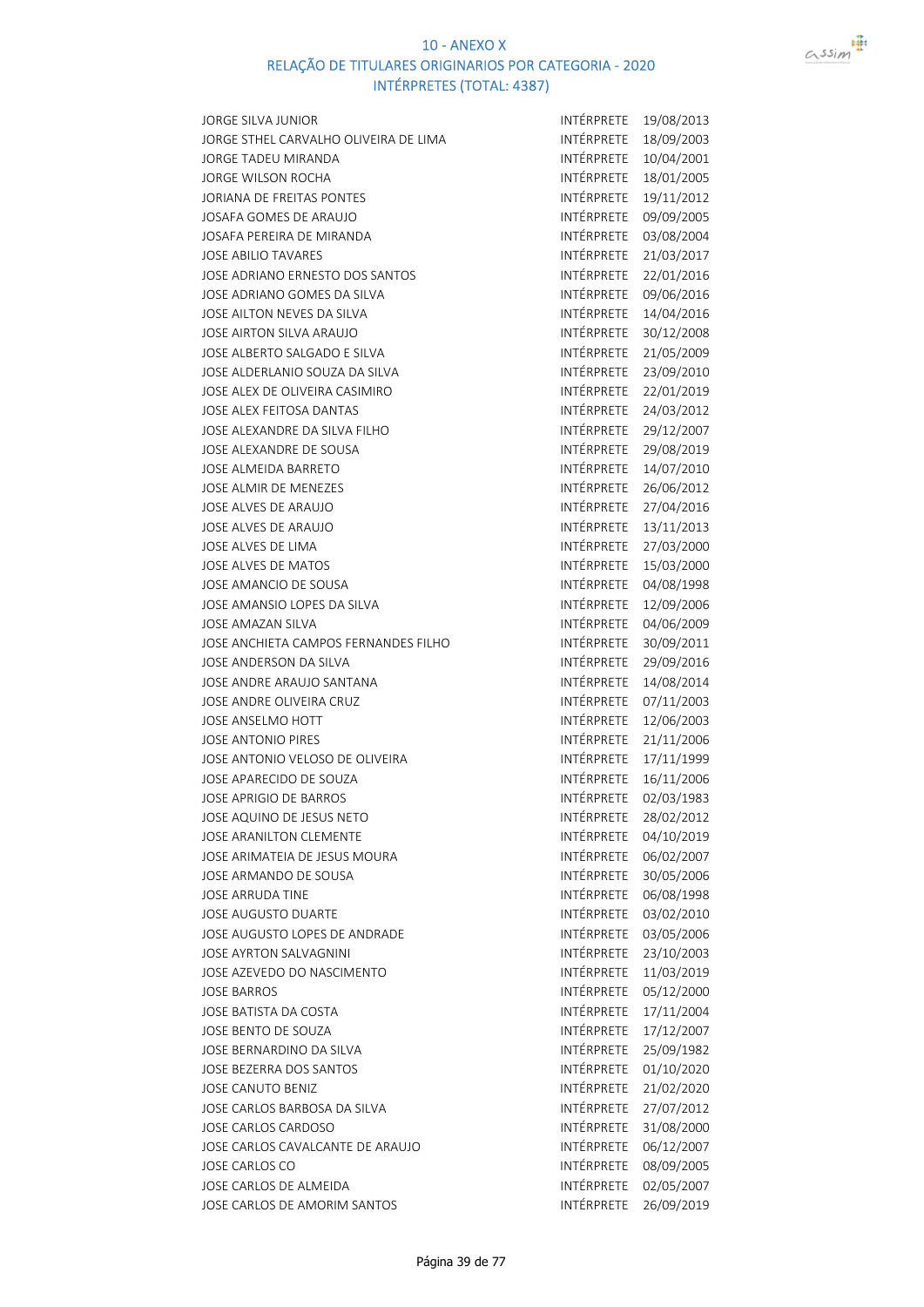

| JOSE CARLOS DE SANTANA ROSA JUNIOR      | INTÉRPRETE        | 24/10/2014 |
|-----------------------------------------|-------------------|------------|
| JOSE CARLOS DOS SANTOS                  | INTÉRPRETE        | 26/07/2006 |
| JOSE CARLOS GOMES CHAGAS                | INTÉRPRETE        | 22/06/2009 |
| <b>JOSE CARLOS NUNES</b>                | INTÉRPRETE        | 24/09/2015 |
| JOSE CARNEIRO DOS SANTOS                | INTÉRPRETE        | 28/05/2003 |
| JOSE CELENILDO DOS SANTOS               | INTÉRPRETE        | 13/09/2008 |
| <b>JOSE CHARLES ALVES</b>               | INTÉRPRETE        | 16/05/2002 |
| JOSE CHARLES CARNEIRO NASCIMENTO        | INTÉRPRETE        | 07/06/2019 |
| <b>JOSE CHIZOLINI</b>                   | <b>INTÉRPRETE</b> | 05/05/2006 |
| JOSE CICERO DA SILVA                    | INTÉRPRETE        | 16/07/2008 |
| JOSE CICERO PALMEIRA                    | INTÉRPRETE        | 22/12/2016 |
| JOSE CLAUDIO DA SILVA                   | INTÉRPRETE        | 19/09/2006 |
| JOSE CLAUDIO DE JESUS SANTOS            | INTÉRPRETE        | 26/05/2008 |
| JOSE CLEBSON RODRIGUES RAMOS            | INTÉRPRETE        | 11/08/2016 |
| JOSE CLEVERTON DOS SANTOS GUIMARAES     | INTÉRPRETE        | 24/09/2019 |
| JOSE CLOVIS ALVES DOS SANTOS            | INTÉRPRETE        | 15/05/2008 |
| <b>JOSE CLOVIS TRINDADE</b>             | INTÉRPRETE        | 28/04/1980 |
| JOSE CORREIA DA SILVA                   | INTÉRPRETE        | 26/09/2018 |
| JOSE CRISTOVAO SOARES DE MATOS          | INTÉRPRETE        | 27/05/2009 |
|                                         | INTÉRPRETE        |            |
| JOSE DAMIÃO LODE DE SOUSA               |                   | 25/09/2014 |
| JOSE DANIEL DA ROSA                     | INTÉRPRETE        | 15/10/2020 |
| JOSE DE ALMEIDA SILVA                   | INTÉRPRETE        | 24/03/2014 |
| JOSE DE ALMEIDA SILVA                   | INTÉRPRETE        | 21/05/2012 |
| JOSE DE FREITAS ADELINO                 | INTÉRPRETE        | 24/07/2018 |
| JOSE DEODATO DA SILVEIRA NETO           | INTÉRPRETE        | 15/06/2006 |
| JOSE DO CARMO PASSOS                    | INTÉRPRETE        | 09/09/2005 |
| JOSE DO NASCIMENTO NONATO IRMAO         | INTÉRPRETE        | 26/07/2002 |
| JOSE DONIZETE SANTIAGO DE LIMA          | INTÉRPRETE        | 17/07/2003 |
| <b>JOSE DOS SANTOS</b>                  | INTÉRPRETE        | 28/05/2003 |
| <b>JOSE DOS SANTOS</b>                  | INTÉRPRETE        | 10/04/1984 |
| JOSE DOS SANTOS SILVA                   | INTÉRPRETE        | 27/02/2020 |
| JOSE DOUGLAS RAMOS OLIVEIRA             | INTÉRPRETE        | 17/10/2019 |
| JOSE EDERALDO MARTINS DOS SANTOS        | INTÉRPRETE        | 09/01/2019 |
| JOSE EDIMAR DOS SANTOS GONCALVES        | INTÉRPRETE        | 24/06/2009 |
| JOSE EDJONHSON SOUZA GOMES              | INTÉRPRETE        | 22/04/2009 |
| <b>JOSE EDMILSON RIBEIRO</b>            | INTÉRPRETE        | 02/06/2007 |
| JOSE EDOM ANDRADE HENRIQUES DE OLIVEIRA | INTÉRPRETE        | 05/05/2000 |
| JOSE EDSON PINHEIRO NUNES               | INTÉRPRETE        | 28/09/2012 |
| <b>JOSE EDUARDO HASBUM</b>              | INTÉRPRETE        | 07/03/2006 |
| JOSE EDUARDO PASSETO                    | INTÉRPRETE        | 25/02/2000 |
| <b>JOSE ELIAS RODRIGUES</b>             | INTÉRPRETE        | 24/05/2006 |
| JOSE ENEBIO FIRMINO VENANCIO            | INTÉRPRETE        | 23/04/2003 |
| JOSE ENIO FALCAO RABELO                 | INTÉRPRETE        | 20/05/2019 |
| JOSE ENZO TEMOTEO SILVA                 | INTÉRPRETE        | 07/11/2019 |
| JOSE ERISON MATIAS LIMA                 | INTÉRPRETE        | 22/06/2010 |
| JOSE ERNANI RODRIGUES DE LIMA           | INTÉRPRETE        | 18/10/1999 |
| JOSE ERSILON MONTEIRO                   | INTÉRPRETE        | 29/09/2004 |
| JOSE EUCLIDES DA COSTA MARTINS          | INTÉRPRETE        | 06/06/2000 |
| JOSE EUCLIDES SOUSA DIAS                | INTÉRPRETE        | 27/02/2013 |
| JOSE EVANDRO DA SILVA DOS SANTOS        | INTÉRPRETE        | 04/04/2007 |
| JOSE EVERTON BRAGA SAMPAIO JUNIOR       | INTÉRPRETE        | 04/10/2008 |
| JOSE FABIO DE LIMA                      | INTÉRPRETE        | 12/08/2011 |
| JOSE FABIO FERNANDES BEZERRA            | INTÉRPRETE        | 30/03/2015 |
| JOSE FARIAS DOS SANTOS JUNIOR           | INTÉRPRETE        | 30/01/2017 |
| JOSE FELICIANO DOS SANTOS               | INTÉRPRETE        | 01/11/2007 |
| <b>JOSE FELINTO</b>                     | INTÉRPRETE        | 05/06/2007 |
| JOSE FERNANDES CARVALHO                 | INTÉRPRETE        | 18/10/2000 |
|                                         |                   |            |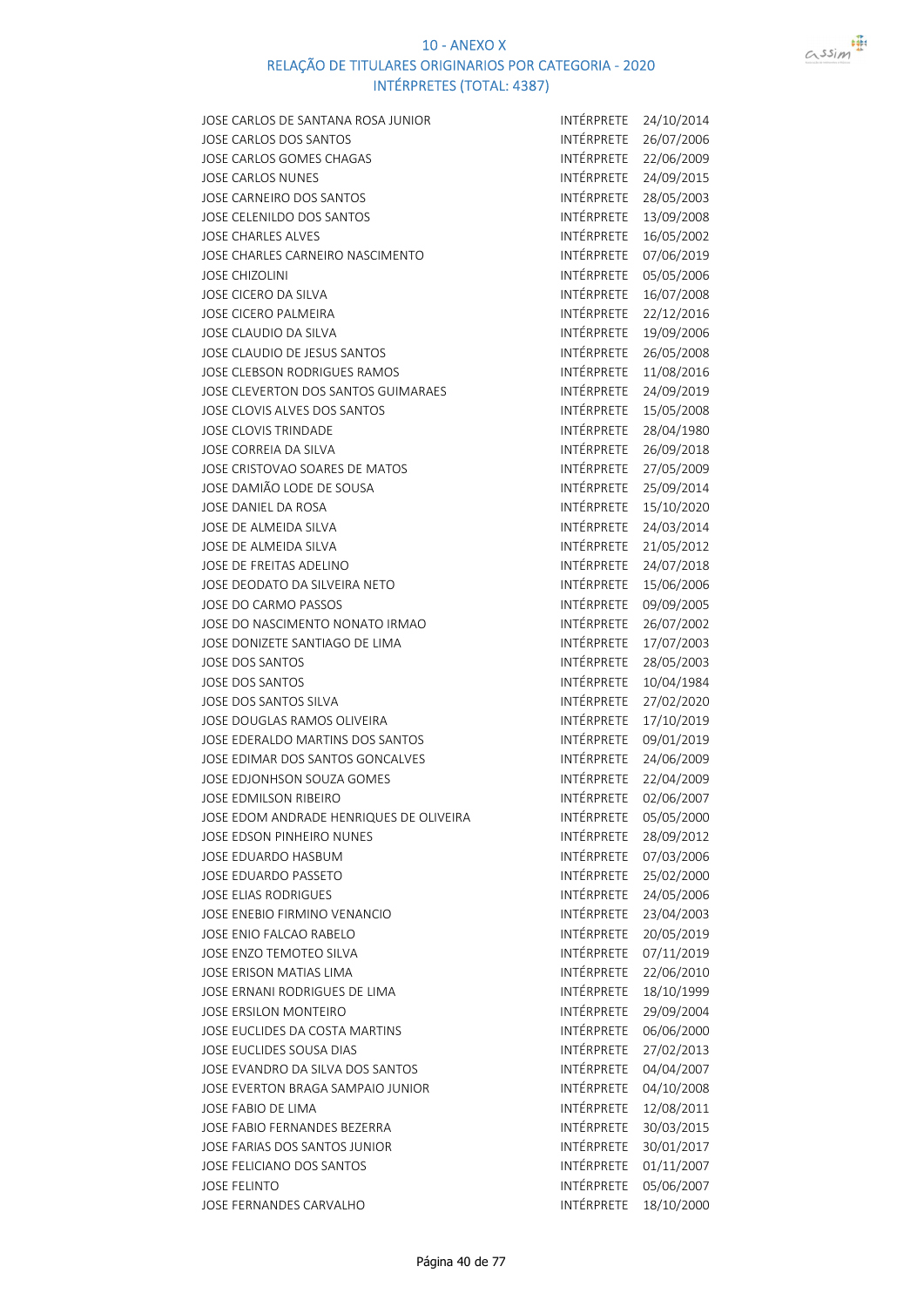

JOSE FERNANDO DA SILVA INTÉRPRETE 01/03/2016 JOSE FERNANDO GOMES DA COSTA INTÉRPRETE 29/08/2000 JOSE FERREIRA DA SILVA NETO **INTÉRPRETE** 02/02/2017 JOSE FIRMINO DA SILVA NETO **INTÉRPRETE 27/10/2003** JOSE FLAVIO CARNEIRO CUNHA INTÉRPRETE 09/09/2014 JOSE FLAVIO DE ALMEIDA **INTÉRPRETE** 13/02/2007 JOSE FRANCISCO DE SOUSA INTÉRPRETE 01/05/2008 JOSE FRANCISCO PEREIRA **INTÉRPRETE** 03/07/2006 JOSE FREIRE DE CARVALHO **INTÉRPRETE** 18/02/2009 JOSE GABRIEL DE SOUZA DINIZ **INTÉRPRETE** 29/09/2010 JOSE GENIVALDO PINHEIRO SANTOS INTÉRPRETE 19/07/2018 JOSE GERALDO CORREIA ALVES **INTÉRPRETE** 25/03/2019 JOSE GERMANO VIANA JUNIOR INTÉRPRETE 27/07/2017 JOSE GETULIO DA SILVA FRANCA INTÉRPRETE 22/03/2005 JOSE GILMAR DA SILVA INTÉRPRETE 23/02/2017 JOSE GOMES **INTÉRPRETE** 05/12/2008 JOSE GOMES DA SILVA INTÉRPRETE 09/05/2003 JOSE GOMES DE FIGUEIREDO **INTÉRPRETE** 04/10/2013 JOSE HAMILTON FELIX DE OLIVEIRA INTÉRPRETE 25/03/2004 JOSE HARETON SALVANINI **INTÉRPRETE** 24/10/2001 JOSE HARIOMA INTÉRPRETE 23/06/2004 JOSE HAROLDO ARAUJO SILVEIRA JUNIOR INTÉRPRETE 22/07/2015 JOSE HELDER ANDRADE SANTOS FILHO INTÉRPRETE 01/11/2018 JOSE HENRIQUE DA SILVA ROCHA INTÉRPRETE 26/06/2019 JOSE HENRIQUE RODRIGUES BARBOSA INTÉRPRETE 15/12/2017 JOSE HERCULANO BARBOSA **INTÉRPRETE** 10/03/2008 JOSE HILTON VIEIRA DA SILVA INTÉRPRETE 24/05/2006 JOSE HUMBERTO TEODORO **INTÉRPRETE** 02/09/2010 JOSE ILDEVAM DE CONSERVA BARROS INTÉRPRETE 28/12/2007 JOSE IRAMAR AUGUSTO ARISTOTELES INTÉRPRETE 29/08/2008 JOSE IRIS DOS SANTOS **INTÉRPRETE** 01/03/2001 JOSE IVALDO BEZERRA DA SILVA INTÉRPRETE 31/01/2008 JOSE IVAN DE LIMA JUNIOR **INTÉRPRETE** 12/11/2013 JOSE JAIR CORREIA **INTÉRPRETE** 31/07/2002 JOSE JEFFERSON DE SOUZA ALMEIDA INTÉRPRETE 31/03/2016 JOSE JERONIMO DA COSTA INTÉRPRETE 26/04/2010 JOSE JOAQUIM DOS SANTOS **INTÉRPRETE** 16/03/2000 JOSE LASARO RODRIGUES DOS SANTOS **INTÉRPRETE** 20/07/2004 JOSE LEANDRO DA SILVA internacional de la contrata internacional intérprete 21/02/2017 JOSE LEANDRO RODRIGUES CAMPOS **INTÉRPRETE** 15/10/2011 JOSE LEANDRO VIDAL INTÉRPRETE 29/11/2019 JOSE LUAN BARBOSA SILVA INTÉRPRETE 02/06/2014 JOSE LUCIANO DOS SANTOS **INTÉRPRETE** 11/07/2018 JOSE LUCIANO ROCHA LIMA JUNIOR INTÉRPRETE 16/09/2020 JOSE LUIS CARDOSO DA SILVA INTÉRPRETE 02/09/2011 JOSE LUIZ CAVALCANTE **INTÉRPRETE** 05/07/2006 JOSE LUIZ DE PAULA MACHADO FILHO INTÉRPRETE 08/03/2007 JOSE LUIZ RENZO MITTESTAINER **INTÉRPRETE** 23/04/2003 JOSE MACIEL DE OLIVEIRA INTÉRPRETE 02/03/2007 JOSE MACIEL LOPES DE GOES **INTÉRPRETE** 16/09/2019 JOSE MARCELINO DE BARROS **INTÉRPRETE** 22/08/2018 JOSE MARCELO DE OLIVEIRA **INTÉRPRETE** 23/05/2014 JOSE MARCIO SANTOS **INTÉRPRETE** 01/10/2020 JOSE MARCOS DA SILVA INTÉRPRETE 04/09/2006 JOSE MARCOS GONCALVES DOS SANTOS JOSE MARCOS NUNES DE SOUSA INTÉRPRETE 04/09/2019 JOSE MARCOS SILVA DE LIMA INTÉRPRETE 27/03/2012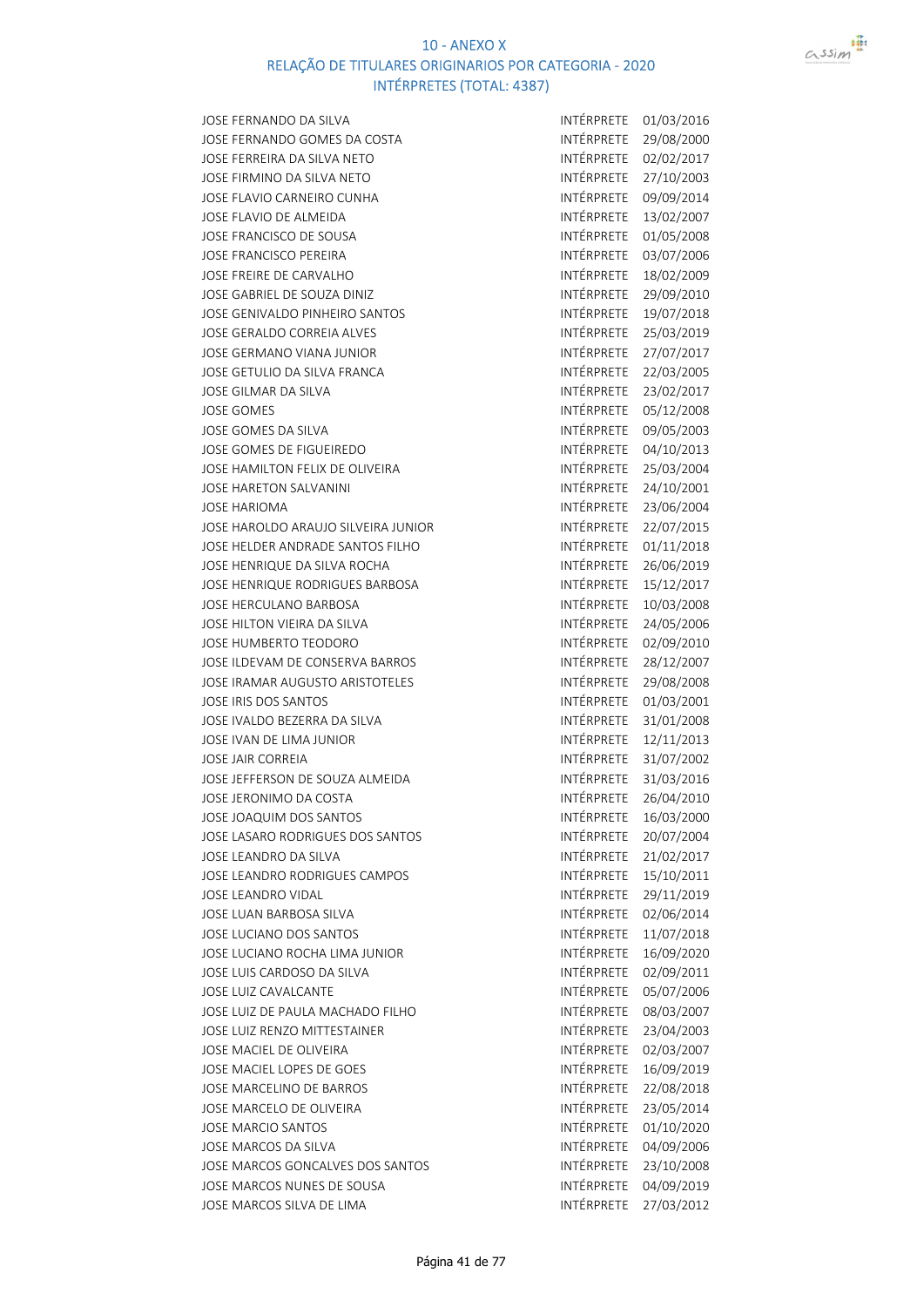

| JOSE MARDONO DA SILVA                 | INTÉRPRETE | 02/03/2011 |
|---------------------------------------|------------|------------|
| JOSE MARIA BARBOSA DA CRUZ NETO       | INTÉRPRETE | 05/04/2018 |
| JOSE MARIA DOS SANTOS                 | INTÉRPRETE | 02/03/2007 |
| JOSE MARIA DOS SANTOS SILVA           | INTÉRPRETE | 13/02/2001 |
| JOSE MARIA MEDEIROS DO NASCIMENTO     | INTÉRPRETE | 09/11/2000 |
| JOSE MARIA PEREIRA NUNES              | INTÉRPRETE | 09/11/1999 |
| JOSE MARIA RIBEIRO DA SILVA           | INTÉRPRETE | 25/05/2006 |
| JOSE MARIA RODRIGUES DE ALMEIDA FILHO | INTÉRPRETE | 27/11/2002 |
| JOSE MARIA SANCHES DOS SANTOS         | INTÉRPRETE | 31/05/2001 |
| JOSE MARTINS DA SILVA                 | INTÉRPRETE | 19/12/2014 |
| JOSE MARTINS DOS SANTOS               | INTÉRPRETE | 09/07/2001 |
| JOSE MATOS DA SILVA                   | INTÉRPRETE | 31/03/2009 |
| JOSE MESSIAS DOS SANTOS               | INTÉRPRETE | 06/12/2011 |
| JOSE MESSIAS FERREIRA LEITE           | INTÉRPRETE | 05/10/2007 |
| JOSE MIGUEL DE OLIVEIRA               | INTÉRPRETE | 29/11/2001 |
| JOSE NICODEMOS COELHO PINTO NETO      | INTÉRPRETE | 31/01/2008 |
| JOSE NILDO SOARES DA ROCHA            | INTÉRPRETE | 02/02/2000 |
| JOSE NILSON DA SILVA                  | INTÉRPRETE | 14/04/2016 |
| JOSE NILSON MOURA DAMIAO              | INTÉRPRETE | 03/08/2004 |
|                                       | INTÉRPRETE |            |
| JOSE NILSON VIEIRA DE ALMEIDA         |            | 15/10/2020 |
| JOSE NIVANDO GOMES DE SOUZA           | INTÉRPRETE | 02/03/2006 |
| <b>JOSE OLICIO FERREIRA</b>           | INTÉRPRETE | 11/02/1998 |
| JOSE OLINTO DE SOUZA JUNIOR           | INTÉRPRETE | 23/10/2017 |
| <b>JOSE OLIVEIRA RIOS</b>             | INTÉRPRETE | 04/03/2005 |
| JOSE ORLANDO DA SILVA                 | INTÉRPRETE | 30/03/2011 |
| JOSE OTAVIO GUARNIERI                 | INTÉRPRETE | 16/12/1992 |
| JOSE PAULO DOS SANTOS                 | INTÉRPRETE | 01/11/2011 |
| JOSE PEDRO DE OLIVEIRA                | INTÉRPRETE | 23/10/2014 |
| JOSE PEREIRA ROMAO NETO               | INTÉRPRETE | 15/09/2000 |
| JOSE PETRUCIO DA SILVA                | INTÉRPRETE | 11/08/2004 |
| JOSE RAIMUNDO DE LIMA                 | INTÉRPRETE | 05/01/2008 |
| JOSE RAIMUNDO GOMES                   | INTÉRPRETE | 12/02/2007 |
| JOSE RAY ALVES DA SILVA               | INTÉRPRETE | 06/02/2020 |
| JOSE REGINALDO ALVES MARQUES          | INTÉRPRETE | 29/12/2007 |
| JOSE REIS ALVES DOS SANTOS            | INTÉRPRETE | 12/09/2003 |
| <b>JOSE RELI</b>                      | INTÉRPRETE | 30/06/2004 |
| JOSE RENIRDO NEPOMUCENO SANTOS        | INTÉRPRETE | 13/05/2008 |
| JOSE RIBAMAR DA SILVA                 | INTÉRPRETE | 08/06/2004 |
| JOSE RIBAMAR FIGUEIREDO DE PAIVA      | INTÉRPRETE | 25/06/2001 |
| JOSE RIBEIRO DE OLIVEIRA              | INTÉRPRETE | 29/08/2008 |
| JOSE RICARDO FAGUNDES BUENO           | INTÉRPRETE | 08/02/2019 |
| JOSE RINALDO DA CRUZ                  | INTÉRPRETE | 01/09/2011 |
| JOSE ROBERTO CORREA DE BRITO          | INTÉRPRETE | 12/04/1999 |
| JOSE ROBERTO DA SILVA                 | INTÉRPRETE | 26/01/2010 |
| JOSE ROBERTO DA SILVA                 | INTÉRPRETE | 31/08/2000 |
| JOSE ROBERTO DE ALMEIDA FILHO         | INTÉRPRETE | 10/08/2020 |
| JOSE ROBERTO DE ALMEIDA MELO          | INTÉRPRETE | 10/08/2010 |
| JOSE ROBERTO DE MATOS GAIA BOHN       | INTÉRPRETE | 12/05/2008 |
| JOSE ROBERTO DOS SANTOS               | INTÉRPRETE | 06/04/2006 |
| JOSE ROBERTO LEITE DA SILVA           | INTÉRPRETE | 19/12/2014 |
| JOSE ROBERTO LIMA SANTOS              | INTÉRPRETE | 15/07/2013 |
| JOSE RODRIGO NATALINO RODRIGUES       | INTÉRPRETE | 11/11/2009 |
| JOSE RODRIGUES DE OLIVEIRA            | INTÉRPRETE | 28/08/2004 |
| JOSE RODRIGUES DOS SANTOS             | INTÉRPRETE | 27/11/2002 |
| <b>JOSE RODRIGUES LIMA</b>            | INTÉRPRETE | 17/02/2009 |
| JOSE RODRIGUES PIMENTA NETO           | INTÉRPRETE | 21/03/2017 |
| JOSE RODRIGUES VIANA                  | INTÉRPRETE | 03/09/2008 |
|                                       |            |            |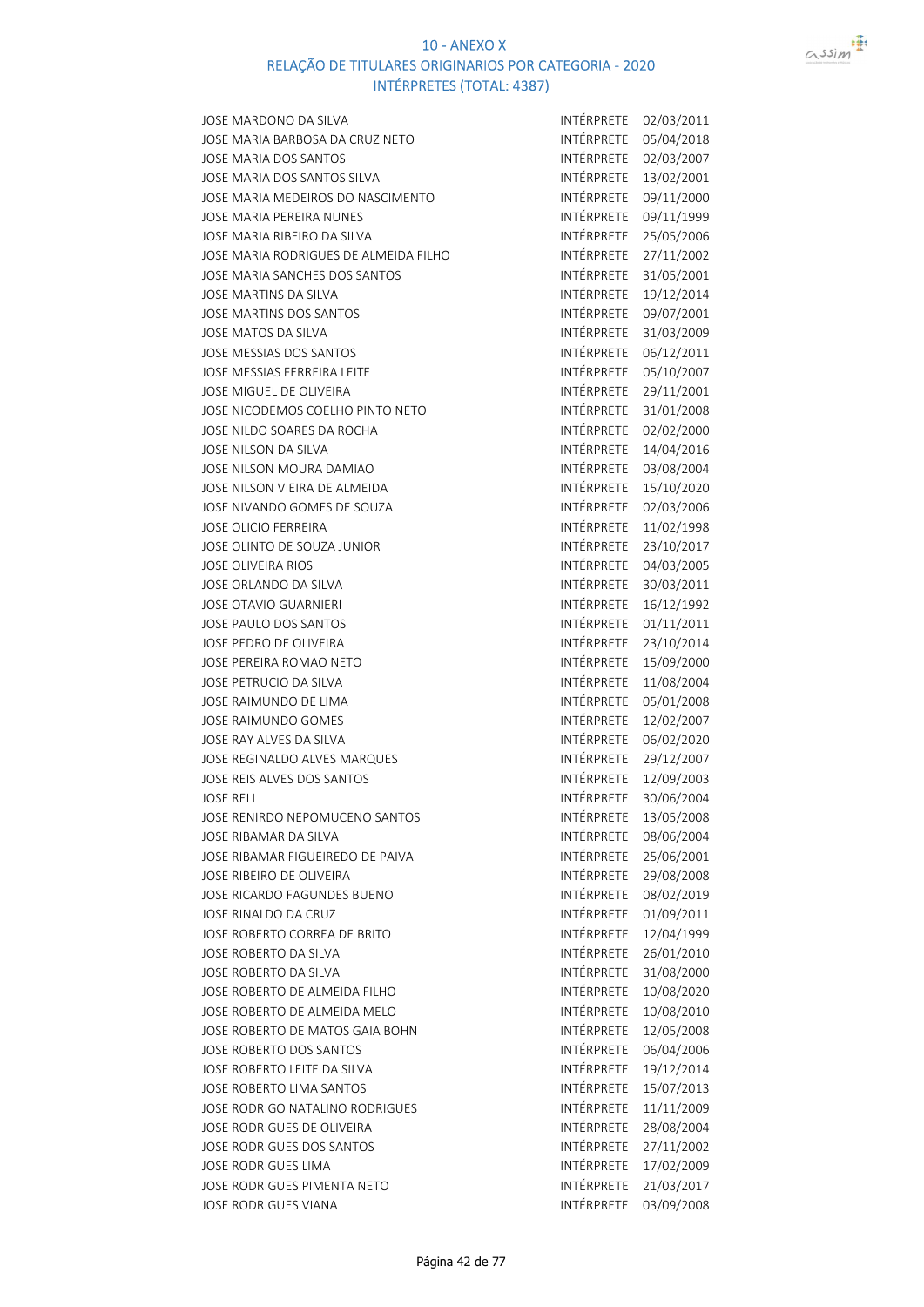

| <b>JOSE RODRIGUES VIANA</b>           | INTÉRPRETE        | 19/01/2000 |
|---------------------------------------|-------------------|------------|
| JOSE ROMERIO DOS SANTOS               | INTÉRPRETE        | 24/09/2018 |
| <b>JOSE RUBENS GOMES LEAL</b>         | INTÉRPRETE        | 14/11/2014 |
| <b>JOSE SEBASTIAO BARBOSA</b>         | INTÉRPRETE        | 10/03/2008 |
| JOSE SERGIO MACHADO                   | INTÉRPRETE        | 30/11/2001 |
| JOSE SILVA DOS SANTOS                 | INTÉRPRETE        | 21/02/2017 |
| JOSE SILVA MATOS NETO                 | INTÉRPRETE        | 09/11/2004 |
| JOSE SILVANO JUNIOR                   | INTÉRPRETE        | 24/06/2009 |
| JOSE SIMAO DA SILVA                   | INTÉRPRETE        | 03/06/2006 |
| JOSE SOARES DA CRUZ                   | INTÉRPRETE        | 07/05/2009 |
| JOSE TADEU ALVES DA SILVA             | INTÉRPRETE        | 04/03/2009 |
| JOSE TAVARES DA SILVA                 | INTÉRPRETE        | 31/07/2014 |
| JOSE VALDEIZIO DE LISBOA SILVA        | INTÉRPRETE        | 16/09/2019 |
| JOSE VALDO SOUZA DE SANTANA           | INTÉRPRETE        | 23/11/2009 |
| JOSE VALERIO DA SILVA                 | INTÉRPRETE        | 10/04/2001 |
| JOSE VALTONCLE DE OLIVEIRA DOS SANTOS | INTÉRPRETE        | 05/11/2008 |
| <b>JOSE VENTURA DOS SANTOS</b>        | INTÉRPRETE        | 21/03/2005 |
| JOSE WAGNER REBOUCAS DE PONTES        | INTÉRPRETE        | 22/03/2005 |
| JOSE WALTER PAES DE ARAUJO            | INTÉRPRETE        | 01/06/2016 |
| JOSE WELLINGTON DE OLIVEIRA SANTOS    | INTÉRPRETE        | 15/04/2016 |
| JOSE WELLINGTON SOARES DE JESUS       | INTÉRPRETE        | 24/08/2020 |
| JOSE WELLITON BRITO DA CUNHA          | INTÉRPRETE        | 22/04/2014 |
| JOSE WELTON DOS SANTOS CARVALHO       | INTÉRPRETE        | 31/07/2020 |
| JOSE WESLEY RODRIGUES DA SILVA        | INTÉRPRETE        | 25/01/2019 |
| <b>JOSE WILLAMES MATOS RODRIGUES</b>  | INTÉRPRETE        | 24/01/2019 |
| JOSE WILSON DE OLIVEIRA CRUZ          | INTÉRPRETE        | 15/12/2006 |
| JOSE WILSON MOREIRA DOS SANTOS        | INTÉRPRETE        | 20/07/2005 |
| JOSE WILSON TEIXEIRA FERREIRA         | INTÉRPRETE        | 06/11/2013 |
| JOSE WILTON FERREIRA ANGELIM JUNIOR   | INTÉRPRETE        | 17/06/2009 |
| JOSEANE RODRIGUES DA SILVA            | INTÉRPRETE        | 18/02/2016 |
| JOSELY FIGUEIREDO DA COSTA            | INTÉRPRETE        | 01/07/2020 |
| JOSEMAR RODRIGUES DEOLINDO            | INTÉRPRETE        | 17/02/2012 |
| JOSENILDO JOSE DE MELO                | INTÉRPRETE        | 06/06/2008 |
| JOSENILDO PINHEIRO PEDRO              | INTÉRPRETE        | 08/03/2005 |
| JOSENILSON GALDINO DE OLIVEIRA        | INTÉRPRETE        | 24/07/2015 |
| JOSETE PEREIRA DE SOUZA               | INTÉRPRETE        | 04/10/2007 |
| JOSIAS CAVALCANTE DE MELO             | INTÉRPRETE        | 07/08/2019 |
| <b>JOSIAS NORONHA</b>                 | INTÉRPRETE        | 16/08/2001 |
| JOSILENO DA ROCHA                     | <b>INTÉRPRETE</b> | 18/09/2001 |
| JOSIMAR CRISPIM GOMES                 | INTÉRPRETE        | 21/08/2003 |
| JOSIMAR FERREIRA COSTA                | INTÉRPRETE        | 10/09/2008 |
| JOSIMAR SILVA SANTOS                  | INTÉRPRETE        | 23/06/2010 |
| JOSIMAR SILVA SOUZA                   | INTÉRPRETE        | 30/04/2003 |
| JOSIMARIO FERREIRA MARTINS            | INTÉRPRETE        | 06/12/2011 |
| JOSINALDO DA SILVA GOMES              | INTÉRPRETE        | 26/05/2006 |
| JOSIVAL DOS SANTOS                    | INTÉRPRETE        | 25/08/2006 |
| JOSIVALDO CARLOS DE LIRA              | INTÉRPRETE        | 30/06/2008 |
| JOSIVAN DA SILVA SANTOS               | INTÉRPRETE        | 15/04/2019 |
| JOSOE POLIA SANTIAGO                  | INTÉRPRETE        | 13/11/2014 |
| JOSUE ATTENE JUNIOR                   | INTÉRPRETE        | 21/10/2003 |
| JOSUE BARBOSA MACEDO                  | INTÉRPRETE        | 29/12/2009 |
| JOSUE FERNANDES DE ARAUJO             | INTÉRPRETE        | 17/07/2003 |
| JOSUE PAULO DO NASCIMENTO             | INTÉRPRETE        | 12/09/2003 |
| JOSUE RODRIGUES DE ALMEIDA            | INTÉRPRETE        | 05/02/2020 |
| <b>JOSUEL BARRICHELLO</b>             | INTÉRPRETE        | 07/12/2007 |
| JOYCE DA SILVA QUEIROZ                | INTÉRPRETE        | 05/02/2020 |
| JOYCE TAYNA MONTEIRO SANTANA          | INTÉRPRETE        | 05/03/2015 |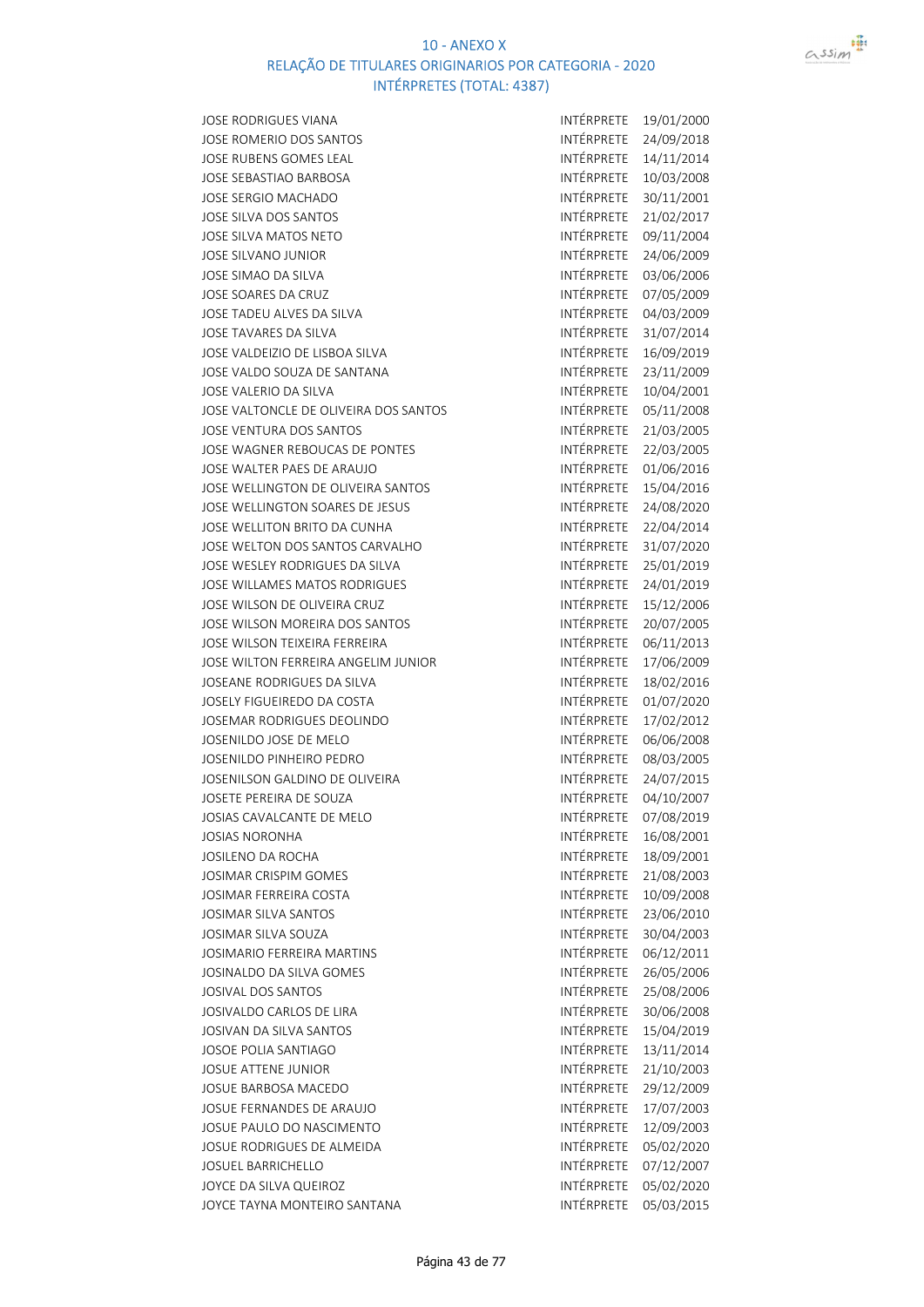



| JOYLMO GOMES DA SILVA                       | INTÉRPRETE        | 30/01/2008 |
|---------------------------------------------|-------------------|------------|
| <b>JOZADAQUE FRANCISCO DE SOUZA</b>         | INTÉRPRETE        | 22/05/2020 |
| <b>JOZELIO DA SILVA SANTOS</b>              | INTÉRPRETE        | 24/07/2009 |
| <b>JOZIAS PEREIRA DOS SANTOS</b>            | INTÉRPRETE        | 13/02/2007 |
| <b>JOZIVALDO FERREIRA DA SILVA</b>          | INTÉRPRETE        | 29/01/2007 |
|                                             | INTÉRPRETE        |            |
| <b>JUACI BELIZARIO DA SILVA</b>             | INTÉRPRETE        | 04/08/2009 |
| <b>JUAN ALBERTO LENIS RODRIGUEZ</b>         |                   | 22/02/2018 |
| <b>JUAN CANDIDO PAMPLONA BEZERRA</b>        | <b>INTÉRPRETE</b> | 01/11/2016 |
| <b>JUAN CARLOS DURAN MARTINS</b>            | INTÉRPRETE        | 24/03/2016 |
| <b>JUAN DE LIMA SALES</b>                   | <b>INTÉRPRETE</b> | 28/06/2019 |
| <b>JUAN DIEGO SERRANO GUARDIA</b>           | INTÉRPRETE        | 30/03/2007 |
| <b>JUAN ELVIS VICTOR DOS ANJOS OLIVEIRA</b> | INTÉRPRETE        | 29/05/2019 |
| <b>JUAN MANUEL PEREZ</b>                    | INTÉRPRETE        | 28/07/2011 |
| IUAN OTAVIO TRONCOSO VERDUGO                | INTÉRPRETE        | 07/12/1999 |
| <b>JUAN PAULO MARTINEZ TRONCOSO</b>         | INTÉRPRETE        | 21/10/2004 |
| <b>JUAREZ DA SILVA</b>                      | INTÉRPRETE        | 13/03/2003 |
| <b>IUCELINO OLIVEIRA RIOS</b>               | INTÉRPRETE        | 16/01/2006 |
| <b>JUCIE LORRAN DA SILVA CARDOSO</b>        | INTÉRPRETE        | 02/10/2020 |
| <b>JUCIMARIA DE SOUZA MENDES OLIVEIRA</b>   | INTÉRPRETE        | 24/09/2008 |
| <b>JUCINEIDE NASCIMENTO LEAL</b>            | INTÉRPRETE        | 10/03/2004 |
| <b>JUD SARA SACRAMENTO PEREIRA</b>          | INTÉRPRETE        | 15/04/2020 |
| <b>JULIA BRANDAO SCHMIDT</b>                | INTÉRPRETE        | 13/08/2019 |
| <b>JULIAN JURGEN LUDWIG</b>                 | INTÉRPRETE        | 22/03/2018 |
| <b>JULIANA ALVES BALTAR MATOS</b>           | INTÉRPRETE        | 04/07/2018 |
| <b>JULIANA ARAUJO DE OLIVEIRA</b>           | INTÉRPRETE        | 31/08/2010 |
| <b>JULIANA AZEVEDO DE SOUZA</b>             | INTÉRPRETE        | 27/11/2002 |
| <b>JULIANA BARBOSA DOS SANTOS</b>           | INTÉRPRETE        | 19/07/2011 |
| <b>JULIANA DIAS SOARES DE ANDRADE</b>       | INTÉRPRETE        | 23/05/2005 |
| <b>JULIANA KATIUSCIA DOS SANTOS GOES</b>    | INTÉRPRETE        | 13/08/2008 |
| <b>JULIANA OLIVEIRA LOBO</b>                | INTÉRPRETE        | 03/02/2010 |
| <b>JULIANA TEIXEIRA NUNES</b>               | INTÉRPRETE        | 05/05/2009 |
| JULIANNE SARA MOREIRA LEITE DE CASTRO       | INTÉRPRETE        | 13/10/2009 |
| <b>JULIANO BARBOSA FERREIRA</b>             | <b>INTÉRPRETE</b> | 03/12/2011 |
| <b>JULIANO MANRRIQUE DE DEUS OLIVEIRA</b>   | INTÉRPRETE        | 15/06/2020 |
| <b>JULIANO SILVESTRE VIANA AMORIM</b>       | <b>INTÉRPRETE</b> | 24/05/2020 |
| <b>JULIANY WALKIRIA BARBOSA SANTOS</b>      | INTÉRPRETE        | 22/12/2015 |
| <b>JULIENE CORREIA BARBOSA SILVA</b>        | INTÉRPRETE        | 31/03/2016 |
| <b>JULIETE BARBOSA RODRIGUES</b>            | INTÉRPRETE        | 05/01/2008 |
| <b>JULIO ANTONIO ZANNINI NETO</b>           | <b>INTÉRPRETE</b> | 21/09/2006 |
| <b>JULIO CESAR AFONSO</b>                   | INTÉRPRETE        | 13/03/2003 |
| <b>JULIO CESAR ALVES DE SOUZA</b>           | INTÉRPRETE        | 24/07/2012 |
| <b>JULIO CESAR CARDOSO BEZERRA</b>          | INTÉRPRETE        | 20/05/2019 |
| <b>JULIO CESAR DA SILVA</b>                 | <b>INTÉRPRETE</b> | 01/03/2008 |
| <b>JULIO CESAR DA SILVA CARVALHO</b>        | INTÉRPRETE        | 16/05/2019 |
| <b>JULIO CESAR DE OLIVEIRA</b>              | INTÉRPRETE        | 12/08/1999 |
| <b>JULIO CEZAR GOMES SOARES</b>             | <b>INTÉRPRETE</b> | 02/10/2020 |
|                                             | INTÉRPRETE        |            |
| JULIO DE ALMEIDA LOPES VIEIRA               | INTÉRPRETE        | 11/02/2020 |
| <b>JULIO FERREIRA DA SILVA NETO</b>         |                   | 23/08/2004 |
| <b>JULIO MATEUS DE MORAES</b>               | INTÉRPRETE        | 02/12/1999 |
| <b>JUNIA DE GUSMAO LAMBERT</b>              | INTÉRPRETE        | 24/07/2000 |
| <b>JUNIOR GERALDO DOS SANTOS</b>            | INTÉRPRETE        | 26/06/2017 |
| <b>JURACY GOMES DE CARVALHO</b>             | INTÉRPRETE        | 17/01/2014 |
| <b>JURANDIR ALVES MARTINS</b>               | INTÉRPRETE        | 31/08/2007 |
| <b>JURANDIR SIRIDIWE XAVANTE</b>            | INTÉRPRETE        | 18/06/2004 |
| <b>IUSCELINO JACINTO FERREIRA</b>           | INTÉRPRETE        | 02/12/2008 |
| <b>JUSCELINO SOBREIRA DA SILVA</b>          | INTÉRPRETE        | 12/05/2003 |
| <b>JUSCEMAR JERONIMO DA SILVA</b>           | INTÉRPRETE        | 22/10/2008 |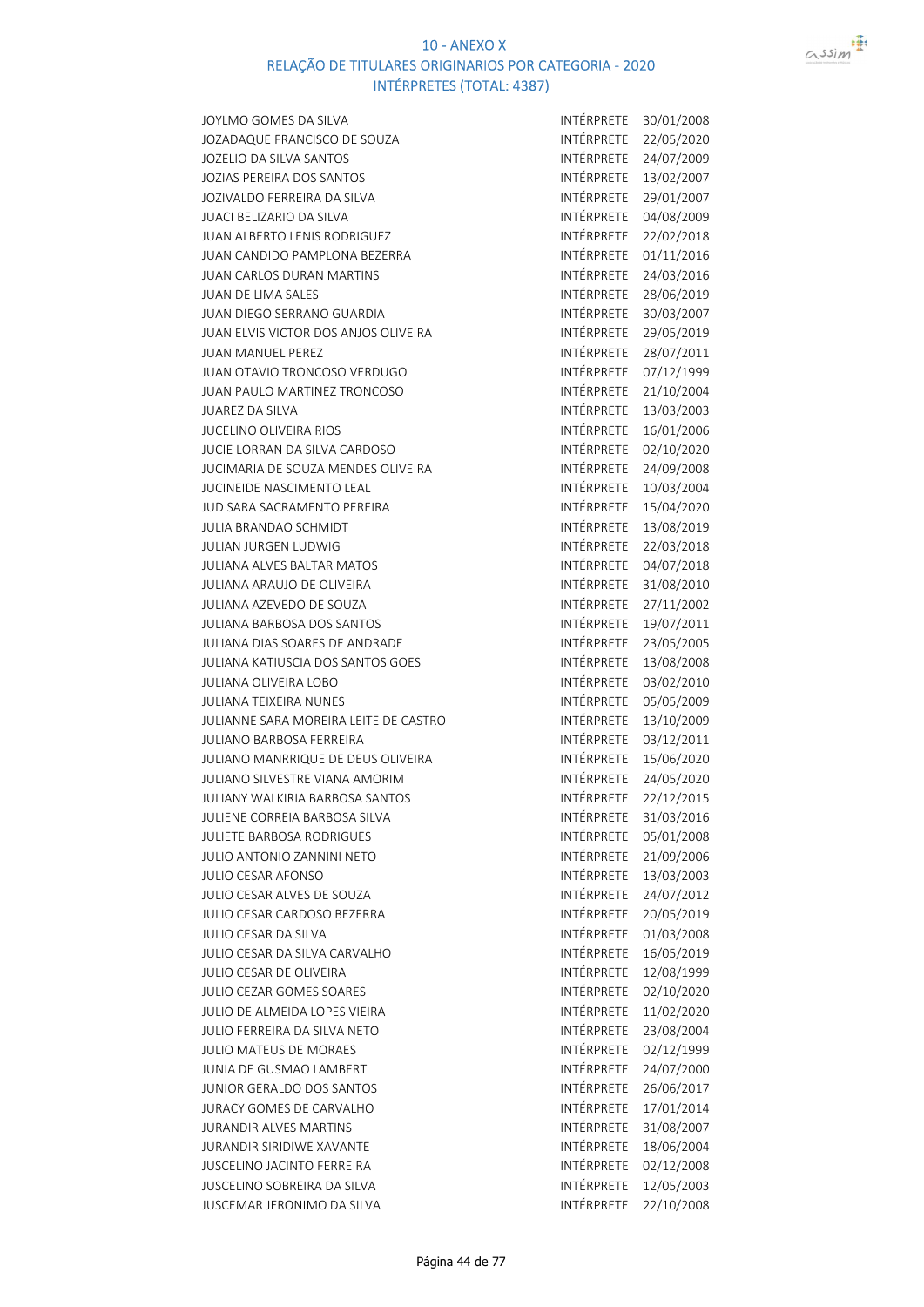

| <b>JUSSARA SOUZA REIS</b>           | INTÉRPRETE        | 08/12/2003 |
|-------------------------------------|-------------------|------------|
| <b>JUSTINO OLIVEIRA RIOS</b>        | INTÉRPRETE        | 18/01/2000 |
| JUVALDIR ALVES DOS SANTOS FILHO     | INTÉRPRETE        | 01/03/2001 |
| KAIO CESAR MESSIAS DA SILVA         | INTÉRPRETE        | 26/03/2019 |
| KAREN CRISTINA ZEQUINI MAGRINO      | INTÉRPRETE        | 19/10/2006 |
| KARINA PEREIRA LEITE                | INTÉRPRETE        | 28/08/2019 |
| KARINNE DANIELE OLIVEIRA DA SILVA   | INTÉRPRETE        | 18/09/2009 |
| KARLA ANDREZZA COSTA DE OLIVEIRA    | INTÉRPRETE        | 17/07/2003 |
| KARLA DALLMANN                      | INTÉRPRETE        | 29/07/2003 |
| KARLUCIO LIMA DE OLIVEIRA           | INTÉRPRETE        | 29/12/2008 |
| <b>KATHLEEN KAREN ALVES</b>         | INTÉRPRETE        | 24/10/2020 |
| KATIA CILENE UCHOA GOMES            | INTÉRPRETE        | 30/12/2009 |
| KECIO LIMA DA SILVA                 | INTÉRPRETE        | 31/03/2008 |
| KELLY CRISTINA COSTA SILVA          | INTÉRPRETE        | 08/12/2005 |
| KELLY MARIA DE LIMA                 | INTÉRPRETE        | 28/01/2005 |
| <b>KELPO GILS GASSE</b>             | INTÉRPRETE        | 07/05/2013 |
| KERGINALDO SIMPLICIO DA SILVA       | <b>INTÉRPRETE</b> | 19/11/2014 |
| KETLEN SOUZA DA SILVA               | INTÉRPRETE        | 02/07/2010 |
| KETTLIN FERREIRA DA ROCHA           | INTÉRPRETE        |            |
|                                     | INTÉRPRETE        | 02/07/2004 |
| KEZIA DE AZEVEDO RODRIGUES          |                   | 04/10/2008 |
| KEZIO DANTAS DE ARAUJO              | INTÉRPRETE        | 05/01/2008 |
| KILDSON DE CASTRO SILVA             | INTÉRPRETE        | 27/11/2020 |
| KIVIA STHEFFANY PASCOAL CAETANO     | INTÉRPRETE        | 06/09/2012 |
| KLAYNILTON DE OLIVEIRA MALAQUIAS    | INTÉRPRETE        | 03/08/2011 |
| KLEBER CHRISTIAN PEREIRA            | INTÉRPRETE        | 15/06/2007 |
| KLEBER FONSECA DA SILVA             | INTÉRPRETE        | 27/09/2013 |
| KLEBER RENATO PIRES FAUSTINO        | INTÉRPRETE        | 28/11/2011 |
| KLEBER RODRIGUES DA SILVA           | INTÉRPRETE        | 11/03/2019 |
| KLEBESSON MACIEL DE LIMA            | INTÉRPRETE        | 30/03/2015 |
| KLEITON LUIS SILVA FERNANDES        | INTÉRPRETE        | 20/01/2017 |
| KLESIO DA SILVEIRA ALVES            | INTÉRPRETE        | 04/01/2008 |
| KLESSIO DA SILVEIRA ALVES           | INTÉRPRETE        | 04/01/2008 |
| KLINGER MOREIRA DA COSTA            | INTÉRPRETE        | 30/07/2010 |
| LAECIO CICERO DOS SANTOS            | INTÉRPRETE        | 19/09/2005 |
| LAELIO FERREIRA DE SOUZA            | INTÉRPRETE        | 29/07/1998 |
| LAERCIO CHAIA DOS SANTOS            | INTÉRPRETE        | 02/05/2017 |
| <b>LAERCIO DE FREITAS</b>           | INTÉRPRETE        | 16/12/1992 |
| LAERCIO GARCIA MENDES               | INTÉRPRETE        | 07/07/2005 |
| LAFAIETE RODRIGUES DA SILVA         | INTÉRPRETE        | 11/09/2020 |
| LAFAYETE ALVES MOREIRA              | <b>INTÉRPRETE</b> | 02/10/2009 |
| LAINE CRISTINA GIMENES              | INTÉRPRETE        | 24/11/2006 |
| LAISE GABRIELE DE ARAUJO AMORIM     | INTÉRPRETE        | 23/03/2016 |
| LAMARCK MACEDO NASCIMENTO           | INTÉRPRETE        | 08/05/2009 |
| LAUDIVAN LOPO DURAES                | INTÉRPRETE        | 07/07/2010 |
| LAURA MALVINA SOUZA BARQUETT        | INTÉRPRETE        | 27/11/2002 |
| LAURA SEIXO DE BRITO GUIMARAES      | INTÉRPRETE        | 16/06/2020 |
| LAURINELSON ALVES RIBEIRO           | INTÉRPRETE        | 28/07/2011 |
| LAURO CESAR VIEIRA ROSA             | INTÉRPRETE        | 02/06/2006 |
| LAURO SERGIO PINHEIRO PEREIRA FILHO | INTÉRPRETE        | 22/07/2015 |
| LAURO SILVA DE OLIVEIRA             | INTÉRPRETE        | 15/05/2008 |
| LAZARO CALDAS GOMES                 | INTÉRPRETE        | 01/09/2006 |
| LAZARO GAMA DE OLIVEIRA             | INTÉRPRETE        | 20/03/2018 |
| LAZARO GODOY HENRIQUE               | INTÉRPRETE        | 14/03/2000 |
| LAZARO NASCIMENTO SILVA             | INTÉRPRETE        | 21/12/2017 |
| LEAL TEIXEIRA                       | INTÉRPRETE        | 31/07/2019 |
| LEANDRO AUGUSTO FERREIRA DE FREITAS | INTÉRPRETE        | 15/10/2020 |
| LEANDRO CARVALHO PACHECO            | INTÉRPRETE        | 19/11/2019 |
|                                     |                   |            |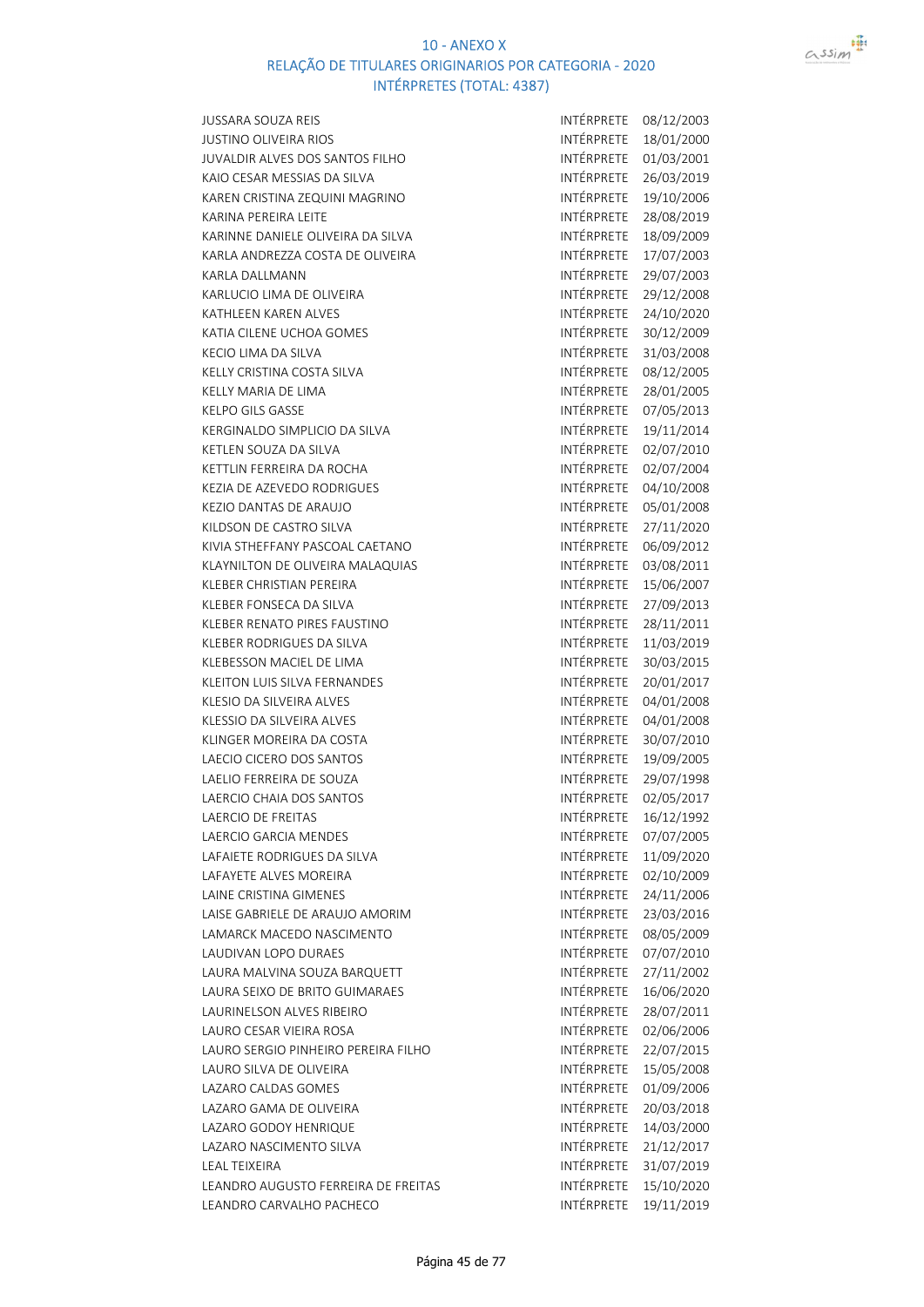



| LEANDRO DE AZEVEDO SILVA                 | INTÉRPRETE        | 18/10/2006 |
|------------------------------------------|-------------------|------------|
| LEANDRO DE CESAR GOMES                   | INTÉRPRETE        | 08/09/2011 |
| LEANDRO DE JESUS ARAUJO JUNIOR           | INTÉRPRETE        | 05/08/2019 |
| LEANDRO DE SOUZA LIMA CHERNICHARO        | INTÉRPRETE        | 20/04/2007 |
| <b>LEANDRO ESTEVES</b>                   | INTÉRPRETE        | 21/05/2015 |
| <b>LEANDRO FERREIRA DOS SANTOS</b>       | INTÉRPRETE        | 28/07/2008 |
| LEANDRO FINATO SCORNAVACCA               | INTÉRPRETE        | 01/06/2004 |
| LEANDRO HOLANDA DO NASCIMENTO            | INTÉRPRETE        | 11/03/2019 |
| <b>LEANDRO JOSE SOUTO</b>                | INTÉRPRETE        | 08/07/2008 |
| LEANDRO LEITE CAMARGO                    | INTÉRPRETE        | 15/10/2020 |
| LEANDRO MENDES CEDRO                     | INTÉRPRETE        | 19/09/2006 |
| LEANDRO ROOSVELL DA SILVA                | INTÉRPRETE        | 02/03/2016 |
| LEDA MANHAES DE MATOS                    | INTÉRPRETE        | 27/11/2002 |
| LEIDSON KAIO DA SILVA PEREIRA            | INTÉRPRETE        | 21/08/2014 |
| LEILANE CARDOSO DE SOUZA                 | INTÉRPRETE        | 03/02/2005 |
| LELISMILTON DA SILVA BRAGA               | INTÉRPRETE        | 29/08/2008 |
| LENI LOPES DE LIMA SANTOS                | INTÉRPRETE        | 13/11/2007 |
| LENI REQUENA                             | INTÉRPRETE        | 16/09/2002 |
| <b>LENICE MARIA SANTOS</b>               | INTÉRPRETE        | 16/08/2000 |
| LENNON DAVID DOS SANTOS MAIA             | INTÉRPRETE        | 17/12/2020 |
| LENNON MENEZES DA SILVA                  | INTÉRPRETE        | 15/10/2020 |
| <b>LEO DOKTORCZYK</b>                    | INTÉRPRETE        | 15/05/2015 |
| LEOBERTO GOMES SANTIAGO                  | INTÉRPRETE        | 13/04/2009 |
| LEOMAR PEREIRA DE BARROS                 | INTÉRPRETE        | 06/04/2015 |
| LEON SERVULO DO NASCIMENTO               | INTÉRPRETE        | 21/06/2006 |
| LEONARDAS MYKOLAS MITRULIS               | INTÉRPRETE        | 12/02/2003 |
| LEONARDO ARAUJO PEREIRA DA SILVA         | INTÉRPRETE        | 29/09/2006 |
| <b>LEONARDO BRIANTE SILVA</b>            | INTÉRPRETE        | 22/12/2011 |
| LEONARDO CAVALCANTE MACHADO              | INTÉRPRETE        | 19/11/2008 |
| LEONARDO CAVALCANTI SILVA                | INTÉRPRETE        | 13/07/2020 |
| LEONARDO CESAR PEREIRA ACEVEDO           | INTÉRPRETE        | 16/10/2006 |
| LEONARDO DA COSTA GOMES                  | INTÉRPRETE        | 26/03/2019 |
| LEONARDO DA SILVA MARTINS                | INTÉRPRETE        | 11/10/2005 |
| LEONARDO DE FRANÇA VIEIRA SILVA          | INTÉRPRETE        | 24/02/2014 |
| LEONARDO DE SOUSA LIRA                   | INTÉRPRETE        | 26/03/2008 |
| LEONARDO DE SOUZA CORREIA                | INTÉRPRETE        | 19/05/2014 |
| LEONARDO FERREIRA MORAES                 | INTÉRPRETE        | 06/09/2019 |
| LEONARDO LIRA PAULO                      | INTÉRPRETE        | 20/09/2011 |
| LEONARDO LOURENCO DA SILVA               | INTÉRPRETE        | 29/12/2010 |
| LEONARDO LUCAS BEZERRA                   | INTÉRPRETE        | 29/03/2019 |
| LEONARDO LUCAS NEVES E NASCIMENTO        | INTÉRPRETE        | 21/06/2012 |
| LEONARDO LUIZ LIMA DUARTE                | INTÉRPRETE        | 23/06/2015 |
| LEONARDO MARCIO DIAS DE QUEIROZ MENEZES  | INTÉRPRETE        | 29/12/2007 |
| LEONARDO OTAVIO PESSOA DE MELO FERNANDES | INTÉRPRETE        | 02/08/2011 |
| LEONARDO PEREIRA MOTA                    | INTÉRPRETE        | 02/11/2019 |
| LEONARDO PERES MOREIRA                   | INTÉRPRETE        | 11/02/2019 |
| LEONARDO RABELLO DE OLIVEIRA             | <b>INTÉRPRETE</b> | 22/11/2013 |
| LEONARDO TEIXEIRA TESTONI                | INTÉRPRETE        | 03/12/2008 |
| LEONARDO TELES DA SILVA                  | INTÉRPRETE        | 17/11/2014 |
| LEONARDO VICENTE PINTO                   | INTÉRPRETE        | 21/06/2001 |
| LEONARDO VON NOGUEIRA                    | INTÉRPRETE        | 23/12/2015 |
| LEONCIO SILVA VALENÇA                    | INTÉRPRETE        | 22/07/2014 |
| LEONEL ABACHERLI JUNIOR                  | INTÉRPRETE        | 24/10/2005 |
| LEONEL ELIAS CAMPOS                      | INTÉRPRETE        | 07/12/1999 |
| LEOPOLDINA MARINA NOGUEIRA               | INTÉRPRETE        | 18/12/2002 |
| LETICIA MARTINS DIAS                     | INTÉRPRETE        | 27/11/2002 |
| LEUZIRENE FREITAS DE JESUS               | INTÉRPRETE        | 04/09/2007 |
|                                          |                   |            |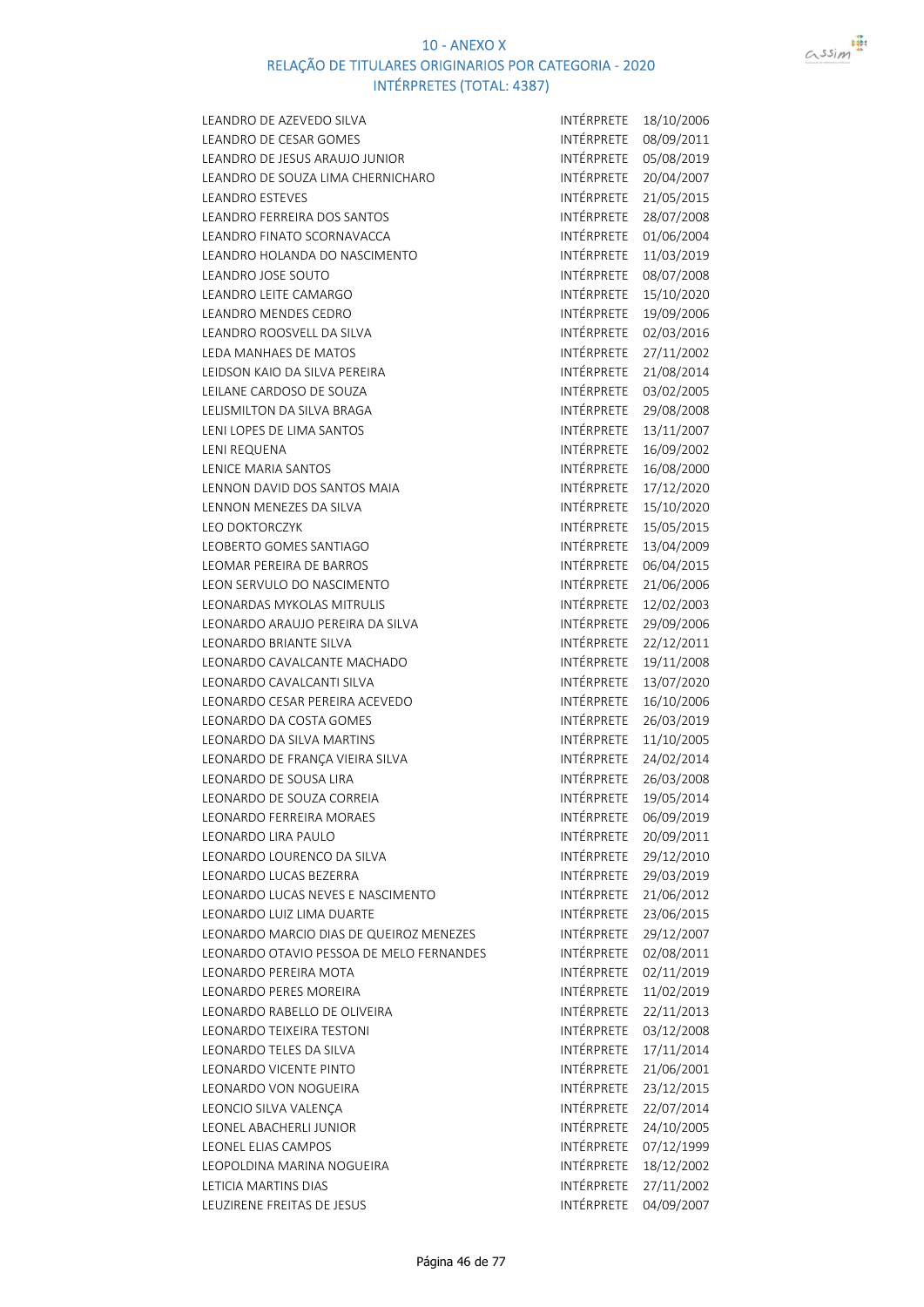

| LEVI MATEUS ROCHA                          | INTÉRPRETE        | 14/10/2010 |
|--------------------------------------------|-------------------|------------|
| LEVI REIS DOS SANTOS                       | INTÉRPRETE        | 23/10/2020 |
| LEVI RUBEN DA SILVA AGUIAR                 | INTÉRPRETE        | 25/10/2018 |
| LEVY KALE DE OLIVEIRA                      | INTÉRPRETE        | 23/05/2005 |
| LEVY SANTANA DO COUTO                      | INTÉRPRETE        | 23/09/2004 |
| LEYDSON GUERRA DA CUNHA                    | INTÉRPRETE        | 18/05/2018 |
| LIBNA LIZ NEPOMUCENO MEDEIROS DAMASCENO    | INTÉRPRETE        | 17/12/2013 |
| LIDIANE MARIA FRANCA DE PAULA              | INTÉRPRETE        | 24/07/2018 |
| LIDIANNY MARTINS DE QUEIROZ                | INTÉRPRETE        | 05/04/2013 |
| LILIAN GONCALVES LIMA                      | INTÉRPRETE        | 09/09/1991 |
| LILIAN TOLEDANO                            | <b>INTÉRPRETE</b> | 27/11/2002 |
| LINAUDO GONCALVES                          | INTÉRPRETE        | 06/08/1998 |
| LINCOLN ALVES SILVA                        | INTÉRPRETE        | 07/07/2003 |
| LINCOLN BRUNO MAGALHAES MAIA               | INTÉRPRETE        | 10/05/2016 |
| LINDINEZ CARVALHO ROLIM CARTAXO BEZERRA    | INTÉRPRETE        | 21/12/2017 |
| LINDOLFO BARBOSA PENA                      | INTÉRPRETE        | 11/12/2007 |
| LINDOMAR CHAVES DELMIRO                    | INTÉRPRETE        | 06/09/2019 |
| LINDOMAR LAZARO LOPES DE MENEZES           | INTÉRPRETE        | 20/09/2018 |
| LISNILDO ALVES NOGA                        | INTÉRPRETE        | 17/07/2003 |
| LIVIA HELENA DE AMORIM BASTOS VALOES       | INTÉRPRETE        | 31/08/2020 |
| LIVIA MARIA DA COSTA DINIZ                 | INTÉRPRETE        | 09/10/2020 |
| LIVIANE LIMA DE BARROS                     | <b>INTÉRPRETE</b> | 18/07/2012 |
| LORAINE CRISTINA GONÇALVES DOS SANTOS      | INTÉRPRETE        | 07/05/2010 |
| LORANDERLYN SILVESTRE DE BRITO             | INTÉRPRETE        | 13/08/2018 |
| LORRAINE CAMELO CONCEIÇÃO DA SILVA         | INTÉRPRETE        | 02/09/2020 |
| LOUCIDEMAR SOUZA SANTOS                    | INTÉRPRETE        | 20/01/2017 |
| LOUEISELANE GAMA DA SILVA                  | INTÉRPRETE        | 10/07/2008 |
| LOUISE VICTORIA BARBOSA LIMA               | INTÉRPRETE        | 15/06/2020 |
| LOURISVALDO FERREIRA DA SILVA              | INTÉRPRETE        | 10/02/2012 |
| LOURIVALDO FIGUEIREDO AMORIM               | INTÉRPRETE        | 05/11/1999 |
| <b>LUAN CUSTODIO DIAS</b>                  | INTÉRPRETE        | 22/04/2015 |
| <b>LUAN DOS SANTOS ALVES</b>               | INTÉRPRETE        | 14/04/2016 |
| LUAN GERSON GLAYDSON DE SOUSA SILVA        | INTÉRPRETE        | 27/03/2008 |
| LUAN HENRIQUE DO NASCIMENTO                | INTÉRPRETE        | 22/06/2016 |
| LUAN UCHOA BEZERRA DE OLIVEIRA             | INTÉRPRETE        | 23/09/2020 |
| <b>LUANA RODRIGUES MENDONCA</b>            | INTÉRPRETE        | 17/03/2011 |
| LUCAS ALFREDO DE MORAIS ALVES BARBOSA      | INTÉRPRETE        | 21/02/2019 |
| LUCAS ALMEIDA COSTA                        | INTÉRPRETE        | 30/07/2020 |
| LUCAS ALVES DOS SANTOS                     | INTÉRPRETE        | 26/05/2003 |
| LUCAS DA CONCEICAO LUIZ                    | INTÉRPRETE        | 05/06/2019 |
| LUCAS DE ALMEIDA DA SILVA                  | INTÉRPRETE        | 21/08/2019 |
| LUCAS DE SOUZA SCALON                      | INTÉRPRETE        | 30/08/2005 |
| LUCAS DOS SANTOS FONTENELE                 | INTÉRPRETE        | 14/11/2014 |
| LUCAS DOUGLAS OLIVEIRA CORDEIRO DE SOUSA   | INTÉRPRETE        | 22/05/2017 |
| LUCAS EDUARDO MOURA PEREIRA                | INTÉRPRETE        | 22/01/2016 |
| <b>LUCAS EDWIN BABIN</b>                   | <b>INTÉRPRETE</b> | 07/02/2006 |
| LUCAS EMMANUEL CARVALHO DE ARAUJO          | INTÉRPRETE        | 10/08/2012 |
| LUCAS ESPINOLA ARRUDA                      | INTÉRPRETE        | 07/02/2008 |
| LUCAS EVANGELISTA FERREIRA SILVA JUNIOR    | INTÉRPRETE        | 03/07/2012 |
| LUCAS FERNANDO MARQUES                     | INTÉRPRETE        | 23/10/2014 |
| LUCAS FERREIRA DA SILVA                    | INTÉRPRETE        | 20/03/2013 |
| LUCAS FIGUEIREDO SANTOS                    | INTÉRPRETE        | 11/03/2019 |
| LUCAS FRANCHINI PONCE                      | INTÉRPRETE        | 29/01/2014 |
| LUCAS FREITAS COSTA                        | INTÉRPRETE        | 01/07/2020 |
| <b>LUCAS FROTA RIOS</b>                    | INTÉRPRETE        | 21/08/2019 |
| LUCAS HENRY RODRIGUES DE OLIVEIRA FRANKLIN | INTÉRPRETE        | 15/08/2014 |
| LUCAS HOFFMANN TRINDADE DA SILVA           | INTÉRPRETE        | 19/06/2017 |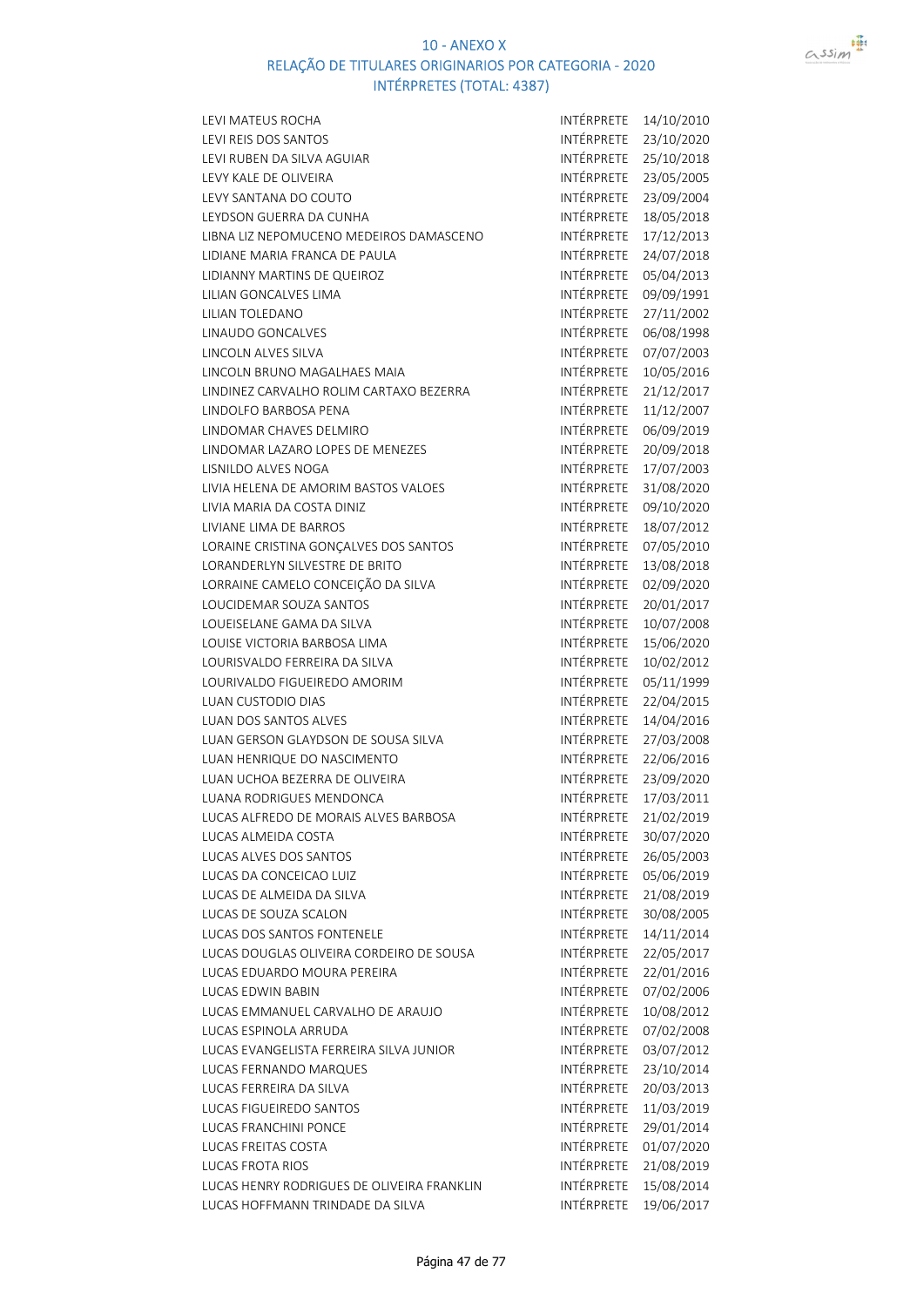

LUCAS KAUAN NUNES INTÉRPRETE 27/08/2019 LUCAS LULO GALITESI INTÉRPRETE 29/04/2019 LUCAS MIRANDA DE SOUZA INTÉRPRETE 15/06/2015 LUCAS OLIVEIRA MAXIMO **INTÉRPRETE** 04/04/2018 LUCAS PASQUA MANTOVANI **INTÉRPRETE** 01/04/2005 LUCAS SANTANA BORGES INTÉRPRETE 17/07/2019 LUCAS SCUDELER GOMES **INTÉRPRETE** 04/03/2009 LUCAS SOARES INTÉRPRETE 12/05/2020 LUCAS SOUZA DE MORAES **INTÉRPRETE** 20/07/2016 LUCAS SOUZA LIMA intervention and the contract of the intervention of the intervention of the intervention of the intervention of the intervention of the intervention of the intervention of the intervention of the interven LUCAS TASSYO SANTOS DE ASSIS INTÉRPRETE 24/01/2017 LUCAS VALE ARAUJO **INTÉRPRETE** 19/12/2018 LUCAS VIEIRA LIMA INTÉRPRETE 15/06/2015 LUCCA DE SA MOREIRA INTÉRPRETE 23/03/2016 LUCIA CAMPELO GOMES **INTÉRPRETE** 21/06/2013 LUCIA HELENA MENDONCA **INTÉRPRETE** 27/11/2002 LUCIA MARIA TURNBULL INTÉRPRETE 29/03/2019 LUCIANA DA SILVA internacional de la contrata de la provincia de la provincia de la provincia de la provincia d LUCIANA PACHECO LESSA CASTRO INTÉRPRETE 05/01/2008 LUCIANA PAIVA FONSECA **INTÉRPRETE** 28/07/2008 LUCIANA SANTOS SOUZA<br>INTÉRPRETE 23/08/1991 LUCIANE PERES LOBO **INTÉRPRETE** 27/11/2002 LUCIANO ALVES BEZERRA VASCONCELOS INTÉRPRETE 01/11/2019 LUCIANO BERNARDO DA SILVA INTÉRPRETE 17/02/2009 LUCIANO CAMPOS LIMA international and the international international international international international LUCIANO COSTA DE LIMA INTÉRPRETE 25/07/2008 LUCIANO DE JESUS SANTOS INTÉRPRETE 08/02/2008 LUCIANO DONIZETE FERREIRA **INTÉRPRETE** 16/07/2008 LUCIANO MEDEIROS BERTINI **INTÉRPRETE** 23/02/2012 LUCIANO MENEZES FONTES **INTÉRPRETE** 29/07/2003 LUCIANO MOREIRA SOUZA **INTÉRPRETE 27/07/2007** LUCIANO NUNES DA SILVA INTÉRPRETE 25/02/2000 LUCIANO PAULO DE SIQUEIRA E SILVA INTÉRPRETE 01/11/2012 LUCIANO RODRIGUES DA SILVA FILHO INTÉRPRETE 23/10/2017 LUCIANO SOARES MARTINS INTÉRPRETE 28/03/2008 LUCIENE ARRUDA DE SANTANA INTÉRPRETE 17/10/2019 LUCIENE MEDEIROS DA SILVEIRA **INTÉRPRETE** 17/07/2003 LUCILEUDO SOBREIRA DA SILVA INTÉRPRETE 03/03/2011 LUCILIA MARIA CORREIA **INTÉRPRETE** 04/08/1999 LUCIMAR DA FONSECA ROCHA INTÉRPRETE 19/05/2011 LUCIMAR JOSE DE CARVALHO **INTÉRPRETE** 28/08/2007 LUCIMAR LIMA BARROS **INTÉRPRETE** 06/02/2003 LUCIO CARLOS MENDES AZEVEDO INTÉRPRETE 28/10/2009 LUCIO OTAVIO DE CARVALHO GOMES INTÉRPRETE 22/11/2005 LUCIVALDO SERAFIM DA SILVA<br>ILUCRECIO CANDIDO DE SANTANA INTÉRPRETE 30/06/2008 LUCRECIO CANDIDO DE SANTANA LUDMILA GARCIA AMARAL SILVA INTÉRPRETE 23/09/2015 LUIS ALBERTO LIMA SANTOS **INTÉRPRETE** 28/04/2011 LUIS ANTONIO CHAME **INTÉRPRETE** 28/06/2006 LUIS ANTONIO COELHO **INTÉRPRETE** 30/07/2010 LUIS ANTONIO DE SOUZA ARAUJO INTÉRPRETE 15/10/2020 LUIS CARLOS FARIAS DE SOUSA INTÉRPRETE 04/03/2001 LUIS CARLOS MARQUES VASCONCELOS **INTÉRPRETE** 04/04/2008 LUIS CARLOS OLIVEIRA FIRMINO INTÉRPRETE 20/09/2016 LUIS CUNHA LIMA JUNIOR **INTÉRPRETE** 26/10/2011 LUIS EDUARDO MARIUTTI PEREIRA INTÉRPRETE 12/04/2003 LUIS EDUARDO NASCIMENTO MARTINS INTÉRPRETE 22/09/2003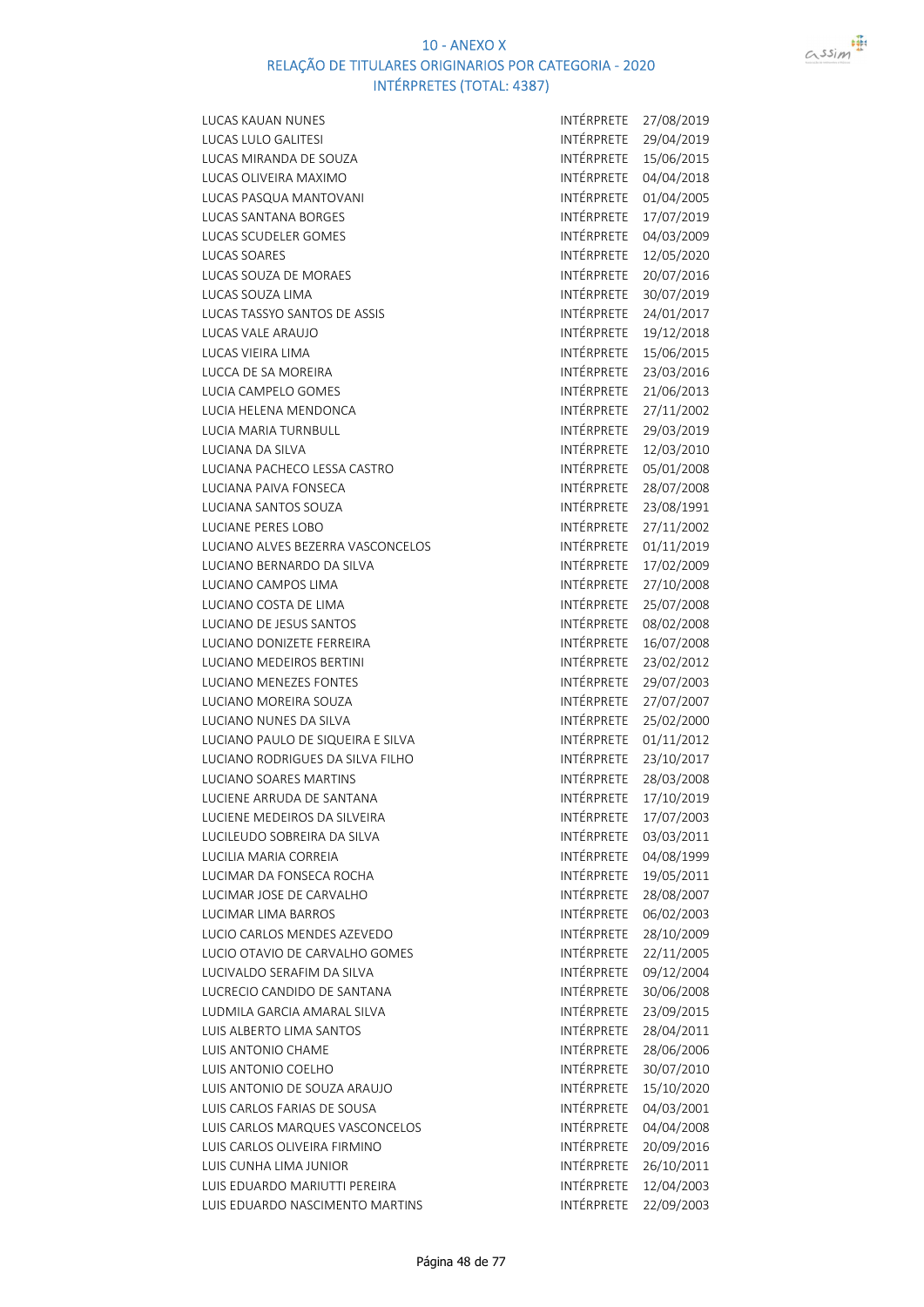

| <b>LUIS FELIPE FERREIRA</b>               | INTÉRPRETE               | 31/08/2020 |
|-------------------------------------------|--------------------------|------------|
| LUIS FELIPE GOMES                         | INTÉRPRETE               | 20/08/2013 |
| LUIS FERNANDO CONRADO                     | <b>INTÉRPRETE</b>        | 23/01/2020 |
| LUIS FERNANDO DA SILVA ABREU              | <b>INTÉRPRETE</b>        | 20/08/2013 |
| LUIS GABRIEL DA SILVA RIBEIRO             | INTÉRPRETE               | 27/08/2018 |
| LUIS GUSTAVO LAMANNA DE AZEREDO           | INTÉRPRETE               | 04/09/2003 |
| LUIS HENRIQUE DA SILVA COSTA              | INTÉRPRETE               | 20/05/2019 |
| LUIS HENRIQUE DIAS RIBEIRO                | INTÉRPRETE               | 01/12/2011 |
| LUIS LUCELITO RAMOS BRITO                 | INTÉRPRETE               | 22/12/1999 |
| LUIS MARCELO DE OLIVEIRA SOARES           | INTÉRPRETE               | 19/08/2015 |
| LUIS NETO FERREIRA MOTA                   | INTÉRPRETE               | 30/04/2008 |
| LUIS PEREIRA LIMA NETO                    | INTÉRPRETE               | 30/05/2018 |
| LUIS PEREIRA VIANA NETO                   | INTÉRPRETE               | 17/02/2016 |
| LUIS WERSON ALVES GOMES                   | INTÉRPRETE               | 13/02/2003 |
| LUISA DE SA E BENEVIDES REBUZZI           | INTÉRPRETE               | 22/12/2016 |
| <b>LUIZ AMERICO DA SILVA</b>              | INTÉRPRETE               | 01/07/2006 |
| LUIZ ANTONIO CAMPOS MARTINS               | INTÉRPRETE               | 05/02/2001 |
| LUIZ ANTONIO DA SILVA                     | INTÉRPRETE               | 04/10/2019 |
| LUIZ ANTONIO DO NASCIMENTO                | INTÉRPRETE               | 29/11/2001 |
| LUIZ ANTONIO MENDES AZEVEDO               | <b>INTÉRPRETE</b>        | 28/10/2009 |
| LUIZ ANTONIO MOREIRA BEVILAQUA CAVALCANTE | INTÉRPRETE               | 10/08/2005 |
| <b>LUIZ ANTONIO REIS</b>                  | INTÉRPRETE               | 03/08/2004 |
| LUIZ ARNALDO HADDAD                       | INTÉRPRETE               | 13/03/2012 |
| LUIZ AUGUSTO RESCALA                      | INTÉRPRETE               | 06/11/2009 |
| <b>LUIZ BENUI TAVEIRA</b>                 | INTÉRPRETE               | 21/02/2005 |
| LUIZ CARLOS ALVES DOS SANTOS              | INTÉRPRETE               | 05/01/2008 |
| LUIZ CARLOS DE JESUS SILVA                | INTÉRPRETE               |            |
| LUIZ CARLOS DE OLIVEIRA                   | INTÉRPRETE               | 02/05/2007 |
|                                           |                          | 10/02/2000 |
| LUIZ CARLOS DICILES BATISTA RAMOS         | INTÉRPRETE<br>INTÉRPRETE | 23/06/2010 |
| LUIZ CARLOS DOS SANTOS                    | INTÉRPRETE               | 20/11/2004 |
| LUIZ CARLOS FIGUEIREDO MELLO              |                          | 13/12/2006 |
| LUIZ CARLOS LIMA DE MONTANHA              | INTÉRPRETE               | 22/07/2008 |
| LUIZ CARLOS NEVES DOS REIS                | INTÉRPRETE               | 04/10/2007 |
| LUIZ CARLOS RODRIGUES BORBA FRAGA         | INTÉRPRETE               | 01/04/2010 |
| <b>LUIZ CARLOS ROQUE</b>                  | INTÉRPRETE               | 21/02/2005 |
| LUIZ CARLOS SILVA DE SOUSA VIANA          | <b>INTÉRPRETE</b>        | 22/09/2017 |
| LUIZ CARLOS TAVARES DA SILVA              | INTÉRPRETE               | 29/07/2016 |
| LUIZ CLAUDIO BRANDAO GOMES                | <b>INTÉRPRETE</b>        | 08/07/2020 |
| LUIZ COSTA DE FRANCA                      | INTÉRPRETE               | 17/07/2003 |
| LUIZ DE BARROS FEITOSA NETO               | <b>INTÉRPRETE</b>        | 19/11/2008 |
| LUIZ EDUARDO BEZERRA DA COSTA             | INTÉRPRETE               | 26/11/2020 |
| LUIZ EDUARDO CUNHA QUINTANA               | INTÉRPRETE               | 24/01/2007 |
| LUIZ FELIPE AMORIM DO NASCIMENTO          | INTÉRPRETE               | 18/06/2014 |
| LUIZ FELIPE DOS SANTOS VIEIRA             | INTÉRPRETE               | 23/10/2014 |
| LUIZ FERNANDES NETO                       | INTÉRPRETE               | 20/03/2018 |
| LUIZ FERNANDO DE SANTANA GODOY            | INTÉRPRETE               | 27/11/2020 |
| LUIZ FERNANDO SALES DOS SANTOS            | INTÉRPRETE               | 04/02/2020 |
| LUIZ FERREIRA DA SILVA                    | INTÉRPRETE               | 11/02/2008 |
| LUIZ GOMES DE SOUZA                       | INTÉRPRETE               | 26/09/2001 |
| LUIZ GONZAGA FERNANDES DE SOUSA FILHO     | INTÉRPRETE               | 25/11/2004 |
| <b>LUIZ GUILHERME ANTONIO</b>             | INTÉRPRETE               | 20/03/2015 |
| LUIZ GUSTAVO ASSIS DOS SANTOS             | INTÉRPRETE               | 01/07/2003 |
| LUIZ GUSTAVO PESSOA DUARTE                | INTÉRPRETE               | 03/11/2004 |
| LUIZ HENRIQUE DE PAULA                    | INTÉRPRETE               | 28/08/2019 |
| LUIZ HENRIQUE DOS SANTOS BELCHIOR         | INTÉRPRETE               | 18/08/2017 |
| LUIZ MARQUES DE MELLO                     | INTÉRPRETE               | 13/09/1993 |
| LUIZ NAPOLEAO PEREIRA                     | INTÉRPRETE               | 27/11/2002 |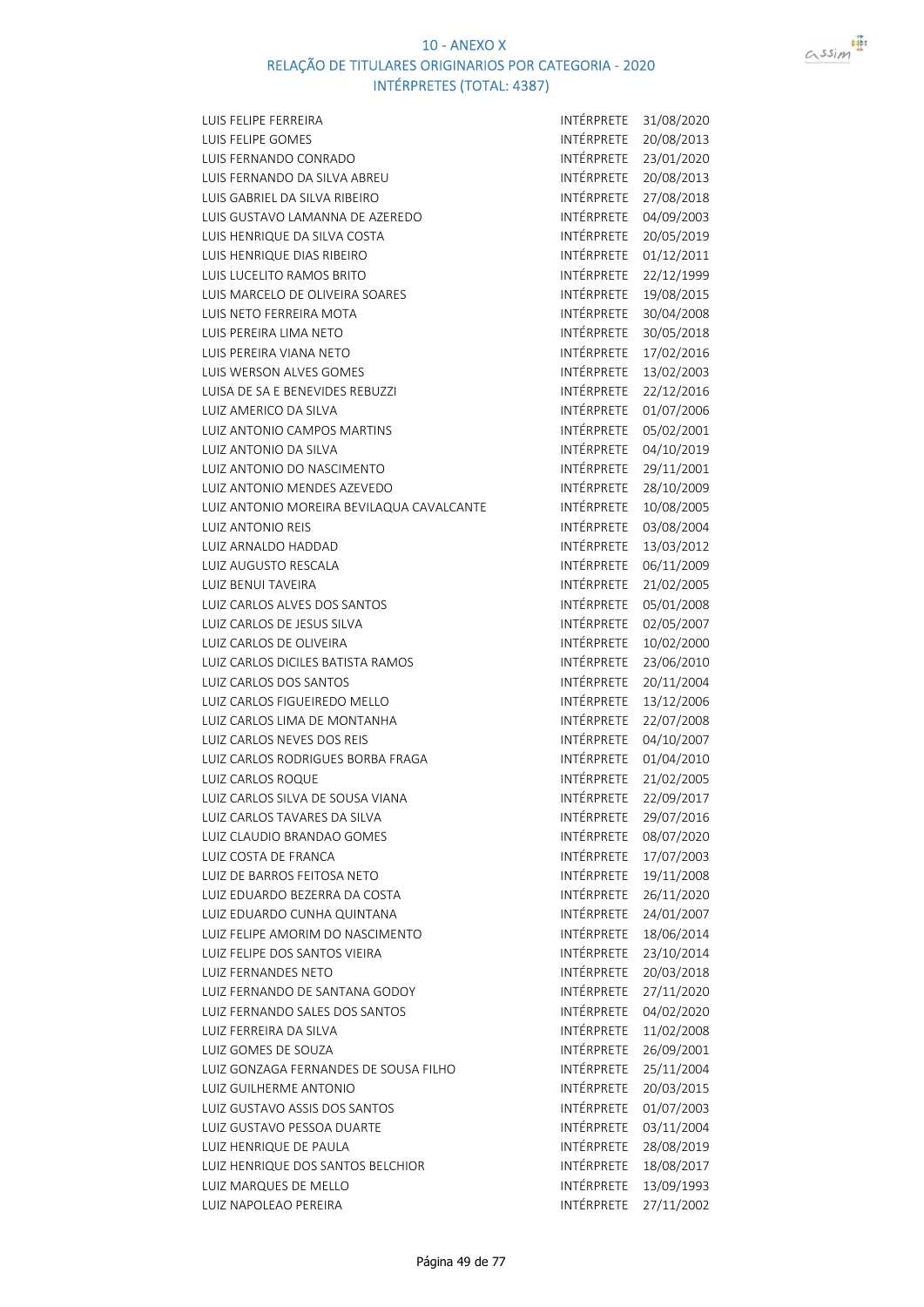

LUIZ PAULO DE OLIVEIRA COUTO **INTÉRPRETE** 10/08/1999 LUIZ PEDRO DE OLIVEIRA INTÉRPRETE 22/04/2008 LUIZ RICARDO GOMES DE ALELUIA INTÉRPRETE 27/06/2019 LUIZ RUBENS GERTRUDES **INTÉRPRETE** 29/08/2001 LUIZ TENORIO CAVALCANTE **INTÉRPRETE** 17/11/2016 LUIZ VERISSIMO DA SILVA INTÉRPRETE 23/05/2015 LUIZA ANTONIA PINTO DA COSTA INTÉRPRETE 27/11/2002 LULIA MARIA PEREIRA DIB INTÉRPRETE 21/11/2017 LUPICINIO MORAIS RODRIGUES **INTÉRPRETE** 16/05/1992 LUTIANO DE LIMA FERREIRA INTÉRPRETE 01/08/2020 LUZENILDO PEREIRA DA SILVA internacional de intérprete 10/01/2000 LYDIO TOMAS PEREIRA **INTÉRPRETE** 23/01/2008 LYGIA RAQUEL LIMA CORDEIRO INTÉRPRETE 21/09/2018 MACALISTER PERES BORGES INTÉRPRETE 10/03/2010 MACIEL COELHO PEREIRA **INTÉRPRETE** 23/02/2007 MACIEL ROSA INTÉRPRETE 15/04/2016 MADELON CORTES MONTEIRO **INTÉRPRETE** 25/04/2009 MAELI MIRANDA FERREIRA INTÉRPRETE 22/04/2008 MAGDIELY FERREIRA MORAIS **INTÉRPRETE** 26/03/2019 MAGNO CABRAL DE ALMEIDA INTÉRPRETE 26/09/2008 MAGNO RONAN SIMOES **INTÉRPRETE** 18/04/2001 MAIKE DE JESUS SANTOS INTÉRPRETE 29/07/2020 MAILY SILVA VENANCIO **INTÉRPRETE 27/08/2020** MAINER LIMA DA SILVA INTÉRPRETE 07/08/2020 MAIRA JUNQUEIRA AMZALAK INTÉRPRETE 17/03/2005 MANASSES DA SILVA CAMPOS **INTÉRPRETE** 17/07/2003 MANASSES LUCIO DA SILVA INTÉRPRETE 01/09/2020 MANOEL ANGELO GONCALVES **INTÉRPRETE** 05/11/2005 MANOEL CARNEIRO MATOS NETO INTÉRPRETE 22/10/2014 MANOEL COSTA PEREIRA INTÉRPRETE 21/10/2004 MANOEL DA SILVA GONCALVES **INTÉRPRETE** 04/04/2001 MANOEL DE LIMA RODRIGUES **INTÉRPRETE** 18/05/2011 MANOEL DE SOUZA LIMA INTÉRPRETE 17/04/2007 MANOEL DE SOUZA SARAIVA INTÉRPRETE 20/05/2004 MANOEL DOS SANTOS OLIVEIRA INTÉRPRETE 31/05/2001 MANOEL DUBEUX LEAO NETO **INTÉRPRETE** 13/03/1982 MANOEL ELISIO FEIJAO JUNIOR INTÉRPRETE 08/05/2006 MANOEL FRANCISCO DA SILVA INTÉRPRETE 20/10/2017 MANOEL FRANCISCO VIEGAS **INTÉRPRETE** 31/05/2001 MANOEL IVAN DA SILVA INTÉRPRETE 31/07/2002 MANOEL IZIDIO DA SILVA INTÉRPRETE 11/12/2013 MANOEL IZIDIO DA SILVA IRMAO INTÉRPRETE 11/12/2013 MANOEL JOSE ALVES FILHO **INTÉRPRETE** 24/02/2003 MANOEL JOSE DE LIMA NETO **INTÉRPRETE** 16/03/2006 MANOEL JOSE SANTANA INTÉRPRETE 06/01/2000 MANOEL LIRA ALVES SIQUEIRA INTÉRPRETE 22/06/2016 MANOEL LOPES GALVAO **INTÉRPRETE** 01/10/2003 MANOEL MESSIAS DE JESUS **INTÉRPRETE** 01/06/2007 MANOEL MESSIAS DO NASCIMENTO SILVA INTÉRPRETE 21/08/2013 MANOEL MESSIAS ROCHA JUNIOR INTÉRPRETE 20/10/2017 MANOEL OLIMPIO FERREIRA INTÉRPRETE 30/03/2007 MANOEL PEREIRA DA SILVA SEGUNDO INTÉRPRETE 04/04/2008 MANOEL PESSOA DE HOLANDA IRMAO INTÉRPRETE 02/11/2006 MANOEL RAMOS RIOS **INTÉRPRETE** 03/08/2005 MANOEL REIS DOS ANJOS **INTÉRPRETE** 11/06/2010 MANOEL ROBERTO GUINE INTÉRPRETE 04/04/2008 MANOEL RODRIGUES DE SOUSA INTÉRPRETE 23/04/2003

 $assim$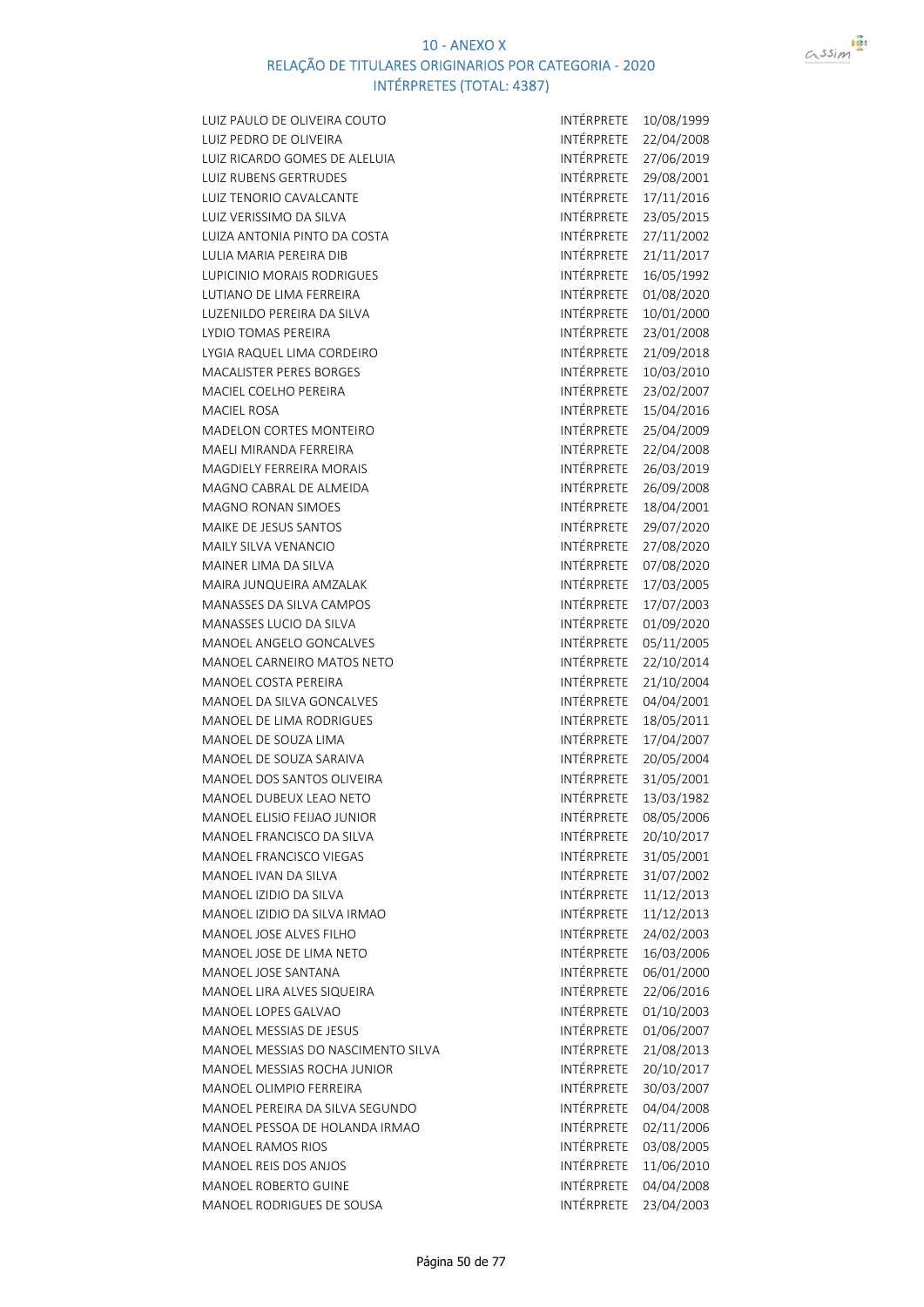



| MANOEL ROMAO PINHEIRO                                     | INTÉRPRETE               | 18/09/1999 |
|-----------------------------------------------------------|--------------------------|------------|
| MANOEL VALDERI DA SILVA JUNIOR                            | INTÉRPRETE               | 11/03/2019 |
| MANOELA CASTRO DE OLIVEIRA                                | INTÉRPRETE               | 13/03/2012 |
| <b>MANUEL GASPAR DO VALE</b>                              | INTÉRPRETE               | 19/10/2007 |
| MANUEL SEBASTIAO DOS SANTOS                               | INTÉRPRETE               | 03/03/2011 |
| MARCEL CAMARGO E GODOY                                    | INTÉRPRETE               | 14/01/1999 |
| MARCEL COSTA DE OLIVEIRA                                  | INTÉRPRETE               | 04/08/2005 |
| MARCELA CHOLODOVSKI DE BIASI                              | INTÉRPRETE               | 11/03/2008 |
| MARCELA MARIA MELO PEREIRA                                | INTÉRPRETE               | 13/07/2020 |
| MARCELLE DE OLIVEIRA COUTO                                | INTÉRPRETE               | 03/05/2006 |
| MARCELLO ALVES MOURA                                      | INTÉRPRETE               | 12/12/2002 |
| MARCELLO AUGUSTO ARAUJO DA SILVA                          | INTÉRPRETE               | 11/07/2011 |
| MARCELLO COSTA BASTOS                                     | INTÉRPRETE               | 27/11/2006 |
| MARCELLO GONCALVES                                        | INTÉRPRETE               | 20/11/2002 |
| MARCELLO SANTANA FERREIRA                                 | INTÉRPRETE               | 14/09/1999 |
| <b>MARCELO ALVES CABRAL</b>                               | INTÉRPRETE               | 15/09/1999 |
| MARCELO ARAGAO GURGEL                                     | INTÉRPRETE               | 04/04/2008 |
| MARCELO AVELINO DOS SANTOS                                | INTÉRPRETE               | 23/01/2016 |
| MARCELO AZEVEDO JESUINO                                   | INTÉRPRETE               | 23/08/2004 |
| MARCELO BASTOS PEREIRA                                    | INTÉRPRETE               | 14/11/2019 |
| MARCELO BATISTA DOS SANTOS                                | INTÉRPRETE               | 25/02/2016 |
| <b>MARCELO BORGES DE SANTANA</b>                          | INTÉRPRETE               | 05/11/2009 |
| <b>MARCELO CECCON</b>                                     | INTÉRPRETE               | 01/02/2011 |
| MARCELO CORREIA OLIVEIRA                                  | INTÉRPRETE               | 13/03/2000 |
| <b>MARCELO COUTO SANCHES</b>                              | INTÉRPRETE               | 19/12/2002 |
| <b>MARCELO CRUZ</b>                                       | INTÉRPRETE               | 12/11/2008 |
| MARCELO DE ALMEIDA RIBEIRO                                | INTÉRPRETE               | 24/01/2007 |
| MARCELO DE LIMA RODRIGUEZ                                 | INTÉRPRETE               | 04/08/2005 |
| <b>MARCELO DE SOUZA</b>                                   | INTÉRPRETE               | 28/03/2007 |
| MARCELO DE VICO                                           | INTÉRPRETE               | 29/09/2006 |
| MARCELO DIAS BRESSANE                                     | INTÉRPRETE               | 28/05/2013 |
| MARCELO DOS SANTOS                                        | INTÉRPRETE               | 29/11/1999 |
| <b>MARCELO DUARTE MOTA SALES</b>                          | INTÉRPRETE               | 30/03/2017 |
| MARCELO FERREIRA LIMA                                     | INTÉRPRETE               | 28/10/2004 |
| MARCELO GOMES OLIVEIRA                                    | INTÉRPRETE               | 15/12/2006 |
|                                                           | INTÉRPRETE               |            |
| MARCELO HENRIQUE ALVES DA CUNHA                           | INTÉRPRETE               | 11/03/2000 |
| MARCELO JOSE DE A. BORGES<br>MARCELO JOSE DE SOUZA        | INTÉRPRETE               | 22/10/1999 |
|                                                           |                          | 21/05/2012 |
| MARCELO JUSTINO DE MORAES                                 | INTÉRPRETE               | 28/07/2016 |
| MARCELO LIMA MAIA CAVALCANTI                              | INTÉRPRETE               | 22/06/2016 |
| MARCELO LUIS DA SILVA MOREIRA<br>MARCELO MADEIRA DA SILVA | INTÉRPRETE<br>INTÉRPRETE | 27/05/2019 |
|                                                           |                          | 23/05/2005 |
| MARCELO MELHADO RUBIO                                     | <b>INTÉRPRETE</b>        | 30/08/2005 |
| MARCELO NOGUEIRA DOS SANTOS BONIN                         | INTÉRPRETE               | 12/12/2016 |
| <b>MARCELO NOGUEIRA MATTOS</b>                            | INTÉRPRETE               | 28/08/1999 |
| MARCELO OLIVEIRA CAMPONEZ                                 | INTÉRPRETE               | 31/10/2006 |
| MARCELO PACHECO DE CARVALHO                               | INTÉRPRETE               | 06/05/2004 |
| MARCELO PACHECO MARAGLIANO                                | INTÉRPRETE               | 28/03/2018 |
| MARCELO PENTEADO LACUSTA                                  | INTÉRPRETE               | 26/11/2008 |
| MARCELO PRADO DE NOVAES                                   | INTÉRPRETE               | 30/01/2008 |
| MARCELO RANDEMARK GALVAO                                  | INTÉRPRETE               | 31/03/2005 |
| MARCELO ROBSON DE SOUSA COELHO                            | INTÉRPRETE               | 19/05/2014 |
| MARCELO SANTANA DE ALMEIDA                                | INTÉRPRETE               | 26/01/2010 |
| MARCELO SILVA DA CRUZ                                     | INTÉRPRETE               | 14/02/2005 |
| MARCELO TADEU BARREIRA                                    | INTÉRPRETE               | 13/02/2003 |
| MARCELO TORRES DA SILVA                                   | INTÉRPRETE               | 22/06/2016 |
| MARCELO VALDO CARDOSO DOS SANTOS                          | INTÉRPRETE               | 12/06/2003 |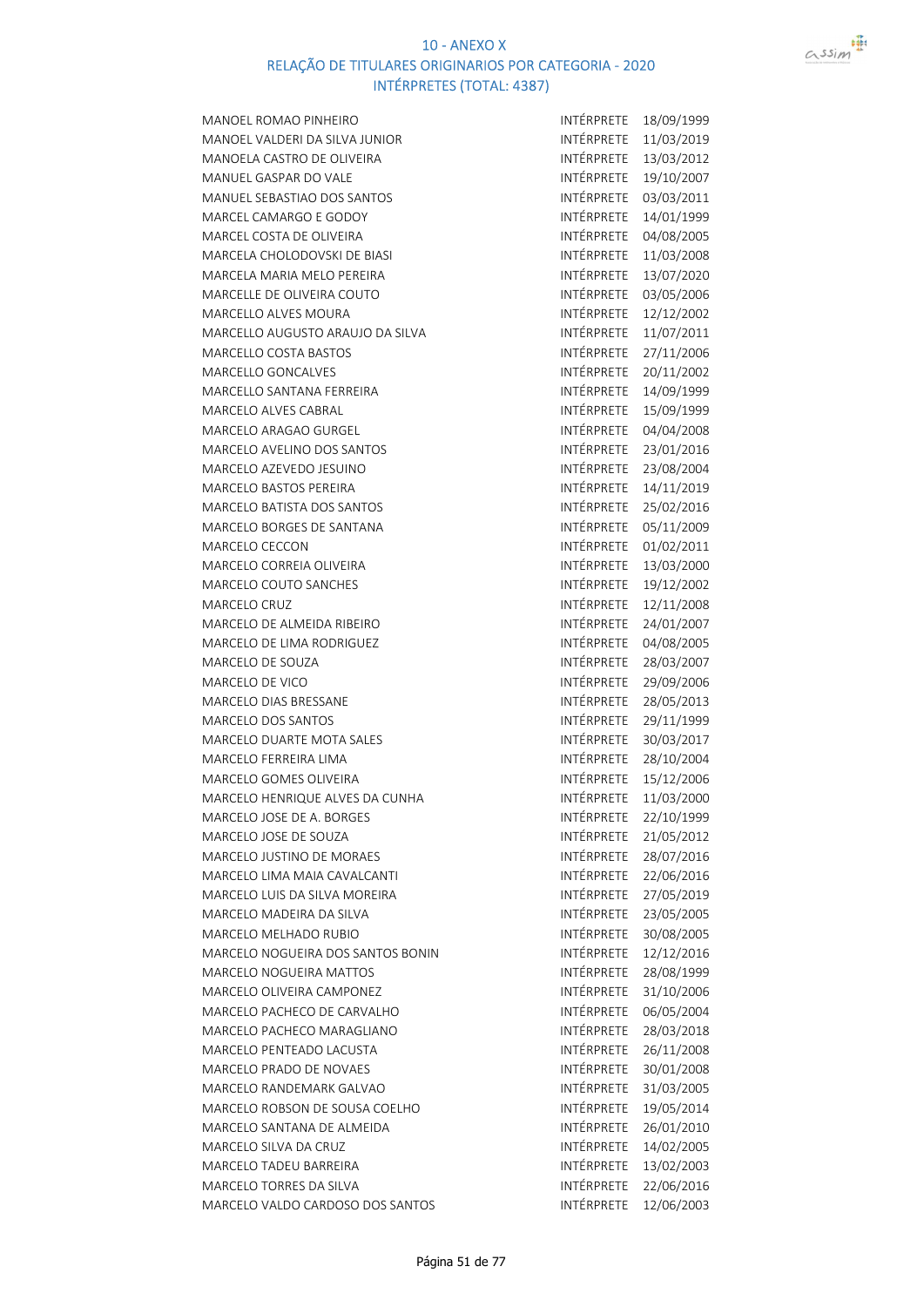

| MARCELO VELASCO ARRUETA CAMELO                                        | INTÉRPRETE               | 06/06/2006               |
|-----------------------------------------------------------------------|--------------------------|--------------------------|
| MARCIA COSTA DE CARVALHO                                              | <b>INTÉRPRETE</b>        | 23/10/2003               |
| MARCIA DA SILVA MOREIRA                                               | INTÉRPRETE               | 18/07/1991               |
| MARCIA DE AQUINO SIQUEIRA                                             | INTÉRPRETE               | 29/11/2004               |
| <b>MARCIA MENEZES SANTOS</b>                                          | INTÉRPRETE               | 11/06/2013               |
| MARCIA REGINA ARAUJO FARIAS DE OLIVEIRA                               | INTÉRPRETE               | 16/04/2009               |
| <b>MARCIA VASCONSELLOS DOS SANTOS</b>                                 | INTÉRPRETE               | 24/01/2003               |
| MARCIANA EVANGELISTA DE OLIVEIRA                                      | INTÉRPRETE               | 03/03/2011               |
| <b>MARCIBRON JOSE DOS SANTOS</b>                                      | INTÉRPRETE               | 03/03/2016               |
| <b>MARCILIO FIRMINO DOS SANTOS</b>                                    | INTÉRPRETE               | 22/06/2016               |
| MARCILIO GURGEL AMARO SILVA                                           | INTÉRPRETE               | 06/05/2011               |
| <b>MARCILIO GUSTAVO DOS SANTOS</b>                                    | INTÉRPRETE               | 23/05/2014               |
| <b>MARCIMINO ALVES DOS SANTOS</b>                                     | INTÉRPRETE               | 12/09/2003               |
| <b>MARCIO ADAO NOGUEIRA</b>                                           | INTÉRPRETE               | 03/09/2008               |
| <b>MARCIO ALVES CABRAL</b>                                            | INTÉRPRETE               | 15/09/1999               |
| <b>MARCIO ANTONIO DE MORAES</b>                                       | INTÉRPRETE               | 30/12/2009               |
| <b>MARCIO AUGUSTO FERREIRA</b>                                        | INTÉRPRETE               | 20/05/2013               |
| <b>MARCIO AUGUSTO MELISCKI</b>                                        | <b>INTÉRPRETE</b>        | 28/08/2017               |
| <b>MARCIO CRISTIANO BORTOLOT</b>                                      | INTÉRPRETE               | 19/10/2015               |
| <b>MARCIO DA SILVA PEREIRA</b>                                        | INTÉRPRETE               | 22/01/2010               |
| MARCIO DE ALMEIDA RODRIGUES FAGO                                      | INTÉRPRETE               | 23/09/2008               |
| <b>MARCIO DE PAULA OLIVEIRA</b>                                       | <b>INTÉRPRETE</b>        | 18/01/2000               |
| <b>MARCIO DIAS BONILHA</b>                                            | <b>INTÉRPRETE</b>        | 24/11/2009               |
| <b>MARCIO ERCULANO DE FREITAS</b>                                     | INTÉRPRETE               | 20/02/2006               |
| MARCIO GERIANIO DOS SANTOS DE OLIVEIRA                                | INTÉRPRETE               | 21/08/2019               |
| MARCIO GLEIDE DE OLIVEIRA                                             | INTÉRPRETE               | 13/02/2007               |
| MARCIO JOAO DE ASSUNCAO                                               | INTÉRPRETE               | 24/04/2013               |
| <b>MARCIO JOEL MOREIRA</b>                                            | INTÉRPRETE               | 16/02/2009               |
| <b>MARCIO JOSE DA SILVA</b>                                           | INTÉRPRETE               | 24/11/2010               |
| <b>MARCIO JOSE RODRIGUES</b>                                          | INTÉRPRETE               | 30/04/2003               |
| MARCIO MOUZINHO DA SILVA                                              | INTÉRPRETE               | 01/04/2009               |
| MARCIO ROBERTO CAMPOS                                                 | INTÉRPRETE               | 14/10/2019               |
| MARCIO ROBERTTI RAMALHO DA CUNHA                                      | INTÉRPRETE               | 01/08/2003               |
| <b>MARCIO RODRIGUES DOS SANTOS</b>                                    | INTÉRPRETE               | 23/09/2015               |
| MARCIO SEVERINO RODRIGUES                                             | INTÉRPRETE               | 29/01/2010               |
| MARCIO SILVIO COTTI DE MIRANDA                                        | INTÉRPRETE 02/08/2019    |                          |
| MARCIO SOARES ALEXANDRE                                               | INTÉRPRETE               | 07/05/2009               |
| <b>MARCIO SOUSA MARTINS</b>                                           | INTÉRPRETE               | 08/09/2004               |
| MARCIO TEIXEIRA PRIMO                                                 | INTÉRPRETE               | 18/07/2007               |
| MARCIO TEIXEIRA RODRIGUES                                             | INTÉRPRETE               | 31/01/2001               |
| MARCIO WEVERTON VIEIRA MELO                                           | INTÉRPRETE               | 16/05/2013               |
| MARCIONES ANTONIO DO NASCIMENTO                                       | INTÉRPRETE               | 27/06/2019               |
| MARCO ANTONIO AFONSO BOAVENTURA                                       | INTÉRPRETE               | 21/10/2003               |
| MARCO ANTONIO CARDOSO LIMA                                            | INTÉRPRETE               | 05/01/2008               |
| MARCO ANTONIO CRUZ MELITO                                             | INTÉRPRETE               | 14/02/2003               |
| <b>MARCO ANTONIO DA SILVA</b>                                         |                          | 17/05/2010               |
| MARCO ANTONIO DELLALIBERA                                             |                          |                          |
|                                                                       | INTÉRPRETE               |                          |
|                                                                       | INTÉRPRETE               | 18/08/1999               |
| MARCO ANTONIO FRANCA DE ALBUQUERQUE                                   | INTÉRPRETE               | 12/04/2004               |
| <b>MARCO ANTONIO PENNA ARAUJO</b><br>MARCO ANTONIO ROCHA DELLA FAVERA | INTÉRPRETE<br>INTÉRPRETE | 07/11/2003               |
| <b>MARCO ANTONIO ZANNINI</b>                                          |                          | 28/06/2017               |
| MARCO AURELIO DE MATTOS                                               | INTÉRPRETE               | 20/09/2006               |
| MARCO AURELIO SA                                                      | INTÉRPRETE<br>INTÉRPRETE | 05/02/2013               |
|                                                                       |                          | 03/10/2017               |
| MARCO DE VITA CAMPOS<br>MARCOS ANDERSON GOMES DA SILVA                | INTÉRPRETE               | 01/11/2007               |
| MARCOS ANDRE DE LIMA                                                  | INTÉRPRETE<br>INTÉRPRETE | 06/03/2009<br>22/06/2016 |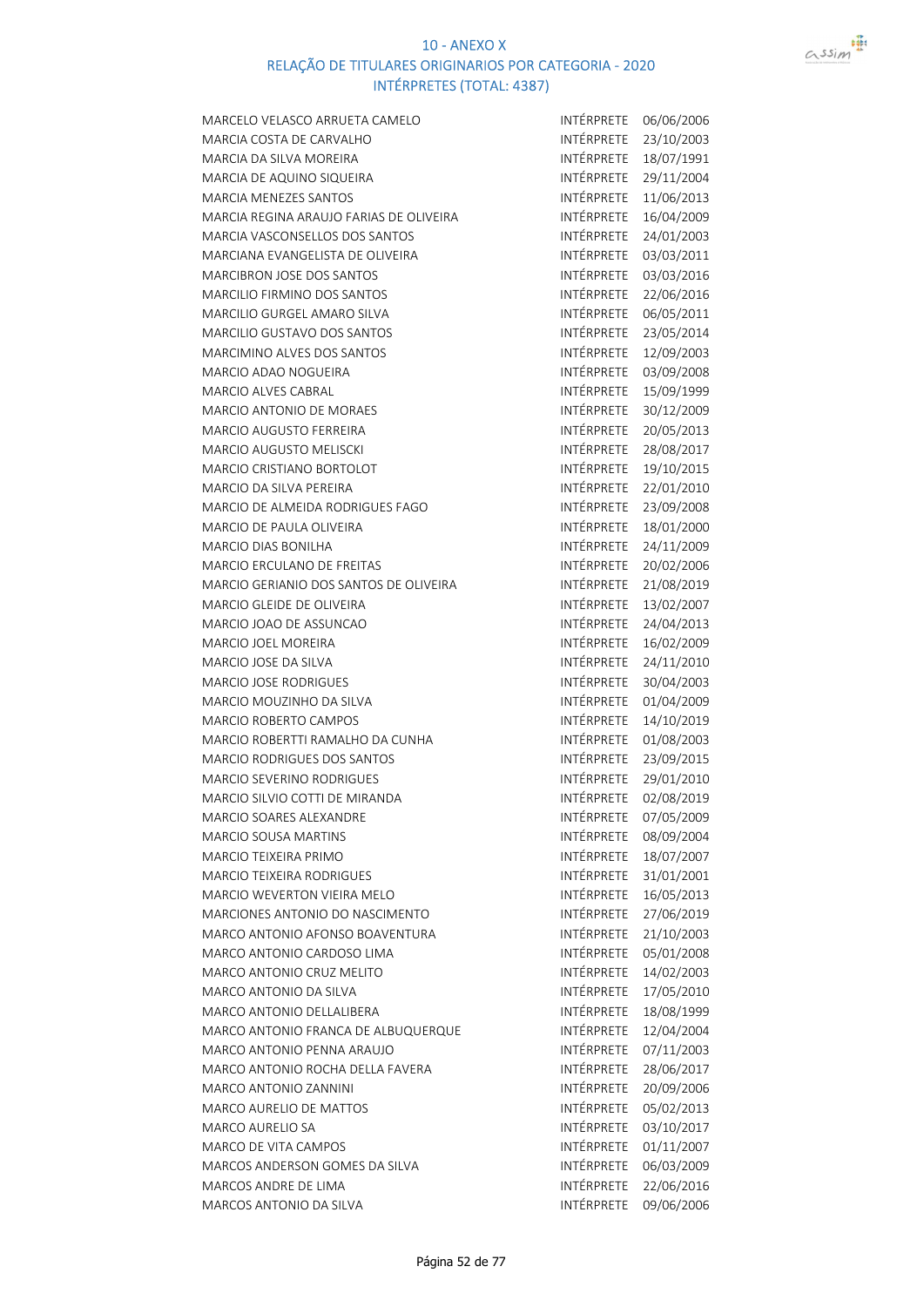

| <b>MARCOS ANTONIO DOS SANTOS FREIRES</b>    | INTÉRPRETE        | 18/07/2017 |
|---------------------------------------------|-------------------|------------|
| MARCOS ANTONIO FERREIRA SOARES              | INTÉRPRETE        | 25/09/2019 |
| MARCOS ANTONIO JOAZEIRO                     | INTÉRPRETE        | 18/09/2001 |
| MARCOS ANTONIO MAIA NOGUEIRA FILHO          | INTÉRPRETE        | 21/03/2017 |
| MARCOS ANTONIO SALVINO DA SILVA             | INTÉRPRETE        | 27/11/2002 |
| <b>MARCOS ANTONIO SOARES</b>                | INTÉRPRETE        | 07/06/2001 |
| <b>MARCOS AUGUSTO GALVAO ARRAIS</b>         | INTÉRPRETE        | 29/04/2002 |
| <b>MARCOS AURELIO DA SILVA</b>              | INTÉRPRETE        | 27/01/2005 |
| MARCOS AURELIO SARAIVA DE ALMEIDA           | <b>INTÉRPRETE</b> | 31/01/2008 |
| MARCOS AZEVEDO GOMES DA SILVA               | <b>INTÉRPRETE</b> | 15/10/2020 |
| <b>MARCOS BORGES DE SANTANA</b>             | INTÉRPRETE        | 17/09/2009 |
| <b>MARCOS CESAR GAMA ALVES</b>              | INTÉRPRETE        | 05/06/2003 |
| MARCOS CESAR PURCHIO ZINGRA                 | INTÉRPRETE        | 02/10/2020 |
| <b>MARCOS DE SOUZA</b>                      | INTÉRPRETE        | 26/07/2010 |
| <b>MARCOS DIOGENES PITA MAXIMO</b>          | INTÉRPRETE        | 10/05/2016 |
| <b>MARCOS ESTEVAM BARBOSA</b>               | INTÉRPRETE        | 04/10/2005 |
| MARCOS EVANGELISTA CARVALHO                 | <b>INTÉRPRETE</b> | 06/09/2006 |
| <b>MARCOS FABER DA SILVA JUNIOR</b>         | <b>INTÉRPRETE</b> | 26/10/2016 |
| <b>MARCOS FERMINO PEREIRA</b>               | <b>INTÉRPRETE</b> | 06/11/2004 |
| <b>MARCOS GOMES DE ARAUJO</b>               | <b>INTÉRPRETE</b> | 04/08/2005 |
| <b>MARCOS GROSSMANN ALVES</b>               | INTÉRPRETE        | 19/10/2018 |
| MARCOS HIAGO OLIVEIRA DO NASCIMENTO         | <b>INTÉRPRETE</b> | 21/08/2014 |
| MARCOS KALEBE MOURA DA COSTA                | INTÉRPRETE        | 21/11/2017 |
| <b>MARCOS PATRICIO GUILHERME</b>            | INTÉRPRETE        |            |
|                                             | INTÉRPRETE        | 08/07/2008 |
| MARCOS PESSOA DE HOLANDA                    | INTÉRPRETE        | 27/07/2006 |
| MARCOS RAMALHO DE ARAUJO                    |                   | 06/12/2007 |
| <b>MARCOS ROBERTO DA SILVA BRUNHOLI</b>     | INTÉRPRETE        | 04/04/2007 |
| <b>MARCOS RODRIGUES DO NASCIMENTO</b>       | INTÉRPRETE        | 20/05/2005 |
| <b>MARCOS SOARES DE MOURA</b>               | INTÉRPRETE        | 25/05/2007 |
| <b>MARCUS ANTONIO MARIANO DE BARROS</b>     | <b>INTÉRPRETE</b> | 30/07/2003 |
| MARCUS ANTONIO SAMPAIO MOURA                | INTÉRPRETE        | 05/02/2020 |
| MARCUS AURELIO CASTELO BRANCO FORTALEZA     | INTÉRPRETE        | 22/05/2020 |
| MARCUS JONAS MONTEIRO                       | INTÉRPRETE        | 27/11/2002 |
| <b>MARCUS MACHADO PEREIRA</b>               | INTÉRPRETE        | 07/10/2009 |
| MARCUS MANAKO                               | INTÉRPRETE        | 02/12/2002 |
| <b>MARCUS VIANA</b>                         | INTÉRPRETE        | 25/07/2000 |
| MARCUS VINICIUS CAVALCANTI BARROS           | INTÉRPRETE        | 12/03/2009 |
| MARCUS VINICIUS FARIAS RIBEIRO              | INTÉRPRETE        | 02/10/2020 |
| MARCUS VINICIUS GOMES DE SENA               | INTÉRPRETE        | 31/10/2006 |
| MARCUS VINICIUS PEREIRA DA COSTA            | INTÉRPRETE        | 11/11/2016 |
| MARGARETH DAREZZO                           | INTÉRPRETE        | 29/10/2007 |
| MARIA ADEILDA PEREIRA ARAUJO                | INTÉRPRETE        | 09/03/2006 |
| MARIA ADRIANA CARNEIRO MAGALHAES            | INTÉRPRETE        | 13/07/2020 |
| MARIA ALICE DOS SANTOS                      | INTÉRPRETE        | 14/07/2015 |
| MARIA ANGELICA AMARAL DA CONCEICAO          | INTÉRPRETE        | 24/01/2003 |
| MARIA ANTONIA CARDOSO                       | INTÉRPRETE        | 08/11/2002 |
| MARIA APARECIDA CHAVES FERREIRA             | INTÉRPRETE        | 09/09/2010 |
| MARIA APARECIDA DA SILVA                    | INTÉRPRETE        | 03/04/2003 |
| MARIA APARECIDA DE LIMA ALVES               | INTÉRPRETE        | 20/07/2005 |
| MARIA APARECIDA OLPE                        | INTÉRPRETE        | 04/05/2001 |
| MARIA APARECIDA SOUZA LACERDA               | INTÉRPRETE        | 28/02/2011 |
| MARIA AUXILIADORA RODRIGUES MARQUES         | INTÉRPRETE        | 27/11/2002 |
| MARIA AYRTES CAVALCANTE WOLINGER            | INTÉRPRETE        | 23/02/2012 |
| <b>MARIA CECILIA CAVALCANTE BENITES</b>     | INTÉRPRETE        | 24/01/2003 |
| MARIA CECILIA PEREIRA MAMEDE                | INTÉRPRETE        | 01/07/2003 |
| MARIA CLEIDIMAR MAIA SOUSA CRUZ DE OLIVEIRA | INTÉRPRETE        | 21/06/2013 |
| MARIA CRISTINA BORGE DA SILVA               | INTÉRPRETE        | 27/08/2019 |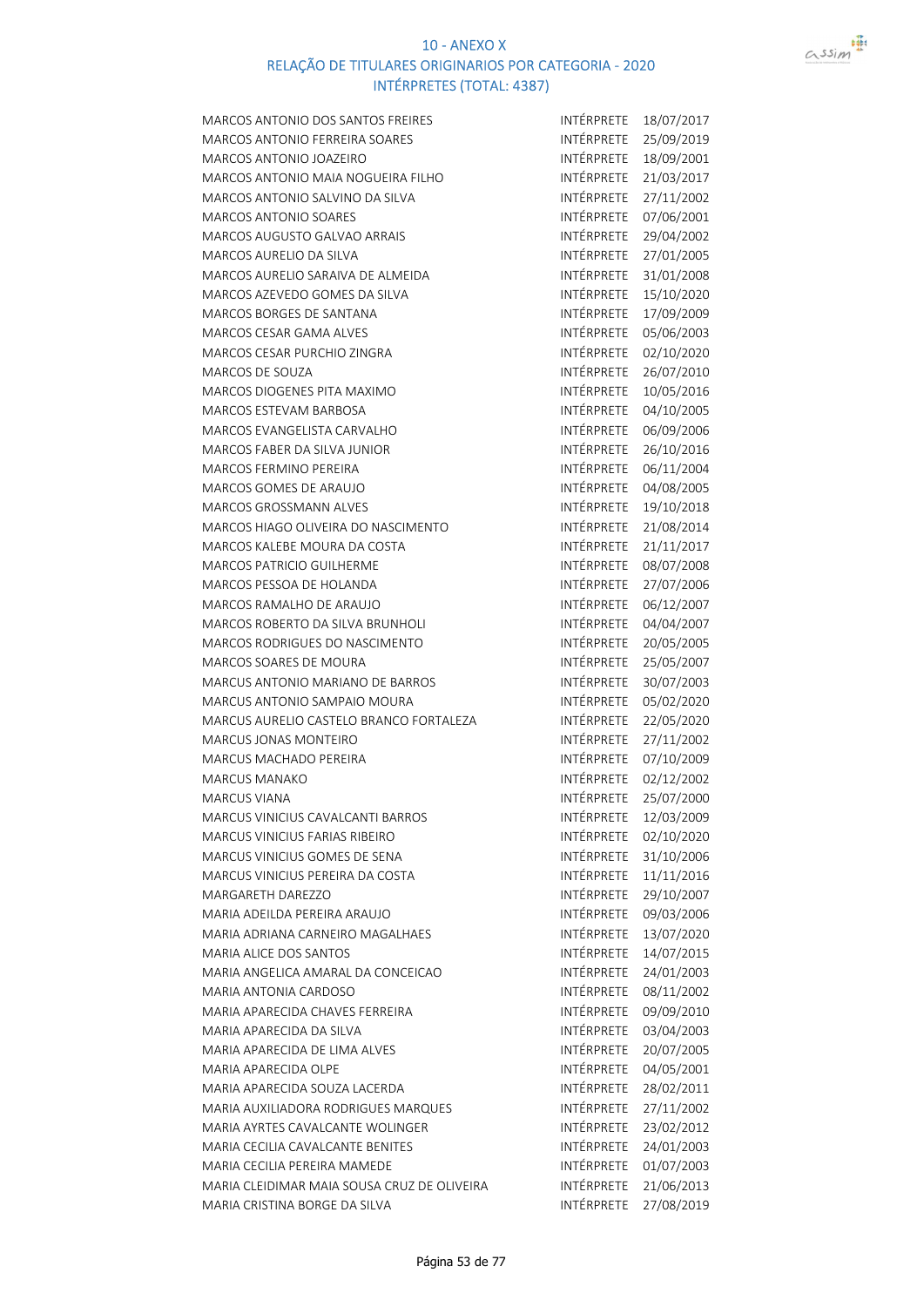

| MARIA CRISTOILMA ALMEIDA REGO             | INTÉRPRETE        | 05/02/2020 |
|-------------------------------------------|-------------------|------------|
| MARIA DA PENHA E. DAS CHAGAS              | INTÉRPRETE        | 27/11/2002 |
| MARIA DA SAUDE DE PAULA BLEASBY           | INTÉRPRETE        | 25/09/2004 |
| MARIA DAS DORES DA SILVA NOGUEIRA         | INTÉRPRETE        | 24/08/2020 |
| MARIA DAS GRACAS BRAZ DA SILVA            | INTÉRPRETE        | 27/11/2002 |
| MARIA DAS GRACAS COSTA DANTAS             | INTÉRPRETE        | 20/01/2017 |
| MARIA DAS GRACAS CUNHA DOS SANTOS         | INTÉRPRETE        | 21/08/2003 |
| MARIA DAS GRACAS RIOS GARZA               | <b>INTÉRPRETE</b> | 22/05/2018 |
| MARIA DE FATIMA CUNHA                     | INTÉRPRETE        | 21/11/2006 |
| MARIA DE FATIMA DE BRITO BEZERRA          | <b>INTÉRPRETE</b> | 11/06/2018 |
| MARIA DE FATIMA RODRIGUES GOES            | INTÉRPRETE        | 14/01/2008 |
| MARIA DE JESUS FERREIRA SANTOS            | INTÉRPRETE        | 08/03/2005 |
| MARIA DE LOURDES ALVES SANTOS             | INTÉRPRETE        | 11/12/2017 |
| MARIA DE LOURDES CARNEIRO                 | INTÉRPRETE        | 20/10/2017 |
| MARIA DO SOCORRO DE SOUSA BARROS          | INTÉRPRETE        | 12/09/2007 |
| MARIA DO SOCORRO SANTIAGO LIMA            | INTÉRPRETE        | 05/01/2008 |
| MARIA DO SOCORRO SANTOS DA SILVA          | INTÉRPRETE        | 11/12/2014 |
| MARIA EDUARDA CIPRIANO DA SILVA           | INTÉRPRETE        | 22/05/2020 |
| MARIA ELIENE TEIXEIRA SOUSA               | INTÉRPRETE        | 27/03/2008 |
| MARIA ELVIRA MARTINS DE ASSIS             | INTÉRPRETE        | 11/12/2013 |
| MARIA EMILIA GOULART DE ARAUJO            | INTÉRPRETE        | 25/11/2002 |
| MARIA EMILIA SILVA DE OLIVEIRA            | INTÉRPRETE        | 26/08/2015 |
| MARIA ERIKA BERNARDINO DA SILVA           | INTÉRPRETE        | 18/08/2015 |
| MARIA FATIMA JANNUZZI DE OLIVEIRA FARINHA | INTÉRPRETE        | 31/05/2006 |
| <b>MARIA FERREIRA DOS SANTOS</b>          | INTÉRPRETE        | 11/08/2003 |
| MARIA GLEICIANE GOMES DA SILVA            | INTÉRPRETE        | 21/01/2009 |
| MARIA GLEICIANE LIMA DE SOUSA             | INTÉRPRETE        | 25/04/2016 |
| MARIA HELENA COSTA                        | INTÉRPRETE        | 06/06/2003 |
| MARIA HELENA FERREIRA MACHADO             | INTÉRPRETE        |            |
| MARIA HELENA MULLER SERIKAWA              | INTÉRPRETE        | 26/11/2001 |
| <b>MARIA HELENA NUNES NOVAIS</b>          | INTÉRPRETE        | 29/03/2000 |
|                                           | INTÉRPRETE        | 05/10/2007 |
| MARIA IVONEIDE COSTA ALVES                |                   | 11/04/2007 |
| MARIA JACY MACEDO GOMES                   | <b>INTÉRPRETE</b> | 16/03/2006 |
| MARIA JOANA DA COSTA DE SOUZA             | INTÉRPRETE        | 09/09/2002 |
| MARIA JOSE CARVALHO DE SALES              | INTÉRPRETE        | 05/05/2006 |
| MARIA JOSE DA SILVA                       | INTÉRPRETE        | 08/12/2005 |
| <b>MARIA JOSE GIL</b>                     | INTÉRPRETE        | 01/07/2004 |
| MARIA JOSE PEDROSA CAVALCANTE             | INTÉRPRETE        | 28/03/2016 |
| MARIA JULIA OLIVEIRA AGUIAR               | <b>INTÉRPRETE</b> | 04/12/2019 |
| MARIA LEIDIANE FARIAS PEREIRA             | INTÉRPRETE        | 26/08/2020 |
| MARIA LEONOR ALVES E SILVA                | INTÉRPRETE        | 27/11/2002 |
| MARIA LIDIA MARTUSCELLI                   | INTÉRPRETE        | 07/11/2001 |
| MARIA LINDACI VIEIRA PINHEIRO             | INTÉRPRETE        | 17/04/2002 |
| MARIA LUIZA TAVARES                       | INTÉRPRETE        | 27/11/2002 |
| MARIA MADALENA DA SILVA                   | INTÉRPRETE        | 14/03/2000 |
| MARIA MARGARIDA DE SOUZA                  | <b>INTÉRPRETE</b> | 23/10/2003 |
| MARIA MARLEIDE SILVA DE SOUZA             | INTÉRPRETE        | 19/11/2009 |
| MARIA MEL BARBOSA SILVA                   | INTÉRPRETE        | 23/10/2018 |
| MARIA MONIQUE DE SOUZA SANTOS             | INTÉRPRETE        | 01/12/2020 |
| MARIA NAGILA SOARES DA SILVA              | INTÉRPRETE        | 09/09/2020 |
| MARIA NILCE MURARI MACHUCA                | INTÉRPRETE        | 21/09/2006 |
| MARIA NIVIA ARAUJO DE ALMEIDA             | INTÉRPRETE        | 12/03/2010 |
| MARIA ODETE BRITO DE MIRANDA              | INTÉRPRETE        | 27/08/2011 |
| MARIA OSMARINA BRITO DOS SANTOS           | INTÉRPRETE        | 22/08/2008 |
| MARIA RITA DE CASSIA SCARAVELLI           | INTÉRPRETE        | 17/03/2000 |
| MARIA RITA DE MENEZES ANDRADE             | INTÉRPRETE        | 19/08/2015 |
| MARIA SOCORRO DO NASCIMENTO               | INTÉRPRETE        | 19/03/2007 |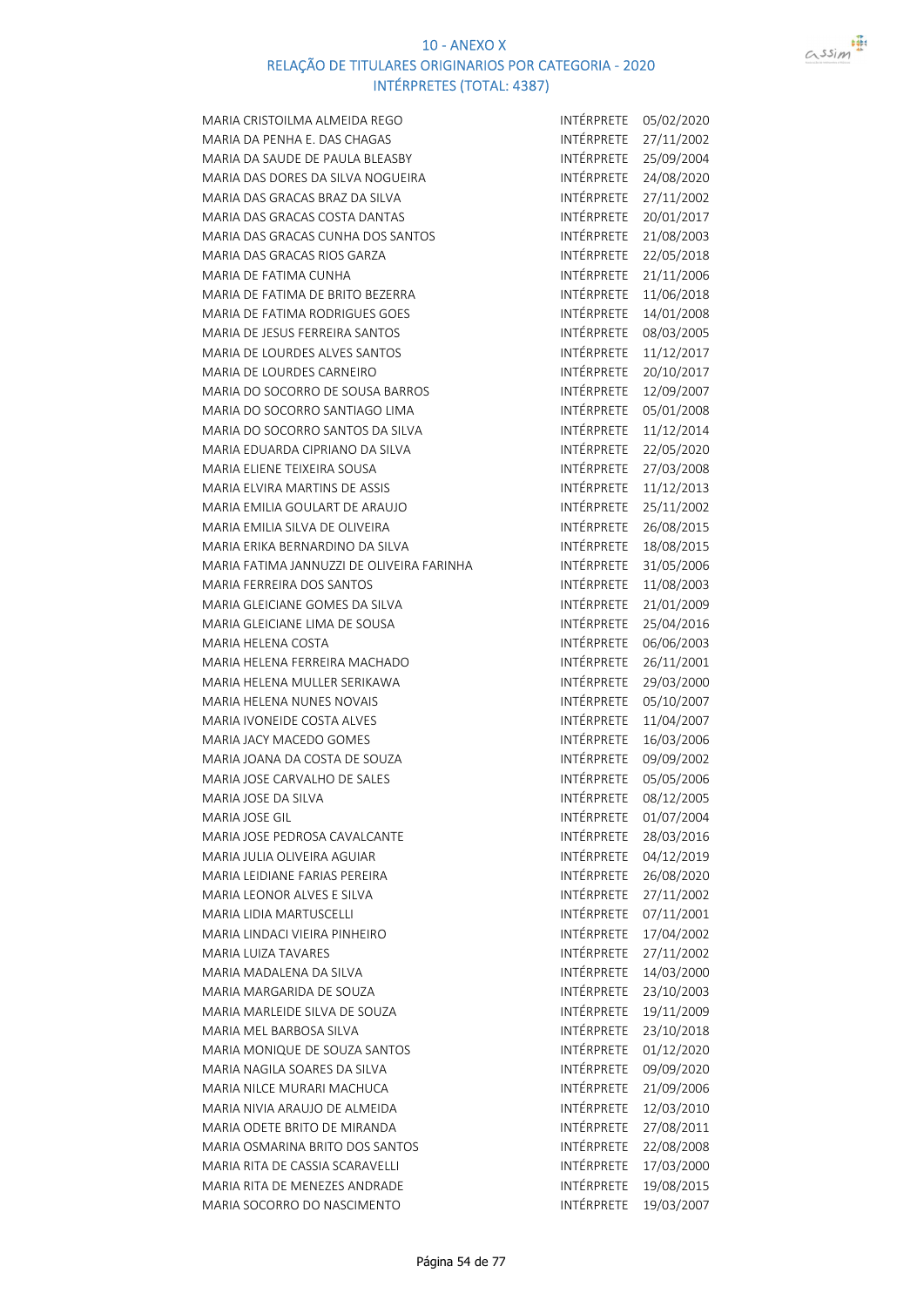

| MARIA SYLVANA DE ANDRADE PEREIRA       | INTÉRPRETE        | 27/11/2002 |
|----------------------------------------|-------------------|------------|
| MARIA VALDIRENE DOS SANTOS             | INTÉRPRETE        | 05/01/2008 |
| MARIA VILANIA NEVES SILVA              | INTÉRPRETE        | 23/10/2014 |
| MARIA ZELIA FERREIRA CAVALCANTE        | INTÉRPRETE        | 17/02/2009 |
| MARIANA CASTRO DOS SANTOS              | INTÉRPRETE        | 06/08/2019 |
| <b>MARIANA DOS SANTOS LEPORACE</b>     | INTÉRPRETE        | 23/07/2004 |
| <b>MARIANA MOREAU</b>                  | INTÉRPRETE        | 21/05/2002 |
| MARIANGELA MACIEL DE FIGUEIREDO        | INTÉRPRETE        | 17/07/2003 |
| MARILDA DA CONCEICAO DA SILVA          | INTÉRPRETE        | 01/03/2001 |
| MARILZA MARIANA CARDIA GUIMARAES SOUZA | INTÉRPRETE        | 24/11/2006 |
| <b>MARINA AFFAREZ</b>                  | INTÉRPRETE        | 18/02/2020 |
| MARINEIZ BELIZARIO DA SILVA            | INTÉRPRETE        | 06/03/2009 |
| MARINHO PEREIRA DE OLIVEIRA            | INTÉRPRETE        | 18/03/2008 |
| MARIO ALEXANDRE DE OLIVEIRA ALVES      | INTÉRPRETE        | 11/03/2009 |
| <b>MARIO ALVES GUIMARAES</b>           | INTÉRPRETE        | 24/11/2016 |
| <b>MARIO BRAGA SILVA</b>               | INTÉRPRETE        | 23/01/2009 |
| <b>MARIO CANONGE</b>                   | INTÉRPRETE        | 26/02/2014 |
| MARIO CASTILLO ROMERO                  | INTÉRPRETE        | 05/04/2007 |
| MARIO CORREIA DA SILVA FILHO           | INTÉRPRETE        | 27/11/2002 |
| MARIO DA SILVA SANTOS                  | INTÉRPRETE        | 18/10/1999 |
| MARIO HENRIQUE DE OLIVEIRA             | INTÉRPRETE        | 03/05/2018 |
| MARIO JORGE ASSUNCAO LIMA              | INTÉRPRETE        | 11/11/2016 |
| MARIO JORGE COLARES SANTANA JUNIOR     | INTÉRPRETE        | 06/08/2019 |
| MARIO LUIZ MOREIRA DA SILVA            | INTÉRPRETE        | 13/02/2004 |
| MARIO RAIMUNDO PEREIRA SIMOES          | INTÉRPRETE        | 19/04/2001 |
| <b>MARIO ROCCA JUNIOR</b>              | INTÉRPRETE        | 05/01/2008 |
| MARIO RODRIGO SANTOS SOBRAL DE SOUZA   | INTÉRPRETE        | 21/12/2004 |
| MARIO SERGIO DE PAULA CONCEICAO        | INTÉRPRETE        | 04/12/2006 |
| <b>MARIO SERGIO SANTOS</b>             | INTÉRPRETE        | 09/10/2019 |
| MARISA RENATA FERREIRA                 | INTÉRPRETE        | 14/10/2019 |
| <b>MARISVALDO BENTO</b>                | INTÉRPRETE        | 23/03/2016 |
| MARIVALDO FREITAS DA SILVA             | INTÉRPRETE        | 13/08/2008 |
| <b>MARJOLY NUNES ALVES</b>             | INTÉRPRETE        | 10/10/2019 |
| MARLEIDE NERES DE ALMEIDA              | INTÉRPRETE        | 16/04/2010 |
| <b>MARLEIDE SILLOS</b>                 | INTÉRPRETE        | 11/07/2006 |
| MARLENE APARECIDA GOMES AUGUSTO        | INTÉRPRETE        | 06/06/2007 |
| MARLENE APARECIDA LACERDA              | INTÉRPRETE        | 25/06/2003 |
| MARLIGIO VIEIRA TEIXEIRA               | <b>INTÉRPRETE</b> | 07/11/2003 |
| <b>MARLY DE BRITO RAMOS</b>            | INTÉRPRETE        | 14/09/2016 |
| MARTINHO GOMES FERNANDES NETO          | INTÉRPRETE        | 23/10/2003 |
| <b>MARX GAUDIO MOURA</b>               | INTÉRPRETE        | 21/08/2019 |
| MATEUS DE CASTRO MACHADO FREIRE        | INTÉRPRETE        | 30/07/2014 |
| MATEUS RODRIGO DOS SANTOS MENIN        | INTÉRPRETE        | 01/07/2015 |
| MATEUS SOUSA SILVA                     | INTÉRPRETE        | 19/02/2018 |
| <b>MATEUS WILLE</b>                    | INTÉRPRETE        | 07/10/2009 |
| MATHEU CARLOS DE MEDEIROS FIGUEIREDO   | INTÉRPRETE        | 19/04/2018 |
| MATHEUS ALCANTARA BATISTA              | INTÉRPRETE        | 26/05/2017 |
| MATHEUS CABRERA MARTINS RODRIGUES      | INTÉRPRETE        | 24/08/2018 |
| MATHEUS CORDEIRO                       | INTÉRPRETE        | 26/03/2014 |
| <b>MATHEUS DOMINGOS FRIAS</b>          | INTÉRPRETE        | 21/02/2017 |
| MATHEUS GADELHA MOREIRA                | INTÉRPRETE        | 01/05/2019 |
| <b>MATHEUS MAIA BARRETO MACIEL</b>     | INTÉRPRETE        | 22/04/2014 |
| MATHEUS MAIA DA SILVA TEIXEIRA         | INTÉRPRETE        | 18/02/2016 |
| MATHEUS MENDONCA MAXIMO                | INTÉRPRETE        | 04/10/2013 |
| MATHEUS MONTEIRO NOBRE                 | INTÉRPRETE        | 23/10/2020 |
| MATHEUS NOGUEIRA DE SOUSA              | INTÉRPRETE        | 21/10/2017 |
| MATHEUS RITHELE SANTOS LIMA            | INTÉRPRETE        | 23/10/2020 |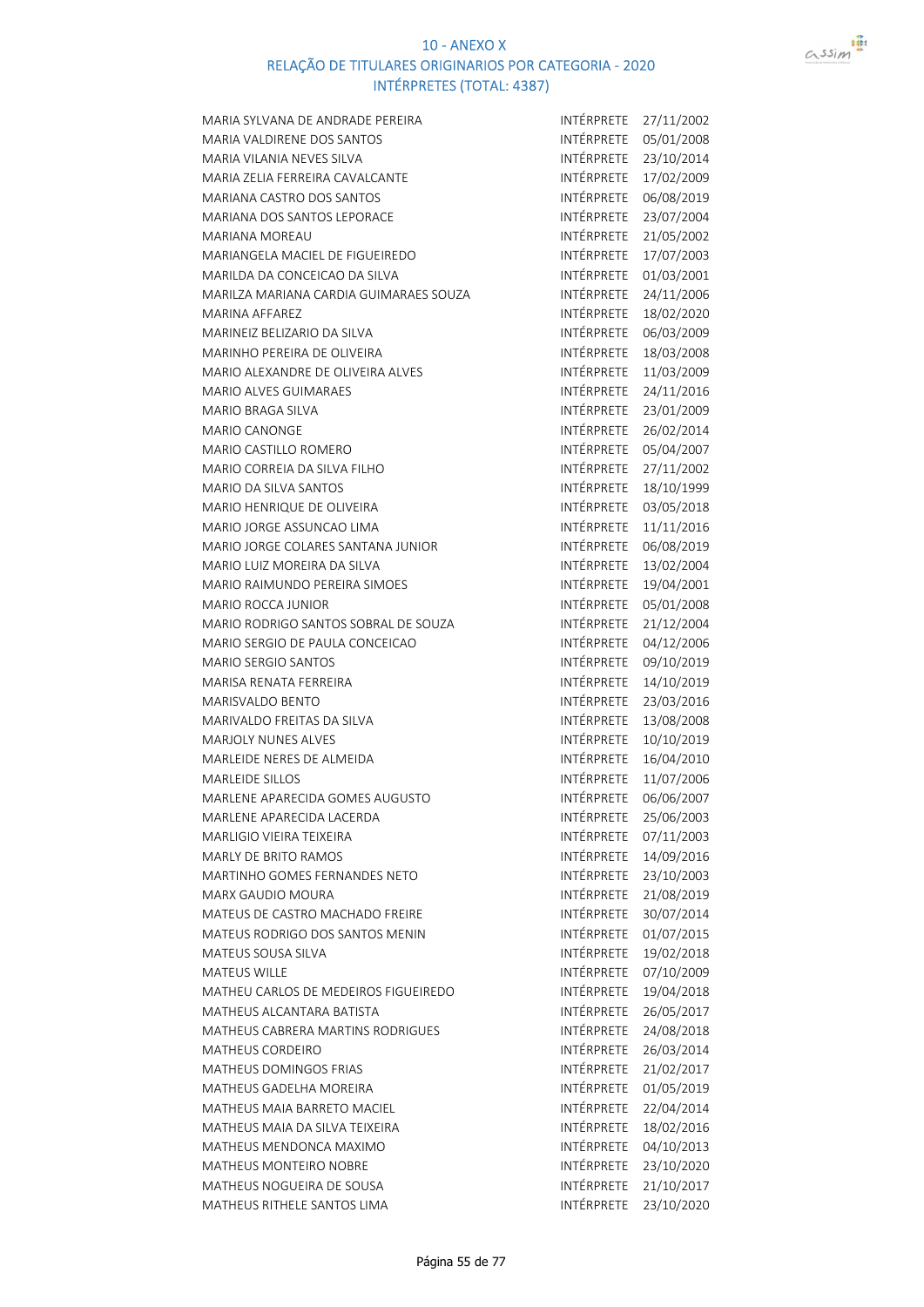

| MATHEUS SOARES DE FIGUEIREDO            | INTÉRPRETE        | 21/05/2013 |
|-----------------------------------------|-------------------|------------|
| MAURA FERREIRA DOS PASSOS DE JESUS      | INTÉRPRETE        | 14/09/2007 |
| <b>MAURICIO BATLOUNI</b>                | INTÉRPRETE        | 16/09/2014 |
| <b>MAURICIO BRITO DIAS</b>              | INTÉRPRETE        | 03/05/2019 |
| MAURICIO CEREBEL DA COSTA               | INTÉRPRETE        | 13/11/2020 |
| MAURICIO FRANCISCO DE BARROS            | INTÉRPRETE        | 24/03/2009 |
| <b>MAURICIO GASPAR</b>                  | INTÉRPRETE        | 21/09/2006 |
| <b>MAURICIO GUADRINI GARDENAL</b>       | INTÉRPRETE        | 06/11/2000 |
| <b>MAURICIO JOSE GOMES DA SILVA</b>     | INTÉRPRETE        | 16/10/2006 |
| <b>MAURICIO MATTOS SANTINI</b>          | INTÉRPRETE        | 02/07/2009 |
| MAURICIO NASCIMENTO SANTOS              | INTÉRPRETE        | 19/07/2018 |
| <b>MAURICIO PERES DA COSTA</b>          | INTÉRPRETE        | 17/07/2003 |
| MAURICIO PISANO DE OLIVEIRA ABRAHAMS    | INTÉRPRETE        | 28/06/2019 |
| <b>MAURICIO SANTOS</b>                  | INTÉRPRETE        | 03/04/2019 |
| <b>MAURICIO SOUZA DA SILVA</b>          | INTÉRPRETE        | 02/02/2007 |
| <b>MAURICIO TAKEDA E SOUSA</b>          | INTÉRPRETE        | 31/03/2005 |
| <b>MAURICIO TEODORO BARRA</b>           | INTÉRPRETE        | 15/08/1998 |
| <b>MAURICIO ZANETTI LEITE</b>           | INTÉRPRETE        | 23/12/1999 |
| <b>MAURILIO BERNARDINO DA COSTA</b>     | INTÉRPRETE        | 04/10/2019 |
| <b>MAURILIO GOMES DOS SANTOS</b>        | <b>INTÉRPRETE</b> | 20/10/2017 |
| MAURITA DE SOUSA BRASILEIRO             | INTÉRPRETE        | 12/06/2008 |
| MAURIZIA DE SOUSA BRASILEIRO            | INTÉRPRETE        | 12/06/2008 |
| MAURO CESAR PICCIONI MARQUES            | INTÉRPRETE        | 17/11/2004 |
| <b>MAURO DE SOUZA JUNIOR</b>            | INTÉRPRETE        | 09/10/2003 |
| MAURO GONCALVES DE ALMEIDA              | INTÉRPRETE        | 02/02/1998 |
| MAURO HENRIQUE FERREIRA DOS SANTOS      | INTÉRPRETE        | 05/04/2018 |
| <b>MAURO LUCIO BARBOSA</b>              | INTÉRPRETE        | 24/08/2000 |
| MAURO ONOFRE DA SILVA                   | INTÉRPRETE        | 17/10/2006 |
| <b>MAURO RODRIGUES DA SILVA</b>         | INTÉRPRETE        | 11/08/2006 |
| MAX BARRETO DE ALMEIDA                  | INTÉRPRETE        | 02/05/2007 |
| <b>MAX DOS ANJOS</b>                    | INTÉRPRETE        | 15/05/2008 |
| MAX WILLIAN VASCONCELOS TENORIO DE LIMA | <b>INTÉRPRETE</b> | 18/07/2017 |
| MAXIMILIANO DELGADO NOGUEIRA            | <b>INTÉRPRETE</b> | 21/08/2018 |
| MAXWELL FERNANDES DE MORAIS             | INTÉRPRETE        | 27/05/2004 |
| MAXWELL RODRIGUES DE ARAUJO             | INTÉRPRETE        | 16/10/2009 |
| MAYARA YNGRYD SANTANA SANTOS            | INTÉRPRETE        | 09/06/2009 |
| MAYCON DOUGLAS DA SILVA DIAS            | INTÉRPRETE        | 15/12/2016 |
| MAYKEL GLAUCIO ALVES CAMARA             | INTÉRPRETE        | 10/09/2003 |
| MAYKY CHAGAS SILVA                      | INTÉRPRETE        | 02/10/2020 |
| MAYNON ZENIEVESON RODRIGUES             | INTÉRPRETE        | 01/04/2009 |
| MAYRA GARCEZ MASSOT DE NOVAIS           | INTÉRPRETE        | 31/07/2020 |
| MAYRA MYLLENA HOLANDA VIDAL             | INTÉRPRETE        | 11/08/2016 |
| MAYSON PEROBA DOS SANTOS                | INTÉRPRETE        | 16/10/2020 |
| <b>MAYZON PAULO MACEDO RODRIGUES</b>    | <b>INTÉRPRETE</b> | 17/10/2019 |
| MEETA RAVINDRA KUMAR KARAHE             | INTÉRPRETE        | 19/05/2009 |
| <b>MEIR SILVERIO</b>                    | INTÉRPRETE        | 15/03/2006 |
| MEIRIELEM VITORINO DA COSTA PINHEIRO    | INTÉRPRETE        | 04/12/2006 |
| MELISSA MANAKO                          | INTÉRPRETE        | 02/12/2002 |
| MELISSA TRIGO FERNANDES                 | INTÉRPRETE        | 24/09/2018 |
| MELQUISEDEQUE DIAS ALBINO               | INTÉRPRETE        | 19/11/2008 |
| MERCILENE RODRIGUES FARIAS              | INTÉRPRETE        | 11/08/2016 |
| MERQUE ALOBATSON NOGUEIRA XAVIER        | INTÉRPRETE        | 10/03/2010 |
| MESSIAS CONCEICAO VIANA                 | INTÉRPRETE        | 03/10/2007 |
| MICAEL LIMA FREITAS DA SILVA            | INTÉRPRETE        | 26/09/2018 |
| MICHEL ALIBO                            | INTÉRPRETE        | 25/04/2014 |
| MICHEL HIGOR LOURENÇO DA MOTA           | INTÉRPRETE        | 29/09/2016 |
| MICHEL RAONY DE LIMA FRANCA             | INTÉRPRETE        | 31/03/2005 |
|                                         |                   |            |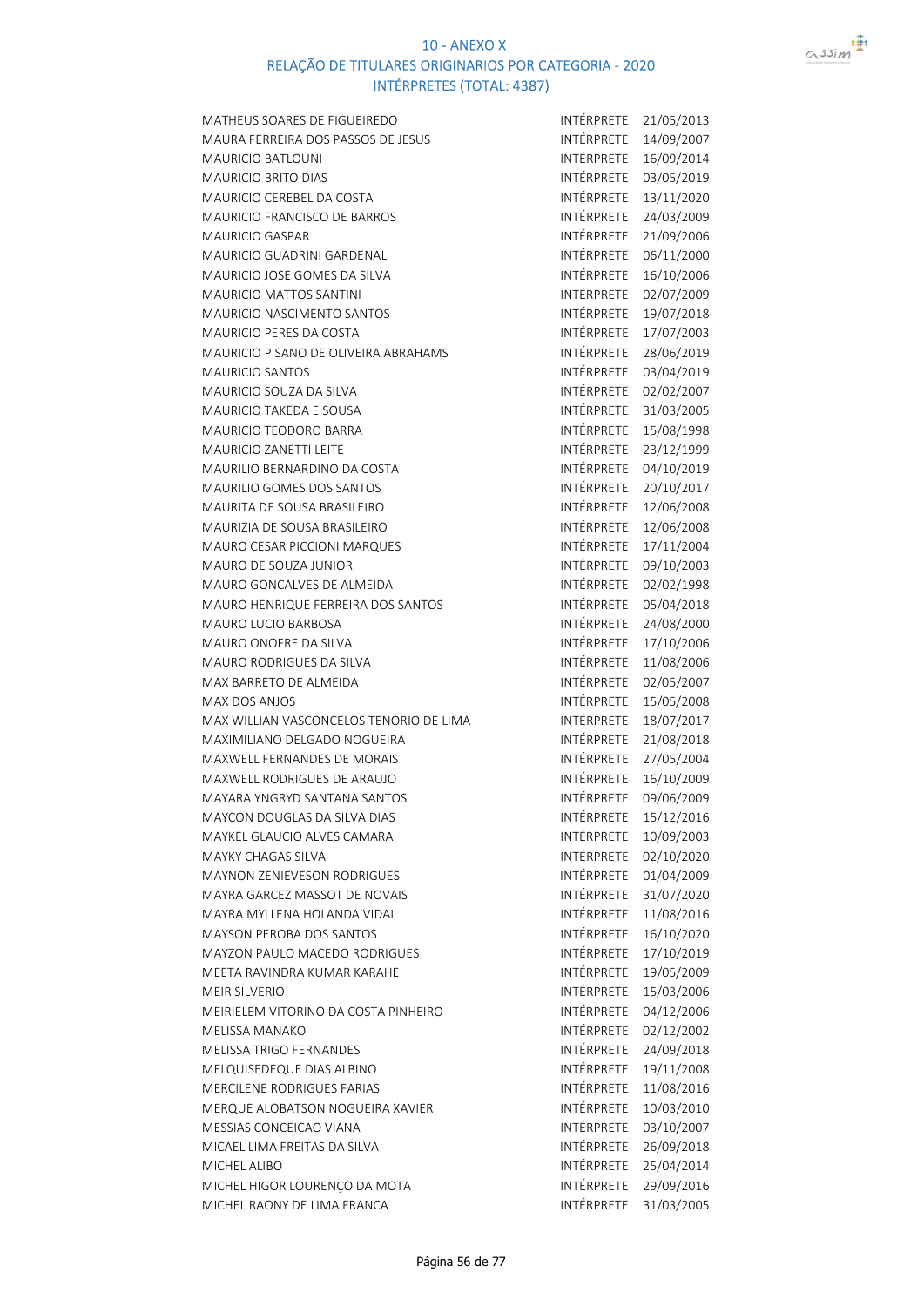

| MICHELANGELA RIBEIRO DE SA                | INTÉRPRETE        | 21/03/2012 |
|-------------------------------------------|-------------------|------------|
| MICHELE ANDRADE DA SILVA                  | <b>INTÉRPRETE</b> | 19/11/2019 |
| MICHELE CAVALCANTE ALMADA                 | INTÉRPRETE        | 10/04/2007 |
| MICHELE G. CAMINHA                        | INTÉRPRETE        | 27/11/2002 |
| MICHELE RANGEL BELEM                      | INTÉRPRETE        | 13/02/2006 |
| MICHELE TEIXEIRA LEITE                    | INTÉRPRETE        | 14/10/2019 |
| MICHELLE OLIVEIRA FIRMINO EVARISTO        | INTÉRPRETE        | 22/06/2010 |
| MICHERLES XAVIER DE OLIVEIRA              | INTÉRPRETE        | 14/10/2019 |
| MIGUEL ANGELO QUEIROZ DE OLIVEIRA         | INTÉRPRETE        | 26/01/2016 |
| MIGUEL CHAIA DOS SANTOS                   | INTÉRPRETE        | 06/02/2017 |
| MIGUEL FADUL BANDUK                       | INTÉRPRETE        | 26/07/2002 |
| MIGUEL LUIZ DA SILVA                      | INTÉRPRETE        | 30/04/2003 |
| MIGUEL PEREIRA                            | INTÉRPRETE        | 04/05/1998 |
| MIGUEL VIEIRA DULES                       | INTÉRPRETE        | 20/03/2014 |
| MIKAELY LIMA RODRIGUES                    | INTÉRPRETE        | 26/09/2018 |
| MIKE OLIVEIRA DA SILVA                    | INTÉRPRETE        | 19/05/2009 |
| MILEIDE DOS SANTOS CARVALHO               | INTÉRPRETE        | 25/08/2012 |
| MILTON ALVES MORENO FILHO                 | INTÉRPRETE        | 05/05/2005 |
| MILTON CARLOS TREVISAN                    | INTÉRPRETE        | 17/08/1999 |
| MILTON DA SILVA ESTEVES                   | INTÉRPRETE        | 20/11/2000 |
| MILTON FELIX NASCIMENTO DOS SANTOS        | INTÉRPRETE        | 24/11/2010 |
| MILTON NEVES JUNIOR                       | INTÉRPRETE        | 15/06/2000 |
| MILTON RAMOS DE BRITO                     | INTÉRPRETE        | 19/06/2001 |
| MILTON TADEU GOMES                        | INTÉRPRETE        | 24/08/1998 |
| MIRANILDO CORTEZ DE SOUZA                 | INTÉRPRETE        | 26/06/2001 |
| MIRELLA RODRIGUES VIEIRA SALES            | INTÉRPRETE        | 24/01/2009 |
| MIRIAM SCHMITZ BARBOSA DE JESUS           | INTÉRPRETE        | 27/11/2002 |
| MIRIAM SOUZA GONCALVES                    | INTÉRPRETE        | 25/01/2006 |
| MIRIAN SAMARA MEDEIROS DE SOUZA           | INTÉRPRETE        | 01/06/2016 |
| <b>MIRKO FERRARI</b>                      | INTÉRPRETE        | 22/07/2014 |
| MIRLENE CALIXTA GARCIA                    | INTÉRPRETE        | 22/03/2010 |
| MIZAEL DA SILVA COSTA                     | INTÉRPRETE        | 17/08/2018 |
| MOACIR FAGUNDES CARDOSO                   | INTÉRPRETE        | 09/12/2005 |
| <b>MOACIR FRANCISCO PEREIRA</b>           | INTÉRPRETE        | 31/01/2001 |
| <b>MOACYR PEIXOTO</b>                     | INTÉRPRETE        | 20/06/1997 |
| MODESTA NELITA DOS REIS SILVA             | <b>INTÉRPRETE</b> | 15/06/2009 |
| MOISEIS GOMES DOS SANTOS                  | INTÉRPRETE        | 02/07/1998 |
| <b>MOISES ALEM MARCONDES</b>              | INTÉRPRETE        | 13/01/1999 |
| MOISES BARBOSA DE LIMA ANICETO DE SANTANA | INTÉRPRETE        | 18/08/2017 |
| MOISES CARVALHO AZULAY                    | INTÉRPRETE        | 22/11/1999 |
| <b>MOISES CHAVES</b>                      | INTÉRPRETE        | 25/10/1999 |
| MOISES DA SILVA REZENDE                   | <b>INTÉRPRETE</b> | 24/10/2007 |
| MOISES JOSÉ DO NASCIMENTO                 | <b>INTÉRPRETE</b> | 24/12/2020 |
| MONICA CHATEAUBRIAND PIRES E ALBUQUERQUE  | INTÉRPRETE        | 24/01/2003 |
| MONICA GOMES DE OLIVEIRA                  | INTÉRPRETE        | 04/06/2008 |
| MONICA MARIA ALVES                        | INTÉRPRETE        | 13/06/2005 |
| <b>MUHIB CURY</b>                         | INTÉRPRETE        | 21/03/2003 |
| MURILO FREDERICO DA SILVA                 | INTÉRPRETE        | 19/02/2004 |
| MURILO LOPES SILVEIRA                     | INTÉRPRETE        | 21/08/2019 |
| MYCHAEL DIEGO DE SOUSA PINHEIRO           | INTÉRPRETE        | 28/03/2016 |
| MYRIAM SOARES HUNGRIA                     | INTÉRPRETE        | 21/03/2006 |
| NACELIO LIMA DOS SANTOS SOBRINHO          | INTÉRPRETE        | 22/03/2019 |
| NADIEL MARTINS COSTA                      | INTÉRPRETE        | 30/07/2020 |
| NADIR CANDIDA DA SILVA                    | INTÉRPRETE        | 31/10/2005 |
| NADJA ELAYNE RABELO PINHEIRO              | INTÉRPRETE        | 29/12/2007 |
| NADSON RAMOS DE LIMA                      | INTÉRPRETE        | 04/07/2012 |
| NAGLE LAYENE RODRIGUES MOTA DAVID         | INTÉRPRETE        | 19/09/2007 |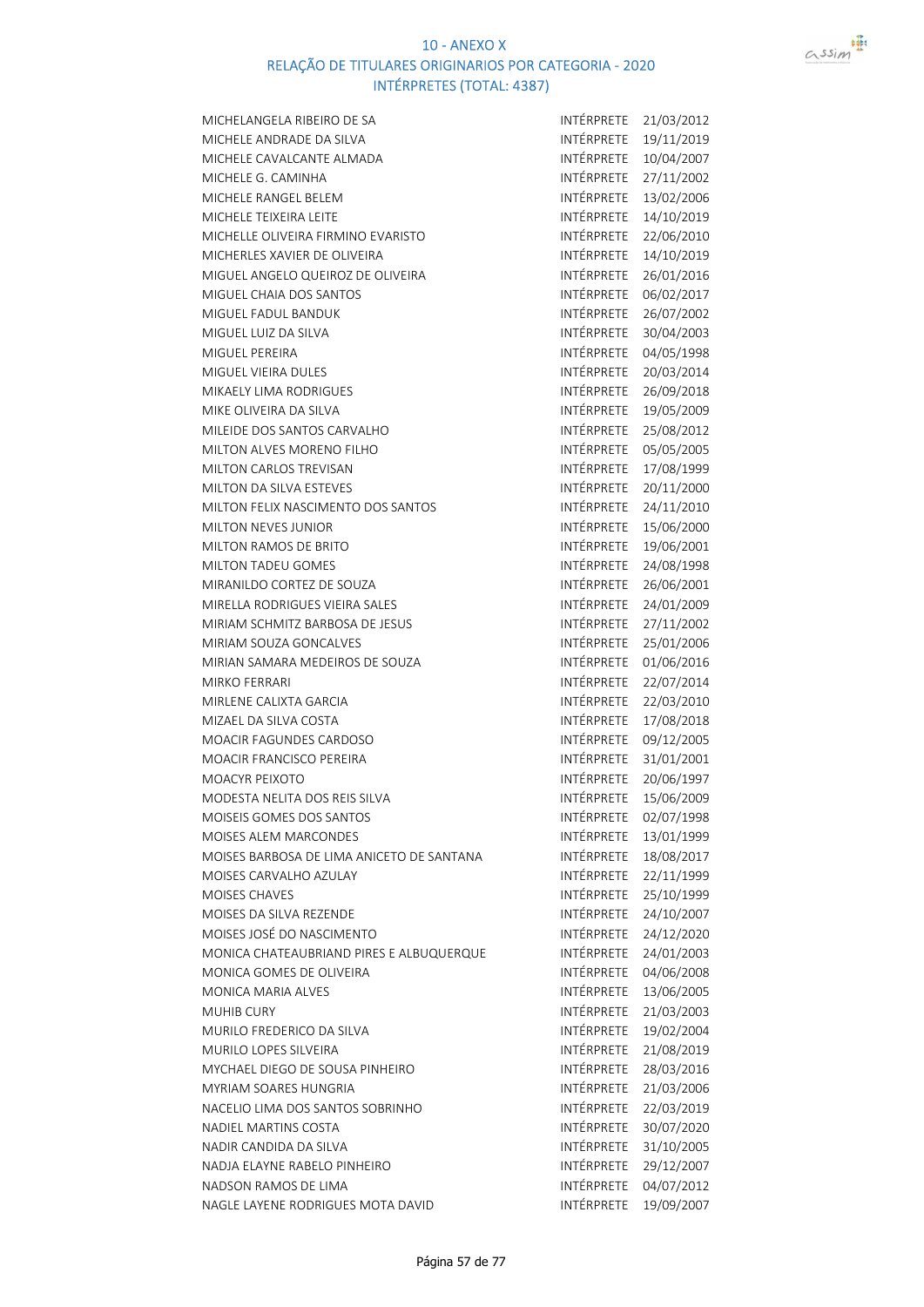

| NAGUIA BRASIL DE AGUIAR                | INTÉRPRETE        | 20/04/2016 |
|----------------------------------------|-------------------|------------|
| NAILOR APARECIDO AZEVEDO               | <b>INTÉRPRETE</b> | 30/10/1991 |
| NAILSEN NUNES FERREIRA                 | INTÉRPRETE        | 29/03/2011 |
| <b>NAIR MARIA BORAKOVSKI</b>           | INTÉRPRETE        | 11/08/2003 |
| <b>NANA MOUSKOURI</b>                  | INTÉRPRETE        | 04/10/2013 |
| NANCI LOZARDO MENDES DE CARVALHO       | <b>INTÉRPRETE</b> | 10/09/2020 |
| NAOR SINAI DA SILVA NUNES              | INTÉRPRETE        | 31/01/2008 |
| NARA ADRIANA DE MORAIS DA COSTA        | INTÉRPRETE        | 17/07/2003 |
| NARIA NANCI RIBEIRO DA SILVA           | INTÉRPRETE        | 27/11/2002 |
| NATA MUNIZ DE ARAUJO                   | INTÉRPRETE        | 01/05/2019 |
| NATALIA ALVES DOS SANTOS               | INTÉRPRETE        | 18/08/2014 |
| NATALIA BEVILAQUA DE FREITAS           | <b>INTÉRPRETE</b> | 22/06/2009 |
| NATALIA SANTOS DE LIMA                 | INTÉRPRETE        | 02/10/2008 |
| NATALIA TIMBERG PEREIRA CALASANS       | INTÉRPRETE        | 19/11/2010 |
| NATANAEL CESARIO DOS SANTOS            | INTÉRPRETE        | 27/08/2020 |
| NATANAEL DE SOUSA MORAIS               | INTÉRPRETE        | 24/01/2017 |
| NATANAEL DE SOUZA VENTURA              | INTÉRPRETE        | 30/08/2017 |
| NATANAEL EVANGELISTA DE OLIVEIRA       | INTÉRPRETE        | 25/09/2015 |
| NATANAEL GATINHO PADILHA               | INTÉRPRETE        | 11/03/2009 |
| NATANAEL OLIVEIRA DE MOURA             | INTÉRPRETE        | 12/09/2019 |
| NATANAEL RODRIGUES DE MORAES           | INTÉRPRETE        | 24/09/2019 |
| NATANAEL SILVA DE LIMA                 | INTÉRPRETE        | 29/10/2019 |
| NATHALIA REGINA ALVES DA SILVA         | INTÉRPRETE        | 04/02/2009 |
| NATHALY GONCALVES BALTAR               | INTÉRPRETE        | 03/02/2005 |
| NATHAN REUEL DE ARAUJO FIRMINO         | INTÉRPRETE        | 22/10/2020 |
| NATHELLY GOES DE AZEVEDO               | INTÉRPRETE        | 26/01/2020 |
| NAYARA COSTA CHALLUB                   | INTÉRPRETE        | 27/11/2002 |
| NAZARE NASCIMENTO CORREIA              | INTÉRPRETE        | 26/08/2019 |
| NEEMIAS LOPES DA SILVA                 | INTÉRPRETE        | 07/11/2003 |
| <b>NEILA ABRAHAO</b>                   | INTÉRPRETE        | 15/04/2010 |
| NEILTON HIPOLITO DE SOUSA              | INTÉRPRETE        | 20/05/2019 |
| NELMA MARIA DE SANTANA MELO            | INTÉRPRETE        | 12/03/2009 |
| NELSON ALEXANDRE PEREIRA FILHO         | INTÉRPRETE        | 15/12/2020 |
| NELSON ALVARES MACHADO FILHO           | INTÉRPRETE        | 14/04/2004 |
| NELSON APARECIDO HILARIO               | INTÉRPRETE        | 28/06/2006 |
| NELSON COELHO DA SILVA                 | INTÉRPRETE        | 27/05/2004 |
| NELSON COELHO DE VASCONCELOS           | INTÉRPRETE        | 14/01/2009 |
| NELSON DONIZETE PUPO                   | INTÉRPRETE        | 01/09/1998 |
| <b>NELSON DOS SANTOS</b>               | <b>INTÉRPRETE</b> | 29/11/1999 |
| NELSON IANNICELLI MOREIRA              | <b>INTÉRPRETE</b> | 16/12/1992 |
| NELSON LUIS VIRGOLINO RODRIGUES GUERRA | INTÉRPRETE        | 03/10/2019 |
| NELSON RIBEIRO BARBOSA                 | INTÉRPRETE        | 01/03/2008 |
| NELSON SOUZA DA SILVA                  | INTÉRPRETE        | 10/10/2001 |
| <b>NELSON ZEITOUNE</b>                 | INTÉRPRETE        | 22/07/2016 |
| NERILSON MARQUES ANTUNES DE LARA       | INTÉRPRETE        | 26/07/2011 |
| NESTOR CASTILLO ROMERO                 | <b>INTÉRPRETE</b> | 05/04/2007 |
| NETHY MARQUES SILVA                    | INTÉRPRETE        | 02/08/2001 |
| NEURIZANGELA HENRIQUE DE SOUZA         | INTÉRPRETE        | 16/05/2002 |
| NEUTON DE OLIVEIRA SANTOS              | INTÉRPRETE        | 28/02/2012 |
| NEWTON RODRIGUES VILHENA               | INTÉRPRETE        | 01/07/2020 |
| NEWTON VASCONCELOS PULHEZ JUNIOR       | INTÉRPRETE        | 18/08/2015 |
| NEZINHO GONCALVES NUNES                | INTÉRPRETE        | 21/01/2014 |
| NIAGO VIANA DA SILVA                   | INTÉRPRETE        | 10/10/2019 |
| NICK LEAO MONTEIRO                     | INTÉRPRETE        | 26/08/2020 |
| NICKSON VINICIUS ABEL RODRIGUES        | INTÉRPRETE        | 10/05/2004 |
| NICOLAS NORMAN GARCIA PINO TAVORA      | INTÉRPRETE        | 30/07/2020 |
| NICOLAU DE SOUZA                       | INTÉRPRETE        | 18/03/2008 |

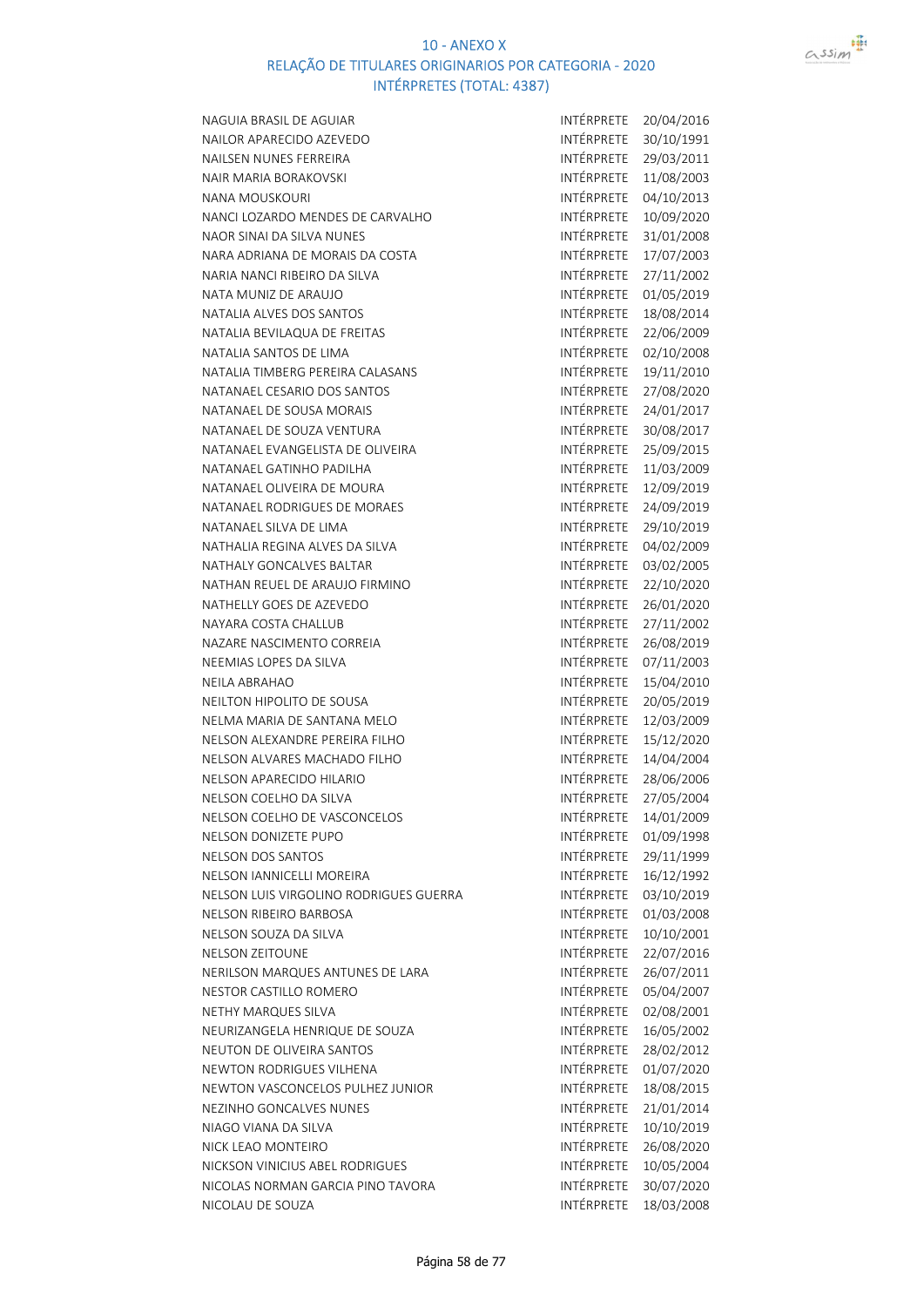



| NILDA DA SILVA ALVES               | INTÉRPRETE        | 08/04/2005 |
|------------------------------------|-------------------|------------|
| NILDE RODRIGUES DE OLIVEIRA        | INTÉRPRETE        | 30/08/1999 |
| NILO MAGALHAES CARNEIRO NETO       | INTÉRPRETE        | 06/05/2006 |
| NILSON DE ANDRADE                  | INTÉRPRETE        | 04/05/2001 |
| NILSON HARRISON FERREIRA AGUIAR    | INTÉRPRETE        | 29/12/2008 |
| NILSON PRADO BENEVIDES             | INTÉRPRETE        |            |
|                                    | INTÉRPRETE        | 21/08/2003 |
| NILTON CEZAR ALVES DE OLIVEIRA     |                   | 02/02/2017 |
| NILTON GOMES DA SILVA              | INTÉRPRETE        | 19/09/2006 |
| NILTON RODRIGUES DA SILVA          | INTÉRPRETE        | 19/08/2002 |
| NINA CHAIB CAVALCANTI              | INTÉRPRETE        | 12/04/2007 |
| NINA LORENA HOLLANDER CORREIA      | INTÉRPRETE        | 03/08/2004 |
| NISOMAR PINHEIRO DE AZEVEDO FILHO  | INTÉRPRETE        | 05/03/2001 |
| NIVALDO APARECIDO AQUINO           | INTÉRPRETE        | 16/02/2012 |
| NIVALDO DOS SANTOS                 | INTÉRPRETE        | 21/03/2014 |
| NIVALDO LUCAS DA SILVA             | INTÉRPRETE        | 10/10/2001 |
| NIVIA MONTEIRO DA SILVA            | INTÉRPRETE        | 29/02/2008 |
| NOEL MEDRADO AGUIAR                | INTÉRPRETE        | 17/11/2005 |
| <b>NOELI SANTISTEBAN</b>           | INTÉRPRETE        | 05/08/2009 |
| NOELSON DE CARVALHO OLIVEIRA       | INTÉRPRETE        | 02/11/2006 |
| NORBERTO ALMEIDA RAMOS             | INTÉRPRETE        | 26/03/2008 |
| NORIVAL RICARDO D'ANGELO           | INTÉRPRETE        | 14/01/2005 |
| NUBIA NASCIMENTO DA SILVA          | INTÉRPRETE        | 06/05/2016 |
| NUNO MINDELIS DE MACEDO MARTINS    | INTÉRPRETE        | 24/03/2015 |
| ODELANIO DA SILVA OLIVEIRA         | INTÉRPRETE        | 26/04/2018 |
| <b>ODENIR MASSIERER</b>            | INTÉRPRETE        | 27/09/2011 |
| ODORICO LEAL DE CARVALHO           | INTÉRPRETE        | 08/09/2005 |
| OILSON TRINDADE TEIXEIRA           | INTÉRPRETE        | 14/03/2000 |
| OLAVO DA COSTA OLIVEIRA            | INTÉRPRETE        | 25/10/2000 |
| OLAVO FERREIRA DA COSTA            | INTÉRPRETE        | 04/08/1999 |
| OLDIMAR RAUL SCHLOSSER             | INTÉRPRETE        | 21/03/2007 |
| OLIVIA DE ABREU OLIVEIRA MAMBERTI  | INTÉRPRETE        | 08/08/2019 |
| OLIVIA LOUREIRO VIANA              | INTÉRPRETE        | 13/02/2012 |
| <b>OLMIR STOCKER</b>               | INTÉRPRETE        | 20/06/1997 |
| ONOFRE FERREIRA DA SILVA           | INTÉRPRETE        | 06/06/2007 |
| ORMEZINDO ALVES DE ARAUJO          | INTÉRPRETE        | 06/09/1999 |
| ORSINA DA COSTA MOREIRA            | INTÉRPRETE        | 30/09/2003 |
| OSELIO FELIPE PEREIRA DE SOUSA     | INTÉRPRETE        | 24/10/2017 |
| OSMAN DE OLIVEIRA ALVES FILHO      | INTÉRPRETE        | 17/11/2004 |
| <b>OSMAN SANTOS MARTINS</b>        | <b>INTÉRPRETE</b> | 07/10/2004 |
| OSMAR ALVES MOTTA                  | INTÉRPRETE        | 02/09/2011 |
| OSMAR BARUTTI                      | INTÉRPRETE        | 03/05/2013 |
| OSMAR PAULA DE REZENDE             | INTÉRPRETE        | 12/04/2000 |
| OSMARILHO RODRIGUES DE CARVALHO    | INTÉRPRETE        | 02/10/2010 |
| OSTOLANO AUGUSTO DE SOUZA FILHO    | INTÉRPRETE        | 17/08/2006 |
| OSVALDINO RAMOS DA SILVA           | INTÉRPRETE        | 18/04/2001 |
| OSVALDO ELICEU AGUILAR             | <b>INTÉRPRETE</b> | 31/01/2008 |
| OSVALDO FARIAS DO NASCIMENTO       | <b>INTÉRPRETE</b> | 25/09/2015 |
| OSVALDO LISBOA FERREIRA            | <b>INTÉRPRETE</b> | 14/04/2000 |
| OSVALDO PEREIRA VITOR              | INTÉRPRETE        | 01/09/2006 |
| OSWALDO COLAGRANDE                 | INTÉRPRETE        | 20/09/1999 |
| OSWALDO CRUZ                       | INTÉRPRETE        | 02/05/2000 |
| OTACILIO FERREIRA LOPO             | INTÉRPRETE        | 31/08/2006 |
| OTAVIANO CECILIO CARVALHO DA ROCHA | INTÉRPRETE        | 02/07/2004 |
| OTAVIO COELHO FIALHO               | INTÉRPRETE        | 19/10/2001 |
| OTAVIO ROOSEVELTH GONCALVES        | INTÉRPRETE        | 22/02/2007 |
| OZENILTON NONATO DA SILVA          | INTÉRPRETE        | 12/06/2008 |
| OZIRIDE MAURO MANZOLI              | <b>INTÉRPRETE</b> | 30/10/2019 |
|                                    |                   |            |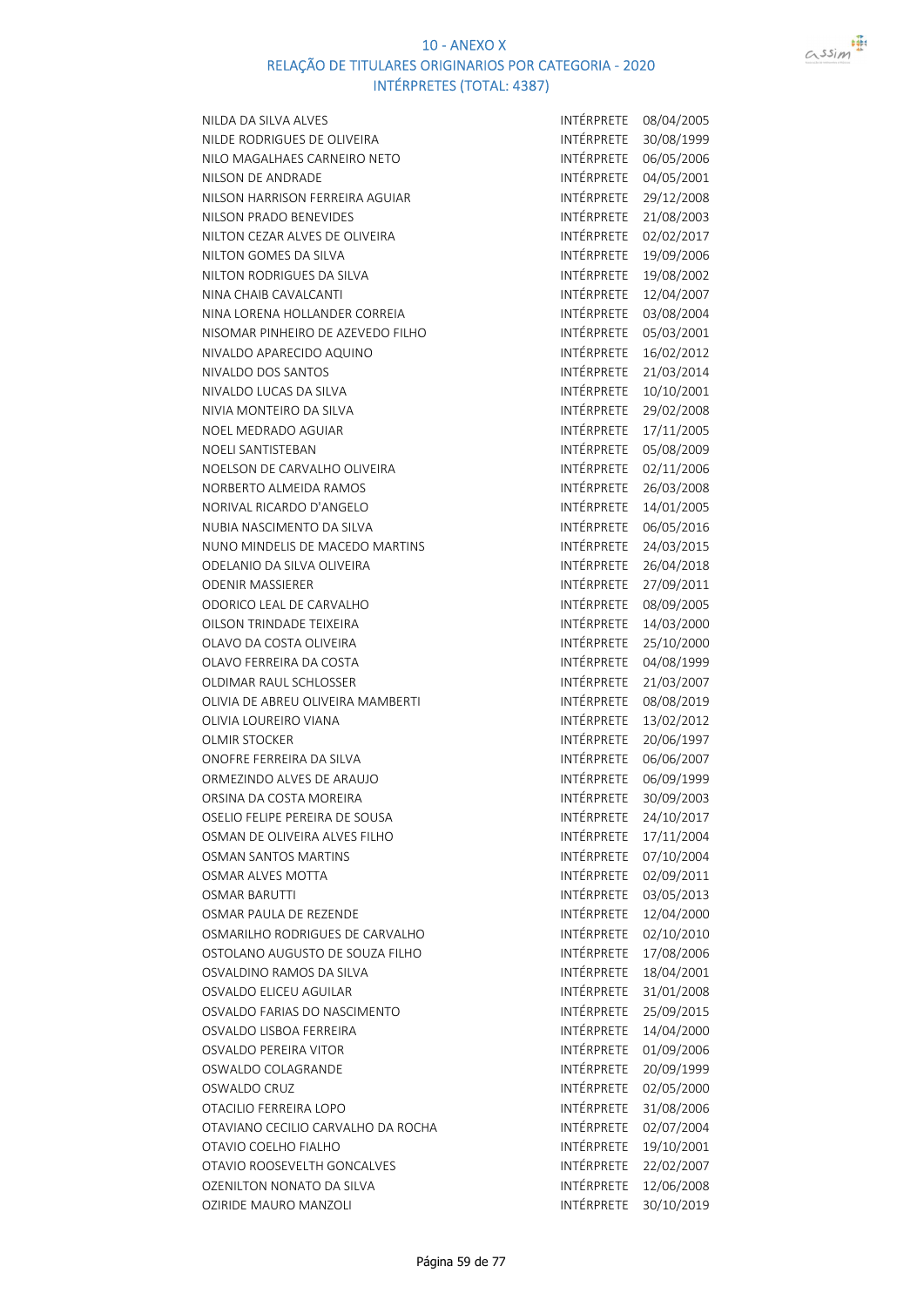

| PABLO DIEGO GOMES DA SILVA              | INTÉRPRETE        | 01/07/2013 |
|-----------------------------------------|-------------------|------------|
| PABLO GAUDIO RIOS                       | INTÉRPRETE        | 01/11/2006 |
| PABLO PINHEIRO DE SOUZA LIMA            | INTÉRPRETE        | 03/07/2013 |
| PAOLA BRACHO DA SILVA MOSTARDA          | INTÉRPRETE        | 25/08/2015 |
| PAOLO BRUNO SOARES DE ARAUJO            | INTÉRPRETE        | 27/08/2003 |
| PATRICIA CABRAL LIMA                    | INTÉRPRETE        | 22/05/2017 |
| PATRICIA CALYPSO DE ESCOBAR FAGUNDES    | INTÉRPRETE        | 14/10/1995 |
| PATRICIA CARLA DA SILVA                 | INTÉRPRETE        | 11/10/2013 |
| PATRICIA DE FATIMA MARTOS PINTO         | INTÉRPRETE        | 08/04/2008 |
| PATRICIA FERNANDES                      | INTÉRPRETE        | 01/04/2019 |
| PATRICIA LUCIA RANGEL CHARRIER          | INTÉRPRETE        | 20/09/2005 |
| PATRICIA MACHADO DAMASIO                | INTÉRPRETE        | 27/11/2002 |
| PATRICIA SOUSA DOS SANTOS               | INTÉRPRETE        | 21/09/2006 |
| PATRICK FAGUNDES MACHADO                | INTÉRPRETE        | 28/08/2020 |
| PATRICK HERVE RUBAUD                    | INTÉRPRETE        | 04/03/2005 |
| PATRICK JOSE VILELA SILVA               | INTÉRPRETE        | 16/10/2006 |
| PAULA ALEXANDRE CANAS DE PAIVA NAZARETH | INTÉRPRETE        | 24/01/2003 |
| PAULA VANESSA DOS SANTOS SILVESTRE      | INTÉRPRETE        | 21/02/2006 |
| PAULINA OLIVEIRA RODRIGUES              | INTÉRPRETE        | 30/04/2003 |
| PAULO ALEXANDRE DA SILVA                | INTÉRPRETE        | 06/12/1999 |
| PAULO ANDERSON DA SILVA EUGENIO         | INTÉRPRETE        |            |
|                                         |                   | 20/01/2017 |
| PAULO ANDRE MONTEIRO DE SOUSA           | INTÉRPRETE        | 04/04/2018 |
| PAULO AUGUSTO ARAUJO COSTA JUNIOR       | INTÉRPRETE        | 15/12/2020 |
| PAULO BRENO PEREIRA DOS SANTOS          | INTÉRPRETE        | 26/03/2019 |
| PAULO CESAR BARBOSA CARDOSO             | INTÉRPRETE        | 26/06/2001 |
| PAULO CESAR FELICIO                     | INTÉRPRETE        | 12/02/2003 |
| PAULO CESAR SABINO                      | INTÉRPRETE        | 27/11/2002 |
| PAULO CESAR SANTOS AGUIAR               | INTÉRPRETE        | 22/10/2014 |
| PAULO CESAR VIEIRA                      | INTÉRPRETE        | 22/06/2011 |
| PAULO CEZAR PIO SALAMANCA               | INTÉRPRETE        | 20/03/1993 |
| PAULO DAVID DE SOUSA CHAVES             | INTÉRPRETE        | 21/10/2019 |
| PAULO DE TASSO ARAGAO MARQUES           | INTÉRPRETE        | 27/04/2016 |
| PAULO EDSON HONORATO FARIAS             | INTÉRPRETE        | 27/05/2008 |
| PAULO EDUARDO JERONIMO DE LIMA          | INTÉRPRETE        | 24/09/2019 |
| PAULO FERNANDO BONINI                   | INTÉRPRETE        | 26/03/2009 |
| PAULO HENRIQUE DE MELO                  | INTÉRPRETE        | 07/10/2009 |
| PAULO HENRIQUE LOPES DE LIMA            | INTÉRPRETE        | 20/05/2009 |
| PAULO HENRIQUE MARQUES GOMES            | INTÉRPRETE        | 16/02/2007 |
| PAULO HENRIQUE MOREIRA BALBINO          | INTÉRPRETE        | 26/01/2017 |
| PAULO HENRIQUE NUNES PEREIRA            | <b>INTÉRPRETE</b> | 31/01/2008 |
| PAULO IRLAN FERREIRA SOARES             | INTÉRPRETE        | 18/05/2018 |
| PAULO JONATA SILVA ARRUDA               | INTÉRPRETE        | 17/07/2019 |
| PAULO JOSE DE NOBREGA PINHEIRO          | INTÉRPRETE        | 18/04/2005 |
| PAULO KUNTZ GUEDES                      | INTÉRPRETE        | 11/03/2005 |
| PAULO MACEDO SOARES                     | INTÉRPRETE        | 09/11/2004 |
| PAULO MARCOS FERREIRA DOS SANTOS        | INTÉRPRETE        | 14/04/2008 |
| PAULO MOREIRA DOS SANTOS                | INTÉRPRETE        | 02/03/2004 |
| PAULO PINHEIRO                          | INTÉRPRETE        | 10/07/1998 |
| PAULO RICARDO DE SOUSA FERREIRA         | INTÉRPRETE        | 26/08/2020 |
| PAULO RICARDO MARTINS NUNES             | INTÉRPRETE        | 23/01/2008 |
| PAULO ROBERTO DA SILVA                  | INTÉRPRETE        | 28/09/1999 |
| PAULO ROBERTO DA SILVA ANDRADE JUNIOR   | INTÉRPRETE        | 23/10/2014 |
| PAULO ROBERTO DA VEIGA PESSOA           | INTÉRPRETE        | 15/06/2015 |
| PAULO ROBERTO DE LIMA                   | INTÉRPRETE        | 30/10/2002 |
| PAULO ROBERTO DE OLIVEIRA               | INTÉRPRETE        | 06/05/2005 |
| PAULO ROBERTO DOS SANTOS                | INTÉRPRETE        | 12/04/2005 |
| PAULO ROBERTO FONTES ANDRE              | INTÉRPRETE        | 23/10/2014 |
|                                         |                   |            |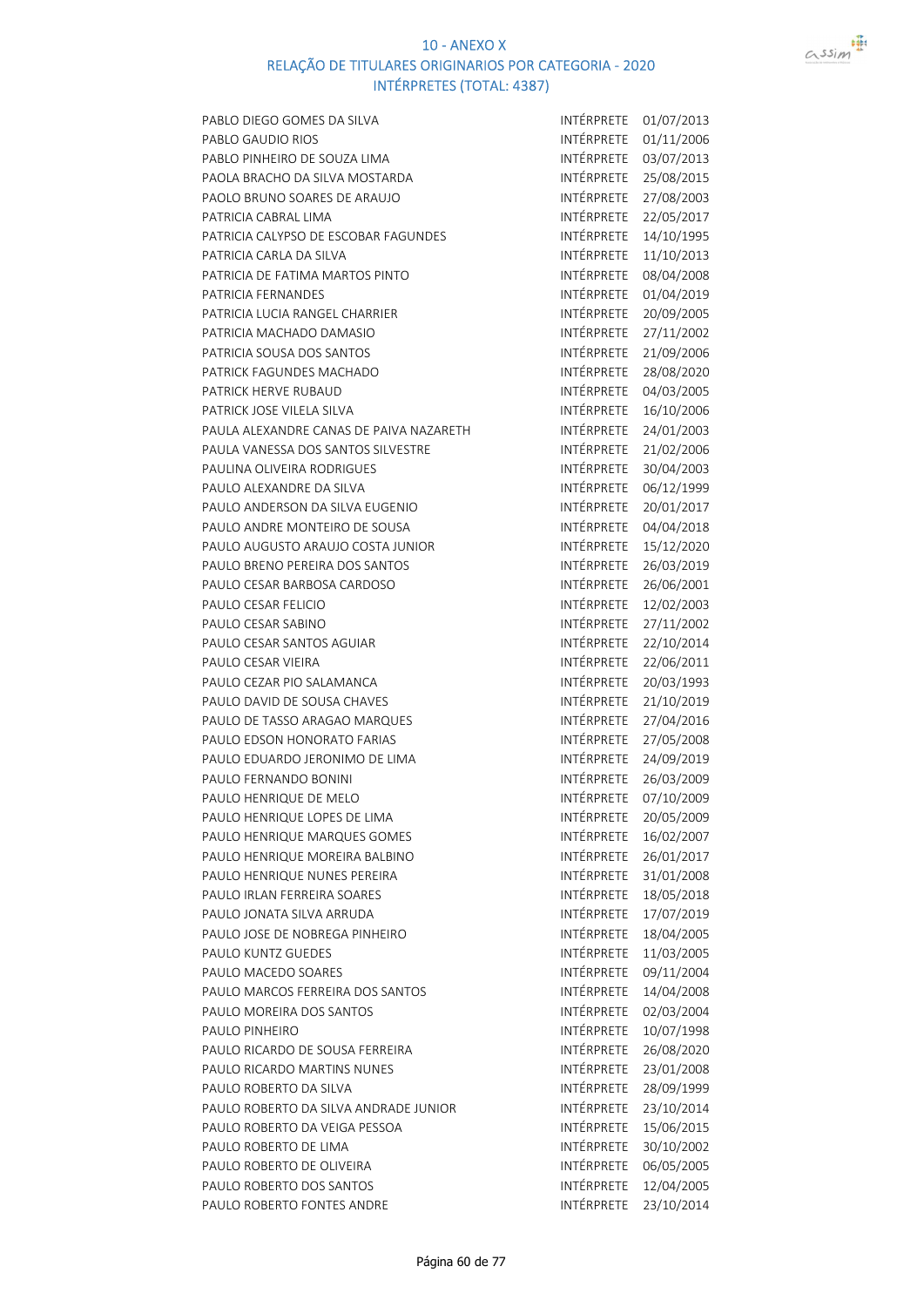

| PAULO ROBERTO GALVAO JUNIOR            | INTÉRPRETE | 05/10/2001 |
|----------------------------------------|------------|------------|
| PAULO ROBERTO GONCALVES BIANCHI        | INTÉRPRETE | 24/01/2007 |
| PAULO ROBERTO MATTAR                   | INTÉRPRETE | 26/02/2019 |
| PAULO ROBERTO PATRIOTA DE MEDEIROS     | INTÉRPRETE | 19/12/2000 |
| <b>PAULO ROBERTO PIRES</b>             | INTÉRPRETE | 12/11/2008 |
| PAULO ROBERTO POMPEU DE SOUZA          | INTÉRPRETE | 12/06/2003 |
| PAULO ROBERTO RODRIGUES VALENCA        | INTÉRPRETE | 16/12/2003 |
| PAULO RODRIGUES PACHECO                | INTÉRPRETE | 14/11/2008 |
| PAULO ROGERIO CARNEIRO DA SILVA        | INTÉRPRETE | 15/06/2015 |
| PAULO SARKIS KEUCHEGERIAN              | INTÉRPRETE | 17/07/2003 |
| PAULO SERGIO ALVES DA SILVA            | INTÉRPRETE | 20/01/2017 |
| PAULO SERGIO MINERVINO                 | INTÉRPRETE | 12/05/2004 |
| PAULO SERGIO MOURA DA COSTA            | INTÉRPRETE | 15/08/2003 |
| PAULO SERGIO RODRIGUES DA COSTA        | INTÉRPRETE | 06/09/2000 |
| PAULO VINICUS OLIVEIRA SILVA           | INTÉRPRETE | 09/05/2008 |
| PAULO YOSHIO TOKUDA                    | INTÉRPRETE | 06/02/2006 |
| PEDRO ALCANTARA MACHADO DE VASCONCELOS | INTÉRPRETE | 15/09/2009 |
| PEDRO AUGUSTO MARIANO                  | INTÉRPRETE | 28/07/2003 |
| PEDRO CEZAR CARVALHO DE MORAES         | INTÉRPRETE | 05/03/2005 |
|                                        | INTÉRPRETE |            |
| PEDRO DA MOTA SILVEIRA NETO            |            | 01/08/2019 |
| PEDRO DA SILVA                         | INTÉRPRETE | 24/01/2007 |
| PEDRO DE ALMEIDA E SILVA               | INTÉRPRETE | 20/06/1997 |
| PEDRO FERNANDES DA SILVA               | INTÉRPRETE | 22/03/1983 |
| PEDRO HENRIQUE BARBOSA GOMES           | INTÉRPRETE | 01/09/2020 |
| PEDRO HENRIQUE BARBOSA MARTINS         | INTÉRPRETE | 14/07/2020 |
| PEDRO HENRIQUE BRAGA LOBO              | INTÉRPRETE | 08/02/2007 |
| PEDRO HENRIQUE DE FREITAS CAPUTO FLOSI | INTÉRPRETE | 15/12/2006 |
| PEDRO HENRIQUE DOS REIS SILVA          | INTÉRPRETE | 07/06/2019 |
| PEDRO HENRIQUE HOLANDA SILVA           | INTÉRPRETE | 21/08/2019 |
| PEDRO HENRIQUE TEIXEIRA RODRIGUES      | INTÉRPRETE | 01/08/2019 |
| PEDRO HORACIO DA SILVA FILHO           | INTÉRPRETE | 16/03/2009 |
| PEDRO HUMBERTO GAZE ANICETO            | INTÉRPRETE | 25/11/2020 |
| PEDRO IGO CRUZ DOS REIS                | INTÉRPRETE | 29/10/2013 |
| PEDRO INACIO FILHO                     | INTÉRPRETE | 22/07/2003 |
| PEDRO KUYUMJIAN                        | INTÉRPRETE | 12/12/2016 |
| PEDRO LACERDA CARDOSO                  | INTÉRPRETE | 19/05/2000 |
| PEDRO LEANDRO DA SILVA                 | INTÉRPRETE | 29/08/2011 |
| PEDRO MARCELINO NETO                   | INTÉRPRETE | 02/03/2007 |
| PEDRO MATHEUS MEDEIROS LUCIANO         | INTÉRPRETE | 15/10/2020 |
| PEDRO NAZARENO OLIVEIRA DA SILVA       | INTÉRPRETE | 11/05/2007 |
| PEDRO PAULO BARBOSA NOYMA              | INTÉRPRETE | 18/12/2002 |
| PEDRO PAULO MARQUES BEZERRA JUNIOR     | INTÉRPRETE | 23/08/2019 |
| PEDRO RENATO ALBUQUERQUE SOUZA         | INTÉRPRETE | 13/08/2019 |
| PEDRO RENATO TRINDADE                  | INTÉRPRETE | 12/12/2016 |
| PEDRO RIBEIRO DA SILVA JUNIOR          | INTÉRPRETE | 24/03/2009 |
| PEDRO RIBEIRO VIANA                    | INTÉRPRETE | 09/07/2008 |
| PEDRO RIQUE GONDIM                     | INTÉRPRETE | 29/07/2016 |
| PEDRO SANTANA DE SOUSA                 | INTÉRPRETE | 16/03/2006 |
| PEDRO SANTOS DE SA E BENEVIDES         | INTÉRPRETE | 11/08/2016 |
| PEDRO SAULO DO SOCORRO                 | INTÉRPRETE | 30/07/2014 |
| PEDRO SERGIO CARVALHO GONCALVES        | INTÉRPRETE | 23/11/2005 |
| PEDRO SERGIO RODRIGUES DE MELO         | INTÉRPRETE | 22/11/2013 |
| PEDRO VICENTE GOMES SILVA              | INTÉRPRETE | 22/06/2005 |
| PEDRO VICTOR BAIA PINHEIRO             | INTÉRPRETE | 24/10/2018 |
| PEDRO VITOR BEZERRA DE ASEVEDO PONTE   | INTÉRPRETE | 19/08/2015 |
| PERICLES LEANDRO ARNAUD                | INTÉRPRETE | 24/01/2003 |
| PETERSON VIEIRASILVA                   | INTÉRPRETE | 13/02/2007 |
|                                        |            |            |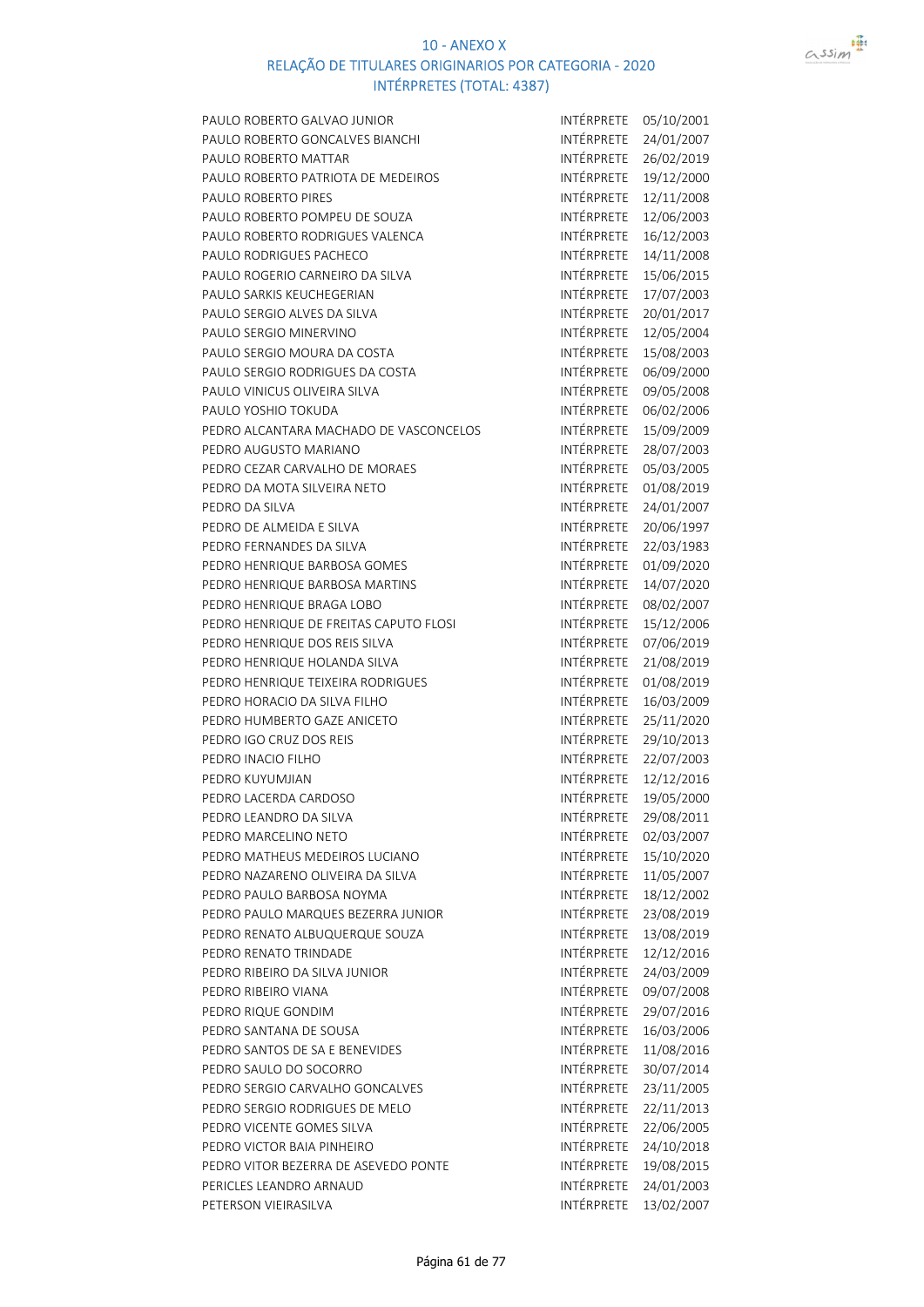

| PHALLU ANDERSON MAIA SANTOS             | INTÉRPRETE        | 15/04/2015 |
|-----------------------------------------|-------------------|------------|
| PHELLYPE GUILHERME PEREIRA DA SILVA     | INTÉRPRETE        | 23/01/2018 |
| PICACIO DE ANDRADE MILHOMEM             | INTÉRPRETE        | 17/07/2017 |
| PIETRO BERGAMO                          | INTÉRPRETE        | 03/08/2004 |
| PLINIO SERGIO SECANECHIA                | INTÉRPRETE        | 23/06/2005 |
| POLEANA FERREIRA DO E                   | INTÉRPRETE        | 28/03/2008 |
| POLLIANA KENIA ROCHA                    | INTÉRPRETE        | 22/11/2007 |
| POLLYANNA ALVES DE SOUSA                | INTÉRPRETE        | 17/06/2009 |
| POLYANNE NAZARETH DE OLIVEIRA FERREIRA  | INTÉRPRETE        | 31/05/2016 |
| PRICILA BUSTAMANTE HEPLIAN              | INTÉRPRETE        | 26/02/1986 |
| PRISCILA AMARO DE SOUZA MONTEIRO        | INTÉRPRETE        | 07/10/2009 |
| PRISCILA DA SILVA SENA                  | <b>INTÉRPRETE</b> | 29/02/2016 |
| PRISCILA MARTINS LOPES                  | INTÉRPRETE        | 26/07/2010 |
| PRISCILA MAZZEO DUMRAUF                 | INTÉRPRETE        | 28/11/2012 |
| PRISCILA NASCIMENTO PEREIRA             | INTÉRPRETE        | 30/03/2007 |
| PRISCILA NOGUEIRA BATISTA               | INTÉRPRETE        | 04/02/2005 |
| PRISCILA PINHEIRO CAVALCANTE PERILLO    | INTÉRPRETE        | 21/12/2015 |
| PRISCILA RICARDO DOS SANTOS DA SILVEIRA | INTÉRPRETE        | 31/10/2006 |
| PRISCILENE SILVA VIDAL DE OLIVEIRA      | INTÉRPRETE        | 09/09/2010 |
| QUERUBIM ROLEMBERG JUNIOR               | INTÉRPRETE        | 11/10/2001 |
| RACHEL GROSSMANN CABRAL                 | INTÉRPRETE        | 18/09/2003 |
| RACHEL NOGUEIRA NOVAES                  | INTÉRPRETE        | 30/01/2008 |
| RAFAEL ARAUJO SANTOS                    | INTÉRPRETE        | 10/05/2016 |
| RAFAEL BARROS LIMA                      | INTÉRPRETE        | 05/08/2019 |
| RAFAEL BENICIO MATTOS DA COSTA          | INTÉRPRETE        | 07/11/2016 |
| RAFAEL BUENO HERNANEZ                   | INTÉRPRETE        | 06/06/2003 |
| RAFAEL CAMPOS DE MENEZES E SILVA        | INTÉRPRETE        | 12/02/2019 |
| RAFAEL CHAGAS MOREIRA                   | INTÉRPRETE        | 13/08/2019 |
| RAFAEL CORREA LOBO                      | INTÉRPRETE        | 22/07/2005 |
| RAFAEL CRUZ DOS SANTOS                  | INTÉRPRETE        | 08/03/2019 |
| RAFAEL DA SILVA PEREIRA BENIGNO         | INTÉRPRETE        | 30/04/2009 |
| RAFAEL DE MOURA CRUZ                    | INTÉRPRETE        | 19/09/2006 |
| RAFAEL DE OLIVEIRA LIMA                 | INTÉRPRETE        | 19/02/2016 |
| RAFAEL DORNELLES DA SILVA DE OLIVEIRA   | INTÉRPRETE        | 01/12/2020 |
| RAFAEL EDUARDO AMARAL DE ROSA           | INTÉRPRETE        | 30/08/2007 |
| RAFAEL FERNANDES DE SANTA CRUZ OLIVEIRA | <b>INTÉRPRETE</b> | 02/08/2011 |
| RAFAEL FERREIRA LIMA                    | INTÉRPRETE        | 24/09/2019 |
| RAFAEL FIORI DOS SANTOS                 | INTÉRPRETE        | 21/10/2019 |
| RAFAEL HEYN DA SILVA                    | INTÉRPRETE        | 30/07/2007 |
| RAFAEL ILHA ALVES PEREIRA               | INTÉRPRETE        | 23/07/1991 |
| RAFAEL LANGONI DE MELLO NUNES SMITH     | INTÉRPRETE        | 20/06/2013 |
| RAFAEL LOPES DE SOUZA                   | INTÉRPRETE        | 22/06/2016 |
| RAFAEL MARCASSA LOPES                   | INTÉRPRETE        | 02/09/2009 |
| RAFAEL MARCONI SILVEIRA                 | INTÉRPRETE        | 28/06/2019 |
| RAFAEL MARQUARTI DE SOUZA               | INTÉRPRETE        | 21/10/2016 |
| RAFAEL MARQUES COUTO BARRETTO           | <b>INTÉRPRETE</b> | 03/08/2004 |
| RAFAEL MEDEIROS GOMES SANTOS            | INTÉRPRETE        | 02/10/2020 |
| RAFAEL MOREIRA SOARES JUNIOR            | INTÉRPRETE        | 28/07/2009 |
| RAFAEL NATAROLLI GONCALVES TEIXEIRA     | INTÉRPRETE        | 24/11/2017 |
| RAFAEL NERY BARBOSA                     | INTÉRPRETE        | 02/03/2010 |
| RAFAEL NICOLAU DA SILVA                 | INTÉRPRETE        | 09/08/2007 |
| RAFAEL NOGUEIRA FOLHA                   | INTÉRPRETE        | 24/08/2016 |
| RAFAEL PAULO DE CASTRO                  | INTÉRPRETE        | 08/10/2008 |
| RAFAEL PEREIRA AMORIM                   | INTÉRPRETE        | 27/10/2005 |
| RAFAEL PEREIRA COELHO                   | INTÉRPRETE        | 21/12/2017 |
| RAFAEL RAMOS DA SILVA                   | INTÉRPRETE        | 13/07/2020 |
| RAFAEL RAMOS DA SILVA DANTAS            | INTÉRPRETE        | 19/04/2013 |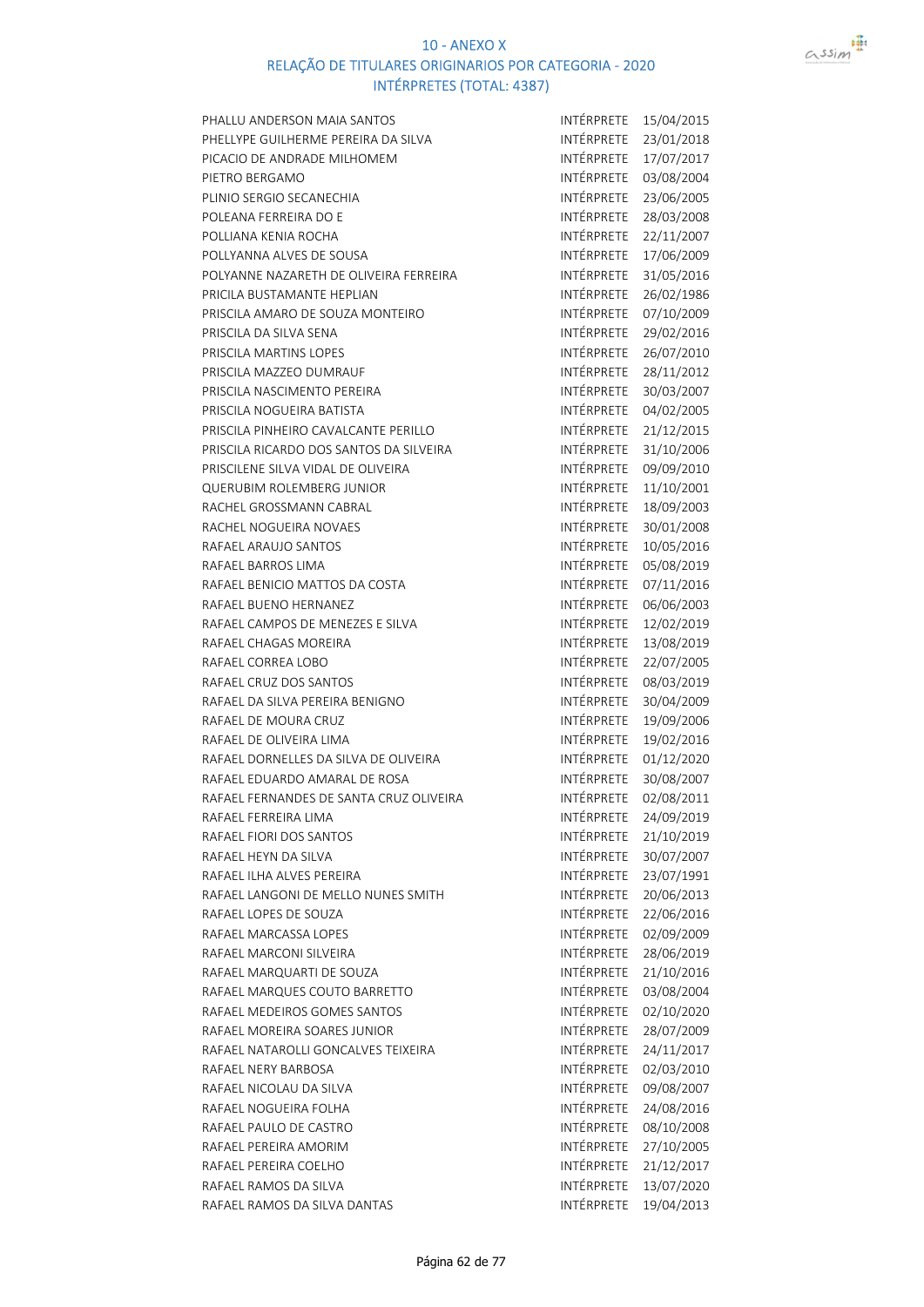

RAFAEL RIBEIRO DO NASCIMENTO **INTÉRPRETE** 12/11/2014 RAFAEL RODRIGUES DOS SANTOS **INTÉRPRETE** 25/04/2012 RAFAEL SOARES SICUTO **INTÉRPRETE** 15/12/2006 RAFAEL TAVARES DE SIQUEIRA INTÉRPRETE 23/10/2014 RAFAELA DE SOUZA PAZ<br>INTÉRPRETE 19/03/2018 RAHUL DA SILVA RODRIGUES **INTÉRPRETE** 15/08/2014 RAIFF RAMOS BARBOSA MADUREIRA INTÉRPRETE 28/02/2020 RAIKY TOME MOURA<br>
INTÉRPRETE 27/12/2019 RAILCIA MARIA DE OLIVEIRA **INTÉRPRETE** 19/03/2013 RAILDO JOSE DO NASCIMENTO **INTÉRPRETE** 25/10/2019 RAILSON CARDOSO RAMOS<br>INTÉRPRETE 28/11/2011 RAILSON FRAZAO FERNANDES **INTÉRPRETE** 23/01/2003 RAIMUNDO BOA MORTE FILHO **INTÉRPRETE** 03/03/2006 RAIMUNDO DA PAIXAO NOVAIS **INTÉRPRETE** 02/10/2017 RAIMUNDO DEOSDETE SOARES DE LIMA INTÉRPRETE 31/01/2009 RAIMUNDO ELOI PINTO DE SOUZA INTÉRPRETE 02/03/2012 RAIMUNDO FERREIRA DA SILVA INTÉRPRETE 09/01/2019 RAIMUNDO FERREIRA DA SILVA INTÉRPRETE 30/07/2010 RAIMUNDO FERREIRA MENDONCA INTÉRPRETE 13/06/2000 RAIMUNDO FLAVIO DE MOURA JUNIOR **INTÉRPRETE** 01/09/2020 RAIMUNDO GOMES DE ANDRADE INTÉRPRETE 09/03/2010 RAIMUNDO HELIO PERES DE CASTRO **INTÉRPRETE** 10/04/2001 RAIMUNDO IVANILDO SOARES DE SOUZA INTÉRPRETE 04/04/2008 RAIMUNDO JERRY GONCALVES DE SOUSA INTÉRPRETE 18/07/2002 RAIMUNDO JOSE PEREIRA DOS SANTOS **INTÉRPRETE** 17/08/2006 RAIMUNDO MENDES EUFRASIO INTÉRPRETE 03/07/1998 RAIMUNDO MOEZIO RODRIGUES **INTÉRPRETE** 23/05/2005 RAIMUNDO NONATO CAVALCANTE NETO INTÉRPRETE 30/10/2017 RAIMUNDO NONATO COSTA AQUINO INTÉRPRETE 18/04/2005 RAIMUNDO NONATO DA CONCEICAO ALVES INTÉRPRETE 02/06/2000 RAIMUNDO NONATO DA SILVA ABREU INTÉRPRETE 20/08/2013 RAIMUNDO NONATO DE ANDRADE INTÉRPRETE 27/10/2010 RAIMUNDO NONATO PEREIRA DA COSTA INTÉRPRETE 17/09/1999 RAIMUNDO SOARES DE SOUSA JUNIOR INTÉRPRETE 18/03/2008 RALLYNE JESSIKA DIONISIO DE SOUSA INTÉRPRETE 17/05/2013 RAMIR RALISON ARAUJO RODRIGUES **INTÉRPRETE** 14/05/2020 RAMIRO FRANCISCO BARBOSA INTÉRPRETE 26/05/2003 RAMON CACERES **INTÉRPRETE** 25/07/1998 RANAN FARLEY SOUZA GOMES **INTÉRPRETE** 06/11/2006 RAPHAEL ALENCAR DA COSTA **INTÉRPRETE** 02/05/2019 RAPHAEL DA SILVA NASCIMENTO **INTÉRPRETE** 29/03/2019 RAPHAEL VIANA DE GOES **INTÉRPRETE** 13/11/2014 RAPHAELA SANTOS SOUZA DA SILVA INTÉRPRETE 29/02/2016 RAQUEL DOMICIANO PEREIRA INTÉRPRETE 02/12/2002 RAQUEL JANDOZZA LAURINDO INTÉRPRETE 03/09/1999 RAQUEL SILVA DA MATTA PEREIRA INTÉRPRETE 23/02/2012 RAUL ANDERSON SOARES DE FREITAS INTÉRPRETE 21/08/2019 RAUL ANDRADE DA COSTA INTÉRPRETE 20/02/2009 RAUL BEZERRA DE MELLO PESSOA DE QUEIROZ INTÉRPRETE 31/07/2020 RAUL CACAU DE MENESES **INTÉRPRETE** 14/11/2013 RAUL DE SÁ FREIRE NETO **INTÉRPRETE** 28/10/2013 RAUL KELVYM PEREIRA DA SILVA INTÉRPRETE 06/06/2018 RAUL PORFIRIO PINTO **INTÉRPRETE** 01/02/2011 RAVENA YASCARA RIBEIRO ARAUJO INTÉRPRETE 25/06/2019 RAYANE CARLA BRILHANTE FACANHA RAYNEER RYLKER SOARES VIANA INTÉRPRETE 27/09/2016 RAYSON DINIZ MACHADO **INTÉRPRETE** 27/02/2020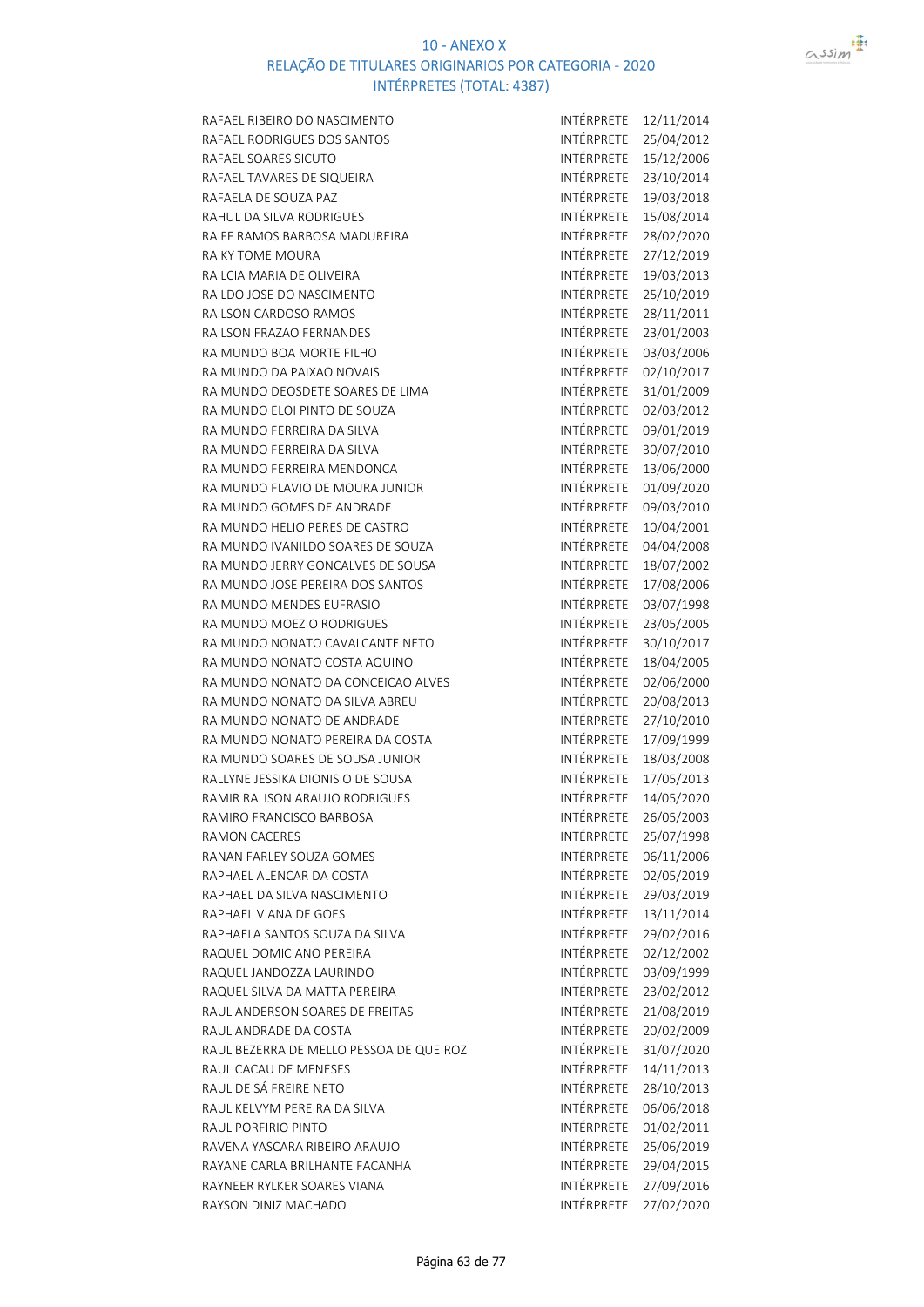

| REANN EDUARDO DE LUCENA SANTOS    | INTÉRPRETE               | 09/11/2020 |
|-----------------------------------|--------------------------|------------|
| REDIGLEIVE SANTOS COSTA           | INTÉRPRETE               | 29/11/1999 |
| REGILANDO PORFIRIO DE LIMA        | INTÉRPRETE               | 14/09/2009 |
| REGINA CELIA BARRETO MOURA        | INTÉRPRETE               | 23/10/2003 |
| REGINA CELIA RODRIGUES CABRAL     | INTÉRPRETE               | 18/08/2015 |
| REGINALDO ANDRADE DE REZENDE      | INTÉRPRETE               | 12/06/2003 |
| REGINALDO CELIO DA SILVA          | INTÉRPRETE               | 19/12/2014 |
| REGINALDO DE ALMEIDA              | INTÉRPRETE               | 14/02/2007 |
| REGINALDO DE SOUZA SILVA          | INTÉRPRETE               | 10/01/2005 |
| REGINALDO FREITAS NASCIMENTO      | INTÉRPRETE               | 13/06/2017 |
| REGINALDO JOSE MARQUES VERAS      | INTÉRPRETE               | 14/07/2015 |
| REGINALDO LOBO DOS SANTOS         | INTÉRPRETE               | 05/12/2018 |
| REGINALDO MATEUS ALVES            | INTÉRPRETE               | 22/10/2020 |
| REGINALDO PEQUENO DA SILVA        | INTÉRPRETE               | 12/08/1999 |
| REGINALDO SOUZA                   | INTÉRPRETE               | 17/08/2006 |
| REGINO PLACIDO LIMA PIMENTEL      | INTÉRPRETE               | 23/02/2018 |
| <b>REGIS DOS SANTOS</b>           | INTÉRPRETE               | 19/02/2018 |
| REGIVANDRO DE CASTRO ARAUJO       | INTÉRPRETE               | 18/03/2008 |
| REINALDO APARECIDO CLEMENTINO     | INTÉRPRETE               | 22/10/2014 |
| REINALDO CESAR MOREIRA DE SA      | INTÉRPRETE               | 14/05/2007 |
| REINALDO FARIAS DO NASCIMENTO     | INTÉRPRETE               | 18/09/1999 |
| REINALDO WACHA                    | INTÉRPRETE               | 27/11/2002 |
| REMIZIO CORREA COSTA              | INTÉRPRETE               | 18/10/2000 |
| REMY CICERO DOS SANTOS            | INTÉRPRETE               | 31/03/2016 |
| RENAH MORALES MACHADO             | INTÉRPRETE               | 03/03/2003 |
| RENAN CARLOS PEIXOTO              | INTÉRPRETE               | 19/02/2018 |
| RENAN FLORESTI BRAGATTO           | INTÉRPRETE               | 09/05/2012 |
| RENAN RAMIRES DOS SANTOS COELHO   | INTÉRPRETE               | 15/08/2014 |
| RENÁRIO JOSÉ DE LIMA E SOUSA      | INTÉRPRETE               | 25/07/2013 |
| RENATA APARECIDA DUARTE SANTOS    | INTÉRPRETE               | 15/04/2019 |
| RENATA CRISTINA ALVES             | INTÉRPRETE               | 09/08/2007 |
| RENATA DE OLIVEIRA SOUZA          | INTÉRPRETE               | 01/12/2006 |
| RENATO AFONSO SIQUEIRA            | INTÉRPRETE               | 17/04/2009 |
| RENATO ARAUJO SILVA               | INTÉRPRETE               | 12/09/2005 |
| RENATO CAIO OLIVEIRA DOS SANTOS   | INTÉRPRETE               | 05/04/2018 |
| RENATO DA SILVA                   | INTÉRPRETE               | 11/09/2008 |
| RENATO DA SILVA MARQUES           | INTÉRPRETE               | 16/07/2013 |
| RENATO DE JESUS LEIVAS            | INTÉRPRETE               | 31/10/2006 |
| RENATO EMENDA BILI DE QUEIROZ     | INTÉRPRETE               | 08/05/2006 |
| RENATO FIUZA DE MORAES            | INTÉRPRETE               | 11/06/2003 |
| RENATO LAWERTON DE OLIVEIRA       | INTÉRPRETE               | 19/11/2014 |
| RENATO LUIZ CONSORTE              | INTÉRPRETE               | 24/02/2000 |
| RENATO RODRIGUES DE ABREU SUGETTE | <b>INTÉRPRETE</b>        | 19/03/2018 |
| RENATO SALVIANO DOS SANTOS        | <b>INTÉRPRETE</b>        | 17/09/2019 |
| RENATO SANTIAGO MUNIZ             | INTÉRPRETE               |            |
|                                   |                          | 22/05/2014 |
| RENATO SANTOS SILVA               | INTÉRPRETE<br>INTÉRPRETE | 04/12/2006 |
| RENATO SIQUEIRA CORREA            | INTÉRPRETE               | 29/07/2010 |
| RENATO VIEIRA                     |                          | 12/05/2006 |
| <b>RENATO WABERSKI</b>            | INTÉRPRETE               | 30/09/2010 |
| RENE EDUARDO ZANNINI              | INTÉRPRETE               | 20/09/2006 |
| RENE SOUZA ALECRIM                | INTÉRPRETE               | 23/09/2014 |
| RENICLEIDE GOMES DA SILVA         | INTÉRPRETE               | 22/10/2020 |
| RENILDO JOSE DOS SANTOS           | INTÉRPRETE               | 25/04/2000 |
| RENITO DE FREITAS                 | INTÉRPRETE               | 04/11/2009 |
| RENNAN RODRIGO SILVA DE MORAES    | INTÉRPRETE               | 18/05/2018 |
| RENO MACHADO DUARTE               | INTÉRPRETE               | 22/06/2016 |
| REURISMAR RIBAMAR VICTOR          | INTÉRPRETE               | 12/09/2003 |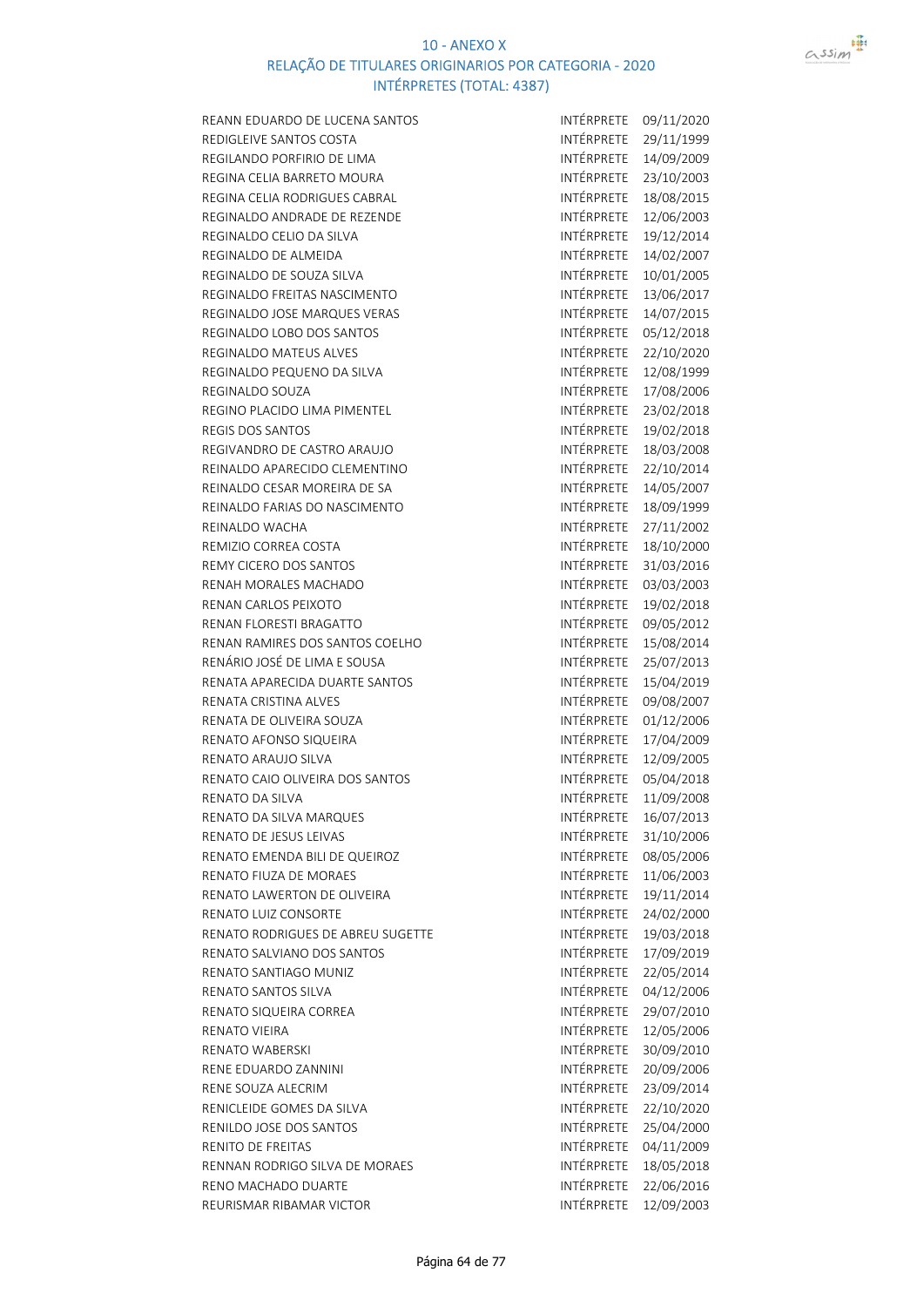

| RHAISSA CRISTINA ALVES DE FRANÇA                       | INTÉRPRETE        | 30/10/2019 |
|--------------------------------------------------------|-------------------|------------|
| RHANDAL JOSE SILVA DE OLIVEIRA                         | <b>INTÉRPRETE</b> | 10/05/2003 |
| RHYAN DE PAULA OLIVEIRA                                | INTÉRPRETE        | 26/01/2017 |
| RICARDO ALAN KARDEC LOIOLA                             | INTÉRPRETE        | 28/10/2004 |
| RICARDO ALEXANDRE DAMASCENO                            | INTÉRPRETE        | 25/07/2000 |
| RICARDO ALEXANDRE GALHARDO                             | INTÉRPRETE        | 25/08/1998 |
| RICARDO APARICIO ROLIM DE MOURA                        | INTÉRPRETE        | 29/03/2019 |
| RICARDO AZEVEDO DE MESQUITA                            | INTÉRPRETE        | 01/05/2019 |
| RICARDO CAGLIARI BICUDO                                | INTÉRPRETE        | 12/05/2017 |
| RICARDO CARNEIRO DA SILVA                              | INTÉRPRETE        | 24/10/2005 |
| RICARDO CAZZOLLI TEIXEIRA MARINHO                      | INTÉRPRETE        | 06/05/2004 |
| RICARDO CESAR DA GRACA MELLO                           | <b>INTÉRPRETE</b> | 14/12/2004 |
| RICARDO CESAR TEIXEIRA DE PAULA COSTA                  | INTÉRPRETE        | 07/10/2004 |
| RICARDO CONFESSORI                                     | INTÉRPRETE        | 12/04/2003 |
| RICARDO COSTA PRAZERES                                 | INTÉRPRETE        | 11/12/2014 |
| RICARDO DA SILVA JUNIOR                                | INTÉRPRETE        | 18/08/2014 |
| RICARDO DAVID MAGALHAES DE OLIVEIRA                    | INTÉRPRETE        | 30/03/2015 |
| RICARDO DOMINGOS DANIEL DE OLIVEIRA                    | <b>INTÉRPRETE</b> | 11/03/2005 |
| RICARDO DOS SANTOS FRANCA                              | INTÉRPRETE        | 27/11/2002 |
| RICARDO EVANDRO DE OLIVEIRA VALIAS                     | INTÉRPRETE        | 29/04/2020 |
| RICARDO FERNANDES ARAUJO                               | INTÉRPRETE        | 15/04/2009 |
| RICARDO FIGUEIRA DA SILVA                              | INTÉRPRETE        | 24/01/2003 |
| RICARDO GUTIERREZ DUQUE LAMBIASI                       | <b>INTÉRPRETE</b> | 11/08/2016 |
| RICARDO JORGE CAVALCANTE LIMA                          | INTÉRPRETE        | 23/01/2017 |
| RICARDO JOSE DOS SANTOS                                | INTÉRPRETE        | 03/10/2008 |
| RICARDO LEANDRO HARROP                                 | INTÉRPRETE        | 11/04/2007 |
| RICARDO OTTOBONI PINHO                                 | <b>INTÉRPRETE</b> | 03/03/2010 |
| RICARDO PALMEIRA CUNHA                                 | INTÉRPRETE        | 29/11/2000 |
| RICARDO PERASSOLI                                      | INTÉRPRETE        | 27/11/2006 |
| RICARDO PEREIRA DE SOUZA                               | INTÉRPRETE        | 29/01/2007 |
| <b>RICARDO RAMOS</b>                                   | INTÉRPRETE        | 06/09/2004 |
| RICARDO RIBEIRO CANTO SCAGLIONI NETTO                  | INTÉRPRETE        | 21/10/2019 |
| RICARDO ROBERTO DOS SANTOS COSTA                       | INTÉRPRETE        | 01/06/2016 |
| <b>RICARDO RODRIGUES MARTINS</b>                       | INTÉRPRETE        | 24/11/2009 |
| RICARDO SILVA DOS ANJOS                                | INTÉRPRETE        | 15/05/2008 |
| RICARDO TIMOTEO DA SILVA                               | <b>INTÉRPRETE</b> | 20/03/2015 |
| RICARDO WURKER                                         | INTÉRPRETE        | 04/04/2003 |
| RICHARD MARCEL MASTEGUIM                               | INTÉRPRETE        | 31/07/2002 |
| RICKIE CAMILO SANTOS DA SILVA                          | INTÉRPRETE        | 21/08/2006 |
| RILARY AGUIAR SALES                                    | <b>INTÉRPRETE</b> | 14/09/2016 |
| RILDO FERREIRA LESSA                                   | INTÉRPRETE        | 07/02/2008 |
| RINALDO ELISEU PEIXOTO VIANA DA SILVA                  | INTÉRPRETE        | 02/12/2002 |
| RINOEL MARINHO COSTA DE SOUSA                          | INTÉRPRETE        | 26/10/2001 |
| RITA DE CASSIA OLIVEIRA DOS REIS                       | INTÉRPRETE        | 13/04/2010 |
| RITA DE CASSIA ROQUE DE MORAES                         | INTÉRPRETE        | 27/11/2002 |
| RIVALDO GAMA DE CARVALHO                               | INTÉRPRETE        |            |
|                                                        | INTÉRPRETE        | 20/09/2018 |
| ROBERIO BEZERRA DE ALBUQUERQUE<br>ROBERTA CORTEZ FIUSA | INTÉRPRETE        | 23/02/2012 |
|                                                        | INTÉRPRETE        | 16/03/2007 |
| ROBERTA KARINA ASSIS DE SOUZA                          | INTÉRPRETE        | 23/05/2014 |
| ROBERTO BRITO TEIXEIRA                                 | INTÉRPRETE        | 29/12/2007 |
| ROBERTO CARLOS DE ABREU                                |                   | 02/07/2007 |
| ROBERTO CARLOS FILHO                                   | INTÉRPRETE        | 04/03/2005 |
| ROBERTO CARLOS GOMES DA SILVA                          | INTÉRPRETE        | 23/01/2008 |
| ROBERTO CARLOS IGNACIO JUNIOR                          | INTÉRPRETE        | 29/11/2017 |
| ROBERTO DE PAULA CONCEICAO                             | INTÉRPRETE        | 04/12/2006 |
| ROBERTO DE SOUZA SANTOS                                | INTÉRPRETE        | 20/09/2006 |
| ROBERTO DEL CAMPO FERREIRA JUNIOR                      | INTÉRPRETE        | 24/10/2005 |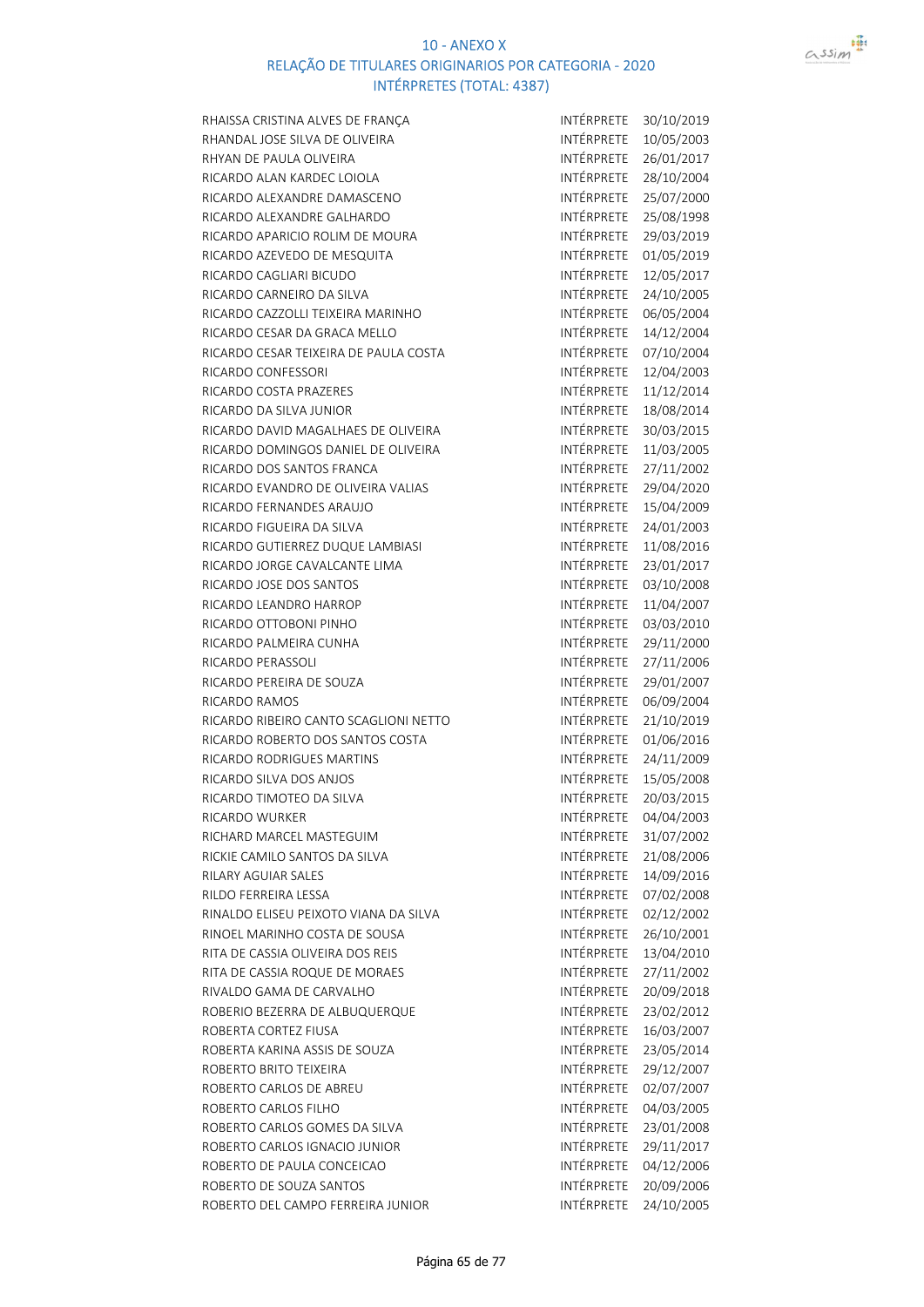

| ROBERTO DOS SANTOS SILVA               | INTÉRPRETE        | 06/02/2019 |
|----------------------------------------|-------------------|------------|
| ROBERTO FERNANDES DA ROCHA             | INTÉRPRETE        | 09/09/2002 |
| ROBERTO JOSE MORAES DE LIMA            | INTÉRPRETE        | 22/05/2020 |
| ROBERTO LEFEVRE MACHADO                | INTÉRPRETE        | 04/07/2002 |
| ROBERTO MARQUES DOS SANTOS             | INTÉRPRETE        | 20/10/2017 |
| ROBERTO MAZZILLI PELOSINI              | INTÉRPRETE        | 03/10/2007 |
| ROBERTO RAFALDINI                      | INTÉRPRETE        | 28/07/2003 |
| ROBERTO RIBEIRO                        | INTÉRPRETE        | 11/12/2007 |
| ROBERTO SCHILLING POLLO DUARTE         | INTÉRPRETE        | 31/07/2008 |
| ROBERTO SIMAO MODENESES                | INTÉRPRETE        | 28/08/2007 |
| ROBERTO TEIXEIRA DE LIMA               | INTÉRPRETE        | 23/10/2003 |
| ROBERTO THALIS LINHARES PONTE SOUSA    | INTÉRPRETE        | 31/01/2019 |
| ROBERTON RODRIGUES DE PAULA            | INTÉRPRETE        | 18/09/2017 |
| ROBERVAL DOS SANTOS ALVES              | INTÉRPRETE        | 02/04/2007 |
| ROBERVAL JESUS DOS SANTOS              | INTÉRPRETE        | 28/02/2020 |
| ROBERVAL VIEIRA RAMOS                  | INTÉRPRETE        | 31/07/2003 |
| ROBINSON PEREIRA FAUSTINO              | INTÉRPRETE        | 12/08/2003 |
| ROBSON ARAUJO ROCHA                    | INTÉRPRETE        | 07/07/2017 |
| ROBSON CASAGRANDE SCARPARI             | INTÉRPRETE        | 25/08/2016 |
| ROBSON CASSIMIRO FRANCO                | INTÉRPRETE        | 24/10/2006 |
| ROBSON DE OLIVEIRA SILVA               | INTÉRPRETE        | 20/09/2018 |
| ROBSON MELLO DOS SANTOS                | INTÉRPRETE        | 04/09/2003 |
| ROBSON RIBEIRO DA COSTA                | INTÉRPRETE        | 23/11/2011 |
| ROBSON RIBEIRO FONTES                  | INTÉRPRETE        | 24/01/2003 |
| ROBSON RODRIGUES DE ALMEIDA            | INTÉRPRETE        | 05/11/2020 |
| ROBSON RODRIGUES FERREIRA DE LIMA      | INTÉRPRETE        | 23/05/2006 |
| ROBSON SOUZA DA SILVA                  | INTÉRPRETE        | 22/06/2016 |
| ROBSON VIEIRA DE SOUSA                 | INTÉRPRETE        | 11/03/2019 |
| ROCHER FERNANDO DE ALMEIDA             | INTÉRPRETE        | 25/08/2015 |
| ROCLENIO GOIS DOS SANTOS               | INTÉRPRETE        | 30/07/2020 |
| RODNEY JOSE MUNIZ COSTA                | INTÉRPRETE        | 05/09/2007 |
| RODOLFO TAVARES CORREIA                | INTÉRPRETE        | 15/09/2004 |
| RODOLFO VICTOR DO AMARAL               | INTÉRPRETE        | 29/08/2008 |
| RODOLPHO COUTINHO REBUZZI              | INTÉRPRETE        | 12/04/2005 |
| RODRIGO ALBERTO CRUZ NASCIMENTO        | INTÉRPRETE        | 24/04/2013 |
| RODRIGO ALBERTO DE SOUZA               | INTÉRPRETE        | 24/02/2005 |
| RODRIGO ALEXANDRE TOMEI                | INTÉRPRETE        | 25/07/2008 |
| RODRIGO ALVES FEITOSA                  | INTÉRPRETE        | 18/07/2007 |
| RODRIGO ALVES SENA                     | INTÉRPRETE        | 17/06/2009 |
| RODRIGO ARAUJO SILVA                   | INTÉRPRETE        | 16/03/2006 |
| RODRIGO AUGUSTO MATHIAS                | <b>INTÉRPRETE</b> | 23/08/2010 |
| RODRIGO BARBOSA BAGO                   | <b>INTÉRPRETE</b> | 01/07/2003 |
| RODRIGO BARCELOS DE OLIVEIRA           | <b>INTÉRPRETE</b> | 30/11/2011 |
| RODRIGO BISPO DE OLIVEIRA              | INTÉRPRETE        | 31/01/2008 |
| RODRIGO BORGES DA SILVA                | INTÉRPRETE        |            |
|                                        | INTÉRPRETE        | 14/08/2014 |
| RODRIGO CAETANO DA SILVA               | INTÉRPRETE        | 16/07/2013 |
| RODRIGO CARDOSO DE SOUSA QUEIROZ FILHO |                   | 03/02/2020 |
| RODRIGO CARLOS DA LUZ NEVES            | INTÉRPRETE        | 20/06/2008 |
| RODRIGO CESAR DE MELO                  | INTÉRPRETE        | 15/09/2016 |
| RODRIGO DE MARSILLAC MELSERT           | INTÉRPRETE        | 28/06/2019 |
| RODRIGO DE SOUZA ALVES                 | INTÉRPRETE        | 18/05/2010 |
| RODRIGO DO AMOR DIVINO BISPO           | INTÉRPRETE        | 29/12/2008 |
| RODRIGO DOS REIS FRANCO                | INTÉRPRETE        | 20/03/2013 |
| RODRIGO FESCINA PASTE                  | INTÉRPRETE        | 25/10/2006 |
| RODRIGO FRANCISCO DIAS                 | INTÉRPRETE        | 03/06/2019 |
| RODRIGO GONCALVES BEZERRA              | INTÉRPRETE        | 28/02/2012 |
| RODRIGO GONÇALVES MOREIRA              | INTÉRPRETE        | 24/09/2019 |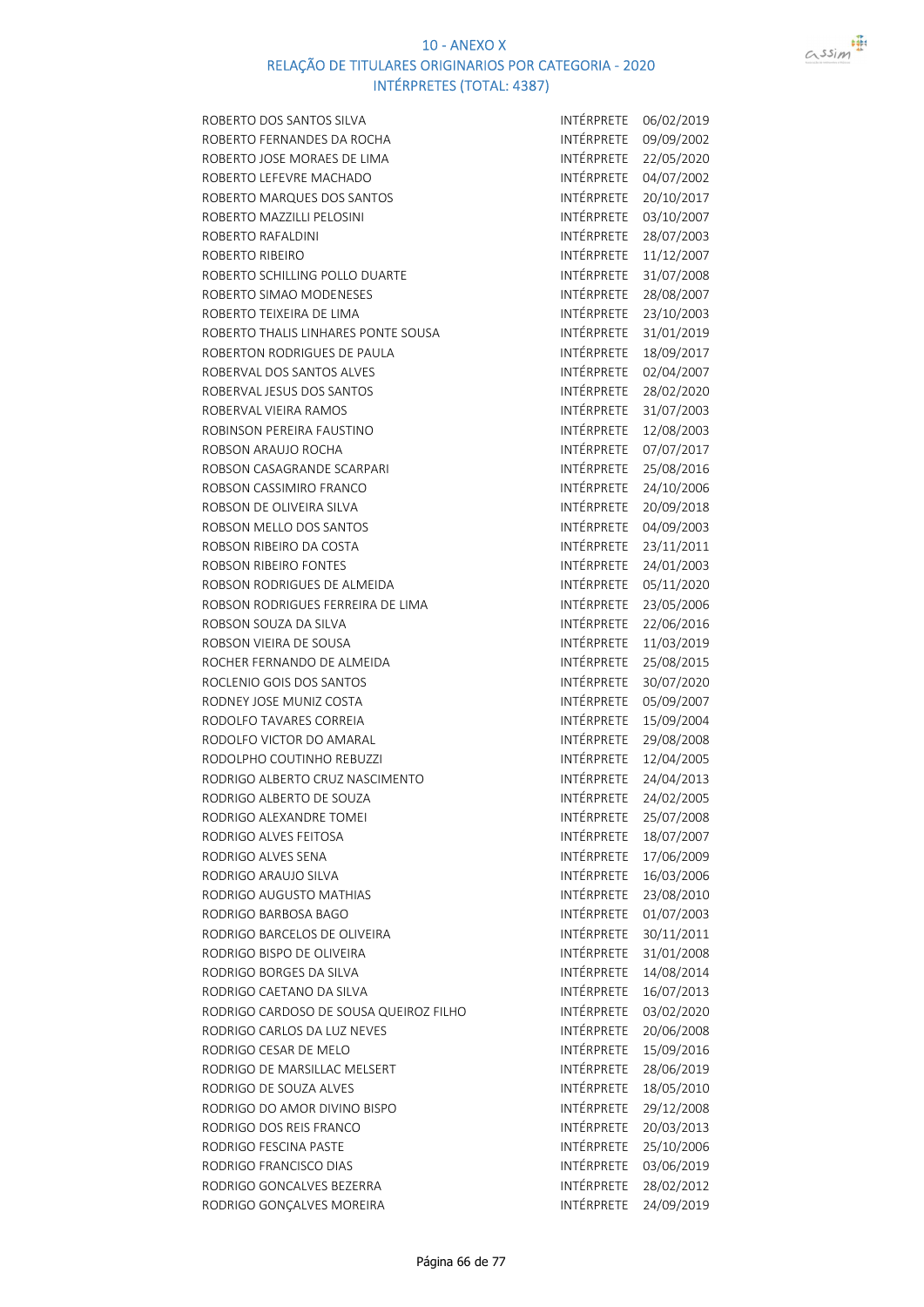



| RODRIGO JOSE DA SILVA                | INTÉRPRETE        | 15/04/2019 |
|--------------------------------------|-------------------|------------|
| RODRIGO JOSE SOUTO                   | INTÉRPRETE        | 08/07/2008 |
| RODRIGO MACHADO DE OLIVEIRA          | INTÉRPRETE        | 31/03/2016 |
| RODRIGO MELKE SATER                  | INTÉRPRETE        | 22/11/2012 |
| RODRIGO MELO NORIMBENE               | INTÉRPRETE        | 15/10/2004 |
| RODRIGO MOLINA                       | INTÉRPRETE        | 08/05/2006 |
| RODRIGO MOREIRA FERREIRA             | INTÉRPRETE        | 30/05/2018 |
| RODRIGO PEREIRA DE CASTRO            | INTÉRPRETE        | 18/06/2018 |
| RODRIGO SALGUEIRO MORANDI            | INTÉRPRETE        | 03/03/2005 |
| RODRIGO SOARES BATISTA               | INTÉRPRETE        | 03/02/2016 |
| RODRIGO SOARES DE ALENCAR CAVALCANTE | INTÉRPRETE        | 23/02/2017 |
| RODRIGO TEODORO RODRIGUES PEREIRA    | INTÉRPRETE        | 24/09/2019 |
| RODRIGO VECCHI BERNINI               | INTÉRPRETE        | 02/08/2007 |
| ROGER BRAGA SOARES                   | INTÉRPRETE        | 22/09/2017 |
| ROGERIO AUGUSTO SOLDERA              | INTÉRPRETE        | 01/03/2019 |
| ROGERIO CURVELLO DE AZEVEDO          | INTÉRPRETE        | 12/06/2003 |
| ROGERIO DA SILVA ROQUE DOS SANTOS    | INTÉRPRETE        | 31/03/2009 |
| ROGERIO DA SILVA SANTOS              | INTÉRPRETE        | 07/10/2004 |
| ROGERIO DANTAS DE LIMA               | INTÉRPRETE        | 23/11/2015 |
| ROGERIO DE FIGUEIREDO MARINHO        | INTÉRPRETE        | 17/03/2006 |
| ROGERIO DE JESUS FERREIRA            | INTÉRPRETE        | 02/02/2007 |
| ROGERIO DE SOUZA NOGUEIRA            | INTÉRPRETE        | 09/11/2004 |
| ROGERIO DZIEDZICK                    | INTÉRPRETE        | 24/03/2011 |
| ROGERIO FERNANDES BARROS             | INTÉRPRETE        | 01/02/2012 |
| ROGERIO FERREIRA RAMOS               | INTÉRPRETE        | 22/02/2006 |
| ROGERIO FLAVIO SILVA DE OLIVEIRA     | INTÉRPRETE        | 05/06/2001 |
| ROGERIO GONCALVES DE OLIVEIRA        | INTÉRPRETE        | 10/03/2010 |
| ROGERIO GUEDES RENOVATO              | INTÉRPRETE        | 19/02/2004 |
| ROGERIO LOPES DUARTE                 | INTÉRPRETE        | 19/11/2008 |
| ROGERIO MARQUES CORREIA              | INTÉRPRETE        | 21/11/2017 |
| ROGERIO PEREIRA DAMIAO               | INTÉRPRETE        | 19/03/2002 |
| ROGERIO PEREIRA DE BARROS            | INTÉRPRETE        | 09/07/2001 |
| ROGERIO SANTOS DA SILVA              | INTÉRPRETE        | 25/09/2020 |
| ROGINEI PINTO LIMA                   | INTÉRPRETE        | 04/04/2003 |
| ROHAN BRAZ DE MELO LAUDELINO         | INTÉRPRETE        | 08/02/2019 |
| ROLEMARLE PINHEIRO ROLEMBERG         | INTÉRPRETE        | 13/06/2005 |
| ROMARIO DAMASCENO FREITAS            | INTÉRPRETE        | 16/01/2018 |
| ROMÁRIO DE LIMA PEREIRA              | INTÉRPRETE        | 21/10/2013 |
| ROMARIO DIAS BARBOSA                 | <b>INTÉRPRETE</b> | 15/04/2016 |
| ROMERO LOPES DE LIMA                 | INTÉRPRETE        | 26/09/2015 |
| ROMERO SILVA DIAS JUNIOR             | INTÉRPRETE        | 10/03/2008 |
| ROMEU GARCIA DOS SANTOS              | INTÉRPRETE        | 19/02/2002 |
| ROMEU KODAIRA                        | INTÉRPRETE        | 21/07/2006 |
| ROMILDO DA COSTA                     | INTÉRPRETE        | 12/11/2008 |
| ROMISON ROMISON COSTA DE SIQUEIRA    | INTÉRPRETE        | 21/11/2017 |
| ROMUALDO DE OLIVEIRA SANTOS          | INTÉRPRETE        | 02/03/2017 |
| ROMULO AUGUSTO MATA DE CARVALHO      | INTÉRPRETE        | 28/01/2011 |
| ROMULO CEZAR TOME AGUIAR             | INTÉRPRETE        | 20/06/2005 |
| ROMULO DE AZEVEDO GOMES              | INTÉRPRETE        | 30/06/2017 |
| RÔMULO DE LIMA PEREIRA               | INTÉRPRETE        | 21/10/2013 |
| ROMULO DO NASCIMENTO MOURA           | INTÉRPRETE        | 16/06/2014 |
| ROMULO JOSE DOS SANTOS               | INTÉRPRETE        | 26/01/2018 |
| ROMULO LOPES DE LIMA                 | INTÉRPRETE        | 24/09/2019 |
| ROMULO SILVA TAVARES                 | INTÉRPRETE        | 02/02/2017 |
| ROMULO VIEIRA RIBEIRO                | INTÉRPRETE        | 23/10/2017 |
| RONAILTON GOMES DOS SANTOS           | INTÉRPRETE        | 15/04/2019 |
| RONALD AGUIAR BENEVIDES              | INTÉRPRETE        | 16/03/2009 |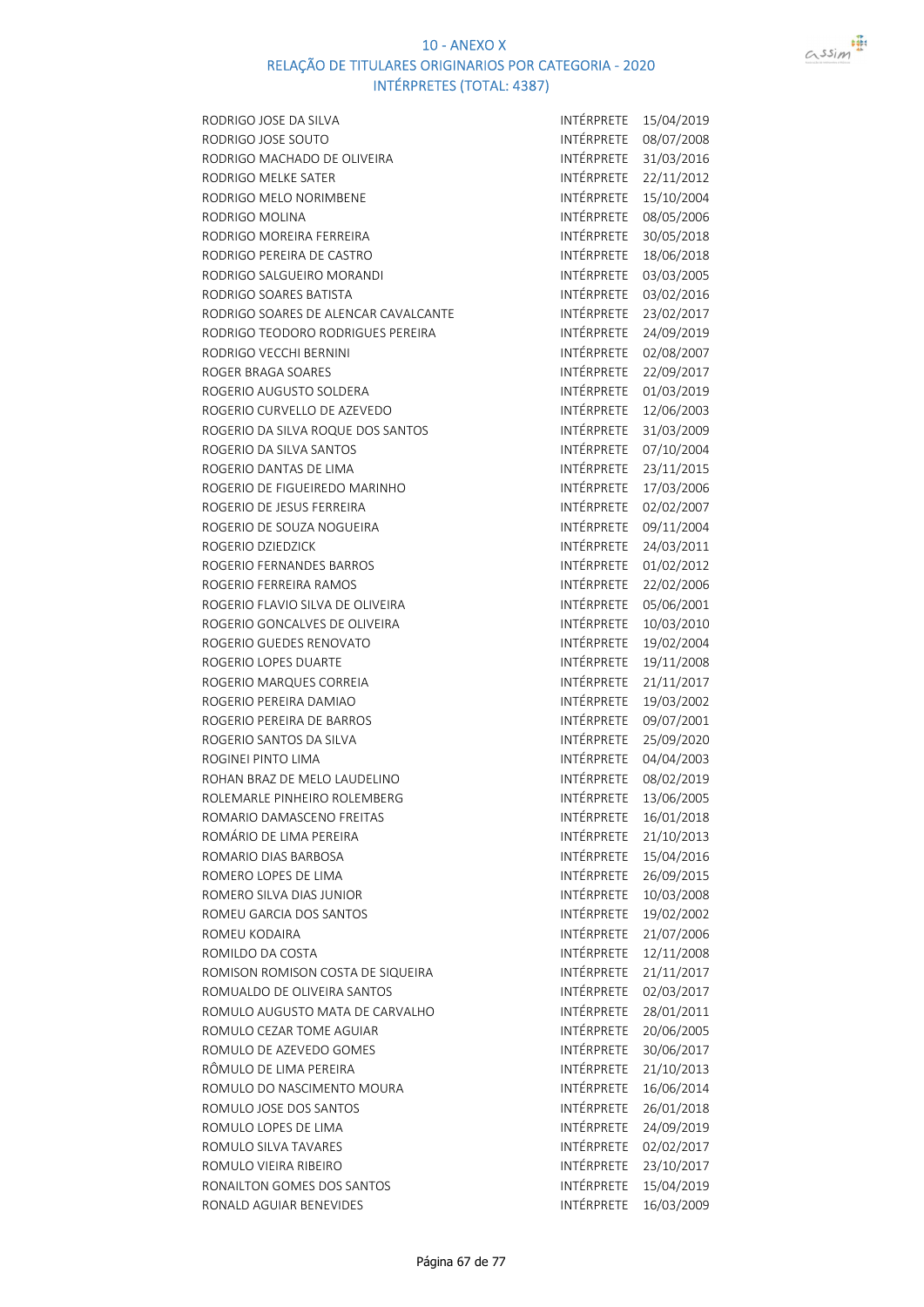



| RONALDO CARANDINA                           | INTÉRPRETE        | 26/05/2005 |
|---------------------------------------------|-------------------|------------|
| RONALDO CARDOSO DA SILVA                    | INTÉRPRETE        | 30/10/2009 |
| RONALDO COSTA GIANFALDONI DE OLIVEIRA       | INTÉRPRETE        | 24/10/2005 |
| RONALDO DA SILVA QUARESMA                   | INTÉRPRETE        | 20/09/2006 |
| RONALDO DIAS BARBOSA                        | INTÉRPRETE        | 15/04/2016 |
| RONALDO FABIANO LUIZ DE ALMEIDA             | INTÉRPRETE        | 17/09/2007 |
| RONALDO GOMES DA SILVA                      | INTÉRPRETE        | 27/03/2020 |
| RONALDO LUIS DE BARROS                      | INTÉRPRETE        | 04/06/2020 |
| RONALDO LUIS DOS SANTOS                     | INTÉRPRETE        | 22/10/2009 |
| RONALDO MARCONDES DE ANDRADE                | INTÉRPRETE        | 09/10/2003 |
| RONALDO PELLICANO JUNIOR                    | INTÉRPRETE        | 29/06/2000 |
| RONALDO RODRIGUES                           | INTÉRPRETE        | 10/06/2008 |
| RONALDO SANTOS LEAL                         | INTÉRPRETE        | 29/10/2019 |
| RONALDO TENORIO DE HOLANDA                  | INTÉRPRETE        | 25/04/2006 |
| RONDINELE FILGUEIRAS DE ALENCAR             | INTÉRPRETE        | 02/07/2008 |
| RONIE DOS SANTOS PORTO                      | INTÉRPRETE        | 23/11/2011 |
| RONIELLISON ALEX DE OLIVEIRA SILVA          | INTÉRPRETE        | 09/11/2012 |
| RONILDO GONÇALVES DE CARVALHO               | INTÉRPRETE        | 18/02/2009 |
| RONISON RODRIGUES FERREIRA DE LIMA          | INTÉRPRETE        | 23/05/2006 |
| ROOSEVELT BARROS SANTOS                     | INTÉRPRETE        | 19/11/2008 |
| ROQUE ALCILUR SOARES                        | INTÉRPRETE        | 12/10/2002 |
| ROQUE PEREIRA MACHADO                       | INTÉRPRETE        | 04/09/2008 |
| ROSA HELENA CICONHA DE ALENCAR              | INTÉRPRETE        | 14/09/2016 |
| ROSA SELARO CHIZOLINI                       | INTÉRPRETE        | 04/05/2006 |
| ROSANA MARIA DE OLIVEIRA ANDRETTE           | INTÉRPRETE        | 07/04/2003 |
| ROSANE DE SOUZA SAMPAIO                     | INTÉRPRETE        | 27/11/2002 |
| ROSANE VIANA                                | INTÉRPRETE        | 01/06/2007 |
| ROSANGELA GONCALVES                         | INTÉRPRETE        | 27/11/2002 |
| ROSANGELA MARIA DA ROCHA SILVA              | INTÉRPRETE        | 02/07/2004 |
| ROSANGELA NASCIMENTO VALENCA                | INTÉRPRETE        | 27/11/2002 |
| ROSANGELA RODRIGUES                         | INTÉRPRETE        | 28/03/2008 |
| ROSEALDO PEREIRA DE BARROS                  | INTÉRPRETE        | 15/04/2010 |
| ROSEMARI CHIAPINELLI MACAMBIRA              | INTÉRPRETE        | 26/10/2001 |
| ROSENILDO CLAUDINO DE ASSIS                 | INTÉRPRETE        | 29/03/2011 |
| ROSEVALDO ROCHA MORAES                      | INTÉRPRETE        | 25/08/2004 |
| ROSIETE FERREIRA DOS SANTOS                 | INTÉRPRETE        | 31/08/2007 |
| ROSILENE DA SILVA                           | INTÉRPRETE        | 02/02/2018 |
| ROSILEUSA MARIA DA CONCEIÇÃO PEREIRA        | INTÉRPRETE        | 10/10/2019 |
| ROSIMEIRE DE SOUZA PASCOALETO LEITE         | INTÉRPRETE        | 30/07/2007 |
| ROSIMEIRE SILVA GODOI                       | <b>INTÉRPRETE</b> | 14/09/2007 |
| ROSIO GILBERG RODRIGUES CARNEIRO            | INTÉRPRETE        | 18/07/2007 |
| ROSIVALDO RAIMUNDO FERREIRA BATISTA         | INTÉRPRETE        | 14/07/2005 |
| ROSMAR DE MATTIA JUNIOR                     | INTÉRPRETE        | 22/09/2016 |
| ROZIANI NASCIMENTO CARVALHO R LIUPEKEVICIUS | INTÉRPRETE        | 15/01/2008 |
| RUAN CESAR ANDRADE NASCIMENTO               | INTÉRPRETE        | 23/10/2020 |
| RUAN KLEBER PEREIRA FERREIRA                | <b>INTÉRPRETE</b> | 21/10/2020 |
| RUAN SILVA VIEIRA LIMA                      | INTÉRPRETE        | 04/12/2018 |
| RUANN PEDRO VERAS MUNIZ                     | INTÉRPRETE        | 26/10/2016 |
| RUBEM CORREIA GONÇALVES                     | INTÉRPRETE        | 26/08/2020 |
| RUBEM ORMENIO OHANA DE MIRANDA              | INTÉRPRETE        | 07/07/1987 |
| RUBEM XAVIER DE OLIVEIRA                    | INTÉRPRETE        | 29/12/2010 |
| RUBENS ALBERTO BARSOTTI                     | INTÉRPRETE        | 05/02/2003 |
| RUBENS APARECIDO MOREIRA                    | INTÉRPRETE        | 03/10/2007 |
| RUBENS DE OLIVEIRA                          | INTÉRPRETE        | 14/04/2000 |
| RUBENS DOS SANTOS SILVA                     | INTÉRPRETE        | 20/07/2011 |
| RUBENS FERREIRA DOS SANTOS                  | INTÉRPRETE        | 20/08/2016 |
| RUBENS RODRIGUES ITIUBA                     | INTÉRPRETE        | 06/08/1984 |
|                                             |                   |            |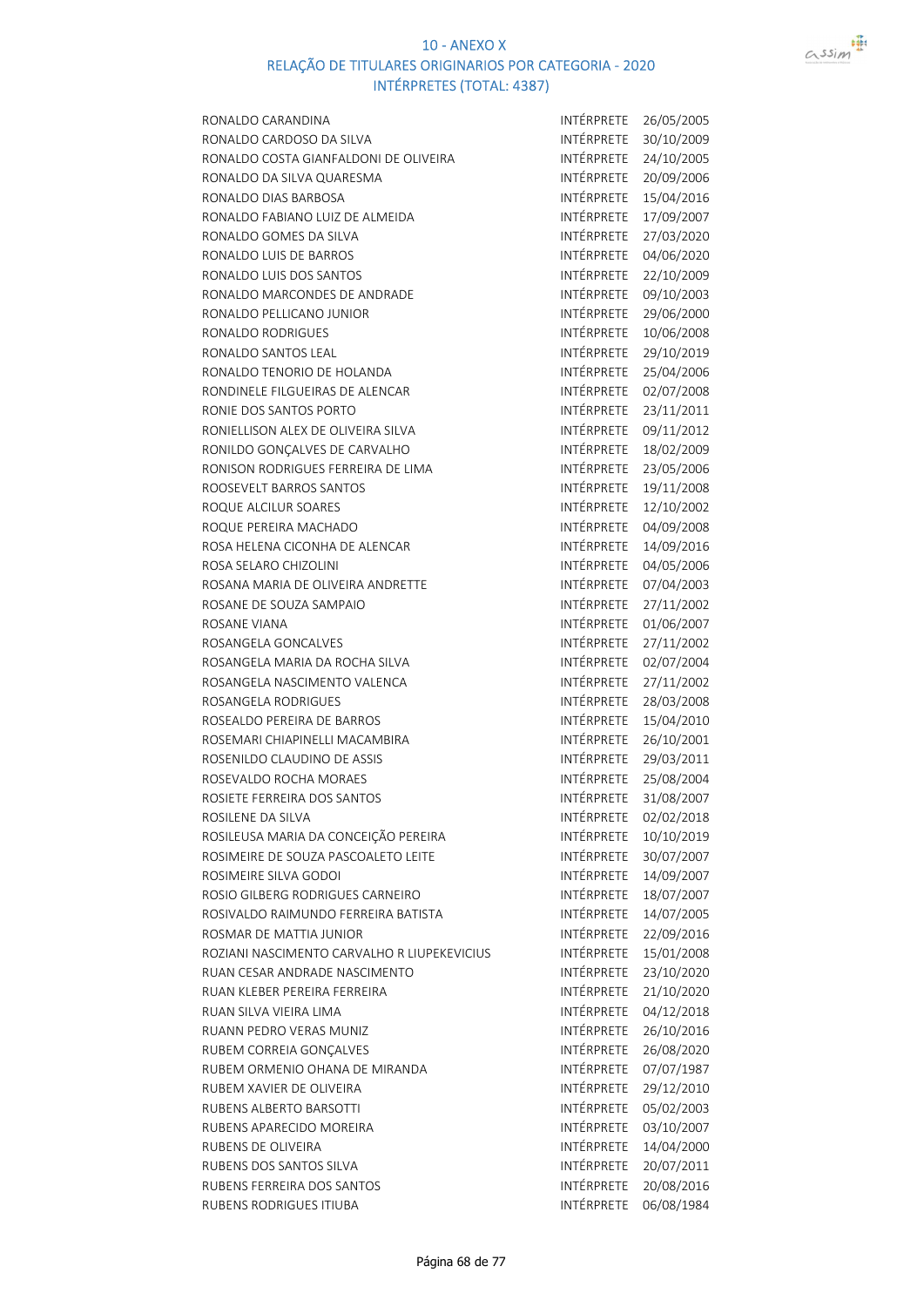



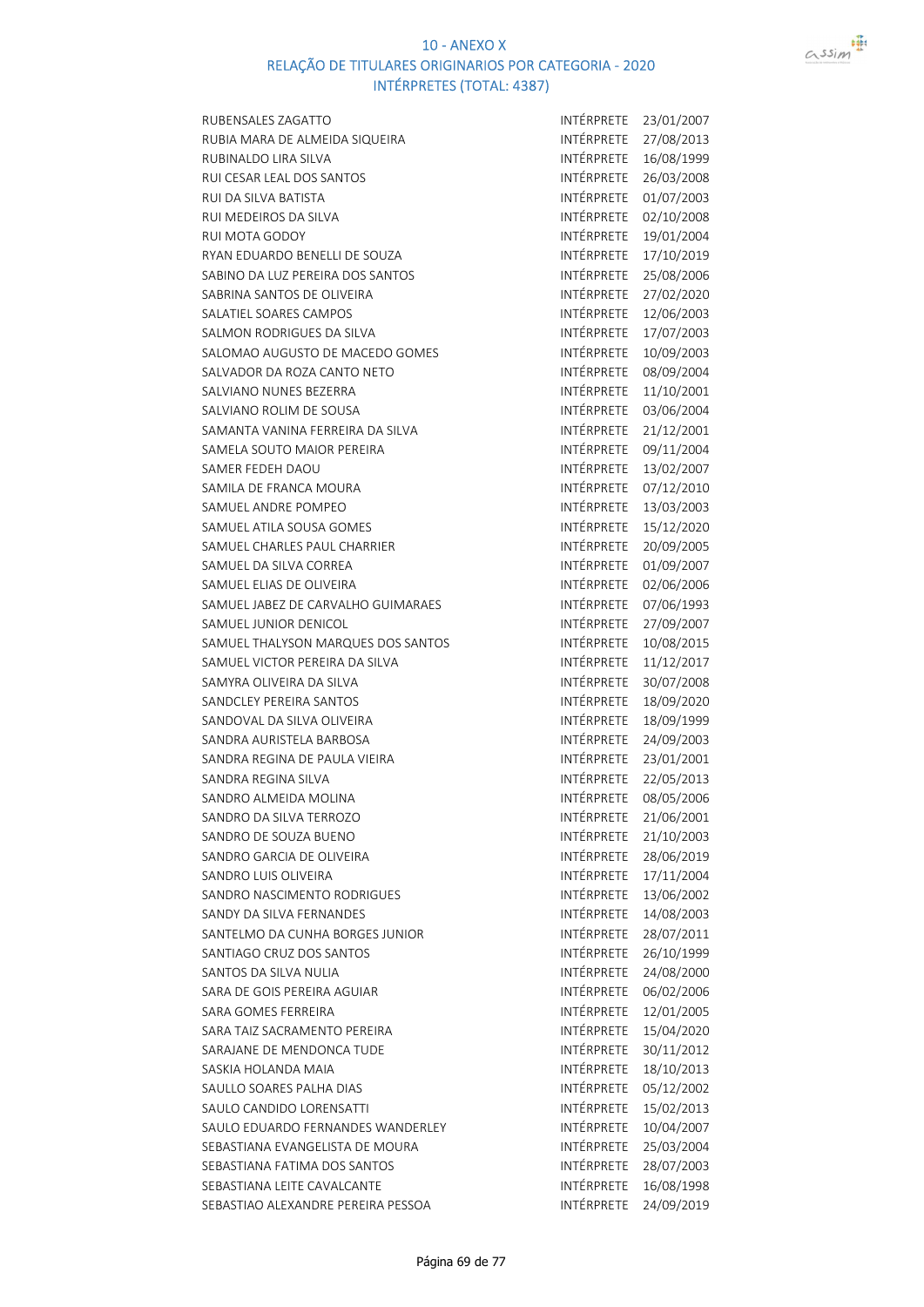

| SEBASTIAO BEZERRA DOS SANTOS              | INTÉRPRETE        | 19/04/2005 |
|-------------------------------------------|-------------------|------------|
| SEBASTIAO CARVALHO MACEDO                 | INTÉRPRETE        | 10/10/2001 |
| SEBASTIAO CONCEICAO NASCIMENTO            | <b>INTÉRPRETE</b> | 25/05/2013 |
| SEBASTIAO DE AQUINO PEREIRA JUNIOR        | INTÉRPRETE        | 31/03/2011 |
| SEBASTIAO FREITAS DA CRUZ JUNIOR          | INTÉRPRETE        | 09/09/2010 |
| SEBASTIAO GONCALVES DE SOUZA              | INTÉRPRETE        | 23/12/1999 |
| SEBASTIAO PEREIRA DOS SANTOS              | INTÉRPRETE        | 10/08/2010 |
| SEBASTIAO ROBERTO HERMIDA CAZEIRO         | INTÉRPRETE        | 30/05/2006 |
| SEBASTIAO ROMEIRO DA SILVA                | INTÉRPRETE        | 16/06/1998 |
| SEBASTIAO ROSA DE OLIVEIRA                | INTÉRPRETE        | 28/11/2007 |
| SEBASTIAO SIDNEY DE FARIAS                | INTÉRPRETE        | 19/10/2018 |
| SEBASTIAO VIANNA                          | INTÉRPRETE        | 02/08/2001 |
| SELMA CRISTINA ARAUJO SILVEIRA SILVA      | INTÉRPRETE        | 24/10/2007 |
| SELMA DA SILVA FERREIRA VASCONCELOS       | INTÉRPRETE        | 19/04/2011 |
| SELMA ROSA DUARTE                         | INTÉRPRETE        | 27/11/2002 |
| SELMIR COSTA DE SOUZA                     | INTÉRPRETE        | 28/08/2007 |
| SELTON ROBERTO OLIVEIRA VITAL             | INTÉRPRETE        | 06/06/2019 |
| SENIVAL GERALDO DAS CHAGAS                | INTÉRPRETE        | 23/01/2009 |
|                                           | INTÉRPRETE        | 19/11/2009 |
| SERGIANE SILVA DE SOUZA                   | INTÉRPRETE        |            |
| SERGIO ADRIANO DE CASTRO RIBEIRO          |                   | 21/10/2003 |
| SERGIO ALEXANDRE SCIOTTI                  | INTÉRPRETE        | 03/10/2008 |
| SERGIO AUGUSTO PINHEIRO LOPES             | <b>INTÉRPRETE</b> | 19/10/2018 |
| SERGIO AURELIO DIAS                       | INTÉRPRETE        | 26/03/2009 |
| <b>SERGIO BALLERINI</b>                   | <b>INTÉRPRETE</b> | 27/11/2002 |
| SERGIO BEZERRA DA SILVA                   | INTÉRPRETE        | 02/06/2007 |
| SERGIO CLEYTON PESSOA COUTO               | INTÉRPRETE        | 17/07/2003 |
| SERGIO DE OLIVEIRA SILVA                  | INTÉRPRETE        | 22/01/2016 |
| SERGIO DE PAULA FAGUNDES                  | INTÉRPRETE        | 13/06/2007 |
| SERGIO DIEGO MARTINS SILVA                | INTÉRPRETE        | 21/08/2019 |
| SERGIO HENRIQUE RODRIGUES DE SOUZA        | INTÉRPRETE        | 26/08/2015 |
| SERGIO JOSE DE OLIVEIRA MATSUI            | INTÉRPRETE        | 04/10/2006 |
| SERGIO LIMA DE SOUZA SOBRINHO             | INTÉRPRETE        | 31/05/2001 |
| SERGIO LUIZ AFONSO MELO                   | INTÉRPRETE        | 28/11/2000 |
| SERGIO LUIZ DE OLIVEIRA                   | INTÉRPRETE        | 25/03/2004 |
| SERGIO LUIZ MOREIRA COSTA                 | INTÉRPRETE        | 04/02/2005 |
| SERGIO SANTOS RIBEIRO                     | INTÉRPRETE        | 28/06/2002 |
| SERGIO VENANCIO                           | INTÉRPRETE        | 28/09/2015 |
| SEVERINA LOPES DA SILVA                   | INTÉRPRETE        | 13/11/2007 |
| SEVERINO ANGELINO DE MOURA                | INTÉRPRETE        | 10/10/2001 |
| SEVERINO FURTUNATO DA SILVA VAZ FILHO     | INTÉRPRETE        | 22/11/2006 |
| SEVERINO GALVAO FILHO                     | INTÉRPRETE        | 17/07/2003 |
| SEVERINO RAMOS DE SANTANA                 | INTÉRPRETE        | 12/08/1999 |
| SHAYANE PAIXAO DOS SANTOS                 | INTÉRPRETE        | 22/03/2019 |
| SHEILA DE CARVALHO VERA                   | INTÉRPRETE        | 27/04/2016 |
| SHELDON DA SILVA FERREIRA                 | INTÉRPRETE        | 16/10/2013 |
| SHELITON FERNANDO ALBUQUERQUE DE OLIVEIRA | INTÉRPRETE        | 04/12/2006 |
| SHIRLENE ALVES DE MACEDO                  | INTÉRPRETE        | 17/07/2003 |
| SHIRLENE DA SILVA AGUIAR                  | INTÉRPRETE        | 08/11/2019 |
| SIDNEI SOUZA DOS SANTOS                   | INTÉRPRETE        | 14/03/2000 |
| SIDNEY CARNEIRO DOS SANTOS                | INTÉRPRETE        | 01/11/2012 |
| SILAS BARBOSA PEIXOTO FARIAS              | INTÉRPRETE        | 24/08/2016 |
| SILAS PEREIRA SANTANA                     | INTÉRPRETE        | 10/01/2019 |
| SILAS ROBERTO DE SOUZA                    | INTÉRPRETE        | 05/05/2009 |
| SILMAR BATISTA RODRIGUES GONCALVES        | INTÉRPRETE        | 16/03/2006 |
| SILMARA DE CARVALHO SANTOS                | INTÉRPRETE        | 28/10/2004 |
| SILVANA AUGUSTO MARTINS                   | INTÉRPRETE        | 17/07/2003 |
| SILVANA DA CRUZ SILVA                     | INTÉRPRETE        | 25/07/2000 |
|                                           |                   |            |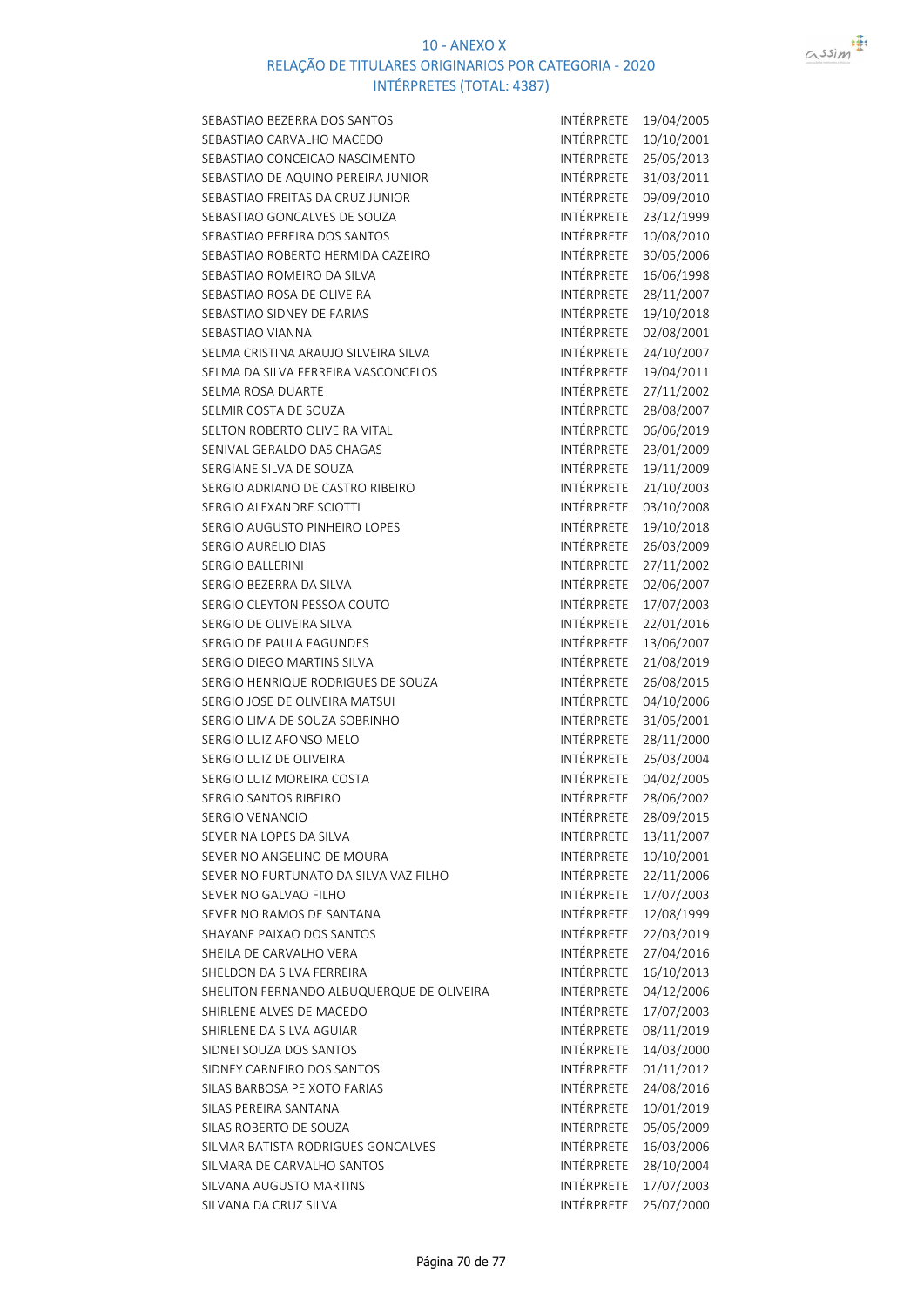

| SILVANA LEITE MORAIS                   | INTÉRPRETE        | 20/07/2018 |
|----------------------------------------|-------------------|------------|
| SILVANER RODRIGUES                     | INTÉRPRETE        | 29/03/2007 |
| SILVANEY ANTONIO RODRIGUES DE OLIVEIRA | INTÉRPRETE        | 22/01/2008 |
| SILVANIRA RAMOS BERMUDES               | <b>INTÉRPRETE</b> | 25/08/2004 |
| SILVANO DA SILVA FRANCA                | INTÉRPRETE        | 24/10/2009 |
| SILVANO QUEIROZ DA SILVA               | INTÉRPRETE        | 01/10/2020 |
| SILVIA APARECIDA BRAGA SANTOS          | INTÉRPRETE        | 06/05/2006 |
| SILVIA DE OLIVEIRA PINTO               | INTÉRPRETE        | 04/09/2008 |
| SILVIA MARA REJANI                     | INTÉRPRETE        | 03/05/2006 |
| SILVIA MARIA DE SOUZA CAMARGO          | INTÉRPRETE        | 16/01/1982 |
| SILVINO FRANCO                         | INTÉRPRETE        | 05/09/2000 |
| SILVIO HENRIQUE MOREIRA FERRO          | INTÉRPRETE        | 24/01/2017 |
| SILVIO JACINTHO GALLUCCI               | INTÉRPRETE        | 09/05/2003 |
| SILVIO LAMARTINI SILVA SOARES          | INTÉRPRETE        | 17/08/2018 |
| SILVIO SOARES DA SILVA                 | INTÉRPRETE        | 04/03/2011 |
| SIMONE DA CONCEICAO DANTAS             | INTÉRPRETE        | 03/08/2007 |
| SIMONE DA SILVA LESSA                  | INTÉRPRETE        | 31/03/2010 |
| SIMONE DOS SANTOS SILVA                | INTÉRPRETE        | 03/10/2008 |
| SIMONE GOMES DOS SANTOS                | <b>INTÉRPRETE</b> | 15/03/2000 |
| SIMONE GONZAGA                         | INTÉRPRETE        | 21/09/2004 |
| SIMONE MAGALHAES FREITAS               | INTÉRPRETE        | 12/02/2003 |
| SIMONE MORALEZ DE ANGELO               | INTÉRPRETE        | 02/07/2003 |
| SIMONE PESSOA FERREIRA                 | INTÉRPRETE        | 25/03/2008 |
| SIMONE PIRES DE MIRANDA                | INTÉRPRETE        | 12/09/2003 |
| SINARA CELY RODRIGUES MENDONCA         | INTÉRPRETE        | 19/07/2011 |
| SIONE NOBERTO DA SILVA                 | INTÉRPRETE        | 22/10/2014 |
| SIRIO DE MOURA CARVALHO                | INTÉRPRETE        | 25/01/2014 |
| SIRLEY MARIA DA SILVA                  | INTÉRPRETE        | 04/09/2003 |
| SIRLEY SANTOS DA SILVA                 | INTÉRPRETE        | 23/08/2012 |
| SISUANE MARIA HECKLER                  | INTÉRPRETE        | 05/10/2006 |
| SIVALDO PEREIRA DIAS                   | INTÉRPRETE        | 27/09/2018 |
| SOFIA CUPERTINO FURTADO                | INTÉRPRETE        | 31/08/2020 |
| SOLANGE CODONHO                        | INTÉRPRETE        | 16/09/2002 |
| SOLANGE MARIA ARAUJO SILVA             | INTÉRPRETE        | 24/01/2003 |
| SOLANGE PEREIRA DE LIMA                | INTÉRPRETE        | 31/01/2014 |
| SOLANO BRAZ PETTA                      | INTÉRPRETE        | 16/03/2006 |
| SONIA OMENA ARAUJO                     | INTÉRPRETE        | 01/03/2001 |
| SORAIA DE SOUZA AUGUSTINHO             | INTÉRPRETE        | 27/10/2016 |
| SORLEY SANTOS SANTANA                  | INTÉRPRETE        | 01/07/2020 |
| STEFANIE PRIVADO DOS SANTOS            | INTÉRPRETE        | 05/04/2013 |
| STEPHANE MICHEL MELLINO                | INTÉRPRETE        | 25/04/2014 |
| <b>STEVEN LEE HARRITON</b>             | INTÉRPRETE        | 25/11/2017 |
| <b>SUELEN KURT</b>                     | INTÉRPRETE        | 28/03/2007 |
| SUELI FERREIRA JOSE                    | <b>INTÉRPRETE</b> | 18/04/2002 |
| SUZANA GALVANI                         | INTÉRPRETE        | 13/03/2010 |
| SUZANA MAIRI DE SOUZA                  | INTÉRPRETE        | 20/11/2008 |
| SUZANY FREITAS HOLANDA DO NASCIMENTO   | INTÉRPRETE        | 10/05/2019 |
| TACITO DOS SANTOS MACEDO               | INTÉRPRETE        | 29/02/2016 |
| TADEU SANTOS RIBAS                     | INTÉRPRETE        | 24/03/2006 |
| TADEU SILVA FERREIRA                   | INTÉRPRETE        | 05/10/2007 |
| TAIAH RAMEZ GHANNAM                    | INTÉRPRETE        | 17/08/1998 |
| TAIARA ANDREZA DA SILVA                | INTÉRPRETE        | 22/03/2019 |
| TAILANDIA MONTENEGRO SILVA             | INTÉRPRETE        | 15/06/2005 |
| TAINAN ROCHA DE LIMA                   | INTÉRPRETE        | 15/12/2006 |
| TALES ALVES BEZERRA                    | INTÉRPRETE        | 03/03/2011 |
| TALITA DANTAS MACEDO                   | INTÉRPRETE        | 27/10/2003 |
| TALLYS JOSUE DE ANDRADE GOMES          | INTÉRPRETE        | 27/06/2019 |
|                                        |                   |            |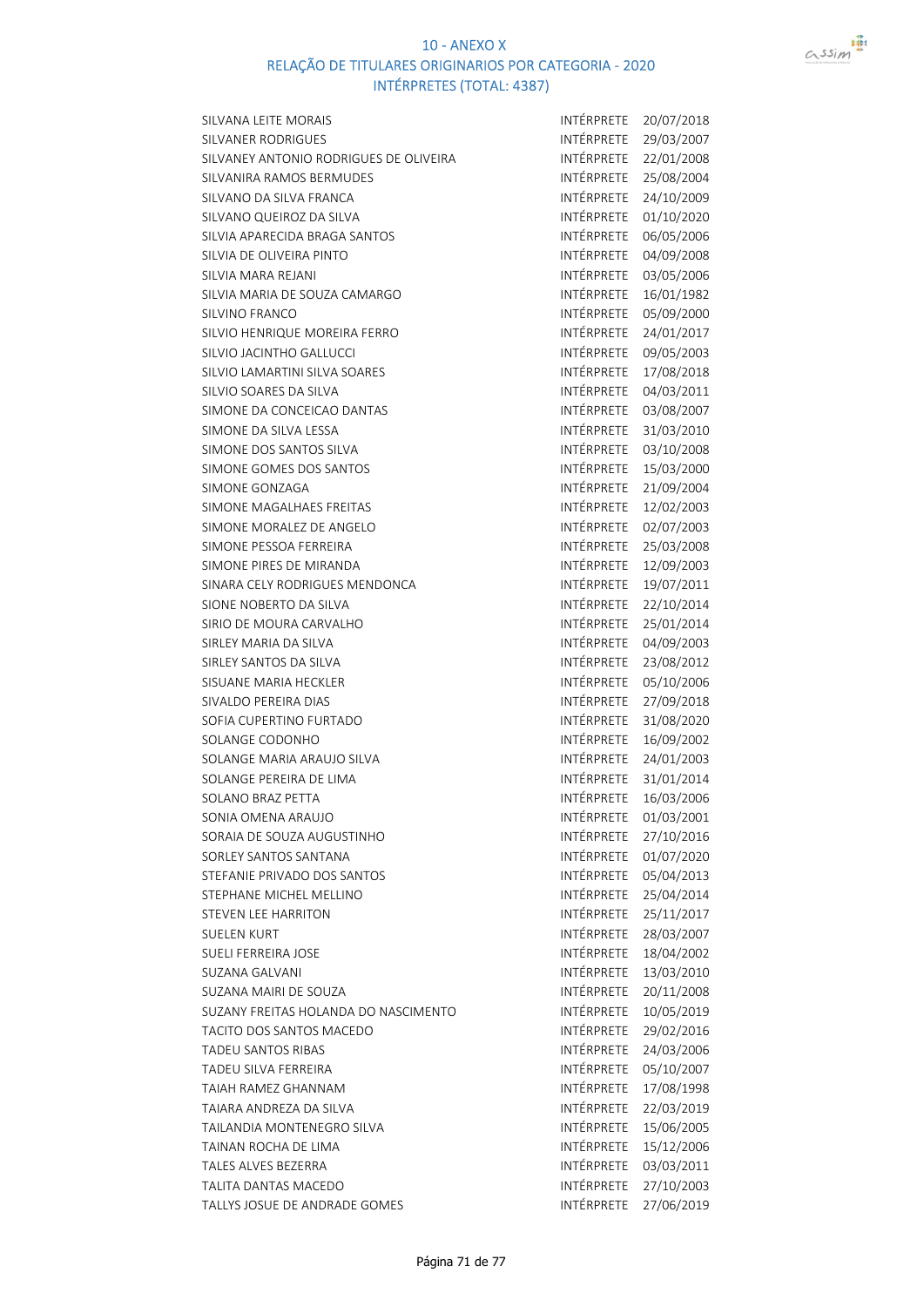

| <b>TAMAR AMORIM GUIMARAES</b>                 | INTÉRPRETE        | 24/10/2007 |
|-----------------------------------------------|-------------------|------------|
| TAMARA DOS SANTOS SILVA                       | <b>INTÉRPRETE</b> | 14/10/2019 |
| <b>TAMIA GOMES AREAS</b>                      | INTÉRPRETE        | 27/11/2002 |
| TANCREDO DA SILVA                             | INTÉRPRETE        | 05/04/2018 |
| TANCREDO MODESTO FERREIRA                     | INTÉRPRETE        | 22/06/2016 |
| TANIA MARIA DE NORONHA SILVA                  | <b>INTÉRPRETE</b> | 01/06/2016 |
| TARCIELIO LIMA OLIVEIRA                       | INTÉRPRETE        | 17/08/2018 |
| TARCISIO TEODORO DE MEDEIROS SEGUNDO          | INTÉRPRETE        | 24/10/2013 |
| TARCIZO HENRIQUES PESSOA                      | INTÉRPRETE        | 03/06/2015 |
| <b>TARYN KERN SZPILMAN</b>                    | INTÉRPRETE        | 05/04/2007 |
| TATIANA D'ABOIM INGLEZ SANCHEZ                | INTÉRPRETE        | 23/10/2003 |
| <b>TATIANA IASMIM RUIZ</b>                    | INTÉRPRETE        | 05/02/2003 |
| <b>TATIANA REZENDE ROCHA</b>                  | INTÉRPRETE        | 23/01/2016 |
| TATIANE APARECIDA PINHEIRO MARQUES            | INTÉRPRETE        | 16/07/2008 |
| TATIANE CRISTINA SILVA GONCALVES DA MOTTA     | INTÉRPRETE        | 13/09/1993 |
| <b>TATIANE FATIMA EYNG</b>                    | INTÉRPRETE        | 18/04/2005 |
| TEMISTOCLES DE JESUS MORAIS BAPTISTA          | INTÉRPRETE        | 19/11/2008 |
| TENISON SANTANA DOS SANTOS                    | INTÉRPRETE        | 04/02/2020 |
| <b>TEODOMIRO SANTOS DE JESUS</b>              | INTÉRPRETE        | 19/09/2017 |
|                                               | INTÉRPRETE        |            |
| <b>TEOFILO BARBOSA LOPES</b>                  |                   | 08/09/2014 |
| <b>TEOFILO DOS SANTOS</b>                     | INTÉRPRETE        | 01/03/2008 |
| TERCIO PEREIRA BARBOSA FILHO                  | INTÉRPRETE        | 01/09/2011 |
| TERESA CRISTINA VEZZANI                       | INTÉRPRETE        | 09/12/1981 |
| TERESA MARCIA SOUZA DE ALMEIDA                | INTÉRPRETE        | 29/03/2005 |
| <b>TERSIO GREGUOL</b>                         | INTÉRPRETE        | 08/05/2008 |
| THAIGO CONSANI DA SILVA                       | INTÉRPRETE        | 31/10/2006 |
| THAIS BELLE MACHADO                           | INTÉRPRETE        | 27/11/2002 |
| <b>THAIS PORPINO CAMPOS</b>                   | INTÉRPRETE        | 26/09/2008 |
| THAISA MENDES CARDOSO                         | INTÉRPRETE        | 22/02/2014 |
| THALES DOS SANTOS FREITAS                     | INTÉRPRETE        | 19/04/2011 |
| THALES HIVO DE ALMEIDA FREITAS                | INTÉRPRETE        | 25/11/2020 |
| <b>THALES PACHECO XAVIER</b>                  | INTÉRPRETE        | 12/02/2010 |
| THALLITA LOUISE NUNES DE OLIVEIRA             | <b>INTÉRPRETE</b> | 20/06/2018 |
| THALMA NERIS DE FREITAS                       | INTÉRPRETE        | 12/04/2003 |
| <b>THALYS PIRES RODRIGUES</b>                 | INTÉRPRETE        | 05/06/2018 |
| THAMMY CHRISTINA BRITO DE MIRANDA             | INTÉRPRETE        | 25/06/2014 |
| THAMMY LOUISE MAGALHÃES MAIA                  | INTÉRPRETE        | 07/11/2011 |
| THEMIS ROCHA DA SILVA                         | INTÉRPRETE        | 24/10/2007 |
| THEOTONIO NARCISO DA CRUZ NETO                | INTÉRPRETE        | 21/06/2017 |
| THEREZINHA APARECIDA MURARI DE ABREU          | INTÉRPRETE        | 21/09/2006 |
| THIAGO ALVES POMARO                           | INTÉRPRETE        | 24/02/2015 |
| THIAGO ARAUJO FAUSTINO                        | INTÉRPRETE        | 17/03/2006 |
| THIAGO AUGUSTO ALCANTARA TEIXEIRA DE CARVALHO | INTÉRPRETE        | 27/05/2013 |
| THIAGO BRAGA MOTA                             | INTÉRPRETE        | 01/07/2020 |
| THIAGO BRUNO SILVA SOBRAL                     | INTÉRPRETE        | 07/05/2013 |
| THIAGO CASELLA DE JESUS                       | INTÉRPRETE        | 11/04/2007 |
| THIAGO COSTA KARRER                           | INTÉRPRETE        | 03/12/2008 |
| THIAGO DA SILVA IGUAL                         | INTÉRPRETE        | 04/08/2005 |
| THIAGO DA SILVA SANTOS                        | INTÉRPRETE        | 21/03/2017 |
| THIAGO DE ARAUJO AMORIM FERNANDES             | INTÉRPRETE        | 31/03/2010 |
| THIAGO DE AZEVEDO ALVES                       | INTÉRPRETE        | 27/04/2016 |
| THIAGO DE LIMA VIEIRA                         | INTÉRPRETE        | 20/10/2017 |
| THIAGO FERNANDO DOMINGOS DA SILVA             | INTÉRPRETE        | 20/05/2019 |
| THIAGO HENRIQUE TEIXEIRA BARROS               | INTÉRPRETE        | 16/05/2013 |
| THIAGO JESUS DE OLIVEIRA                      | INTÉRPRETE        | 03/10/2007 |
| THIAGO MAICON SOARES FELICIANO                | INTÉRPRETE        | 26/09/2012 |
| THIAGO MORAIS DA COSTA                        | INTÉRPRETE        | 28/06/2002 |
|                                               |                   |            |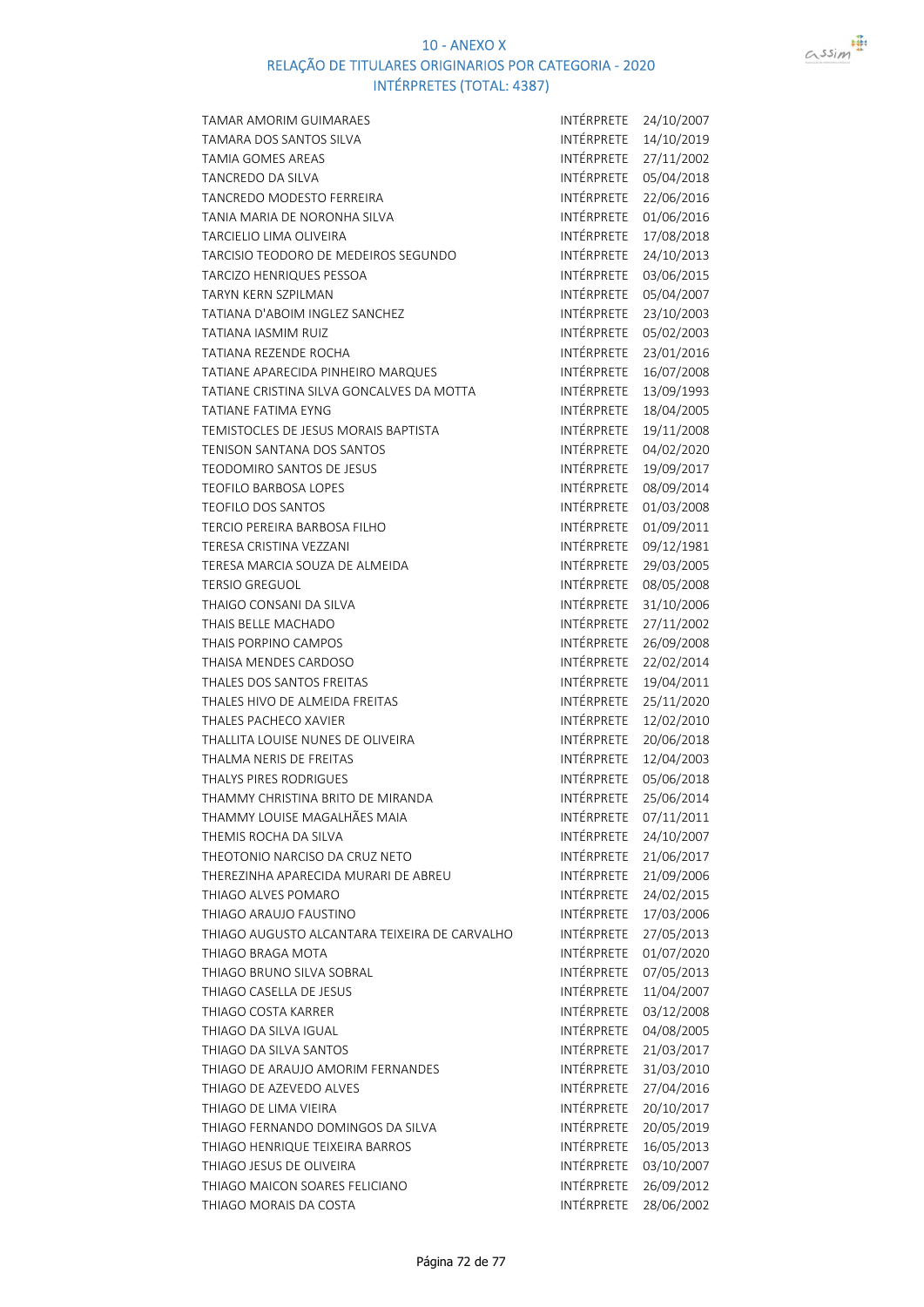

| THIAGO OLIVEIRA DOS SANTOS                        | INTÉRPRETE               | 16/02/2007               |
|---------------------------------------------------|--------------------------|--------------------------|
| THIAGO PEREIRA SILVA                              | INTÉRPRETE               | 15/12/2016               |
| THIAGO RAMOS SANTANA                              | INTÉRPRETE               | 02/03/2012               |
| THIAGO RENATO COELHO DE BARROS                    | INTÉRPRETE               | 29/03/2019               |
| THIAGO ROCHA CERQUEIRA                            | INTÉRPRETE               | 03/08/2020               |
| THIAGO RODRIGUES DA CUNHA SANTOS                  | INTÉRPRETE               | 15/07/2015               |
| THIAGO RODRIGUES NOBRE GOIS                       | INTÉRPRETE               | 17/08/2019               |
| THIAGO SANTOS DA SILVA ROSA                       | INTÉRPRETE               | 17/06/2004               |
| THIAGO TALOMONTE ADERALDO                         | INTÉRPRETE               | 11/07/2011               |
| THIAGO VITOR DE MELO SANTOS                       | INTÉRPRETE               | 30/05/2019               |
| THIAGO YURI CASTELO DE SOUSA                      | INTÉRPRETE               | 08/06/2016               |
| THOMAS AUGUSTO DE OLIVEIRA SILVA                  | INTÉRPRETE               | 30/10/2020               |
| <b>THOMAS MARTINS MORKOS</b>                      | INTÉRPRETE               | 24/02/2018               |
| THOMAS MATTHEW ASHE                               | INTÉRPRETE               | 25/10/2016               |
| THOMAS YURI GUERRA GALINDO                        | INTÉRPRETE               | 26/08/2020               |
| THULYO MONTEIRO MORAES                            | INTÉRPRETE               | 07/02/2020               |
| TIAGO AZEVEDO RODRIGUES                           | <b>INTÉRPRETE</b>        | 01/02/2019               |
| TIAGO FILIPE TEODORO MENDES                       | INTÉRPRETE               | 22/06/2020               |
| TIAGO GOMES DA SILVA                              | INTÉRPRETE               | 19/12/2018               |
| <b>TIAGO JOSIAS TORRES</b>                        | INTÉRPRETE               | 26/10/2006               |
| TIAGO LANDEIRA NUNES COSTA                        | INTÉRPRETE               | 18/12/2019               |
| <b>TIAGO RIOS OLIVEIRA</b>                        | INTÉRPRETE               | 31/10/2005               |
| TIAGO RODRIGUES DA SILVA                          | INTÉRPRETE               | 23/02/2012               |
| TIAGO SILVA DOS SANTOS                            | INTÉRPRETE               | 14/04/2016               |
| TIAGO VIEIRA DO NASCIMENTO                        | INTÉRPRETE               | 13/11/2014               |
| TICIANO MACIEL DAMORE                             | INTÉRPRETE               | 06/05/2004               |
| TINA CHARLES ALVES FEITOSA                        | INTÉRPRETE               | 18/07/2007               |
| TONY GREYSON CASTRO ALVES LEITAO DE SOUSA         | INTÉRPRETE               | 28/11/2019               |
| <b>UBALDINO FERRAZ VIANA</b>                      | INTÉRPRETE               | 12/05/2008               |
| <b>UBERICO FERREIRA DE JESUS</b>                  | INTÉRPRETE               | 24/11/2006               |
| UBERLANDIO GOMES DOS SANTOS                       | INTÉRPRETE               | 10/10/2019               |
| <b>UBIRACY TOMAZ SILVA</b>                        | INTÉRPRETE               | 09/09/2002               |
| UBIRAJARA DANTAS DOS SANTOS                       | INTÉRPRETE               | 14/08/2000               |
| UBIRAJARA PENACHO DOS REIS                        | INTÉRPRETE               | 19/06/2001               |
| UBIRAJARA RAMOS RODRIGUES DA SILVA                | INTÉRPRETE               | 31/08/2009               |
| UBIRATAN CAMPOS DE SOUSA                          | INTÉRPRETE               | 29/01/1988               |
| UDSON CADORINI SILVA                              | INTÉRPRETE               | 29/09/2016               |
| UELINGTON LIMA CARQUEIJA                          | INTÉRPRETE               | 08/07/2020               |
| UILSON ALVES DA SILVA                             | INTÉRPRETE               | 31/08/2000               |
| UILSON SOARES BOMFIM                              | INTÉRPRETE               | 03/08/2007               |
| UIRAJARA LIMA RESENDE                             | INTÉRPRETE               | 14/04/2003               |
| ULISSES DA SILVA SODRE                            | INTÉRPRETE               | 08/04/2008               |
| ULISSES NARCIZO DORNELAS DE SOUZA                 | INTÉRPRETE               | 30/06/2010               |
| ULISSES NASCIMENTO DA SILVA JUNIOR                | <b>INTÉRPRETE</b>        | 05/03/2009               |
| UOSHINGTON LIMA CARQUEIJA                         | INTÉRPRETE               | 25/09/2014               |
| UYVENS RODRIGUES DE SOUSA                         | INTÉRPRETE               | 24/10/2020               |
| VAGNER DAVI DOS REIS                              | INTÉRPRETE               | 13/05/2010               |
| VAGNER EDUARDO DOS SANTOS                         | INTÉRPRETE               | 26/10/1999               |
| VAGNO GOMES DE SOUZA                              | INTÉRPRETE               | 02/03/2006               |
| VALBER DANTAS DE ALENCAR                          | INTÉRPRETE               | 01/03/2011               |
| VALBER RICARDO DOS SANTOS                         | INTÉRPRETE               | 31/10/2006               |
| VALCENY DE PAIVA                                  | INTÉRPRETE<br>INTÉRPRETE | 25/03/2004               |
| VALCI SANTOS DE ARAUJO<br>VALDECI DA SILVA ARAUJO | INTÉRPRETE               | 15/05/2008               |
| VALDECI MARINHO DA SILVA                          | INTÉRPRETE               | 10/04/2001<br>03/08/2004 |
| VALDELI MARIA DA TRINDADE                         | INTÉRPRETE               | 04/05/2007               |
| VALDELICE GOMES DE SOUZA                          | INTÉRPRETE               | 04/03/2005               |
|                                                   |                          |                          |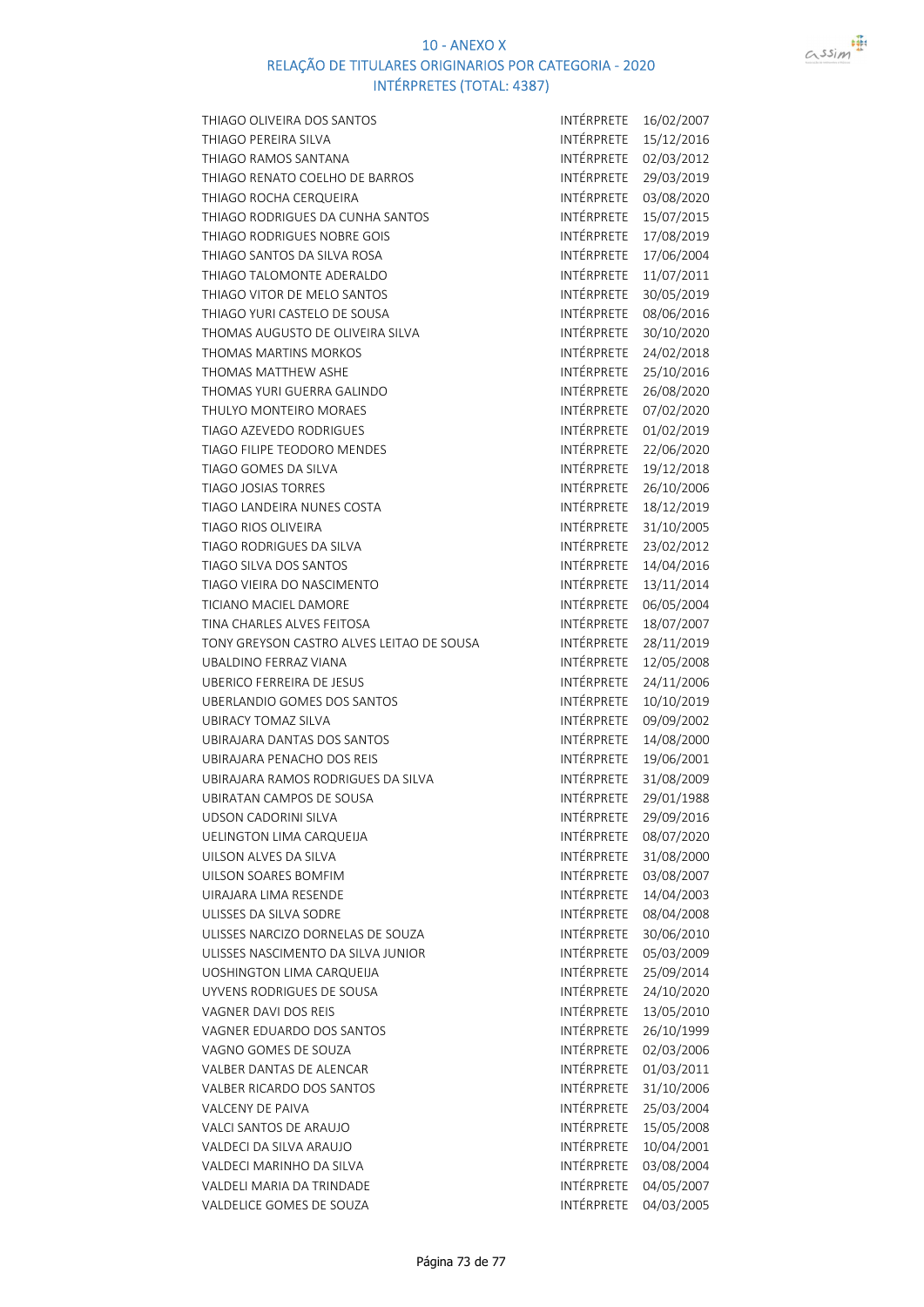

| VALDELUCIA DE ARAUJO SANTOS SILVA       | INTÉRPRETE        | 23/10/2014               |
|-----------------------------------------|-------------------|--------------------------|
| VALDEMAR DE JESUS ALMEIDA               | INTÉRPRETE        | 22/12/2016               |
| <b>VALDEMIR BARBOSA ALVES</b>           | INTÉRPRETE        | 25/02/2012               |
| <b>VALDEMIR PEREIRA DE BRITO</b>        | INTÉRPRETE        | 15/06/2015               |
| VALDEMIRO ALVES DE SOUZA                | INTÉRPRETE        | 23/01/2018               |
| <b>VALDEMIRO NERES FERREIRA</b>         | <b>INTÉRPRETE</b> | 25/02/2012               |
| VALDEMIRO SANTIAGO DE OLIVEIRA          | INTÉRPRETE        | 25/03/2008               |
| <b>VALDEN RODRIGUES DE CARVALHO</b>     | INTÉRPRETE        | 11/03/2019               |
| VALDENESIO ALVES DE OLIVEIRA            | INTÉRPRETE        | 04/07/2008               |
| <b>VALDENICIO RAFAEL</b>                | INTÉRPRETE        | 31/07/2008               |
| VALDERLEUDO LOPES MARTINS               | INTÉRPRETE        | 27/02/2020               |
| <b>VALDINEI APARECIDO MARTINS</b>       | INTÉRPRETE        | 30/09/2011               |
| VALDIR BATISTA DA SILVA FILHO           | INTÉRPRETE        | 24/10/2005               |
| <b>VALDIR BENEGAS ORTIZ</b>             | INTÉRPRETE        | 03/06/2006               |
| <b>VALDIR DE ABREU</b>                  | INTÉRPRETE        | 02/07/2007               |
| <b>VALDIR MOREIRA CHAVES</b>            | <b>INTÉRPRETE</b> | 18/03/2008               |
| VALDIR PEREIRA DE OLIVEIRA              | INTÉRPRETE        | 01/08/2007               |
| <b>VALDIR URBINI EUGENIO</b>            | INTÉRPRETE        | 16/06/2020               |
| VALDIR VENANCIO DA SILVA                | INTÉRPRETE        | 08/03/2012               |
| VALDIVINO DA SILVA FREIRE               | INTÉRPRETE        | 28/08/2017               |
| VALDO NASCIMENTO CRUZ                   | <b>INTÉRPRETE</b> | 23/11/2000               |
| VALERIA DAS GRACAS BEZERRA CAVALCANTI   | INTÉRPRETE        | 20/11/2008               |
| VALERIA DE SOUZA ANDRADE                | INTÉRPRETE        | 29/02/2008               |
| <b>VALERIA FORTE</b>                    | INTÉRPRETE        | 28/08/2007               |
| VALERIA SILVA DE OLIVEIRA               | INTÉRPRETE        | 20/05/2004               |
| VALFRAN DA SILVA SABINO                 | INTÉRPRETE        | 06/12/2013               |
| <b>VALFRANCY BARBOSA SALES</b>          | INTÉRPRETE        | 14/01/2008               |
| VALKIRIA BEZERRA DOS SANTOS             | INTÉRPRETE        | 19/11/2014               |
| <b>VALLAS BOMFIM LIMA</b>               | INTÉRPRETE        | 13/08/2008               |
| VALMIR ALVES DA SILVA                   | INTÉRPRETE        | 13/02/2007               |
| VALMIR GOMES DE OLIVEIRA                | INTÉRPRETE        | 07/03/2008               |
| VALMIR JOSE DOS SANTOS                  | INTÉRPRETE        | 03/10/2008               |
| <b>VALMIR LEME NERIS</b>                | INTÉRPRETE        | 24/10/2007               |
| VALQUIMAR MARVILA MOREIRA               | INTÉRPRETE        | 27/11/2002               |
| VALTEI PEREIRA DA SILVA                 | INTÉRPRETE        | 06/06/2008               |
| <b>VALTER BOSQUEIRO JUNIOR</b>          | INTÉRPRETE        | 17/09/2009               |
| VALTER DE PINA DA LOMBA                 | INTÉRPRETE        | 23/10/2020               |
| VALTER JUNIOR DE SOUZA                  | INTÉRPRETE        | 05/05/2009               |
|                                         | INTÉRPRETE        |                          |
| VANCI PINHEIRO MAIA                     | INTÉRPRETE        | 04/03/2005               |
| VANDENIR LOPES DA CUNHA                 | INTÉRPRETE        | 27/11/2008<br>20/01/2017 |
| VANDERLAN PEREIRA FEITOSA               | INTÉRPRETE        | 03/02/2000               |
| VANDERLEI SIMAO CORTEZ                  |                   |                          |
| VANDERVALDO MANDUCA ALBANO              | INTÉRPRETE        | 14/12/2017               |
| VANDIMEIRY IRINEU ALVES                 | INTÉRPRETE        | 19/05/2014               |
| VANESSA EVELYN ALVES DE MELO            | INTÉRPRETE        | 16/10/2008               |
| VANESSA GONCALVES DA SILVA              | <b>INTÉRPRETE</b> | 05/04/2006               |
| VANESSA LEAL DE MORAES GALVAO           | INTÉRPRETE        | 05/07/2007               |
| VANESSA LIMA DUARTE                     | INTÉRPRETE        | 01/09/2014               |
| VANIA APARECIDA FONSECA                 | INTÉRPRETE        | 05/08/2002               |
| VANIA DE BARROS NEVES                   | INTÉRPRETE        | 19/10/2006               |
| VANIA KELLY DA SILVA                    | INTÉRPRETE        | 21/06/2012               |
| VANILDO FLORENTINO DA SILVA             | INTÉRPRETE        | 10/05/2006               |
| VANUZA ALVES DA SILVA                   | INTÉRPRETE        | 24/09/2019               |
| VENICIO LUIZ DE OLIVEIRA GABRIEL JUNIOR | INTÉRPRETE        | 01/09/1998               |
| <b>VENICIUS LOPES</b>                   | INTÉRPRETE        | 01/07/2020               |
| VERA DE FATIMA REIS DE ALMEIDA          | INTÉRPRETE        | 13/01/2000               |
| VERA LUCIA DA SILVA                     | INTÉRPRETE        | 16/10/2006               |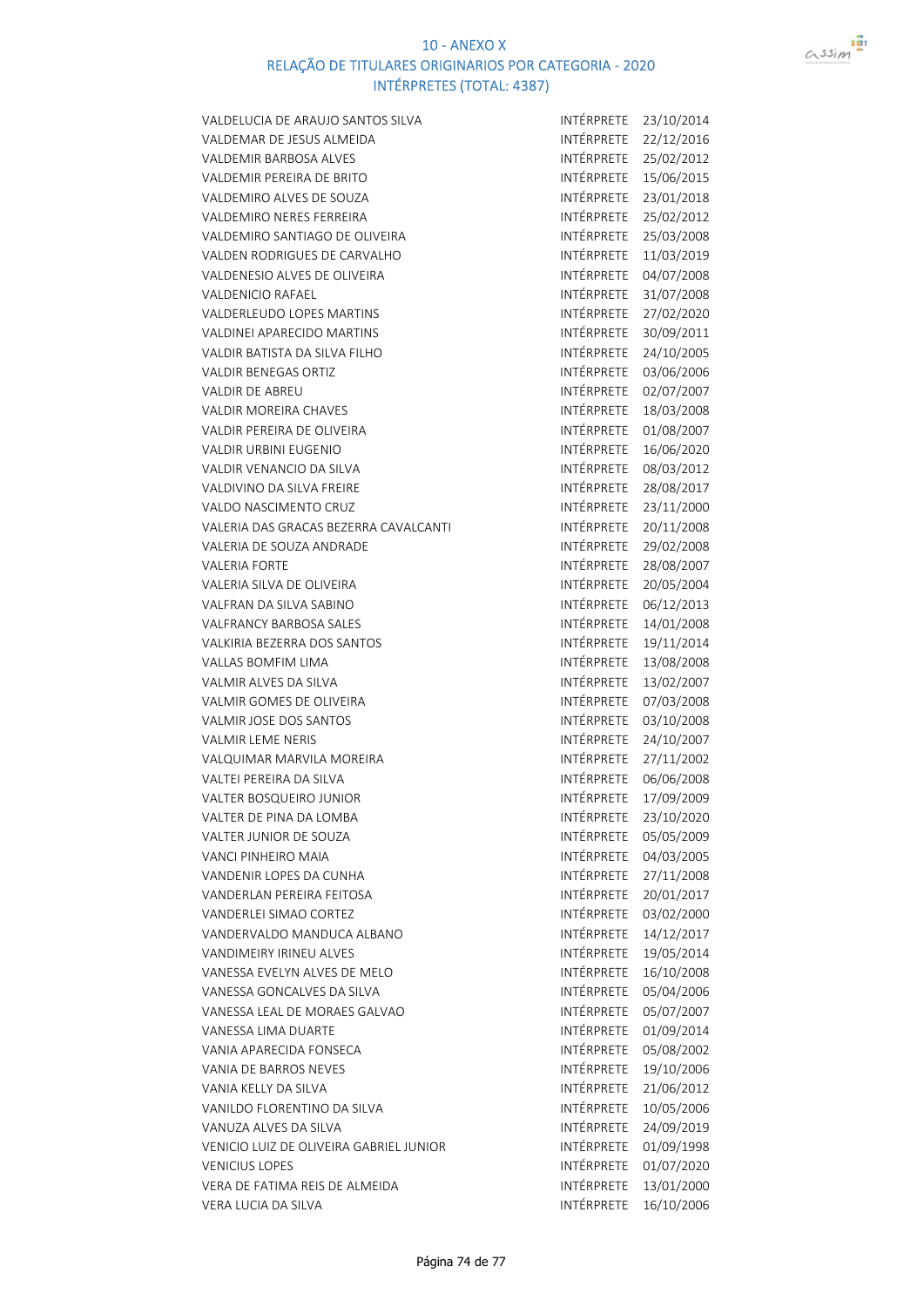

VERA LUCIA DE AZEVEDO LOUREIRO INTÉRPRETE 27/11/2002 VERA LUCIA MOREIRA SANTOS **INTÉRPRETE** 09/12/2011 VERLUCIO ROSENDO DA SILVA INTÉRPRETE 19/11/2014 VERONICA PEREIRA INTÉRPRETE 27/11/2002 VICENTE AGUIAR SOUSA<br>INTÉRPRETE 21/03/2017 VICENTE DE PAULO COSTA **INTÉRPRETE** 22/11/2012 VICENTE TEIXEIRA PINTO **INTÉRPRETE** 16/02/2004 VICTOR BATISTA SANTIAGO **INTÉRPRETE 26/05/2017** VICTOR BRUNO DE FARIA INTÉRPRETE 07/02/2019 VICTOR BRUNO RODRIGUES NEGRI INTÉRPRETE 16/02/2009 VICTOR DE AUTRAN NUNES MATOS **INTÉRPRETE** 25/10/2018 VICTOR DO NASCIMENTO RODRIGUES INTÉRPRETE 13/01/2020 VICTOR HENRIQUE POZAS NETO **INTÉRPRETE** 12/04/2005 VICTOR HUGO ALVES DA SILVA INTÉRPRETE 11/02/2019 VICTOR HUGO AZEVEDO LIMA INTÉRPRETE 31/01/2019 VICTOR PONT KREUTZ SOARES INTÉRPRETE 28/04/2015 VILAMIR AURELINO DA SILVA INTÉRPRETE 28/05/2015 VILMAR LOURENCIO DOS SANTOS INTÉRPRETE 01/09/2008 VINICIUS ALVES DOS SANTOS **INTÉRPRETE** 06/03/2020 VINICIUS AUGUSTO DE OLIVEIRA INTÉRPRETE 26/10/2016 VINICIUS DE LOIOLA **INTÉRPRETE** 04/10/2008 VINICIUS GOMES DE ALMEIDA INTÉRPRETE 24/03/2006 VINICIUS GOMES DE SALES OLIVEIRA INTÉRPRETE 07/03/2008 VINICIUS LIMA DE PENEDO **INTÉRPRETE** 16/02/2004 VINICIUS MIKAEL XAVIER SILVA INTÉRPRETE 02/10/2020 VINICIUS VERNECK DA ROCHA INTÉRPRETE 24/04/2013 VIRGINIA DOLORES MACHADO DE LIMA INTÉRPRETE 18/09/2009 VITOR EDUARDO HISASHI SERIKAWA INTÉRPRETE 26/09/2001 VITOR LEONARDO ARAUJO CAVALCANTI INTÉRPRETE 10/10/2019 VITOR LUIZ NAPOLEAO **INTÉRPRETE 01/11/2012** VITOR SEBASTIAO SILVA SANTOS INTÉRPRETE 29/10/2013 VITORLANIA ALVES DA SILVA INTÉRPRETE 23/04/2018 VITTOR EMANUEL MELO E ANANIAS INTÉRPRETE 17/04/2013 VIVIAN ALVES DA CRUZ **INTÉRPRETE** 30/07/2020 VLADEMIR DA ROCHA SENA INTÉRPRETE 17/02/2016 VLADIMIR COSMA INTÉRPRETE 24/03/2014 VLADIMIR GOMES PEREIRA **INTÉRPRETE** 19/03/2018 VLAMIR CRUZ DE MEDEIROS **INTÉRPRETE 27/08/2003** VOLGES ANDRADE DE SOUSA INTÉRPRETE 06/05/2008 WADED RAMEZ GHANNAM DA VEIGA<br>INTÉRPRETE 17/08/1998 WAGNER BARROS DOS SANTOS **INTÉRPRETE** 29/02/2016 WAGNER BEZERRA MALTA SILVA **INTÉRPRETE** 15/04/2019 WAGNER FELDMANN **INTÉRPRETE** 16/05/2016 WAGNER JOSE DA SILVA ANTONIO INTÉRPRETE 29/06/2006 WAGNER LUIZ DA ROCHA **INTÉRPRETE** 29/06/2012 WAGNER MARCULINO FERREIRA **INTÉRPRETE** 13/09/2008 WALBER CABRAL SAAB INTÉRPRETE 13/02/2004 WALBERTH JOSE MACHADO DOS REIS **INTÉRPRETE** 20/09/2011 WALBERTO OLIVEIRA DA SILVA INTÉRPRETE 09/01/2020 WALDECIR PEREIRA DE LIMA INTÉRPRETE 26/10/1999 WALDEMBERG MORAIS BEZERRA INTÉRPRETE 08/02/2006 WALDEMIR DE ALMEIDA GIL **INTÉRPRETE** 23/01/2008 WALDIR NASCIMENTO DE SOUZA INTÉRPRETE 17/07/2003 WALDIR WANDERLEI DA FONSECA<br>INTÉRPRETE 01/03/2008 WALERIA LEAO DE MORAES INTÉRPRETE 01/07/2014 WALISON ZAMIR FONSECA DA SILVA INTÉRPRETE 28/03/2014 WALLYSSON HUGO SOUSA COSTA INTÉRPRETE 26/09/2018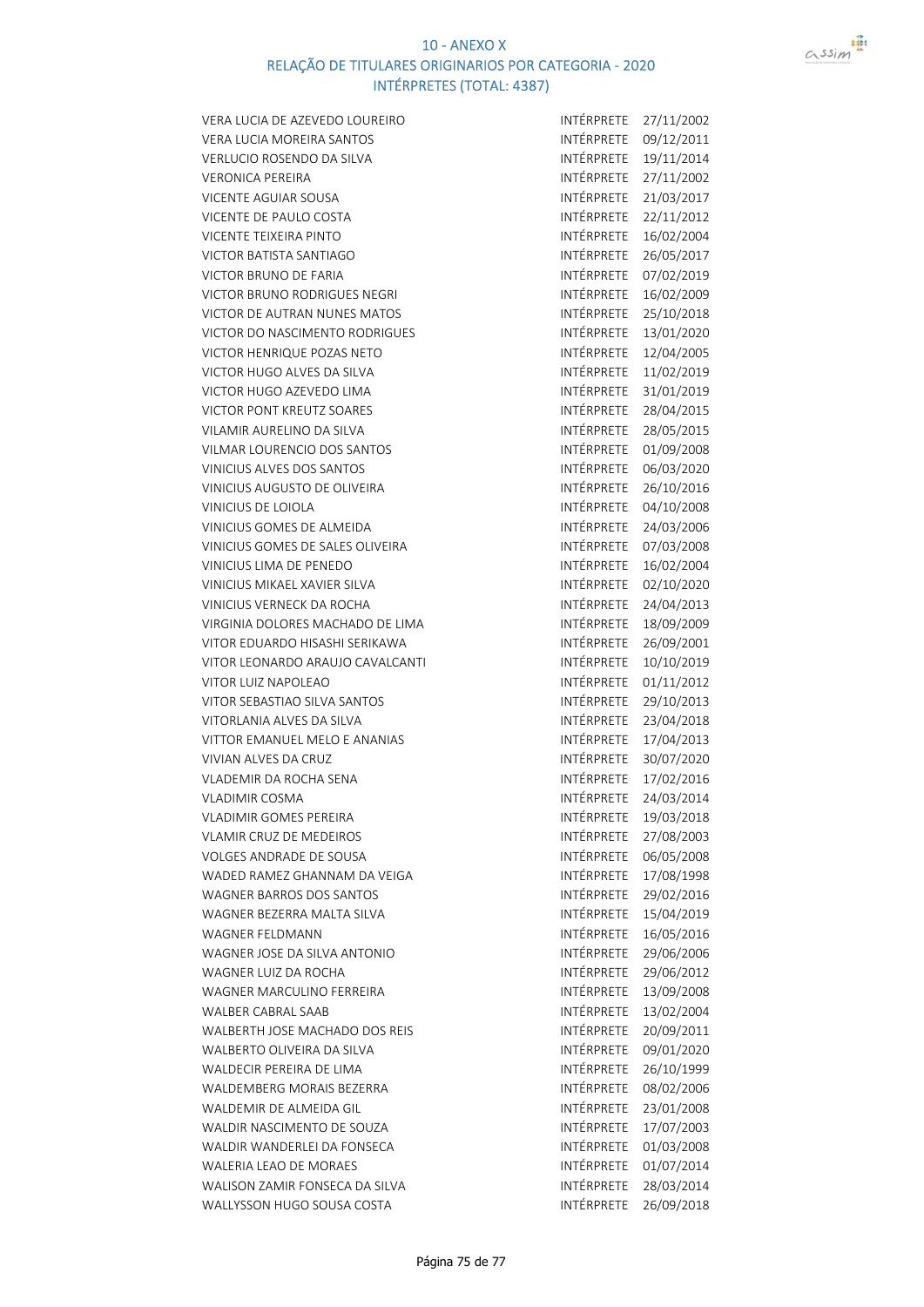



| WALTENBERGUE RODRIGUES OLIVEIRA            | INTÉRPRETE        | 17/05/2018 |
|--------------------------------------------|-------------------|------------|
| WALTER AUGUSTO OSORIO JUNIOR               | INTÉRPRETE        | 21/03/2005 |
| WALTER DIVINO MATOS LOPES                  | INTÉRPRETE        | 25/05/2000 |
| <b>WALTER MARTINS DE BARROS</b>            | INTÉRPRETE        | 27/11/2002 |
| <b>WALTER PINATI</b>                       | INTÉRPRETE        | 29/01/2004 |
| WALTER VINICIUS DA SILVA                   | INTÉRPRETE        | 24/09/2019 |
| WANDELSON ALEXSANDRO GALINDO SANTOS        | INTÉRPRETE        | 26/01/2010 |
| WANDER APARECIDO DE OLIVEIRA               | INTÉRPRETE        | 19/02/2001 |
| WANDERLEY ALVES FERREIRA                   | INTÉRPRETE        | 04/09/2019 |
| WANDERLEY CRIMARQUES FERNANDES ALVES       | INTÉRPRETE        | 28/07/2008 |
| WANDERLEY DA COSTA CHAGAS                  | INTÉRPRETE        | 09/06/2004 |
| WANDERLEY EDISON DALLE VEDOVE JR           | INTÉRPRETE        | 05/07/2007 |
| WANDERSON ROGERIO RIBEIRO SANTOS           | INTÉRPRETE        | 19/12/2014 |
| WANESSA JACINTO DA SILVA                   | INTÉRPRETE        | 30/06/2008 |
| WANESSA SANTOS DA SILVA SENA               | INTÉRPRETE        | 21/08/2019 |
| WASHINGTON LUIS BARBOSA ANDRADE            | INTÉRPRETE        | 12/02/2003 |
| WASHYNTHON GETULIO MARTINS SOARES          | INTÉRPRETE        | 24/03/2005 |
| <b>WASSI DIAS CARNEIRO</b>                 | INTÉRPRETE        | 01/04/2009 |
| WEBERTON CLEYSON LINS DA SILVA             | INTÉRPRETE        | 26/08/2020 |
| <b>WEBSTER RENE BELCHIOR</b>               | INTÉRPRETE        | 05/08/2006 |
| <b>WELINGTON SANTOS SOUZA</b>              | INTÉRPRETE        | 16/03/2006 |
| <b>WELIO LACERDA FERRAZ</b>                | INTÉRPRETE        | 28/02/2011 |
| <b>WELITON RODRIGUES BATISTA</b>           | INTÉRPRETE        | 28/03/2017 |
| <b>WELLINGTON BASTOS</b>                   | INTÉRPRETE        | 18/05/2007 |
| WELLINGTON CANDIDO VIEIRA                  | INTÉRPRETE        | 08/06/2016 |
| <b>WELLINGTON DA SILVA SANTOS</b>          | INTÉRPRETE        | 24/01/2017 |
| WELLINGTON GOMES DA SILVA                  | INTÉRPRETE        | 06/11/2004 |
| WELLINGTON HENRIQUE DA SILVA               | INTÉRPRETE        | 08/04/2008 |
| <b>WELLINGTON LUIZ LEMES BORGES</b>        | INTÉRPRETE        | 18/12/2007 |
| <b>WELLINGTON MELO PEDROSO</b>             | INTÉRPRETE        | 23/05/2018 |
| WELLINGTON MIRANDA DA SILVA                | INTÉRPRETE        | 12/06/2003 |
| WELLINGTON MONTEFUSCO ANASTACIO            | INTÉRPRETE        | 13/12/2006 |
| WELLINGTON MONTEIRO DE SOUZA               | INTÉRPRETE        | 12/08/2004 |
| <b>WELLINGTON NUNES DE MELO</b>            | INTÉRPRETE        | 16/03/2009 |
| <b>WELLINGTON VIANA DE FARIAS</b>          | INTÉRPRETE        | 02/07/2008 |
| <b>WELTON ASSIS SILVA</b>                  | INTÉRPRETE        | 17/12/2015 |
| <b>WEMERSON MAIA FERREIRA</b>              | INTÉRPRETE        | 01/09/2010 |
| <b>WENDEL CABRAL</b>                       | <b>INTÉRPRETE</b> | 06/02/2019 |
| WENDELL WANDERLEY DE OLIVEIRA SANTOS       | INTÉRPRETE        | 09/11/2013 |
| <b>WERBSTER DE CASTRO BESERRA</b>          | INTÉRPRETE        | 26/12/2019 |
| WERDSON BRUNO BARROS DA SILVA              | INTÉRPRETE        | 24/09/2020 |
| <b>WERMERSON CARLOS MARTINS DOS SANTOS</b> | INTÉRPRETE        | 14/10/2019 |
| <b>WESKLEY BRENO MARTINS RODRIGUES</b>     | INTÉRPRETE        | 12/11/2013 |
| <b>WESLEY CARDOSO MARTINS</b>              | INTÉRPRETE        | 06/06/2008 |
| WESLEY CESAR DE NORONHA                    | INTÉRPRETE        | 26/09/2015 |
| <b>WESLEY DA SILVA ANDRADE</b>             | INTÉRPRETE        | 31/10/2013 |
| WESLEY DE OLIVEIRA PEDROSA                 | INTÉRPRETE        | 08/06/2004 |
| <b>WESLEY LINHARES ARAUJO</b>              | <b>INTÉRPRETE</b> | 31/01/2019 |
| WESLEY MAYK DE OLIVEIRA SANTOS             | INTÉRPRETE        | 15/06/2015 |
| <b>WESLEY MEDEIROS CAETANO</b>             | <b>INTÉRPRETE</b> | 30/10/2019 |
| WESLEY VIANA DA SILVA                      | INTÉRPRETE        |            |
|                                            | INTÉRPRETE        | 20/09/2016 |
| WEVERTON ALVES DE OLIVEIRA SILVA           | INTÉRPRETE        | 01/07/2020 |
| WEYMO LOPES DE SOUZA                       | INTÉRPRETE        | 15/04/2019 |
| WICTOR VICENTE RAMOS DA SILVA              |                   | 01/07/2015 |
| WIGDER WILHELM VALLE                       | INTÉRPRETE        | 17/07/2003 |
| WILDERTON DOMINGUES DIAS GOMES             | INTÉRPRETE        | 19/12/2018 |